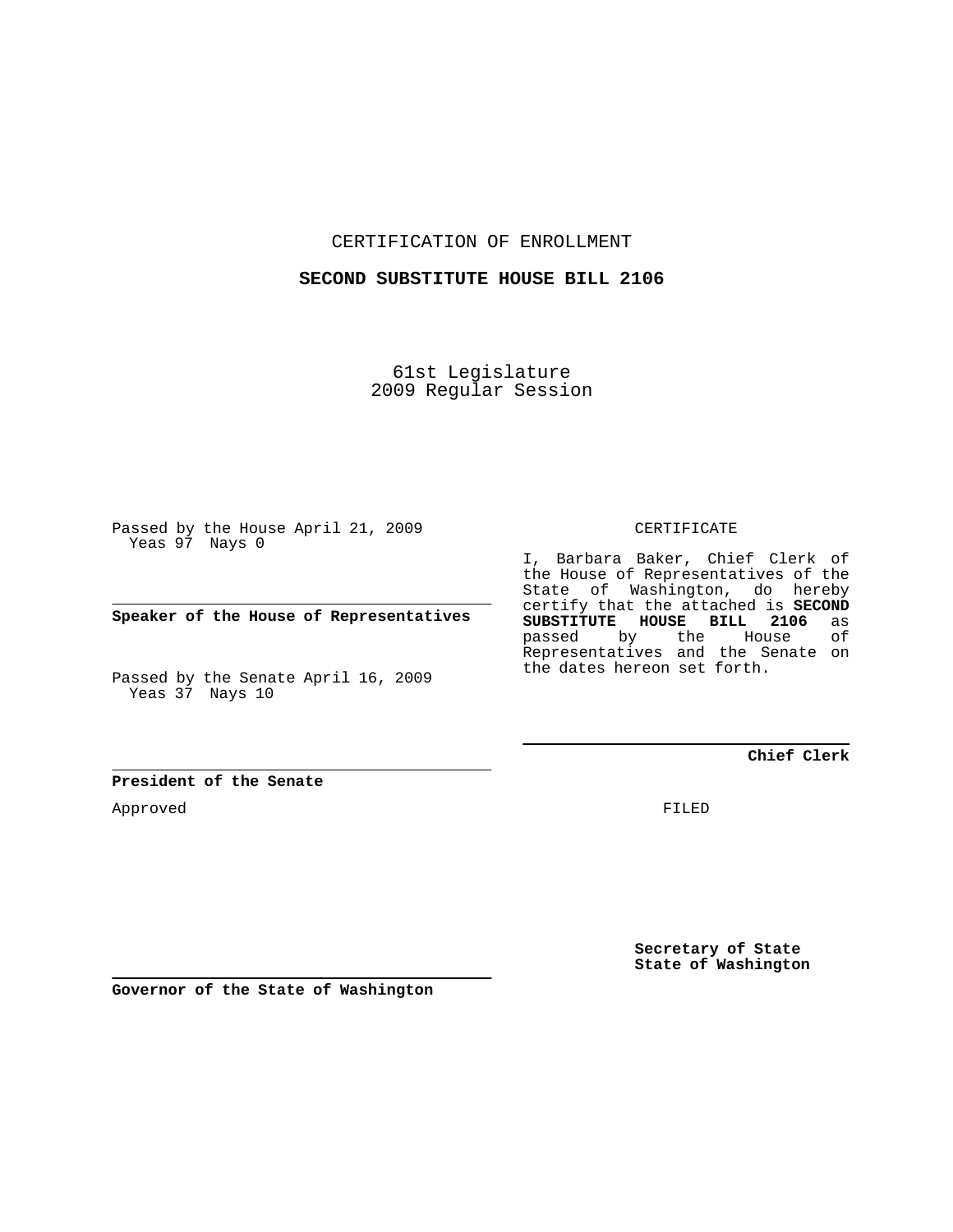## **SECOND SUBSTITUTE HOUSE BILL 2106** \_\_\_\_\_\_\_\_\_\_\_\_\_\_\_\_\_\_\_\_\_\_\_\_\_\_\_\_\_\_\_\_\_\_\_\_\_\_\_\_\_\_\_\_\_

\_\_\_\_\_\_\_\_\_\_\_\_\_\_\_\_\_\_\_\_\_\_\_\_\_\_\_\_\_\_\_\_\_\_\_\_\_\_\_\_\_\_\_\_\_

AS AMENDED BY THE SENATE

Passed Legislature - 2009 Regular Session

## **State of Washington 61st Legislature 2009 Regular Session**

**By** House Ways & Means (originally sponsored by Representatives Kagi, Roberts, Kenney, and Morrell)

READ FIRST TIME 03/03/09.

| $\mathbf{1}$   |            |                       | AN ACT Relating to improving child welfare outcomes through the         |            |            |                                  |
|----------------|------------|-----------------------|-------------------------------------------------------------------------|------------|------------|----------------------------------|
| 2              |            |                       | phased implementation of strategic and proven reforms; amending RCW     |            |            |                                  |
| 3              |            |                       | 74.13.020, 74.15.010, 74.15.020, 74.15.050, 74.15.100, 26.44.020,       |            |            |                                  |
| $\overline{4}$ | 26.44.200, |                       | $13.34.025$ , $13.34.030$ , $13.34.065$ ,                               |            |            | 13.34.067, 13.34.094,            |
| 5              | 13.34.096, | 13.34.125, 13.34.145, |                                                                         | 13.34.155, |            | 13.34.174, 13.34.176,            |
| 6              | 13.34.180, |                       | 13.34.210, 13.34.215,                                                   | 13.34.230, | 13.34.233, | 13.34.245,                       |
| 7              | 13.34.320, | 13.34.330,            | 13.34.340,                                                              |            |            | 13.34.350, 13.34.370, 13.34.380, |
| 8              | 13.34.385, | 13.34.390,            | 13.34.400,                                                              | 74.13.010, | 74.13.031, | 74.13.0311,                      |
| 9              | 74.13.032, | 74.13.036,            | 74.13.037,                                                              | 74.13.042, | 74.13.045, | 74.13.055,                       |
| 10             | 74.13.060, | 74.13.065,            | 74.13.075,                                                              | 74.13.077, | 74.13.096, | 74.13.103,                       |
| 11             | 74.13.106, | 74.13.109,            | 74.13.124,                                                              | 74.13.136, | 74.13.165, | 74.13.170,                       |
| 12             | 74.13.250, |                       | 74.13.283, 74.13.285, 74.13.288,                                        |            |            | 74.13.289, 74.13.300,            |
| 13             |            |                       | 74.13.310, 74.13.315, 74.13.320, 74.13.325,                             |            |            | 74.13.333, 74.13.334,            |
| 14             |            |                       | 74.13.500, 74.13.515, 74.13.525, 74.13.530, 74.13.560, 74.13.590,       |            |            |                                  |
| 15             |            |                       | 74.13.600, 74.13.640, 74.13.650, and 74.13.670; reenacting and amending |            |            |                                  |
| 16             |            |                       | RCW 74.15.030, 13.34.130, 13.34.136, 13.34.138, and 74.13.280; adding   |            |            |                                  |
| 17             |            |                       | new sections to chapter 74.13 RCW; adding a new section to chapter      |            |            |                                  |
| 18             |            |                       | 43.10 RCW; adding a new section to chapter 26.44 RCW; creating a new    |            |            |                                  |
| 19             |            |                       | section; recodifying RCW 74.13.085, 74.13.0902, 74.13.095, 74.15.031,   |            |            |                                  |
| 20             |            |                       | 74.13.100, 74.13.103, 74.13.106, 74.13.109, 74.13.112, 74.13.115,       |            |            |                                  |
| 21             |            |                       | 74.13.116, 74.13.118, 74.13.121, 74.13.124, 74.13.127, 74.13.130,       |            |            |                                  |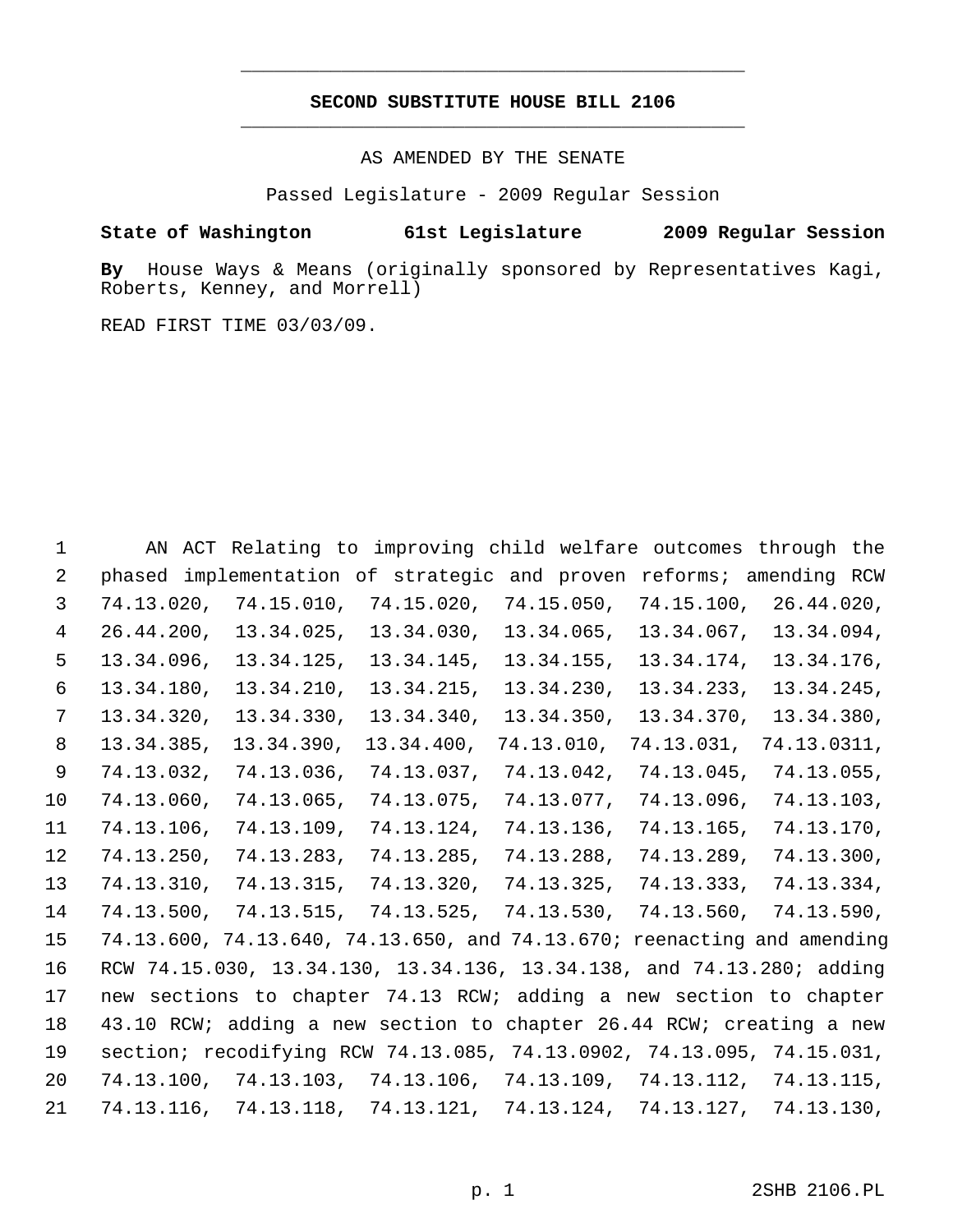1 74.13.133, 74.13.136, 74.13.139, 74.13.145, 74.13.150, 74.13.152, 2 74.13.153, 74.13.154, 74.13.155, 74.13.156, 74.13.157, 74.13.158, 3 74.13.159, 74.13.165, and 74.13.170; repealing RCW 13.34.803, 4 13.34.805, 13.34.8051, 13.34.810, 26.44.230, 74.13.200, 74.13.210, 5 74.13.220, 74.13.230, 74.13.340, 74.13.630, and 74.13.800; providing 6 expiration dates; and declaring an emergency.

7 BE IT ENACTED BY THE LEGISLATURE OF THE STATE OF WASHINGTON:

 8 NEW SECTION. **Sec. 1.** A new section is added to chapter 74.13 RCW 9 to read as follows:

10 The legislature declares that the safety and well-being of children 11 and families is essential to the social and economic health of 12 Washington. It is the duty of the state to provide children at risk of 13 out-of-home placement and their families with reasonable opportunities 14 to access supportive services that enhance their safety and well-being. 15 The legislature directs the programmatic and administrative changes 16 required in this act to be accomplished in conformance with this 17 foregoing principle.

18 The legislature finds that research in the area of child safety and 19 well-being supports the conclusion that a restructuring of the 20 administration and delivery of child welfare services through the use 21 of performance-based contracts can enhance safety and well-being, when 22 done so in a careful, well-planned and collaborative manner.

23 The legislature intends to encourage broad participation by 24 interested entities in the bidding process. The legislature directs 25 that the department retain those positions necessary to provide child 26 protective and investigative services and to administer performance-27 based contracts.

28 The legislature further intends that the programmatic and 29 administrative changes contained in this act have the result of 30 reducing racial disproportionality in the child welfare system and 31 racial disparities in child outcomes.

32 The legislature, in creating the committee in section 8 of this 33 act, is establishing the mechanism to design, in collaboration with the 34 executive and judicial branches and all affected entities, the 35 transition to performance-based contracts in the delivery of out-of-36 home care and case management services.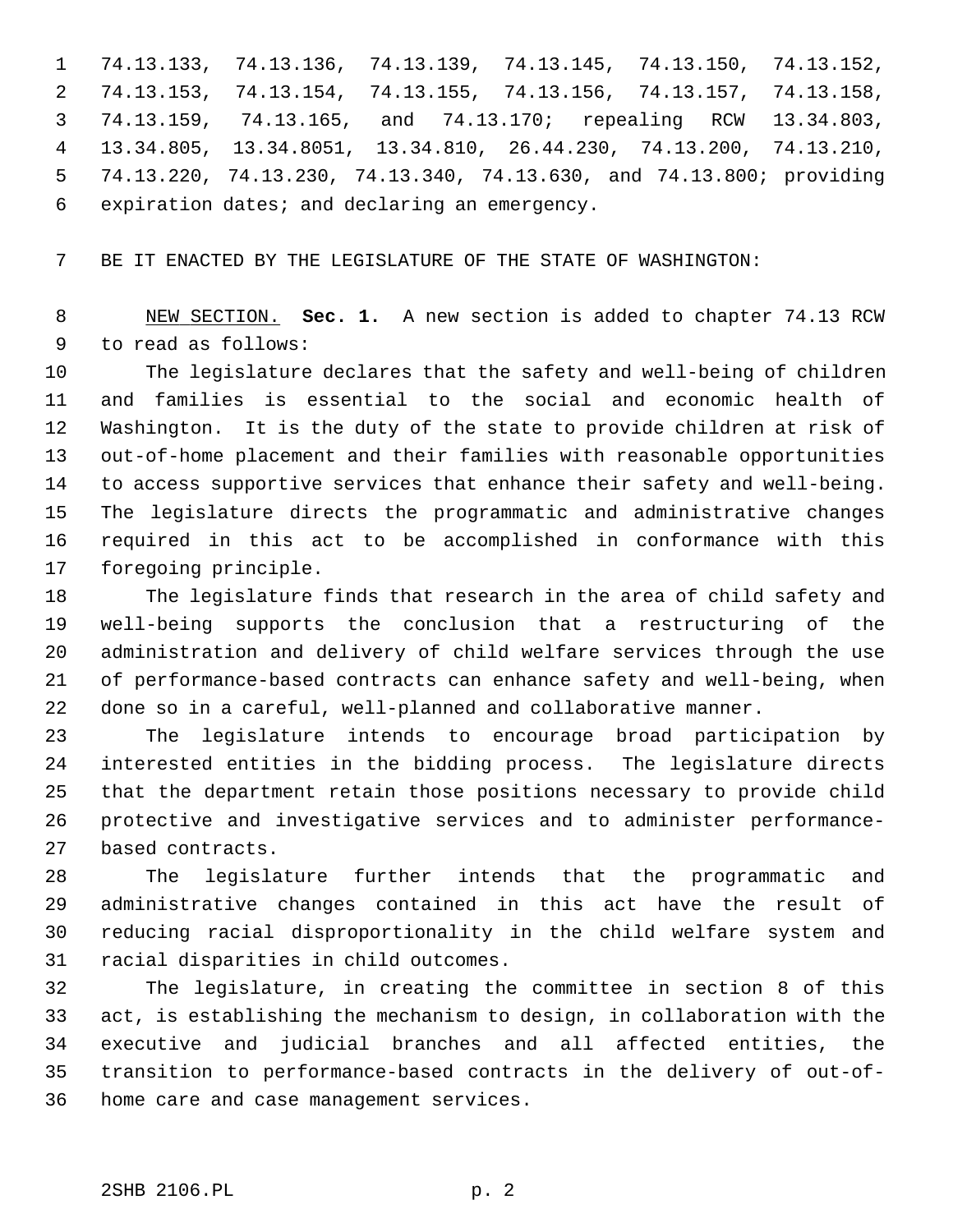1 **Sec. 2.** RCW 74.13.020 and 1999 c 267 s 7 are each amended to read 2 as follows: 3 ((As used in Title 74 RCW, child welfare services shall be defined 4 as public social services including adoption services which strengthen, 5 supplement, or substitute for, parental care and supervision for the 6 purpose of: 7 (1) Preventing or remedying, or assisting in the solution of 8 problems which may result in families in conflict, or the neglect, 9 abuse, exploitation, or criminal behavior of children; 10 (2) Protecting and caring for dependent or neglected children; 11 (3) Assisting children who are in conflict with their parents, and 12 assisting parents who are in conflict with their children with services 13 designed to resolve such conflicts; 14 (4) Protecting and promoting the welfare of children, including the 15 strengthening of their own homes where possible, or, where needed; 16 (5) Providing adequate care of children away from their homes in 17 foster family homes or day care or other child care agencies or 18 facilities. 19 As used in this chapter, child means a person less than eighteen 20 years of age. 21 The department's duty to provide services to homeless families with 22 children is set forth in RCW 43.20A.790 and in appropriations provided 23 by the legislature for implementation of the plan.)) 24 For purposes of this chapter: 25 (1) "Case management" means the management of services delivered to 26 children and families in the child welfare system, including permanency 27 services, caseworker-child visits, family visits, the convening of 28 family group conferences, the development and revision of the case 29 plan, the coordination and monitoring of services needed by the child 30 and family, and the assumption of court-related duties, excluding legal 31 representation, including preparing court reports, attending judicial 32 hearings and permanency hearings, and ensuring that the child is 33 progressing toward permanency within state and federal mandates, 34 including the Indian child welfare act. 35 (2) "Child" means a person less than eighteen years of age. 36 (3) "Child protective services" has the same meaning as in RCW

37 26.44.020.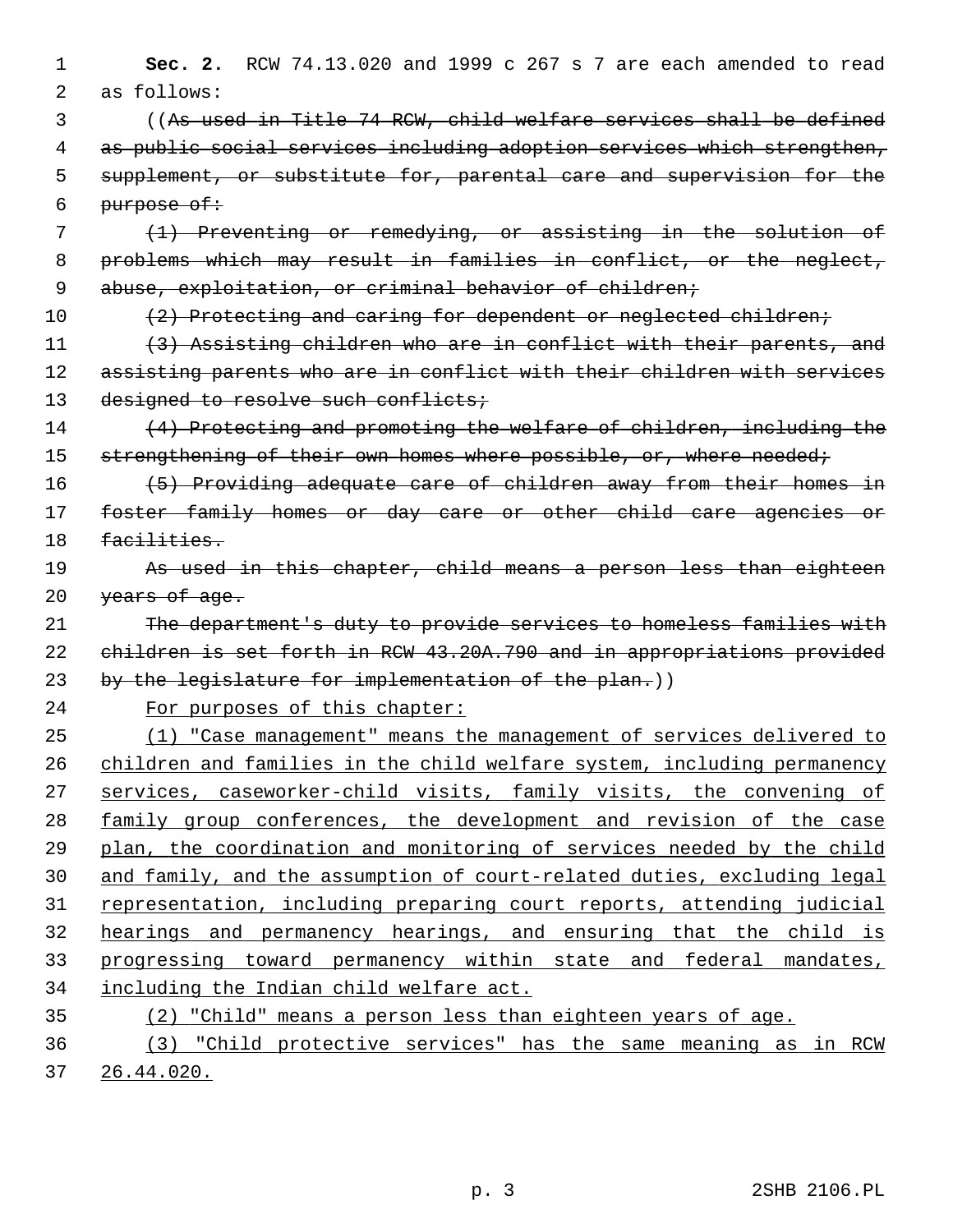| $\mathbf{1}$ | (4) "Child welfare services" means social services including           |  |  |  |  |  |
|--------------|------------------------------------------------------------------------|--|--|--|--|--|
| 2            | voluntary and in-home services, out-of-home care, case management, and |  |  |  |  |  |
| 3            | adoption services which strengthen, supplement, or substitute for,     |  |  |  |  |  |
| 4            | parental care and supervision for the purpose of:                      |  |  |  |  |  |
| 5            | (a) Preventing or remedying, or assisting in the solution of           |  |  |  |  |  |
| 6            | problems which may result in families in conflict, or the neglect,     |  |  |  |  |  |
| 7            | abuse, exploitation, or criminal behavior of children;                 |  |  |  |  |  |
| 8            | (b) Protecting and caring for dependent, abused, or neglected          |  |  |  |  |  |
| 9            | children;                                                              |  |  |  |  |  |
| 10           | (c) Assisting children who are in conflict with their parents, and     |  |  |  |  |  |
| 11           | assisting parents who are in conflict with their children, with        |  |  |  |  |  |
| 12           | services designed to resolve such conflicts;                           |  |  |  |  |  |
| 13           | (d) Protecting and promoting the welfare of children, including the    |  |  |  |  |  |
| 14           | strengthening of their own homes where possible, or, where needed;     |  |  |  |  |  |
| 15           | (e) Providing adequate care of children away from their homes in       |  |  |  |  |  |
| 16           | foster family homes or day care or other child care agencies or        |  |  |  |  |  |
| 17           | facilities.                                                            |  |  |  |  |  |
| 18           | "Child welfare services" does not include child protection             |  |  |  |  |  |
| 19           | services.                                                              |  |  |  |  |  |
| 20           | (5) "Committee" means the child welfare transformation design          |  |  |  |  |  |
| 21           | committee.                                                             |  |  |  |  |  |
| 22           | (6) "Department" means the department of social and health             |  |  |  |  |  |
| 23           | services.                                                              |  |  |  |  |  |
| 24           | (7) "Measurable effects" means a statistically significant change      |  |  |  |  |  |
| 25           | which occurs as a result of the service or services a supervising      |  |  |  |  |  |
| 26           | agency is assigned in a performance-based contract, in time periods    |  |  |  |  |  |
| 27           | established in the contract.                                           |  |  |  |  |  |
| 28           | (8) "Out-of-home care services" means services provided after the      |  |  |  |  |  |
| 29           | shelter care hearing to or for children in out-of-home care, as that   |  |  |  |  |  |
| 30           | term is defined in RCW 13.34.030, and their families, including the    |  |  |  |  |  |
| 31           | recruitment, training, and management of foster parents, the           |  |  |  |  |  |
| 32           | recruitment of adoptive families, and the facilitation of the adoption |  |  |  |  |  |
| 33           | process, family reunification, independent living, emergency shelter,  |  |  |  |  |  |
| 34           | residential group care, and foster care, including relative placement. |  |  |  |  |  |
| 35           | (9) "Performance-based contracting" means the structuring of all       |  |  |  |  |  |
| 36           | aspects of the procurement of services around the purpose of the work  |  |  |  |  |  |
| 37           | to be performed and the desired results with the contract requirements |  |  |  |  |  |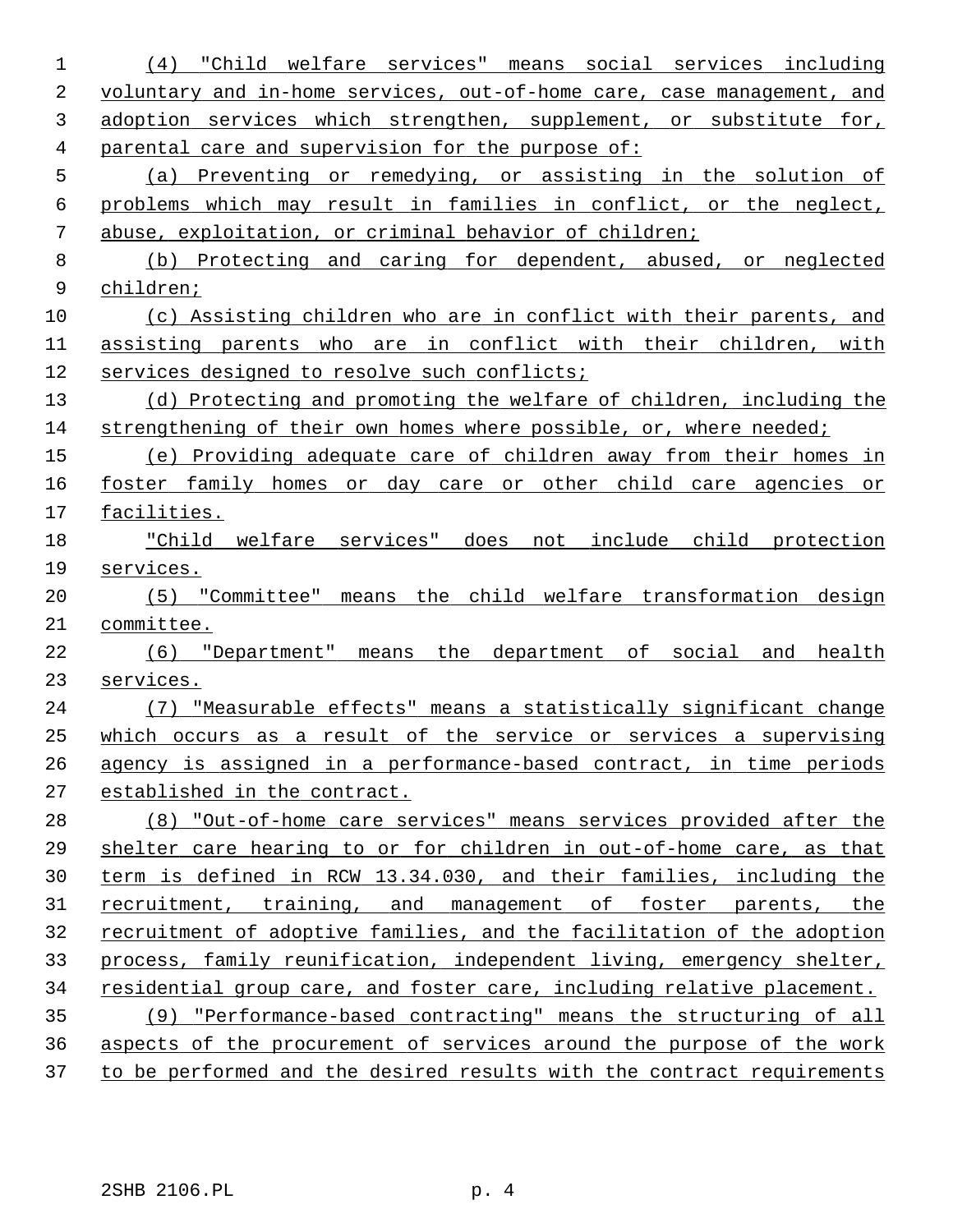set forth in clear, specific, and objective terms with measurable outcomes. Contracts shall also include provisions that link the 3 performance of the contractor to the level and timing of reimbursement. (10) "Permanency services" means long-term services provided to secure a child's safety, permanency, and well-being, including foster care services, family reunification services, adoption services, and preparation for independent living services.

8 (11) "Primary prevention services" means services which are designed and delivered for the primary purpose of enhancing child and family well-being and are shown, by analysis of outcomes, to reduce the risk to the likelihood of the initial need for child welfare services.

 (12) "Supervising agency" means an agency licensed by the state under RCW 74.15.090, or an Indian tribe under RCW 74.15.190, that has entered into a performance-based contract with the department to provide child welfare services.

16 NEW SECTION. **Sec. 3.** A new section is added to chapter 74.13 RCW 17 to read as follows:

18 (1) No later than January 1, 2011, the department shall convert its 19 current contracts with providers into performance-based contracts. In 20 accomplishing this conversion, the department shall decrease the total 21 number of contracts it uses to purchase services from providers.

22 (2) No later than July 1, 2012:

23 (a) In the demonstration sites selected under section 8(4)(a) of 24 this act, child welfare services shall be provided by supervising 25 agencies with whom the department has entered into performance-based 26 contracts. Supervising agencies may enter into subcontracts with other 27 licensed agencies; and

28 (b) Except as provided in subsection (4) of this section, and 29 notwithstanding any law to the contrary, the department may not 30 directly provide child welfare services to families and children 31 provided child welfare services by supervising agencies in the 32 demonstration sites selected under section 8(4)(a) of this act.

33 (3) No later than July 1, 2012, for families and children provided 34 child welfare services by supervising agencies in the demonstration 35 sites selected under section  $8(4)(a)$  of this act, the department is 36 responsible for only the following: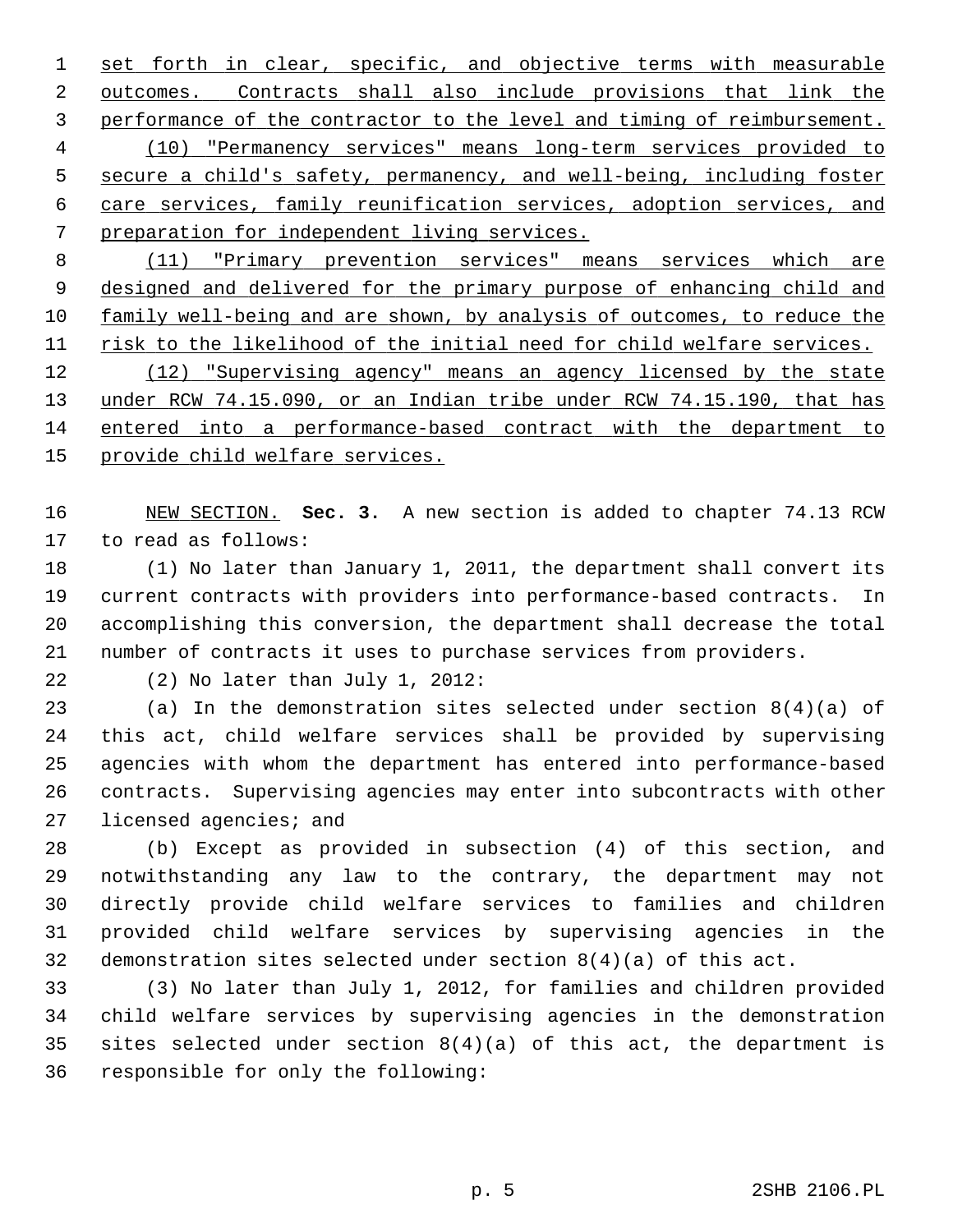1 (a) Monitoring the quality of services for which the department 2 contracts under this chapter;

 3 (b) Ensuring that the services are provided in accordance with 4 federal law and the laws of this state, including the Indian child 5 welfare act;

 6 (c) Providing child protection functions and services, including 7 intake and investigation of allegations of child abuse or neglect, 8 emergency shelter care functions under RCW 13.34.050, and referrals to 9 appropriate providers; and

10 (d) Issuing licenses pursuant to chapter 74.15 RCW.

11 (4) No later than July 1, 2012, for families and children provided 12 child welfare services by supervising agencies in the demonstration 13 sites selected under section 8(4)(a) of this act, the department may 14 provide child welfare services only in an emergency or as a provider of 15 last resort. The department shall adopt rules describing the 16 circumstances under which the department may provide those services. 17 For purposes of this section, "provider of last resort" means the 18 department is unable to contract with a private agency to provide child 19 welfare services in a particular geographic area or, after entering 20 into a contract with a private agency, either the contractor or the 21 department terminates the contract.

22 (5) For purposes of this chapter, on and after September 1, 2010, 23 performance-based contracts shall be structured to hold the supervising 24 agencies accountable for achieving the following goals in order of 25 importance: Child safety; child permanency, including reunification; 26 and child well-being.

27 (6) A federally recognized tribe located in this state may enter 28 into a performance-based contract with the department to provide child 29 welfare services to Indian children whether or not they reside on a 30 reservation.

31 NEW SECTION. **Sec. 4.** A new section is added to chapter 74.13 RCW 32 to read as follows:

33 Pursuant to RCW 41.06.142(3), performance-based contracting under 34 section 3 of this act is expressly mandated by the legislature and is 35 not subject to the processes set forth in RCW 41.06.142 (1), (4), and 36 (5).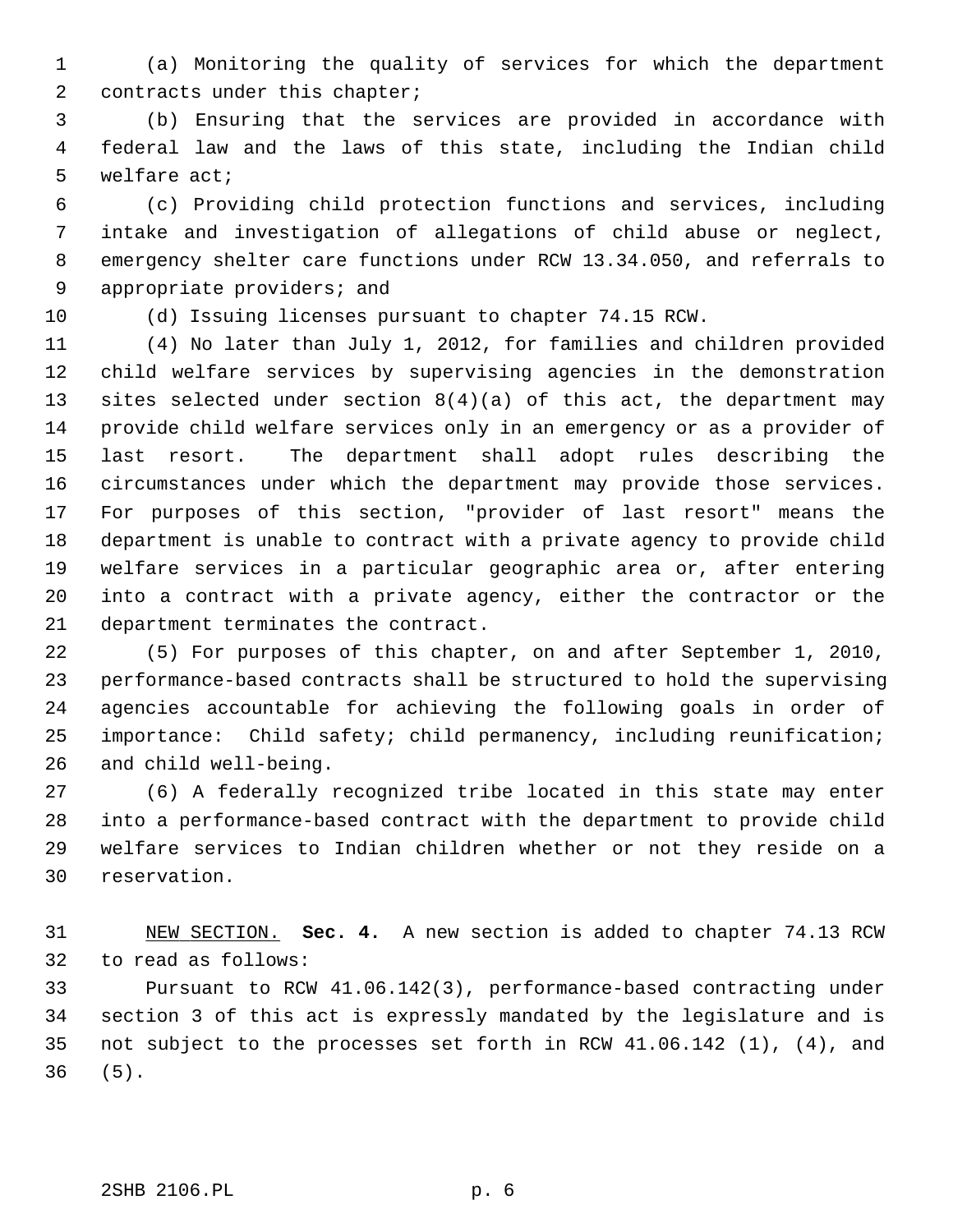1 A continuation or expansion of delivery of child welfare services 2 under the provisions of section 10 of this act shall be considered 3 expressly mandated by the legislature and not subject to the provisions 4 of RCW 41.06.142 (1), (4), and (5).

 5 NEW SECTION. **Sec. 5.** A new section is added to chapter 74.13 RCW 6 to read as follows:

 7 Children whose cases are managed by a supervising agency remain 8 under the care and placement authority of the state.

 9 NEW SECTION. **Sec. 6.** A new section is added to chapter 74.13 RCW 10 to read as follows:

11 Performance-based contracts with private nonprofit entities who 12 otherwise meet the definition of supervising agency shall receive 13 primary preference. This section does not apply to Indian tribes.

14 NEW SECTION. **Sec. 7.** A new section is added to chapter 43.10 RCW 15 to read as follows:

16 The office of the attorney general shall provide, or cause to be 17 provided, legal services in only dependency or termination of parental 18 rights matters to supervising agencies with whom the department of 19 social and health services has entered into performance-based contracts 20 to provide child welfare services as soon as the contracts become 21 effective.

22 NEW SECTION. **Sec. 8.** A new section is added to chapter 74.13 RCW 23 to read as follows:

24 (1)(a) The child welfare transformation design committee is 25 established, with members as provided in this subsection.

26 (i) The governor or the governor's designee;

27 (ii) Four private agencies that, as of the effective date of this 28 section, provide child welfare services to children and families 29 referred to them by the department. Two agencies must be headquartered 30 in western Washington and two must be headquartered in eastern 31 Washington. Two agencies must have an annual budget of at least one 32 million state-contracted dollars and two must have an annual budget of 33 less than one million state-contracted dollars;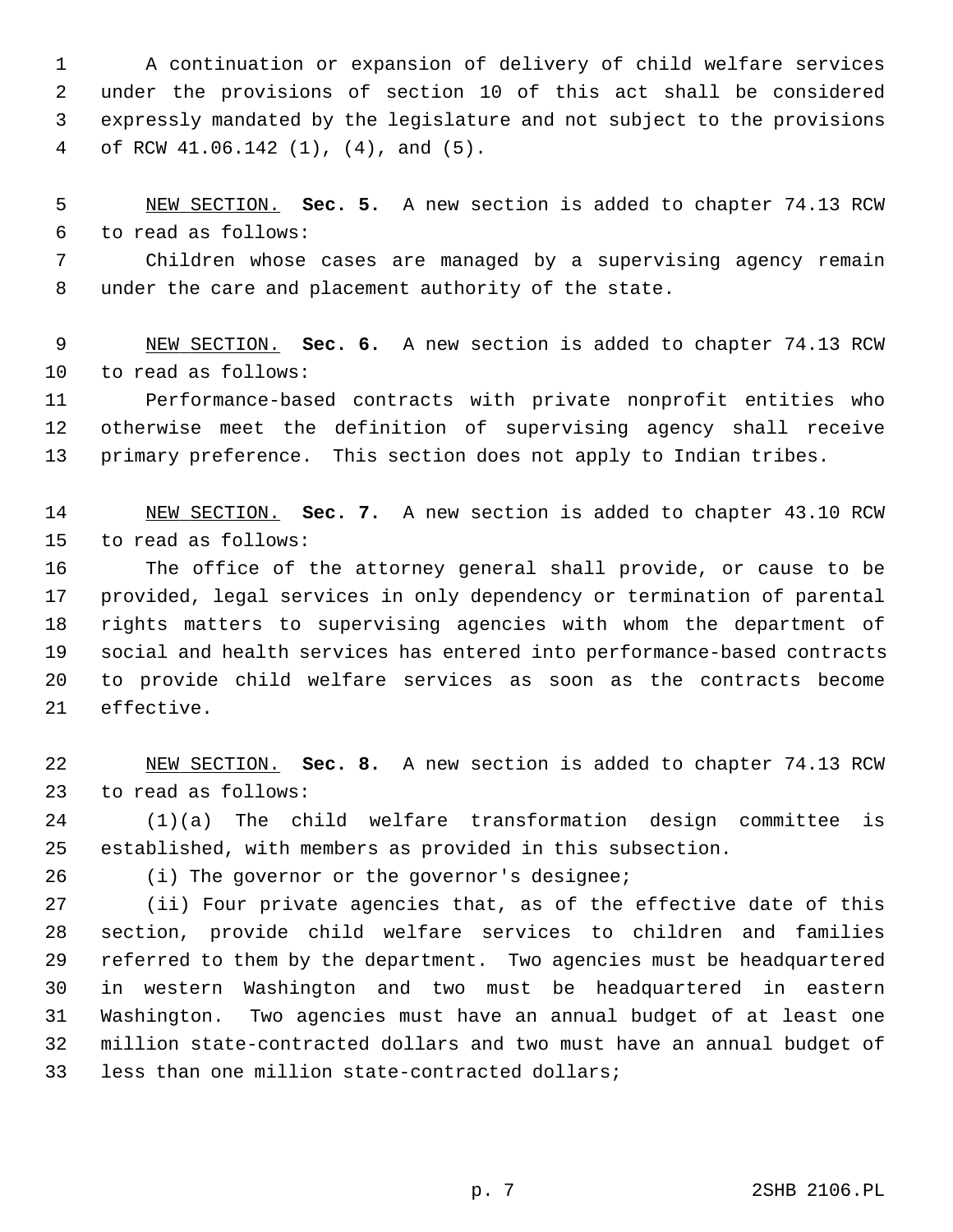1 (iii) The assistant secretary of the children's administration in 2 the department;

 3 (iv) Two regional administrators in the children's administration 4 selected by the assistant secretary, one from one of the department's 5 administrative regions one or two, and one from one of the department's 6 administrative regions three, four, five, or six;

 7 (v) The administrator for the division of licensed resources in the 8 children's administration;

 9 (vi) Two nationally recognized experts in performance-based 10 contracts;

11 (vii) The attorney general or the attorney general's designee;

12 (viii) A representative of the collective bargaining unit that 13 represents the largest number of employees in the children's 14 administration;

15 (ix) A representative from the office of the family and children's 16 ombudsman;

17 (x) Four representatives from the Indian policy advisory committee 18 convened by the department's office of Indian policy and support 19 services;

20 (xi) Two currently elected or former superior court judges with 21 significant experience in dependency matters, selected by the superior 22 court judge's association;

23 (xii) One representative from partners for our children affiliated 24 with the University of Washington school of social work;

25 (xiii) A member of the Washington state racial disproportionality 26 advisory committee;

27 (xiv) A foster parent; and

28 (xv) A parent representative who has had personal experience with 29 the dependency system.

30 (b) The president of the senate and the speaker of the house of 31 representatives shall jointly appoint the members under (a)(ii), (xiv), 32 and (xv) of this subsection.

33 (c) The representative from partners for our children shall convene 34 the initial meeting of the committee no later than June 15, 2009.

35 (d) The cochairs of the committee shall be the assistant secretary 36 for the children's administration and another member selected by a 37 majority vote of those members present at the initial meeting.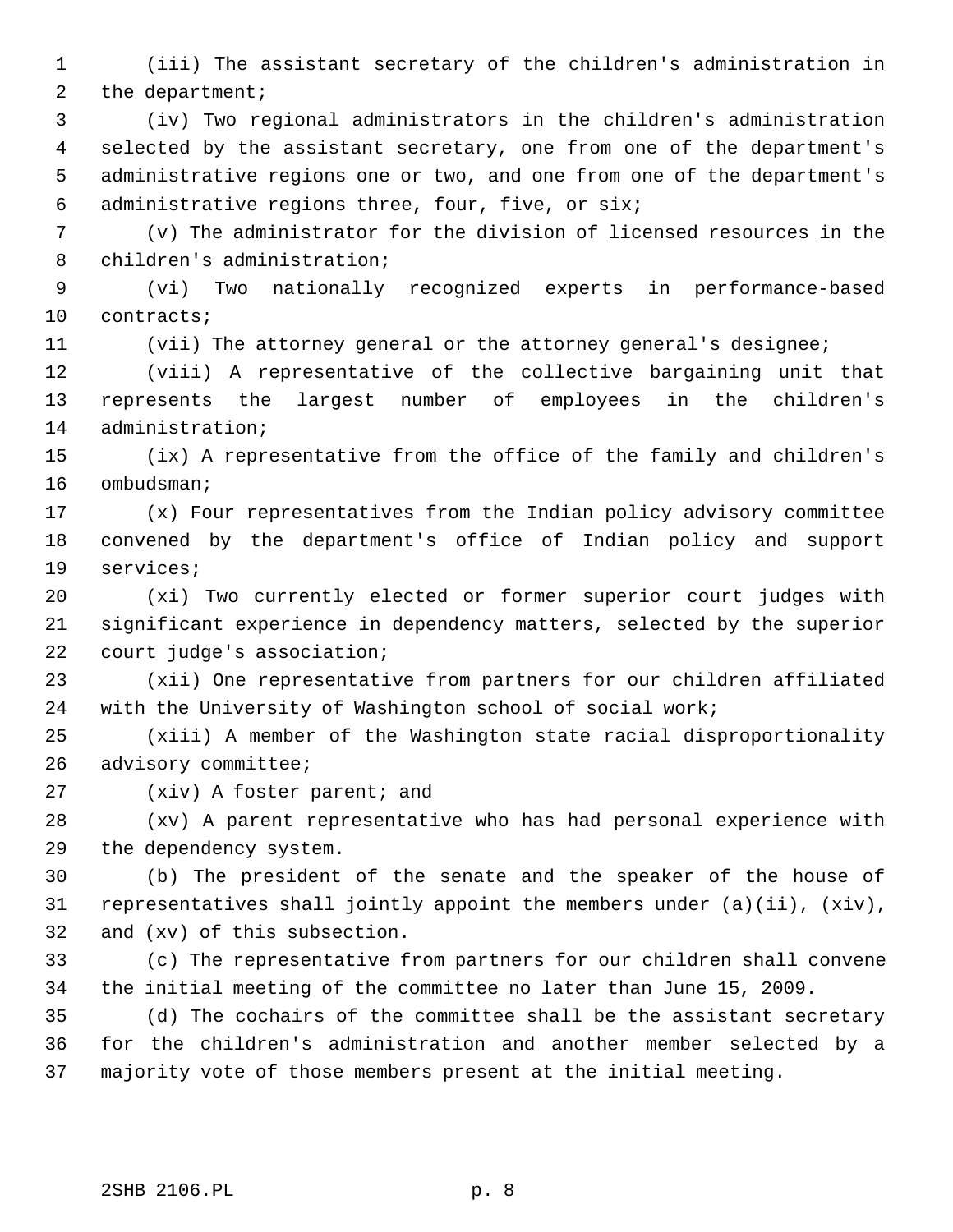1 (2) The committee shall establish a transition plan containing 2 recommendations to the legislature and the governor consistent with 3 this section for the provision of child welfare services by supervising 4 agencies pursuant to section 3 of this act.

5 (3) The plan shall include the following:

 6 (a) A model or framework for performance-based contracts to be used 7 by the department that clearly defines:

8 (i) The target population;

9 (ii) The referral and exit criteria for the services;

10 (iii) The child welfare services including the use of evidence-11 based services and practices to be provided by contractors;

12 (iv) The roles and responsibilities of public and private agency 13 workers in key case decisions;

14 (v) Contract performance and outcomes, including those related to 15 eliminating racial disparities in child outcomes;

16 (vi) That supervising agencies will provide culturally competent 17 service;

18 (vii) How to measure whether each contractor has met the goals 19 listed in section 3(5) of this act; and

20 (viii) Incentives to meet performance outcomes;

21 (b) A method by which the department will substantially reduce its 22 current number of contracts for child welfare services;

23 (c) A method or methods by which clients will access community-24 based services, how private supervising agencies will engage other 25 services or form local service networks, develop subcontracts, and 26 share information and supervision of children;

27 (d) Methods to address the effects of racial disproportionality, as 28 identified in the 2008 Racial Disproportionality Advisory Committee 29 Report published by the Washington state institute for public policy in 30 June 2008;

31 (e) Methods for inclusion of the principles and requirements of the 32 centennial accord executed in November 2001, executed between the state 33 of Washington and federally recognized tribes in Washington state;

34 (f) Methods for assuring performance-based contracts adhere to the 35 letter and intent of the federal Indian child welfare act;

36 (g) Contract monitoring and evaluation procedures that will ensure 37 that children and families are receiving timely and quality services 38 and that contract terms are being implemented;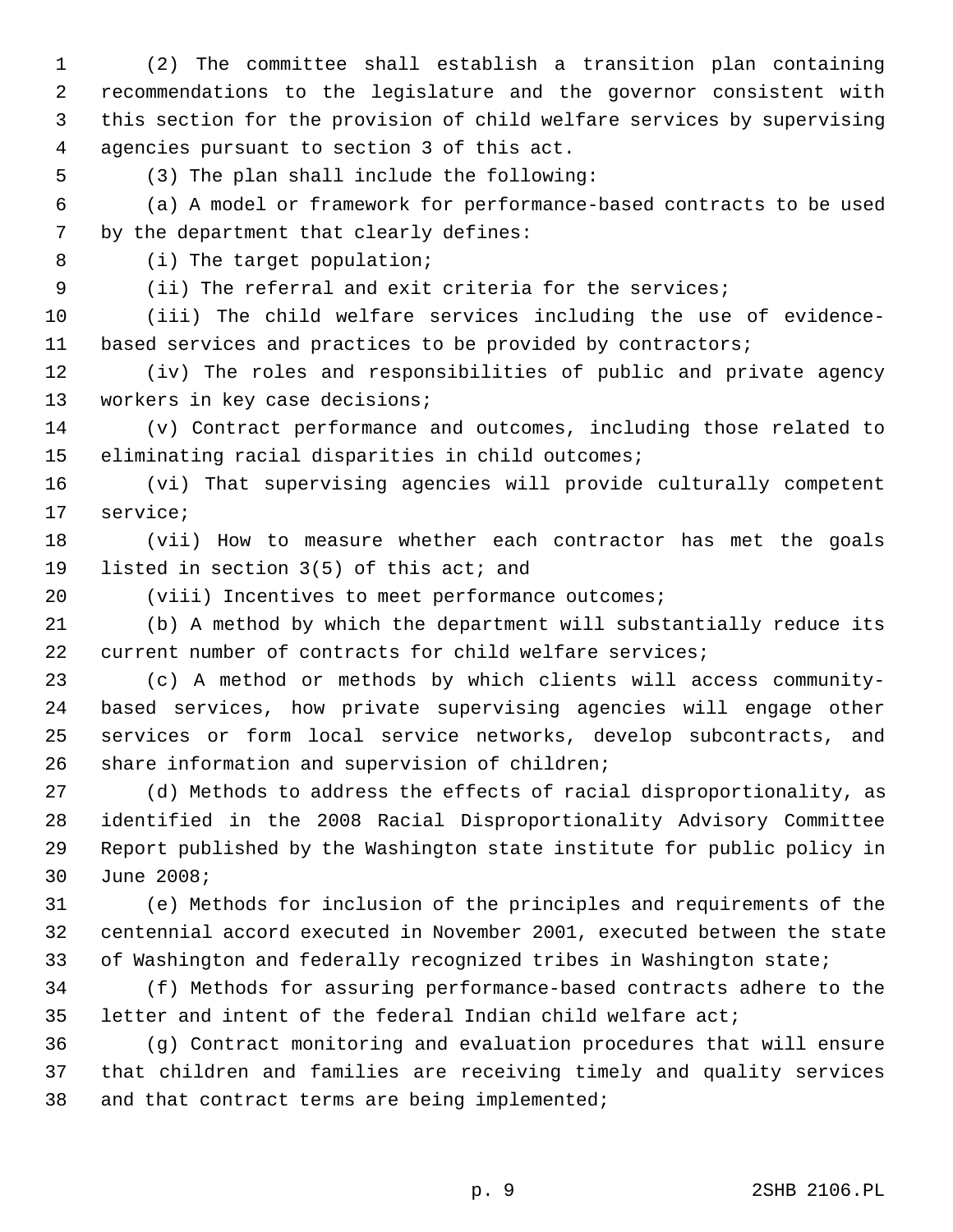1 (h) A method or methods by which to ensure that the children's 2 administration has sufficiently trained and experienced staff to 3 monitor and manage performance-based contracts;

 4 (i) A process by which to expand the capacity of supervising and 5 other private agencies to meet the service needs of children and 6 families in a performance-based contractual arrangement;

 7 (j) A method or methods by which supervising and other private 8 agencies can expand services in underserved areas of the state;

 9 (k) The appropriate amounts and procedures for the reimbursement of 10 supervising agencies given the proposed services restructuring;

11 (l) A method by which to access and enhance existing data systems 12 to include contract performance information;

13 (m) A financing arrangement for the contracts that examines:

14 (i) The use of case rates or performance-based fee-for-service 15 contracts that include incentive payments or payment schedules that 16 link reimbursement to outcomes; and

17 (ii) Ways to reduce a contractor's financial risk that could 18 jeopardize the solvency of the contractor, including consideration of 19 the use of a risk-reward corridor that limits risk of loss and 20 potential profits or the establishment of a statewide risk pool;

21 (n) A description of how the transition will impact the state's 22 ability to obtain federal funding and examine options to further 23 maximize federal funding opportunities and increased flexibility;

24 (o) A review of whether current administrative staffing levels in 25 the regions should be continued when the majority of child welfare 26 services are being provided by supervising agencies;

27 (p) A description of the costs of the transition, the initial 28 start-up costs and the mechanisms to periodically assess the overall 29 adequacy of funds and the fiscal impact of the changes, and the 30 feasibility of the plan and the impact of the plan on department 31 employees during the transition; and

32 (q) Identification of any statutory and regulatory revisions 33 necessary to accomplish the transition.

34 (4)(a) The committee, with the assistance of the department, shall 35 select two demonstration sites within which to implement this act. One 36 site must be located on the eastern side of the state. The other site 37 must be located on the western side of the state. Neither site must be 38 wholly located in any of the department's administrative regions.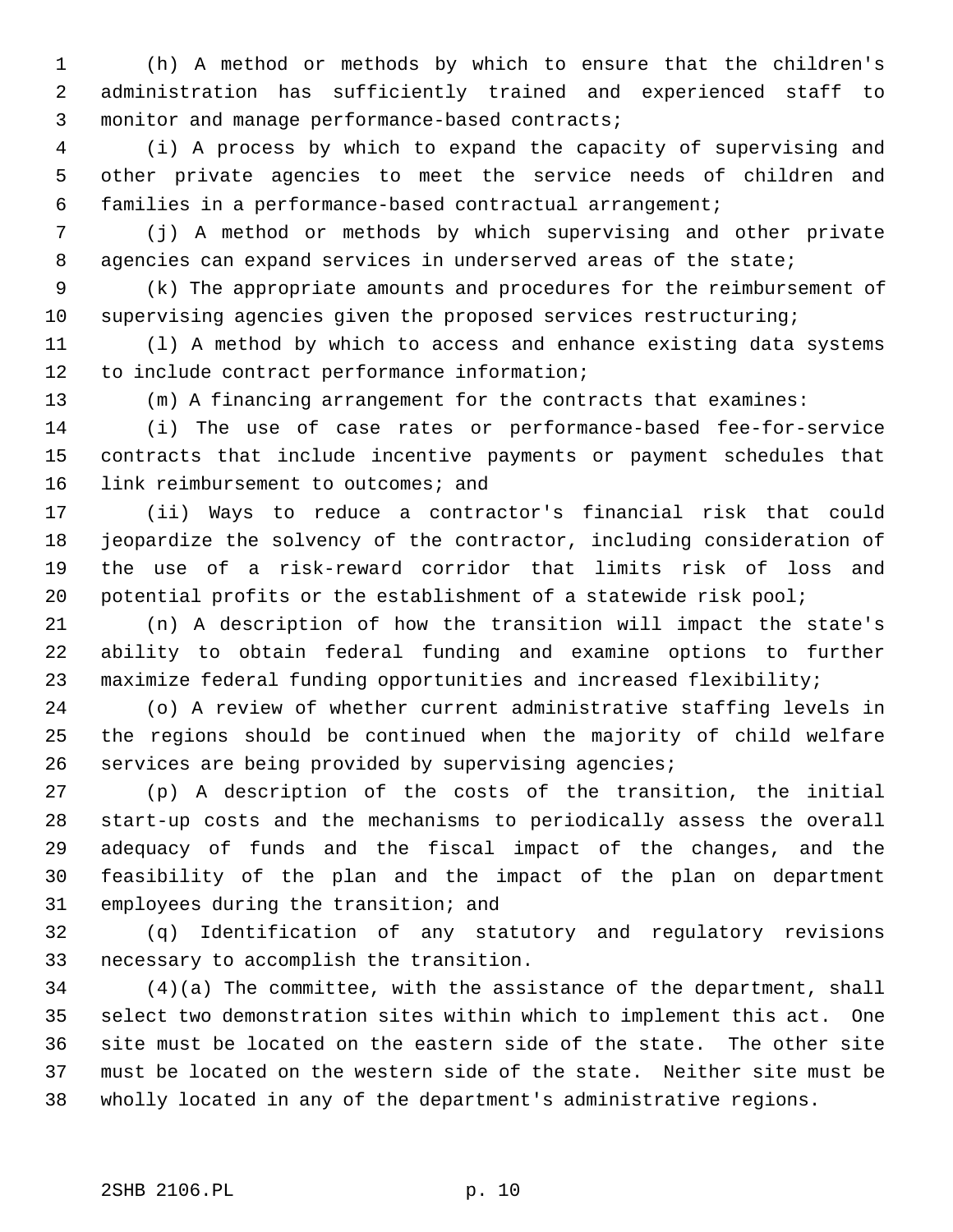1 (b) The committee shall develop two sets of performance outcomes to 2 be included in the performance-based contracts the department enters 3 into with supervising agencies. The first set of outcomes shall be 4 used for those cases transferred to a supervising agency over time. 5 The second set of outcomes shall be used for new entrants to the child 6 welfare system.

 7 (c) The committee shall also identify methods for ensuring that 8 comparison of performance between supervising agencies and the existing 9 service delivery system takes into account the variation in the 10 characteristics of the populations being served as well as historical 11 trends in outcomes for those populations.

12 (5) The committee shall determine the appropriate size of the child 13 and family populations to be provided services under performance-based 14 contracts with supervising agencies. The committee shall also identify 15 the time frame within which cases will be transferred to supervising 16 agencies. The performance-based contracts entered into with 17 supervising agencies shall encompass the provision of child welfare 18 services to enough children and families in each demonstration site to 19 allow for the assessment of whether there are meaningful differences, 20 to be defined by the committee, between the outcomes achieved in the 21 demonstration sites and the comparison sites or populations. To ensure 22 adequate statistical power to assess these differences, the populations 23 served shall be large enough to provide a probability greater than 24 seventy percent that meaningful difference will be detected and a 25 ninety-five percent probability that observed differences are not due 26 to chance alone.

27 (6) The committee shall also prepare as part of the plan a 28 recommendation as to how to implement this act so that full 29 implementation of this act is achieved no later than June 30, 2012.

30 (7) The committee shall prepare the plan to manage the delivery of 31 child welfare services in a manner that achieves coordination of the 32 services and programs that deliver primary prevention services.

33 (8) Beginning June 30, 2009, the committee shall report quarterly 34 to the governor and the legislative children's oversight committee 35 established in RCW 44.04.220. From June 30, 2012, until January 1, 36 2015, the committee need only report twice a year. The committee shall 37 report on its progress in meeting its duties under subsections (2) and 38 (3) of this section and on any other matters the committee or the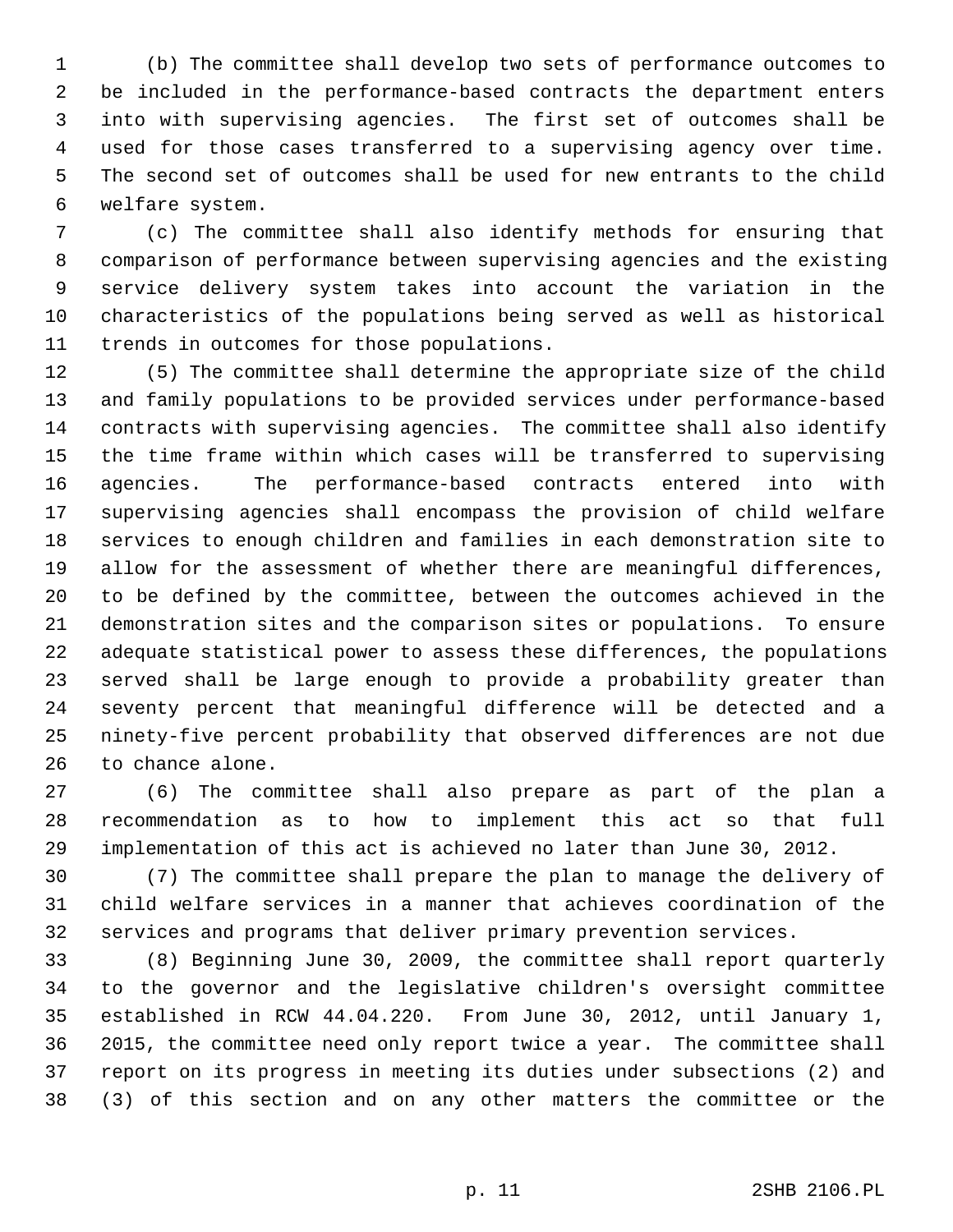1 legislative children's oversight committee or the governor deems 2 appropriate. The portion of the plan required in subsection (6) of 3 this section shall be due to the legislative children's oversight 4 committee on or before June 1, 2010. The reports shall be in written 5 form.

 6 (9) The committee, by majority vote, may establish advisory 7 committees as it deems necessary.

 8 (10) All state executive branch agencies and the agencies with whom 9 the department contracts for child welfare services shall cooperate 10 with the committee and provide timely information as the chair or 11 cochairs may request. Cooperation by the children's administration 12 must include developing and scheduling training for supervising 13 agencies to access data and information necessary to implement and 14 monitor the contracts.

15 (11) It is expected that the administrative costs for the committee 16 will be supported through private funds.

17 (12) Staff support for the committee shall be provided jointly by 18 partners for our children and legislative staff.

19 (13) The committee is subject to chapters 42.30 (open public 20 meetings act) and 42.52 (ethics in public service) RCW.

21 (14) This section expires July 1, 2015.

22 NEW SECTION. **Sec. 9.** A new section is added to chapter 74.13 RCW 23 to read as follows:

24 (1) Based upon the recommendations of the child welfare 25 transformation design committee, including the two sets of outcomes 26 developed by the committee under section  $8(4)(b)$  of this act, the 27 Washington state institute for public policy is to conduct a review of 28 measurable effects achieved by the supervising agencies and compare 29 those measurable effects with the existing services offered by the 30 state. The report on the measurable effects shall be provided to the 31 governor and the legislature no later than April 1, 2015.

32 (2) No later than June 30, 2011, the Washington state institute for 33 public policy shall provide the legislature and the governor an initial 34 report on the department's conversion to the use of performance-based 35 contracts as provided in section 3(1) of this act. No later than June 36 30, 2012, the Washington state institute for public policy shall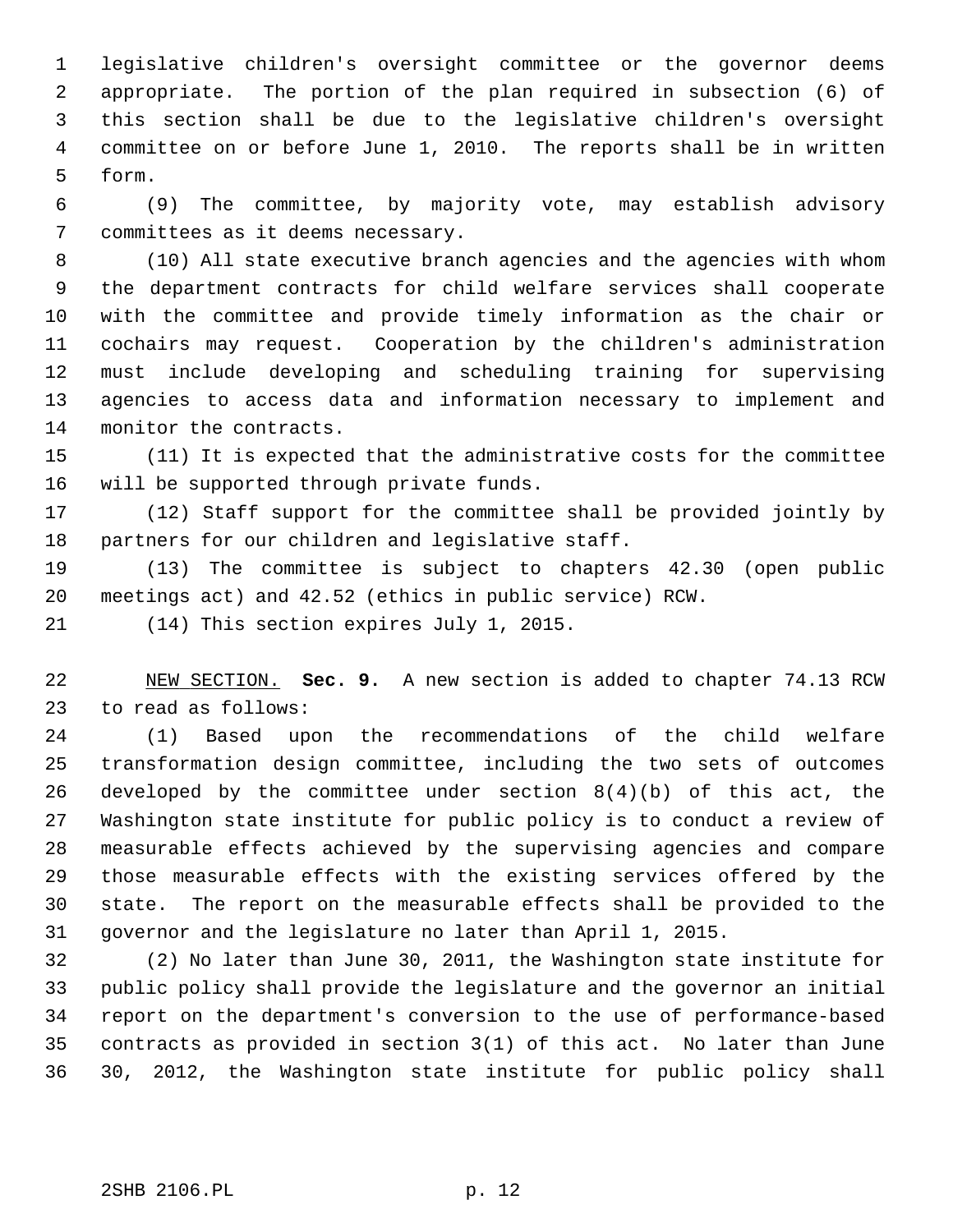1 provide the governor and the legislature with a second report on the 2 department's conversion of its contracts to performance-based 3 contracts.

 4 (3) The department shall respond to the Washington institute for 5 public policy's request for data and other information with which to 6 complete these reports in a timely manner.

 7 NEW SECTION. **Sec. 10.** A new section is added to chapter 74.13 RCW 8 to read as follows:

 9 Not later than June 1, 2015, the governor shall, based on the 10 report by the Washington state institute for public policy, determine 11 whether to expand this act to the remainder of the state or terminate 12 this act. The governor shall inform the legislature of his or her 13 decision within seven days of the decision. The department shall, 14 regardless of the decision of the governor regarding the delivery of 15 child welfare services, continue to purchase services through the use 16 of performance-based contracts.

17 NEW SECTION. **Sec. 11.** The department of social and health 18 services, the office of financial management, and the caseload forecast 19 council shall develop a proposal for submission to the legislature and 20 the governor for the reinvestment of savings, including savings in 21 reduced foster care caseloads, into evidence-based prevention and 22 intervention programs designed to prevent the need for or reduce the 23 duration of foster care placements. The proposal must be submitted to 24 the legislature and the governor by November 30, 2010, and shall 25 include sufficient detail regarding accounting, budgeting, and 26 allocation or other procedures for legislative consideration and 27 approval.

28 **Sec. 12.** RCW 74.15.010 and 1995 c 302 s 2 are each amended to read 29 as follows:

30 The purpose of chapter 74.15 RCW and RCW 74.13.031 is:

31 (1) To safeguard the health, safety, and well-being of children, 32 expectant mothers and developmentally disabled persons receiving care 33 away from their own homes, which is paramount over the right of any 34 person to provide care;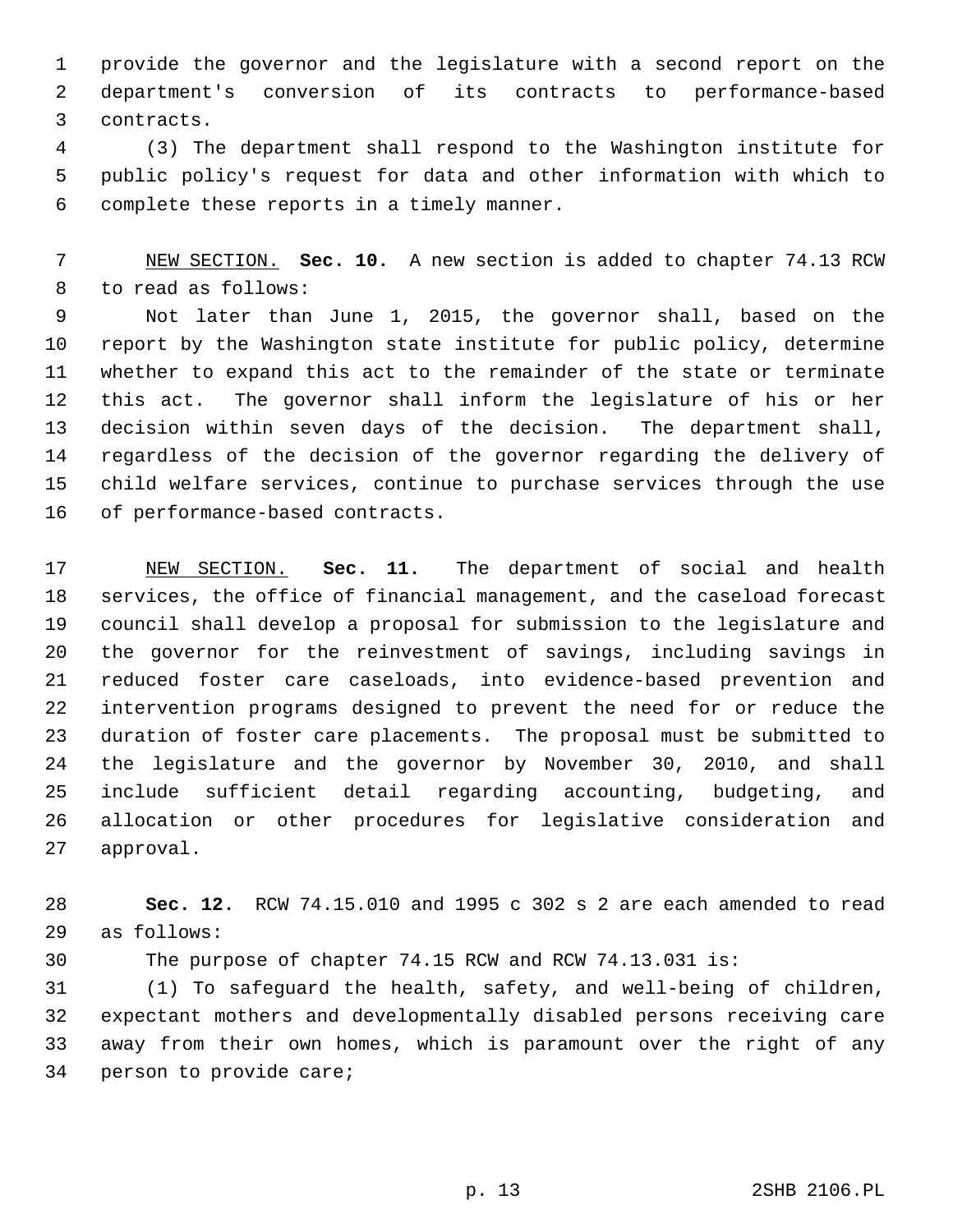1 (2) To strengthen and encourage family unity and to sustain 2 parental rights and responsibilities to the end that foster care is 3 provided only when a child's family, through the use of all available 4 resources, is unable to provide necessary care;

 5 (3) To promote the development of a sufficient number and variety 6 of adequate ((child-care)) foster family homes and maternity-care 7 facilities, both public and private, through the cooperative efforts of 8 public and ((voluntary)) supervising agencies and related groups;

 9 (4) To provide consultation to agencies caring for children, 10 expectant mothers or developmentally disabled persons in order to help 11 them to improve their methods of and facilities for care;

12 (5) To license agencies as defined in RCW 74.15.020 and to assure 13 the users of such agencies, their parents, the community at large and 14 the agencies themselves that adequate minimum standards are maintained 15 by all agencies caring for children, expectant mothers and 16 developmentally disabled persons.

17 **Sec. 13.** RCW 74.15.020 and 2007 c 412 s 1 are each amended to read 18 as follows:

19 For the purpose of this chapter and RCW 74.13.031, and unless 20 otherwise clearly indicated by the context thereof, the following terms 21 shall mean:

22 (1) "Agency" means any person, firm, partnership, association, 23 corporation, or facility which receives children, expectant mothers, or 24 persons with developmental disabilities for control, care, or 25 maintenance outside their own homes, or which places, arranges the 26 placement of, or assists in the placement of children, expectant 27 mothers, or persons with developmental disabilities for foster care or 28 placement of children for adoption, and shall include the following 29 irrespective of whether there is compensation to the agency or to the 30 children, expectant mothers or persons with developmental disabilities 31 for services rendered:

32 (a) "Child-placing agency" means an agency which places a child or 33 children for temporary care, continued care, or for adoption;

34 (b) "Community facility" means a group care facility operated for 35 the care of juveniles committed to the department under RCW 13.40.185. 36 A county detention facility that houses juveniles committed to the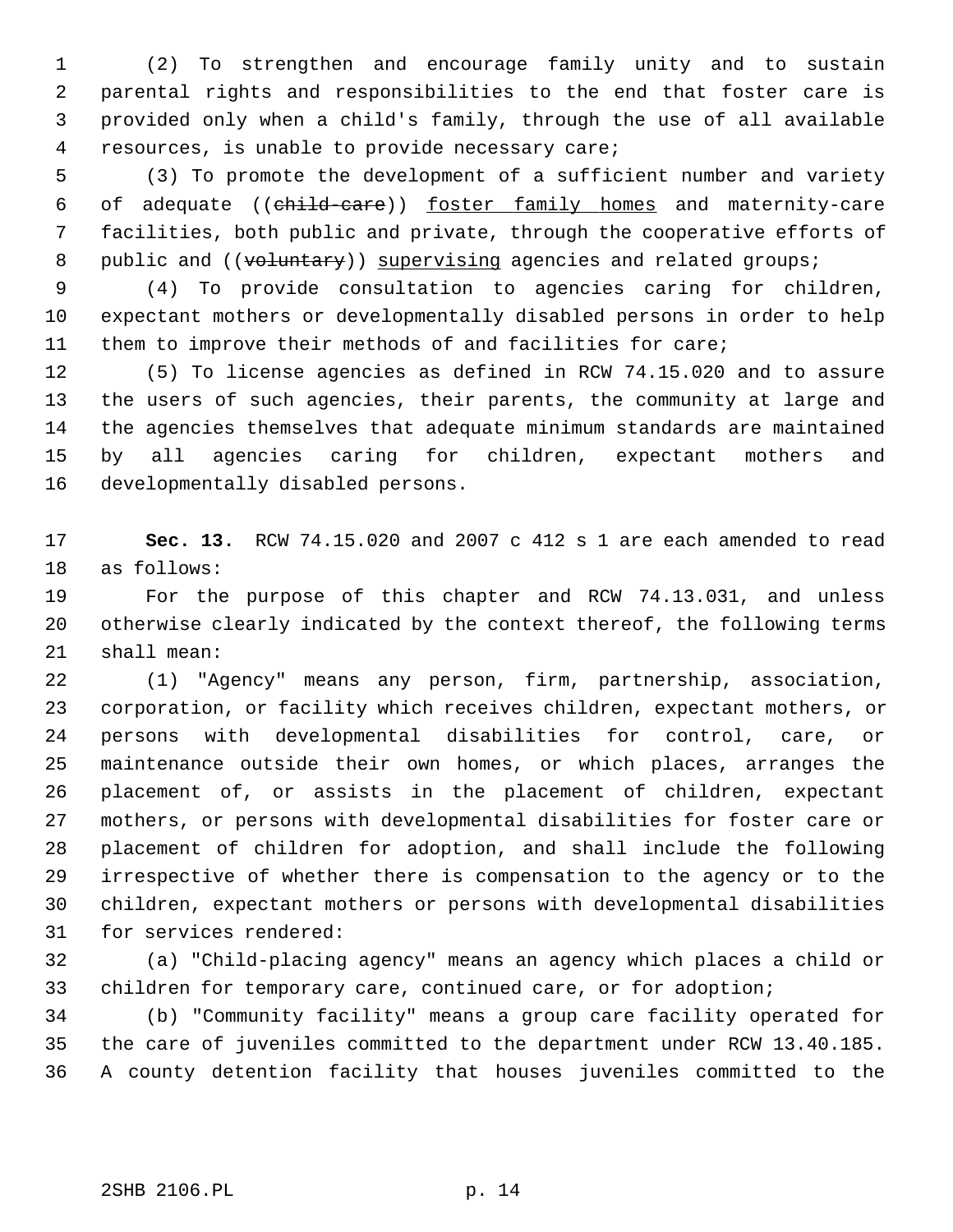1 department under RCW 13.40.185 pursuant to a contract with the 2 department is not a community facility;

 3 (c) "Crisis residential center" means an agency which is a 4 temporary protective residential facility operated to perform the 5 duties specified in chapter 13.32A RCW, in the manner provided in RCW 6 74.13.032 through 74.13.036;

 7 (d) "Emergency respite center" is an agency that may be commonly 8 known as a crisis nursery, that provides emergency and crisis care for 9 up to seventy-two hours to children who have been admitted by their 10 parents or guardians to prevent abuse or neglect. Emergency respite 11 centers may operate for up to twenty-four hours a day, and for up to 12 seven days a week. Emergency respite centers may provide care for 13 children ages birth through seventeen, and for persons eighteen through 14 twenty with developmental disabilities who are admitted with a sibling 15 or siblings through age seventeen. Emergency respite centers may not 16 substitute for crisis residential centers or HOPE centers, or any other 17 services defined under this section, and may not substitute for 18 services which are required under chapter 13.32A or 13.34 RCW;

19 (e) "Foster-family home" means an agency which regularly provides 20 care on a twenty-four hour basis to one or more children, expectant 21 mothers, or persons with developmental disabilities in the family abode 22 of the person or persons under whose direct care and supervision the 23 child, expectant mother, or person with a developmental disability is 24 placed;

25 (f) "Group-care facility" means an agency, other than a foster-26 family home, which is maintained and operated for the care of a group 27 of children on a twenty-four hour basis;

28 (g) "HOPE center" means an agency licensed by the secretary to 29 provide temporary residential placement and other services to street 30 youth. A street youth may remain in a HOPE center for thirty days 31 while services are arranged and permanent placement is coordinated. No 32 street youth may stay longer than thirty days unless approved by the 33 department and any additional days approved by the department must be 34 based on the unavailability of a long-term placement option. A street 35 youth whose parent wants him or her returned to home may remain in a 36 HOPE center until his or her parent arranges return of the youth, not 37 longer. All other street youth must have court approval under chapter 38 13.34 or 13.32A RCW to remain in a HOPE center up to thirty days;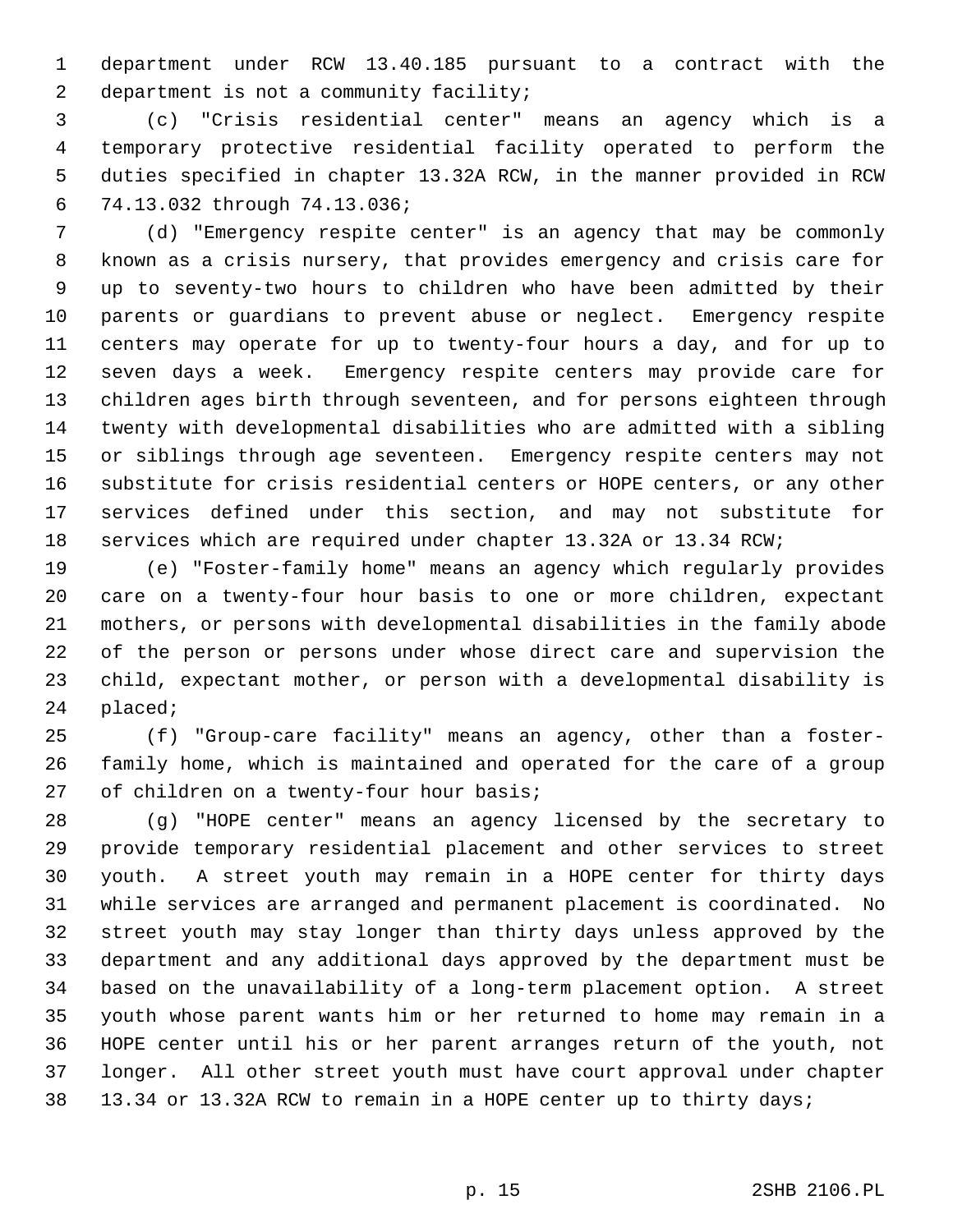1 (h) "Maternity service" means an agency which provides or arranges 2 for care or services to expectant mothers, before or during 3 confinement, or which provides care as needed to mothers and their 4 infants after confinement;

 5 (i) "Responsible living skills program" means an agency licensed by 6 the secretary that provides residential and transitional living 7 services to persons ages sixteen to eighteen who are dependent under 8 chapter 13.34 RCW and who have been unable to live in his or her 9 legally authorized residence and, as a result, the minor lived outdoors 10 or in another unsafe location not intended for occupancy by the minor. 11 Dependent minors ages fourteen and fifteen may be eligible if no other 12 placement alternative is available and the department approves the 13 placement;

14 (j) "Service provider" means the entity that operates a community 15 facility.

16 (2) "Agency" shall not include the following:

17 (a) Persons related to the child, expectant mother, or person with 18 developmental disability in the following ways:

19 (i) Any blood relative, including those of half-blood, and 20 including first cousins, second cousins, nephews or nieces, and persons 21 of preceding generations as denoted by prefixes of grand, great, or 22 great-great;

23 (ii) Stepfather, stepmother, stepbrother, and stepsister;

24 (iii) A person who legally adopts a child or the child's parent as 25 well as the natural and other legally adopted children of such persons, 26 and other relatives of the adoptive parents in accordance with state 27 law;

28 (iv) Spouses of any persons named in (i), (ii), or (iii) of this 29 subsection  $(2)(a)$ , even after the marriage is terminated;

30 (v) Relatives, as named in (i), (ii), (iii), or (iv) of this 31 subsection (2)(a), of any half sibling of the child; or

32 (vi) Extended family members, as defined by the law or custom of 33 the Indian child's tribe or, in the absence of such law or custom, a 34 person who has reached the age of eighteen and who is the Indian 35 child's grandparent, aunt or uncle, brother or sister, brother-in-law 36 or sister-in-law, niece or nephew, first or second cousin, or 37 stepparent who provides care in the family abode on a twenty-four-hour 38 basis to an Indian child as defined in 25 U.S.C. Sec. 1903(4);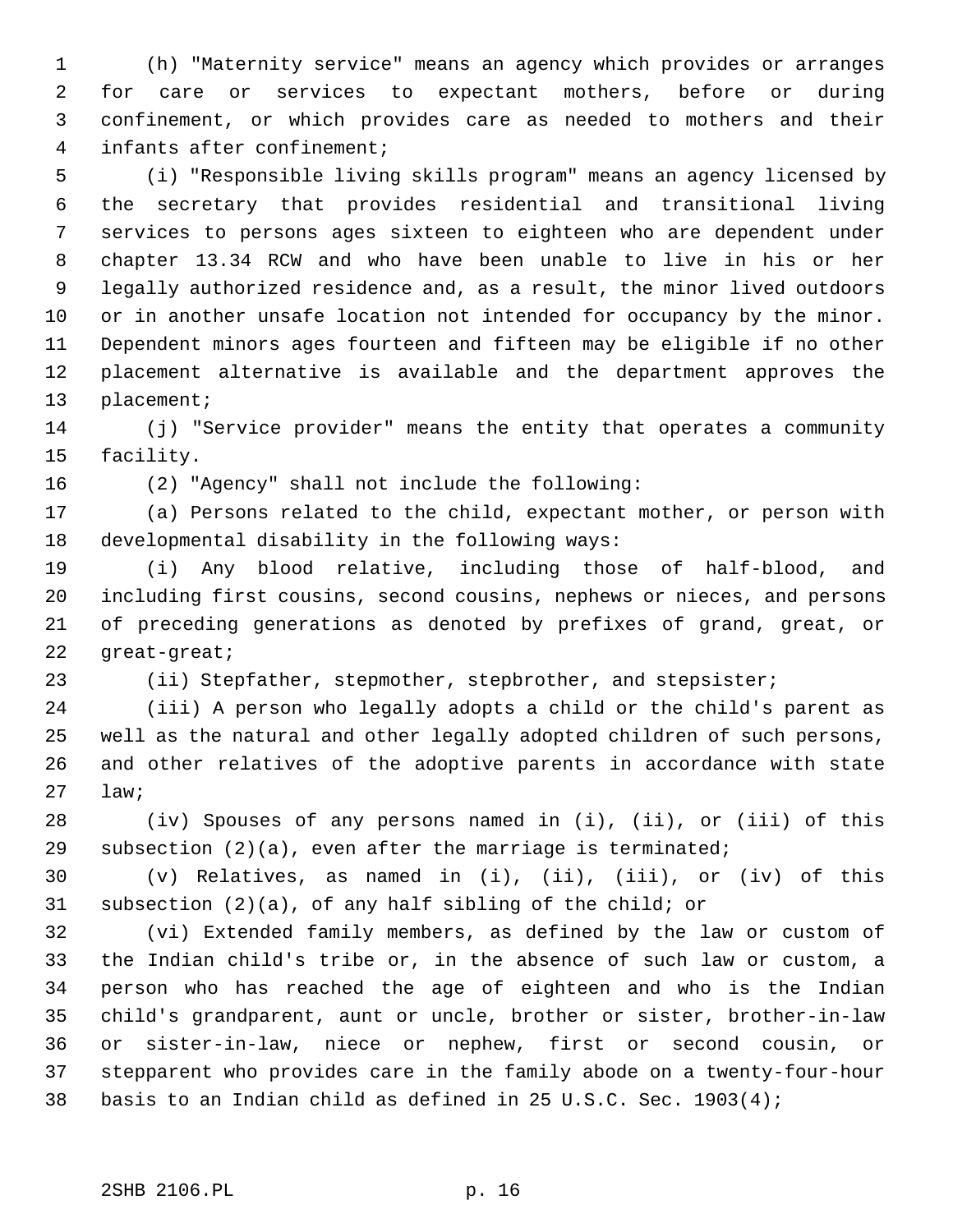1 (b) Persons who are legal guardians of the child, expectant mother, 2 or persons with developmental disabilities;

 3 (c) Persons who care for a neighbor's or friend's child or 4 children, with or without compensation, where the parent and person 5 providing care on a twenty-four-hour basis have agreed to the placement 6 in writing and the state is not providing any payment for the care;

 7 (d) A person, partnership, corporation, or other entity that 8 provides placement or similar services to exchange students or 9 international student exchange visitors or persons who have the care of 10 an exchange student in their home;

11 (e) A person, partnership, corporation, or other entity that 12 provides placement or similar services to international children who 13 have entered the country by obtaining visas that meet the criteria for 14 medical care as established by the United States citizenship and 15 immigration ((and naturalization)) services, or persons who have the 16 care of such an international child in their home;

17 (f) Schools, including boarding schools, which are engaged 18 primarily in education, operate on a definite school year schedule, 19 follow a stated academic curriculum, accept only school-age children 20 and do not accept custody of children;

21 (g) Hospitals licensed pursuant to chapter 70.41 RCW when 22 performing functions defined in chapter 70.41 RCW, nursing homes 23 licensed under chapter 18.51 RCW and boarding homes licensed under 24 chapter 18.20 RCW;

25 (h) Licensed physicians or lawyers;

26 (i) Facilities approved and certified under chapter 71A.22 RCW;

27 (j) Any agency having been in operation in this state ten years 28 prior to June 8, 1967, and not seeking or accepting moneys or 29 assistance from any state or federal agency, and is supported in part 30 by an endowment or trust fund;

31 (k) Persons who have a child in their home for purposes of 32 adoption, if the child was placed in such home by a licensed child-33 placing agency, an authorized public or tribal agency or court or if a 34 replacement report has been filed under chapter 26.33 RCW and the 35 placement has been approved by the court;

36 (l) An agency operated by any unit of local, state, or federal 37 government or an agency licensed by an Indian tribe pursuant to RCW 38 74.15.190;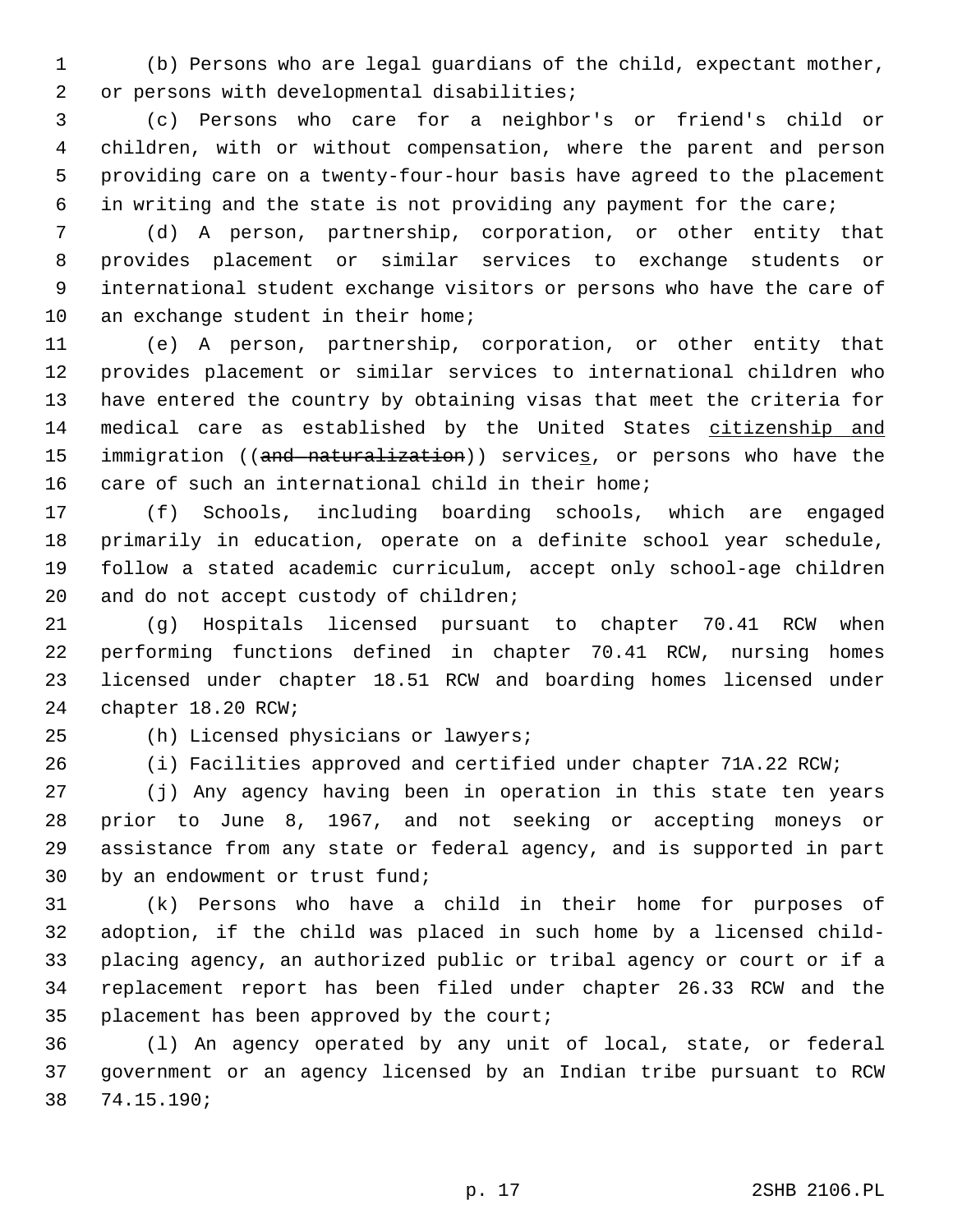1 (m) A maximum or medium security program for juvenile offenders 2 operated by or under contract with the department;

 3 (n) An agency located on a federal military reservation, except 4 where the military authorities request that such agency be subject to 5 the licensing requirements of this chapter.

 6 (3) "Department" means the state department of social and health 7 services.

 8 (4) (("Family child care licensee" means a person who: (a) 9 Provides regularly scheduled care for a child or children in the home 10 of the provider for periods of less than twenty-four hours or, if 11 necessary due to the nature of the parent's work, for periods equal to 12 or greater than twenty-four hours; (b) does not receive child care 13 subsidies; and (c) is licensed by the state under RCW 74.15.030.

14  $(5)$ ) "Juvenile" means a person under the age of twenty-one who has 15 been sentenced to a term of confinement under the supervision of the 16 department under RCW 13.40.185.

 (5) "Performance-based contracts" or "contracting" means the structuring of all aspects of the procurement of services around the purpose of the work to be performed and the desired results with the 20 contract requirements set forth in clear, specific, and objective terms with measurable outcomes. Contracts may also include provisions that link the performance of the contractor to the level and timing of the reimbursement.

24 (6) "Probationary license" means a license issued as a disciplinary 25 measure to an agency that has previously been issued a full license but 26 is out of compliance with licensing standards.

27 (7) "Requirement" means any rule, regulation, or standard of care 28 to be maintained by an agency.

29 (8) "Secretary" means the secretary of social and health services.

30 (9) "Street youth" means a person under the age of eighteen who 31 lives outdoors or in another unsafe location not intended for occupancy 32 by the minor and who is not residing with his or her parent or at his 33 or her legally authorized residence.

34 (10) "Supervising agency" means an agency licensed by the state under RCW 74.15.090 or an Indian tribe under RCW 74.15.190 that has entered into a performance-based contract with the department to provide child welfare services.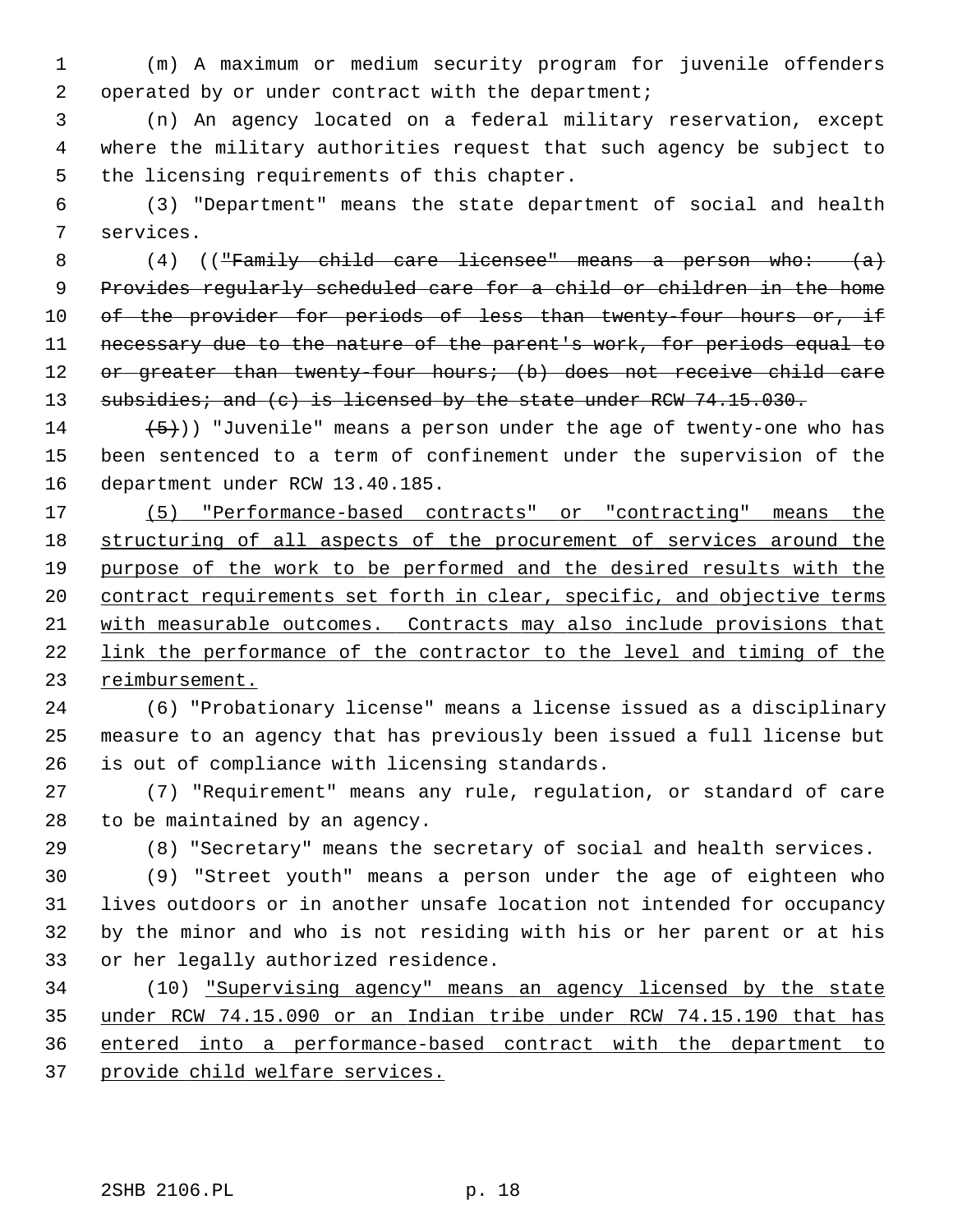1 (11) "Transitional living services" means at a minimum, to the 2 extent funds are available, the following:

 3 (a) Educational services, including basic literacy and 4 computational skills training, either in local alternative or public 5 high schools or in a high school equivalency program that leads to 6 obtaining a high school equivalency degree;

 7 (b) Assistance and counseling related to obtaining vocational 8 training or higher education, job readiness, job search assistance, and 9 placement programs;

10 (c) Counseling and instruction in life skills such as money 11 management, home management, consumer skills, parenting, health care, 12 access to community resources, and transportation and housing options;

13 (d) Individual and group counseling; and

14 (e) Establishing networks with federal agencies and state and local 15 organizations such as the United States department of labor, employment 16 and training administration programs including the ((job training 17 partnership)) workforce investment act which administers private 18 industry councils and the job corps; vocational rehabilitation; and 19 volunteer programs.

20 **Sec. 14.** RCW 74.15.030 and 2007 c 387 s 5 and 2007 c 17 s 14 are 21 each reenacted and amended to read as follows:

22 The secretary shall have the power and it shall be the secretary's 23 duty:

24 (1) In consultation with the children's services advisory 25 committee, and with the advice and assistance of persons representative 26 of the various type agencies to be licensed, to designate categories of 27 facilities for which separate or different requirements shall be 28 developed as may be appropriate whether because of variations in the 29 ages, sex and other characteristics of persons served, variations in 30 the purposes and services offered or size or structure of the agencies 31 to be licensed ((hereunder)) under this chapter, or because of any 32 other relevant factor ((relevant thereto));

33 (2) In consultation with the children's services advisory 34 committee, and with the advice and assistance of persons representative 35 of the various type agencies to be licensed, to adopt and publish 36 minimum requirements for licensing applicable to each of the various 37 categories of agencies to be licensed.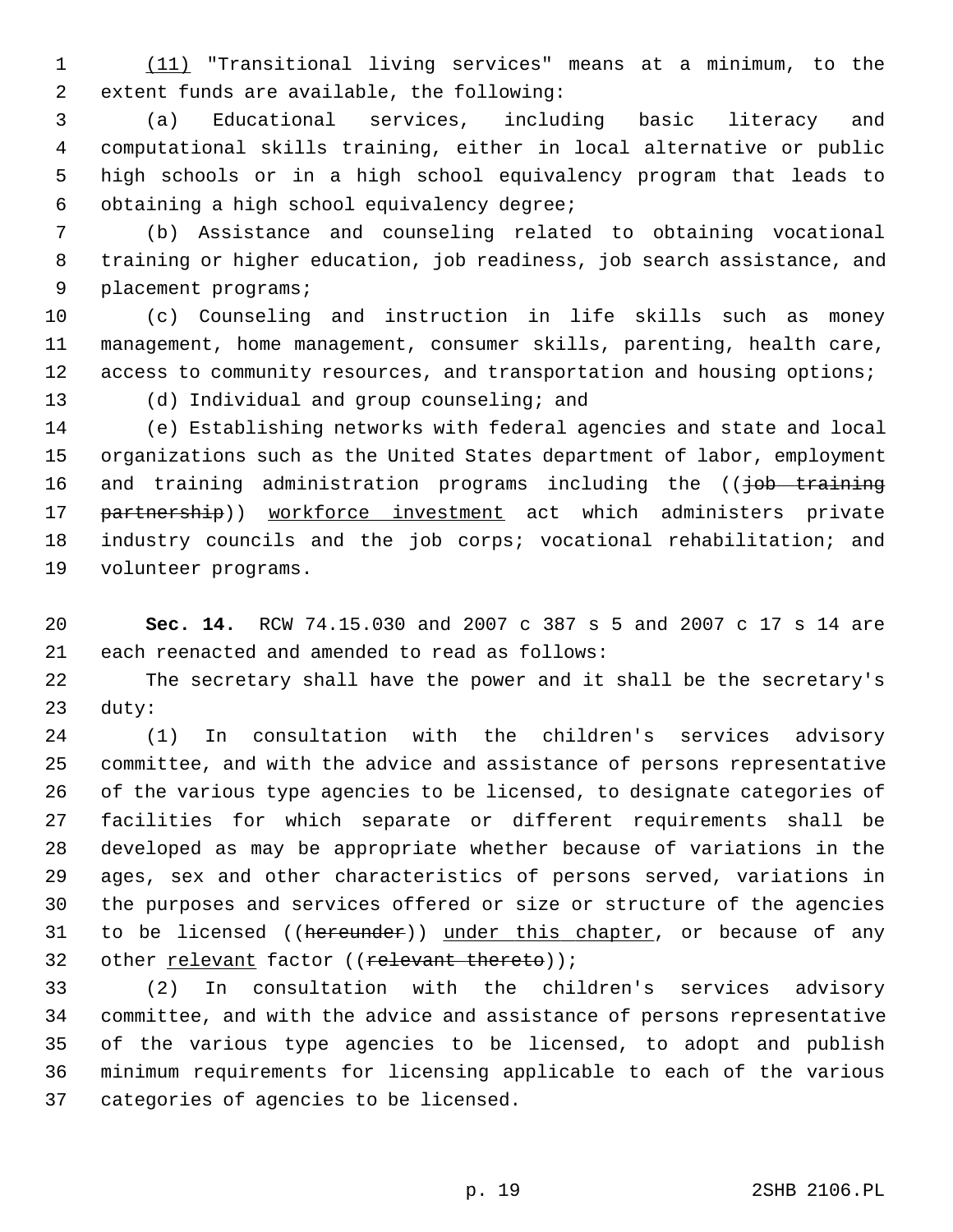1 The minimum requirements shall be limited to:

 2 (a) The size and suitability of a facility and the plan of 3 operation for carrying out the purpose for which an applicant seeks a 4 license;

 5 (b) Obtaining background information and any out-of-state 6 equivalent, to determine whether the applicant or service provider is 7 disqualified and to determine the character, competence, and 8 suitability of an agency, the agency's employees, volunteers, and other 9 persons associated with an agency;

10 (c) Conducting background checks for those who will or may have 11 unsupervised access to children, expectant mothers, or individuals with 12 a developmental disability;

13 (d) Obtaining child protective services information or records 14 maintained in the department's ((case management)) information 15 technology system. ((No)) Unfounded allegations of child abuse or 16 neglect as defined in RCW 26.44.020 (( $\frac{may}{ may}$ ) shall be disclosed to (( $\frac{a}{ }$ ) 17 child-placing agency, private adoption agency, or any other provider 18 <del>licensed</del>)) supervising agencies under this chapter;

19 (e) Submitting a fingerprint-based background check through the 20 Washington state patrol under chapter 10.97 RCW and through the federal 21 bureau of investigation for:

22 (i) Agencies and their staff, volunteers, students, and interns 23 when the agency is seeking license or relicense;

24 (ii) Foster care and adoption placements; and

25 (iii) Any adult living in a home where a child may be placed;

26 (f) If any adult living in the home has not resided in the state of 27 Washington for the preceding five years, the department shall review 28 any child abuse and neglect registries maintained by any state where 29 the adult has resided over the preceding five years;

30 (g) The cost of fingerprint background check fees will be paid as 31 required in RCW 43.43.837;

32 (h) National and state background information must be used solely 33 for the purpose of determining eligibility for a license and for 34 determining the character, suitability, and competence of those persons 35 or agencies, excluding parents, not required to be licensed who are 36 authorized to care for children or expectant mothers;

37 (i) The number of qualified persons required to render the type of 38 care and treatment for which an agency seeks a license;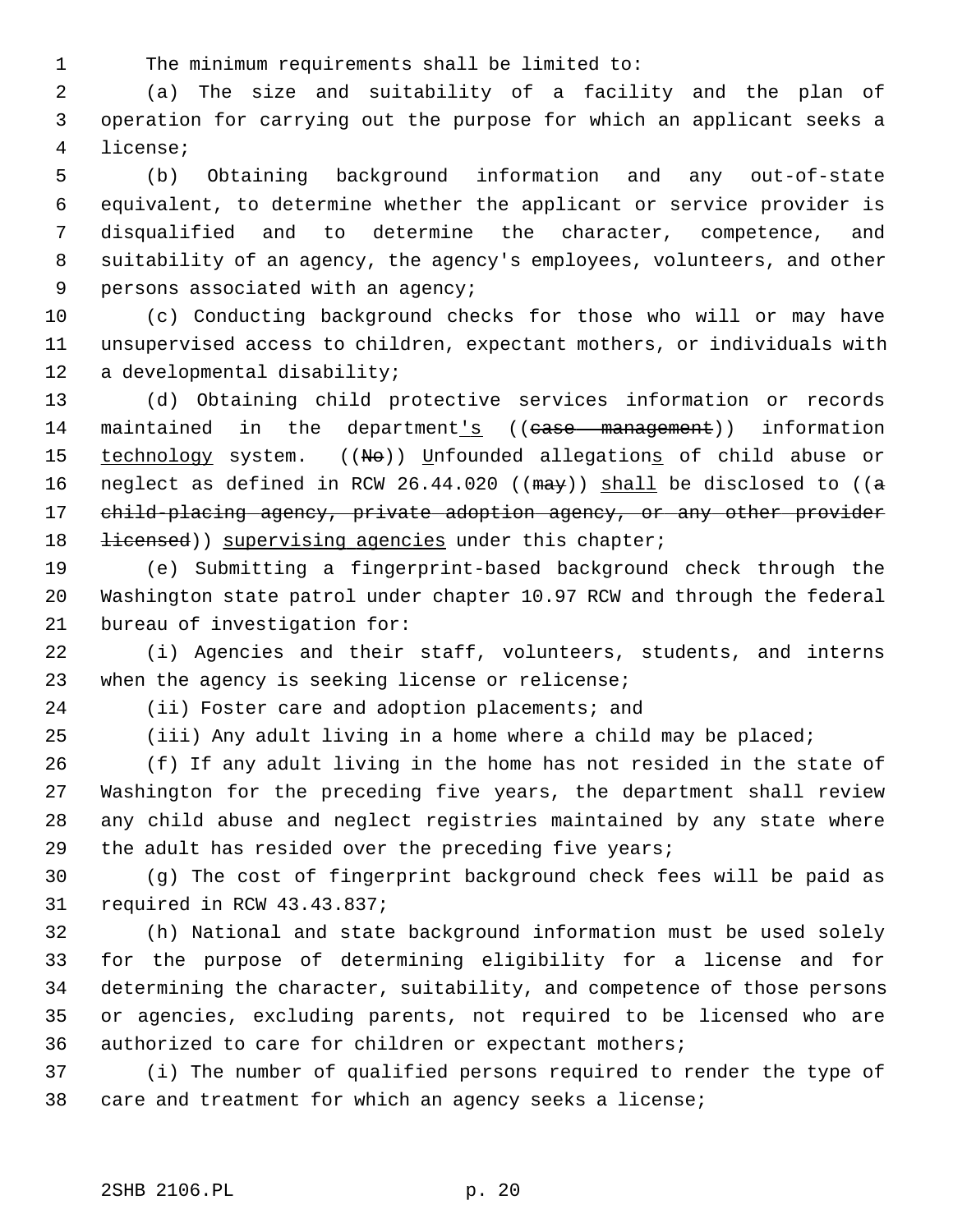1 (j) The safety, cleanliness, and general adequacy of the premises 2 to provide for the comfort, care and well-being of children, expectant 3 mothers or developmentally disabled persons;

 4 (k) The provision of necessary care, including food, clothing, 5 supervision and discipline; physical, mental and social well-being; and 6 educational, recreational and spiritual opportunities for those served;

 7 (l) The financial ability of an agency to comply with minimum 8 requirements established pursuant to chapter 74.15 RCW and RCW 9 74.13.031; and

10 (m) The maintenance of records pertaining to the admission, 11 progress, health and discharge of persons served;

12 (3) To investigate any person, including relatives by blood or 13 marriage except for parents, for character, suitability, and competence 14 in the care and treatment of children, expectant mothers, and 15 developmentally disabled persons prior to authorizing that person to 16 care for children, expectant mothers, and developmentally disabled 17 persons. However, if a child is placed with a relative under RCW 18 13.34.065 or 13.34.130, and if such relative appears otherwise suitable 19 and competent to provide care and treatment the criminal history 20 background check required by this section need not be completed before 21 placement, but shall be completed as soon as possible after placement;

22 (4) On reports of alleged child abuse and neglect, to investigate 23 agencies in accordance with chapter 26.44 RCW, including child day-care 24 centers and family day-care homes, to determine whether the alleged 25 abuse or neglect has occurred, and whether child protective services or 26 referral to a law enforcement agency is appropriate;

27 (5) To issue, revoke, or deny licenses to agencies pursuant to 28 chapter 74.15 RCW and RCW 74.13.031. Licenses shall specify the 29 category of care which an agency is authorized to render and the ages, 30 sex and number of persons to be served;

31 (6) To prescribe the procedures and the form and contents of 32 reports necessary for the administration of chapter 74.15 RCW and RCW 33 74.13.031 and to require regular reports from each licensee;

34 (7) To inspect agencies periodically to determine whether or not 35 there is compliance with chapter 74.15 RCW and RCW 74.13.031 and the 36 requirements adopted hereunder;

37 (8) To review requirements adopted hereunder at least every two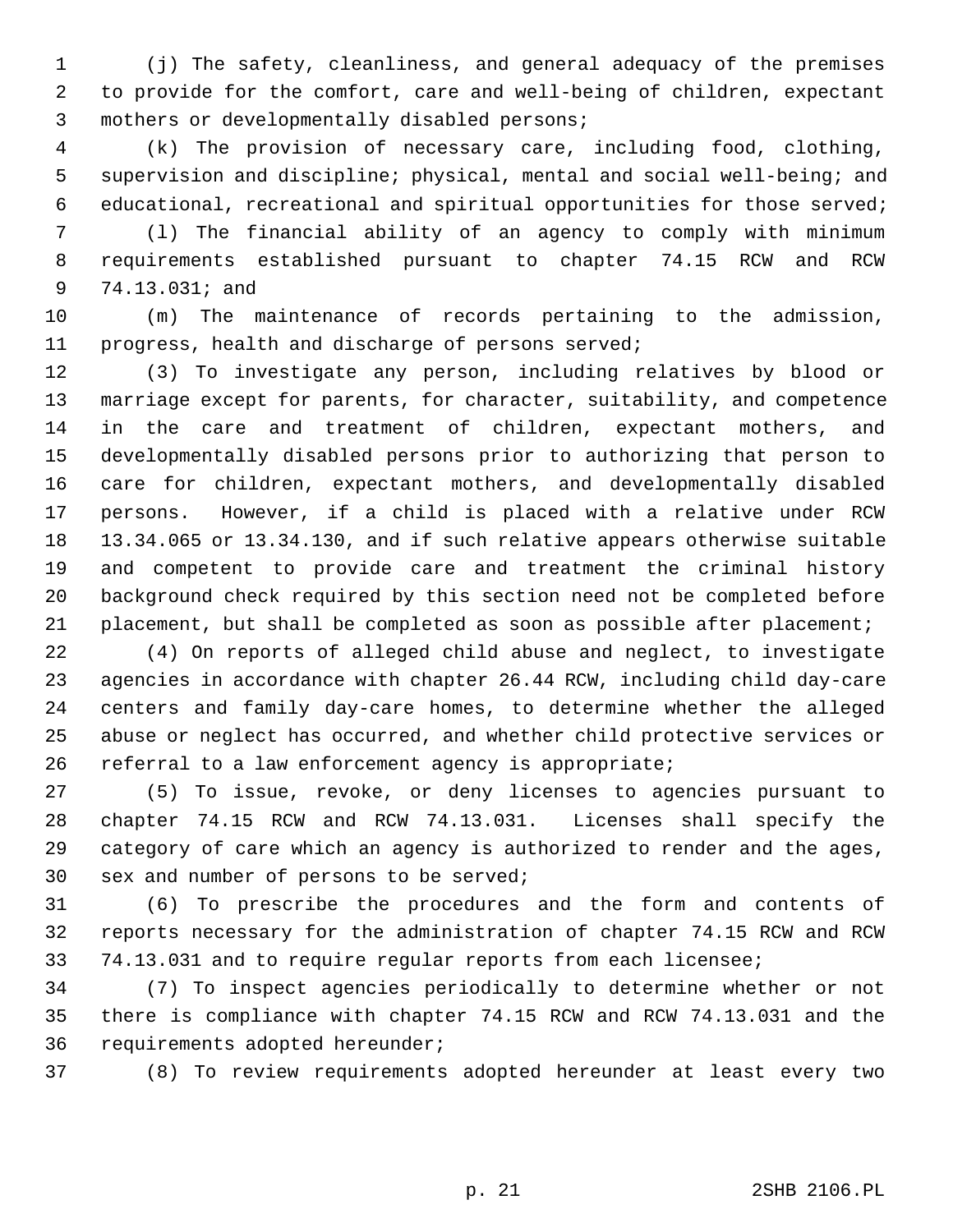1 years and to adopt appropriate changes after consultation with affected 2 groups for child day-care requirements and with the children's services 3 advisory committee for requirements for other agencies; and

 4 (9) To consult with public and private agencies in order to help 5 them improve their methods and facilities for the care of children, 6 expectant mothers and developmentally disabled persons.

 7 **Sec. 15.** RCW 74.15.050 and 1995 c 369 s 62 are each amended to 8 read as follows:

 9 The chief of the Washington state patrol, through the director of 10 fire protection, shall have the power and it shall be his or her duty:

11 (1) In consultation with the children's services advisory committee 12 and with the advice and assistance of persons representative of the 13 various type agencies to be licensed, to adopt recognized minimum 14 standard requirements pertaining to each category of agency established 15 pursuant to chapter 74.15 RCW and RCW 74.13.031, except foster-family 16 homes and child-placing agencies, necessary to protect all persons 17 residing therein from fire hazards;

18 (2) To make or cause to be made such inspections and investigations 19 of agencies, other than foster-family homes or child-placing agencies, 20 as he or she deems necessary;

21 (3) To make a periodic review of requirements under RCW 22 74.15.030(7) and to adopt necessary changes after consultation as 23 required in subsection (1) of this section;

24 (4) To issue to applicants for licenses hereunder, other than 25 foster-family homes or child-placing agencies, who comply with the 26 requirements, a certificate of compliance, a copy of which shall be 27 presented to the department ((of social and health services)) before a 28 license shall be issued, except that  $((a -$ pro $v$ isional)) an initial 29 license may be issued as provided in RCW 74.15.120.

30 **Sec. 16.** RCW 74.15.100 and 2006 c 265 s 403 are each amended to 31 read as follows:

32 Each agency or supervising agency shall make application for a 33 license or renewal of license to the department ((of social and health 34 services)) on forms prescribed by the department. A licensed agency 35 having foster-family homes under its supervision may make application 36 for a license on behalf of any such foster-family home. Such a foster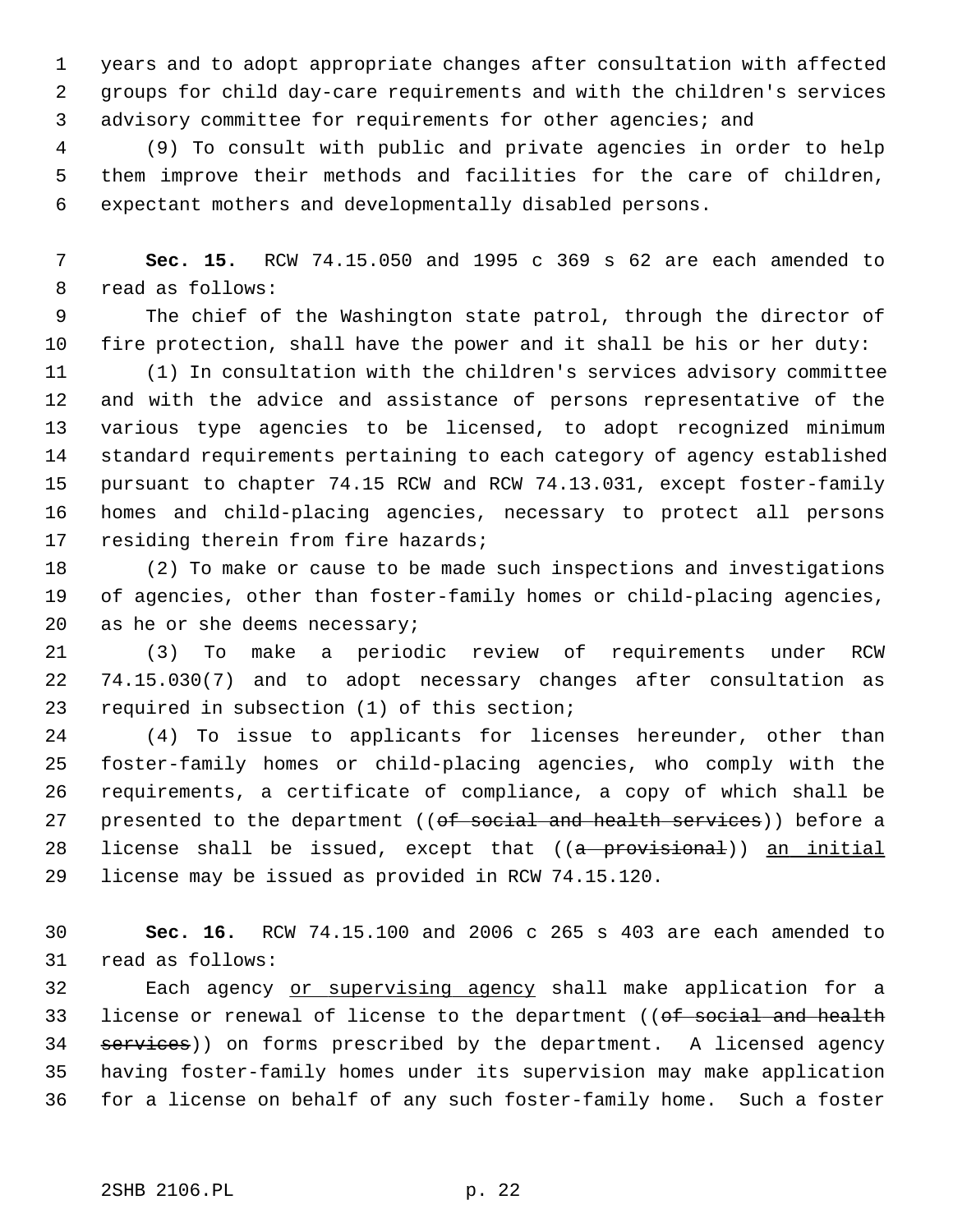1 home license shall cease to be valid when the home is no longer under 2 the supervision of that agency. Upon receipt of such application, the 3 department shall either grant or deny a license within ninety days 4 unless the application is for licensure as a foster-family home, in 5 which case RCW 74.15.040 shall govern. A license shall be granted if 6 the agency meets the minimum requirements set forth in chapter 74.15 7 RCW and RCW 74.13.031 and the departmental requirements consistent 8 herewith, except that an initial license may be issued as provided in 9 RCW 74.15.120. Licenses provided for in chapter 74.15 RCW and RCW 10 74.13.031 shall be issued for a period of three years. The licensee, 11 however, shall advise the secretary of any material change in 12 circumstances which might constitute grounds for reclassification of 13 license as to category. The license issued under this chapter is not 14 transferable and applies only to the licensee and the location stated 15 in the application. For licensed foster-family homes having an 16 acceptable history of child care, the license may remain in effect for 17 two weeks after a move, except that this will apply only if the family 18 remains intact.

19 **Sec. 17.** RCW 26.44.020 and 2007 c 220 s 1 are each amended to read 20 as follows:

21 The definitions in this section apply throughout this chapter 22 unless the context clearly requires otherwise.

23 (1) "Abuse or neglect" means sexual abuse, sexual exploitation, or 24 injury of a child by any person under circumstances which cause harm to 25 the child's health, welfare, or safety, excluding conduct permitted 26 under RCW 9A.16.100; or the negligent treatment or maltreatment of a 27 child by a person responsible for or providing care to the child. An 28 abused child is a child who has been subjected to child abuse or 29 neglect as defined in this section.

30 (2) "Child" or "children" means any person under the age of 31 eighteen years of age.

32 (3) "Child protective services" means those services provided by 33 the department designed to protect children from child abuse and 34 neglect and safeguard such children from future abuse and neglect, and 35 conduct investigations of child abuse and neglect reports. 36 Investigations may be conducted regardless of the location of the 37 alleged abuse or neglect. Child protective services includes referral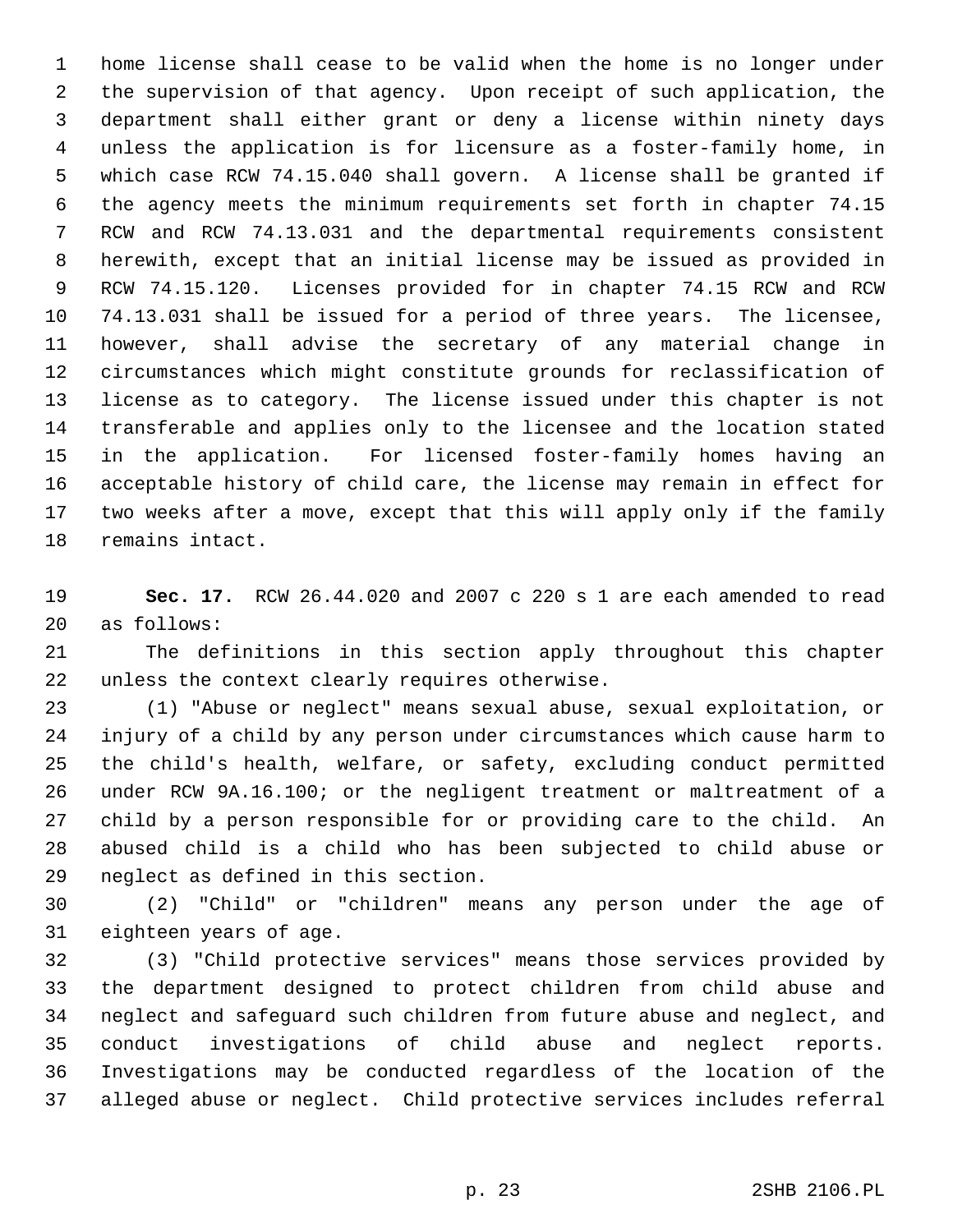1 to services to ameliorate conditions that endanger the welfare of 2 children, the coordination of necessary programs and services relevant 3 to the prevention, intervention, and treatment of child abuse and 4 neglect, and services to children to ensure that each child has a 5 permanent home. In determining whether protective services should be 6 provided, the department shall not decline to provide such services 7 solely because of the child's unwillingness or developmental inability 8 to describe the nature and severity of the abuse or neglect.

 9 (4) "Child protective services section" means the child protective 10 services section of the department.

11 (5) "Clergy" means any regularly licensed or ordained minister, 12 priest, or rabbi of any church or religious denomination, whether 13 acting in an individual capacity or as an employee or agent of any 14 public or private organization or institution.

15 (6) "Court" means the superior court of the state of Washington, 16 juvenile department.

17 (7) "Department" means the state department of social and health 18 services.

19 (8) "Founded" means the determination following an investigation by 20 the department that, based on available information, it is more likely 21 than not that child abuse or neglect did occur.

22 (9) "Inconclusive" means the determination following an 23 investigation by the department, prior to October 1, 2008, that based 24 on available information a decision cannot be made that more likely 25 than not, child abuse or neglect did or did not occur.

26 (10) "Institution" means a private or public hospital or any other 27 facility providing medical diagnosis, treatment, or care.

28 (11) "Law enforcement agency" means the police department, the 29 prosecuting attorney, the state patrol, the director of public safety, 30 or the office of the sheriff.

31 (12) "Malice" or "maliciously" means an intent, wish, or design to 32 intimidate, annoy, or injure another person. Such malice may be 33 inferred from an act done in willful disregard of the rights of 34 another, or an act wrongfully done without just cause or excuse, or an 35 act or omission of duty betraying a willful disregard of social duty.

36 (13) "Negligent treatment or maltreatment" means an act or a 37 failure to act, or the cumulative effects of a pattern of conduct, 38 behavior, or inaction, that evidences a serious disregard of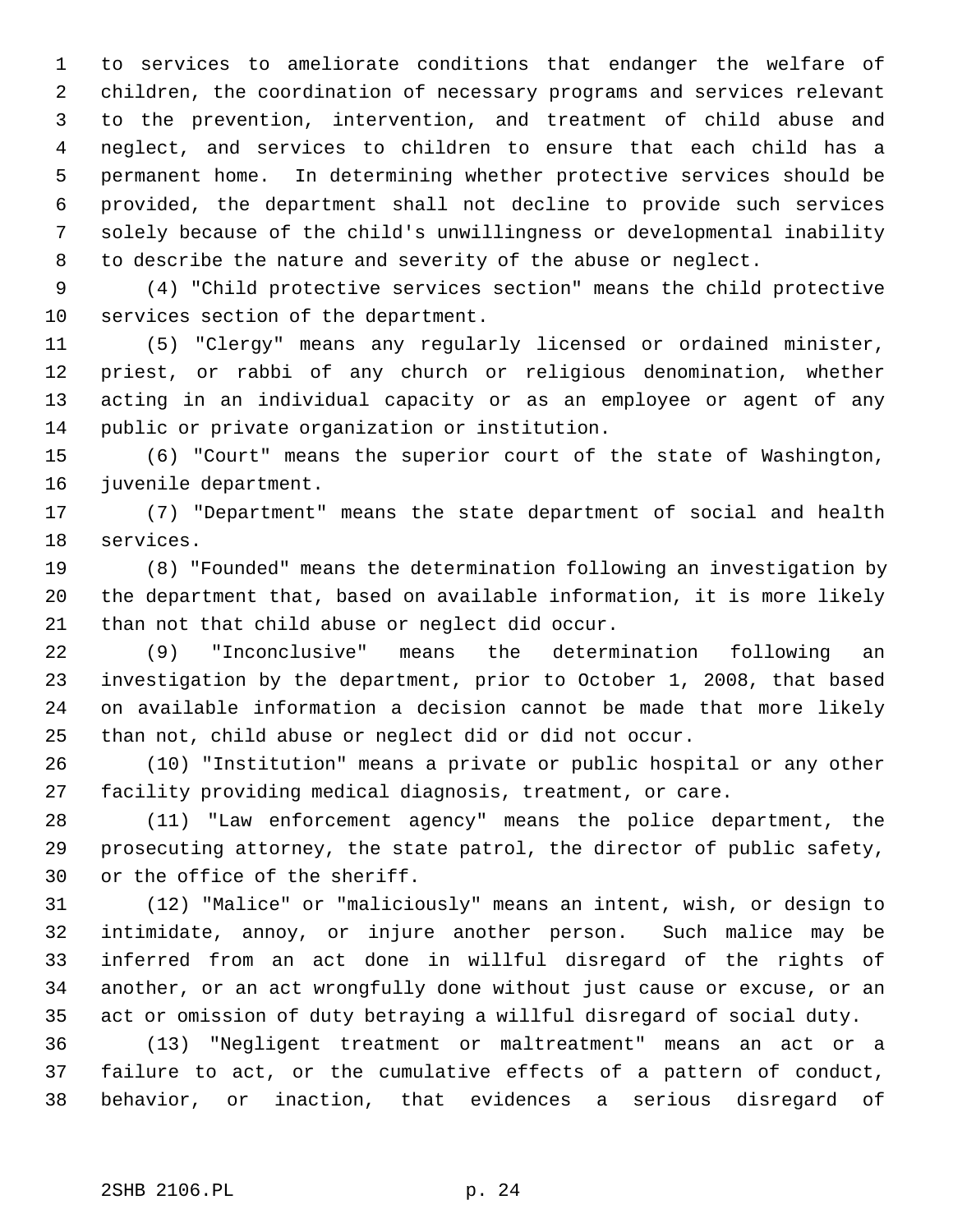1 consequences of such magnitude as to constitute a clear and present 2 danger to a child's health, welfare, or safety, including but not 3 limited to conduct prohibited under RCW 9A.42.100. When considering 4 whether a clear and present danger exists, evidence of a parent's 5 substance abuse as a contributing factor to negligent treatment or 6 maltreatment shall be given great weight. The fact that siblings share 7 a bedroom is not, in and of itself, negligent treatment or 8 maltreatment. Poverty, homelessness, or exposure to domestic violence 9 as defined in RCW 26.50.010 that is perpetrated against someone other 10 than the child does not constitute negligent treatment or maltreatment 11 in and of itself.

12 (14) "Pharmacist" means any registered pharmacist under chapter 13 18.64 RCW, whether acting in an individual capacity or as an employee 14 or agent of any public or private organization or institution.

15 (15) "Practitioner of the healing arts" or "practitioner" means a 16 person licensed by this state to practice podiatric medicine and 17 surgery, optometry, chiropractic, nursing, dentistry, osteopathic 18 medicine and surgery, or medicine and surgery or to provide other 19 health services. The term "practitioner" includes a duly accredited 20 Christian Science practitioner((: PROVIDED, HOWEVER, That)). A person 21 who is being furnished Christian Science treatment by a duly accredited 22 Christian Science practitioner will not be considered, for that reason 23 alone, a neglected person for the purposes of this chapter.

24 (16) "Professional school personnel" include, but are not limited 25 to, teachers, counselors, administrators, child care facility 26 personnel, and school nurses.

27 (17) "Psychologist" means any person licensed to practice 28 psychology under chapter 18.83 RCW, whether acting in an individual 29 capacity or as an employee or agent of any public or private 30 organization or institution.

31 (18) "Screened-out report" means a report of alleged child abuse or 32 neglect that the department has determined does not rise to the level 33 of a credible report of abuse or neglect and is not referred for 34 investigation.

35 (19) "Sexual exploitation" includes: (a) Allowing, permitting, or 36 encouraging a child to engage in prostitution by any person; or (b) 37 allowing, permitting, encouraging, or engaging in the obscene or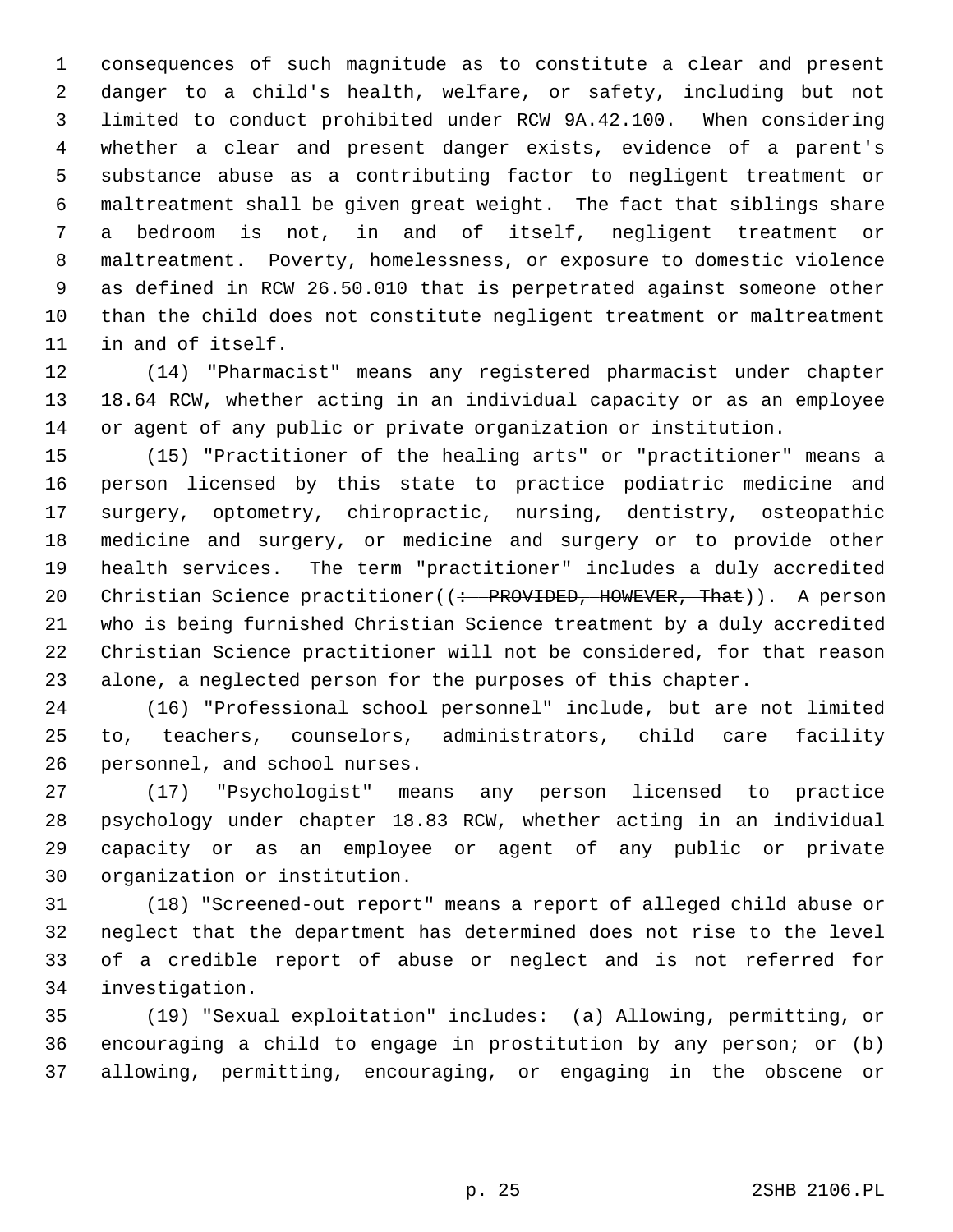1 pornographic photographing, filming, or depicting of a child by any 2 person.

 3 (20) "Sexually aggressive youth" means a child who is defined in 4 RCW 74.13.075(1)(b) as being a sexually aggressive youth.

 5 (21) "Social service counselor" means anyone engaged in a 6 professional capacity during the regular course of employment in 7 encouraging or promoting the health, welfare, support, or education of 8 children, or providing social services to adults or families, including 9 mental health, drug and alcohol treatment, and domestic violence 10 programs, whether in an individual capacity, or as an employee or agent 11 of any public or private organization or institution.

12 (22) "Supervising agency" means an agency licensed by the state under RCW 74.15.090 or an Indian tribe under RCW 74.15.190 that has entered into a performance-based contract with the department to provide child welfare services.

16 (23) "Unfounded" means the determination following an investigation 17 by the department that available information indicates that, more 18 likely than not, child abuse or neglect did not occur, or that there is 19 insufficient evidence for the department to determine whether the 20 alleged child abuse did or did not occur.

21 **Sec. 18.** RCW 26.44.200 and 2002 c 134 s 4 are each amended to read 22 as follows:

23 A law enforcement agency in the course of investigating: (1) An 24 allegation under RCW  $69.50.401(\text{(a)})$  (1) and (2) (a) through (e) 25 relating to manufacture of methamphetamine; or (2) an allegation under 26 RCW 69.50.440 relating to possession of ephedrine or any of its salts 27 or isomers or salts of isomers, pseudoephedrine or any of its salts or 28 isomers or salts of isomers, pressurized ammonia gas, or pressurized 29 ammonia gas solution with intent to manufacture methamphetamine, that 30 discovers a child present at the site, shall contact the department 31 immediately.

32 NEW SECTION. **Sec. 19.** A new section is added to chapter 26.44 RCW 33 to read as follows:

34 Within existing resources, the department shall develop a 35 curriculum designed to train child protective services staff in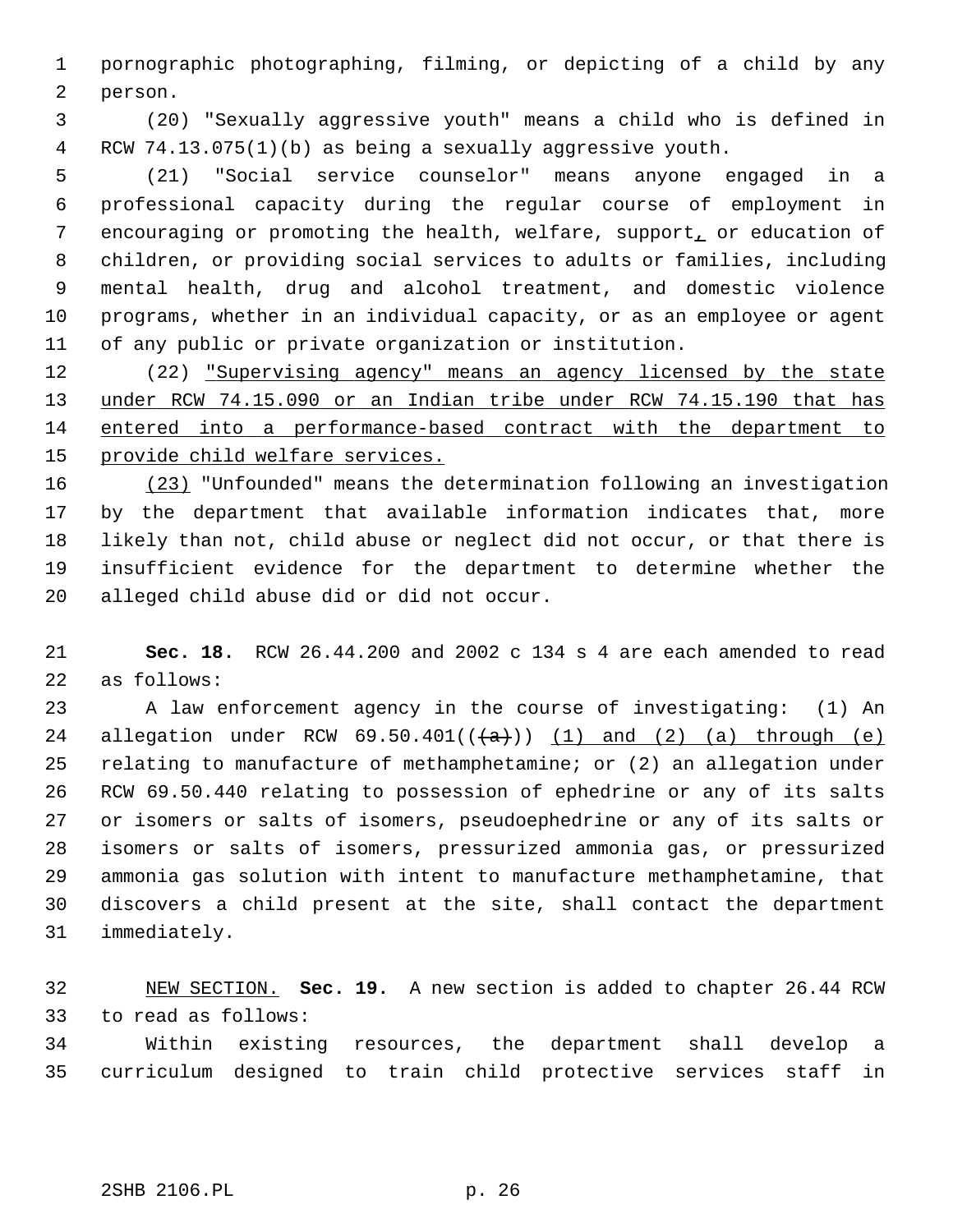1 forensic techniques used for investigating allegations of child abuse 2 or neglect.

 3 **Sec. 20.** RCW 13.34.025 and 2007 c 410 s 2 are each amended to read 4 as follows:

 5 (1) The department ((of social and health services)) and 6 supervising agencies shall develop methods for coordination of services 7 to parents and children in child dependency cases. To the maximum 8 extent possible under current funding levels, the department and 9 supervising agencies must:

10 (a) Coordinate and integrate services to children and families, 11 using service plans and activities that address the children's and 12 families' multiple needs, including ensuring that siblings have regular 13 visits with each other, as appropriate. Assessment criteria should 14 screen for multiple needs;

15 (b) Develop treatment plans for the individual needs of the client 16 in a manner that minimizes the number of contacts the client is 17 required to make; and

18 (c) Access training for department and supervising agency staff to 19 increase skills across disciplines to assess needs for mental health, 20 substance abuse, developmental disabilities, and other areas.

21 (2) The department shall coordinate within the administrations of 22 the department, and with contracted service providers including 23 supervising agencies, to ensure that parents in dependency proceedings 24 under this chapter receive priority access to remedial services 25 recommended by the department or supervising agency in its social study 26 or ordered by the court for the purpose of correcting any parental 27 deficiencies identified in the dependency proceeding that are capable 28 of being corrected in the foreseeable future. Services may also be 29 provided to caregivers other than the parents as identified in RCW 30 13.34.138.

31 (a) For purposes of this chapter, remedial services are those 32 services defined in the federal adoption and safe families act as 33 time-limited family reunification services. Remedial services include 34 individual, group, and family counseling; substance abuse treatment 35 services; mental health services; assistance to address domestic 36 violence; services designed to provide temporary child care and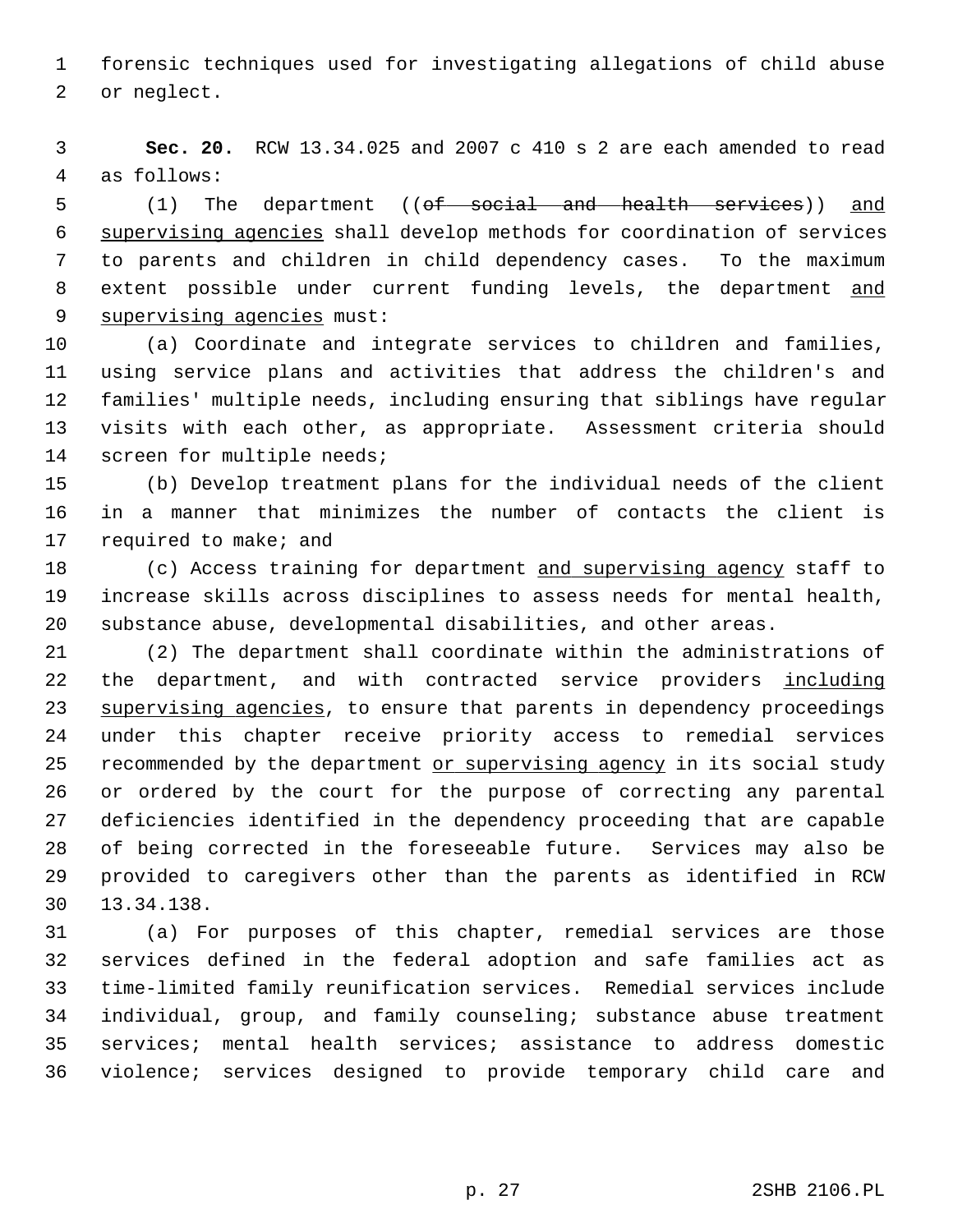1 therapeutic services for families; and transportation to or from any of 2 the above services and activities.

 3 (b) The department shall provide funds for remedial services if the 4 parent is unable to pay to the extent funding is appropriated in the 5 operating budget or otherwise available to the department for such 6 specific services. As a condition for receiving funded remedial 7 services, the court may inquire into the parent's ability to pay for 8 all or part of such services or may require that the parent make 9 appropriate applications for funding to alternative funding sources for 10 such services.

11 (c) If court-ordered remedial services are unavailable for any 12 reason, including lack of funding, lack of services, or language 13 barriers, the department or supervising agency shall promptly notify 14 the court that the parent is unable to engage in the treatment due to 15 the inability to access such services.

16 (d) This section does not create an entitlement to services and 17 does not create judicial authority to order the provision of services 18 except for the specific purpose of making reasonable efforts to remedy 19 parental deficiencies identified in a dependency proceeding under this 20 chapter.

21 **Sec. 21.** RCW 13.34.030 and 2003 c 227 s 2 are each amended to read 22 as follows:

23 For purposes of this chapter:

24 (1) "Abandoned" means when the child's parent, guardian, or other 25 custodian has expressed, either by statement or conduct, an intent to 26 forego, for an extended period, parental rights or responsibilities 27 despite an ability to exercise such rights and responsibilities. If 28 the court finds that the petitioner has exercised due diligence in 29 attempting to locate the parent, no contact between the child and the 30 child's parent, guardian, or other custodian for a period of three 31 months creates a rebuttable presumption of abandonment, even if there 32 is no expressed intent to abandon.

33 (2) "Child" and "juvenile" means any individual under the age of 34 eighteen years.

35 (3) "Current placement episode" means the period of time that 36 begins with the most recent date that the child was removed from the 37 home of the parent, guardian, or legal custodian for purposes of

## 2SHB 2106.PL p. 28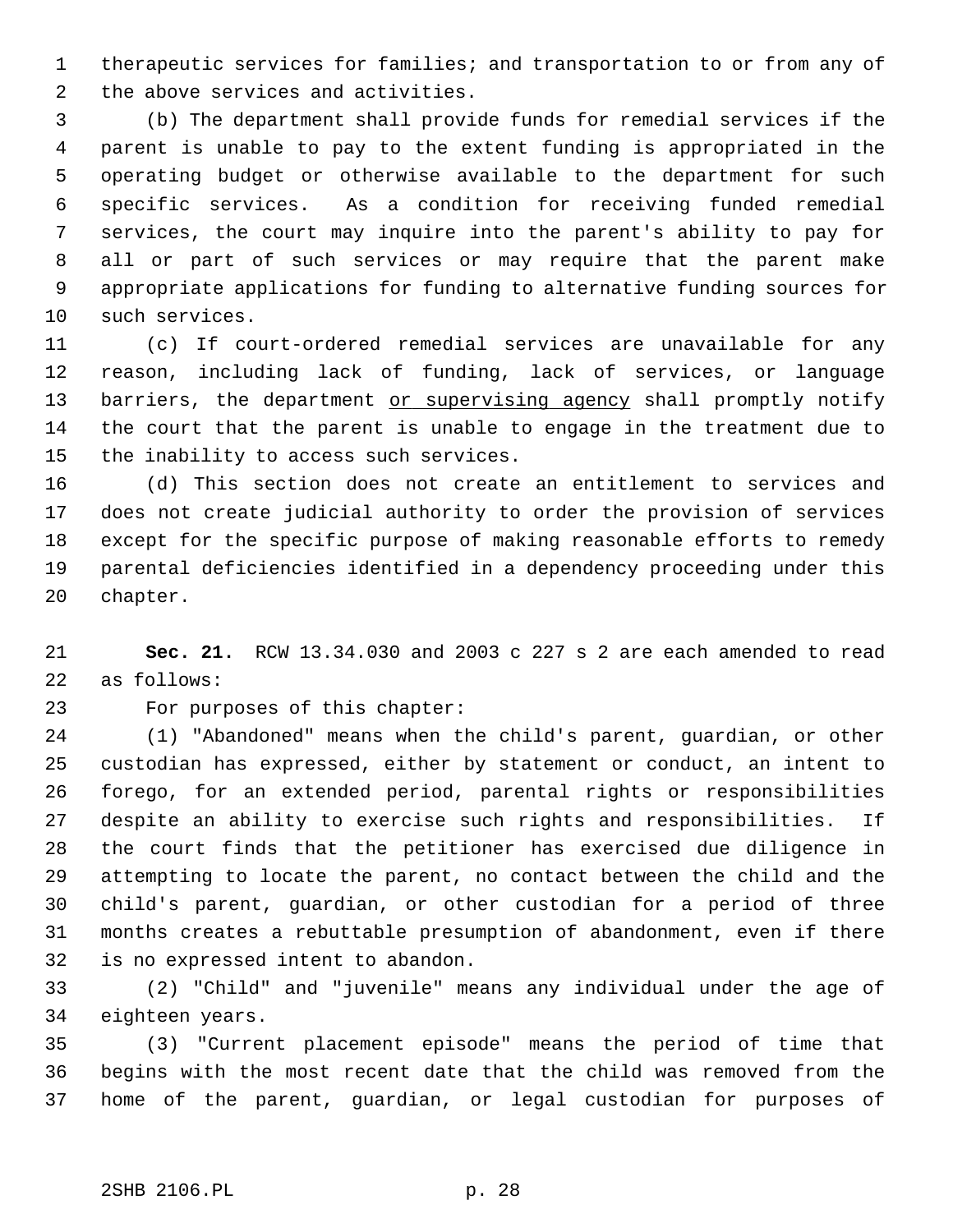1 placement in out-of-home care and continues until: (a) The child 2 returns home; (b) an adoption decree, a permanent custody order, or 3 guardianship order is entered; or (c) the dependency is dismissed, 4 whichever occurs first.

 5 (4) "Department" means the department of social and health 6 services.

 7 (5) "Dependency guardian" means the person, nonprofit corporation, 8 or Indian tribe appointed by the court pursuant to this chapter for the 9 limited purpose of assisting the court in the supervision of the 10 dependency.

11  $((\left\langle 5 \right\rangle))$  (6) "Dependent child" means any child who:

12 (a) Has been abandoned;

13 (b) Is abused or neglected as defined in chapter 26.44 RCW by a 14 person legally responsible for the care of the child; or

15 (c) Has no parent, guardian, or custodian capable of adequately 16 caring for the child, such that the child is in circumstances which 17 constitute a danger of substantial damage to the child's psychological 18 or physical development.

19  $((+6))$  (7) "Developmental disability" means a disability 20 attributable to mental retardation, cerebral palsy, epilepsy, autism, 21 or another neurological or other condition of an individual found by 22 the secretary to be closely related to mental retardation or to require 23 treatment similar to that required for individuals with mental 24 retardation, which disability originates before the individual attains 25 age eighteen, which has continued or can be expected to continue 26 indefinitely, and which constitutes a substantial handicap to the 27 individual.

28  $((+7))$   $(8)$  "Guardian" means the person or agency that: (a) Has 29 been appointed as the guardian of a child in a legal proceeding other 30 than a proceeding under this chapter; and (b) has the legal right to 31 custody of the child pursuant to such appointment. The term "guardian" 32 shall not include a "dependency guardian" appointed pursuant to a 33 proceeding under this chapter.

 $34$  (( $\left(\frac{48}{1}\right)$ ) (9) "Guardian ad litem" means a person, appointed by the 35 court to represent the best interests of a child in a proceeding under 36 this chapter, or in any matter which may be consolidated with a 37 proceeding under this chapter. A "court-appointed special advocate" 38 appointed by the court to be the guardian ad litem for the child, or to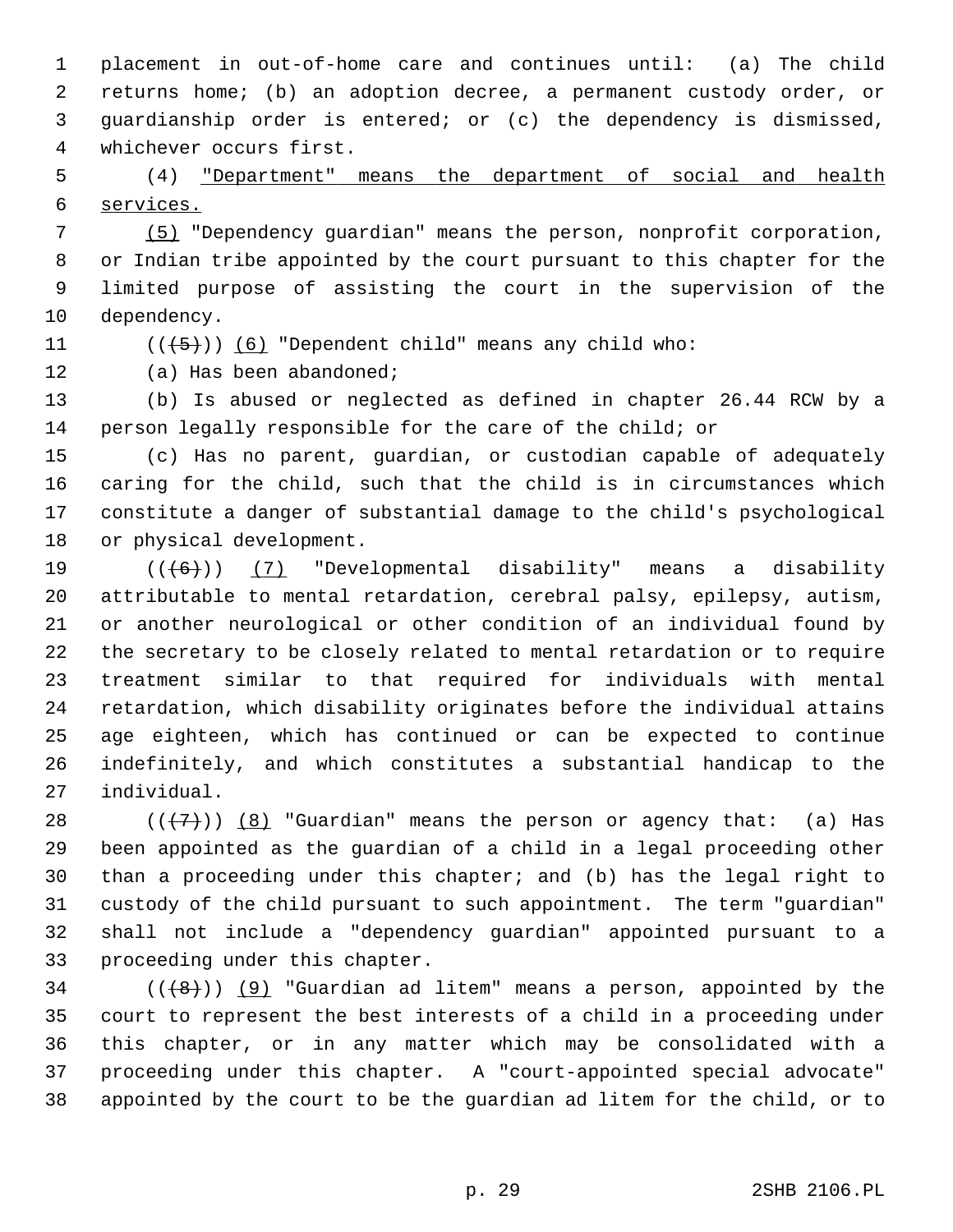1 perform substantially the same duties and functions as a guardian ad 2 litem, shall be deemed to be guardian ad litem for all purposes and 3 uses of this chapter.

 $4$  ( $(\frac{49}{10})$  'Guardian ad litem program" means a court-authorized 5 volunteer program, which is or may be established by the superior court 6 of the county in which such proceeding is filed, to manage all aspects 7 of volunteer guardian ad litem representation for children alleged or 8 found to be dependent. Such management shall include but is not 9 limited to: Recruitment, screening, training, supervision, assignment, 10 and discharge of volunteers.

11  $((+10))$   $(11)$  "Indigent" means a person who, at any stage of a 12 court proceeding, is:

13 (a) Receiving one of the following types of public assistance: 14 Temporary assistance for needy families, general assistance, poverty-15 related veterans' benefits, food stamps or food stamp benefits 16 transferred electronically, refugee resettlement benefits, medicaid, or 17 supplemental security income; or

18 (b) Involuntarily committed to a public mental health facility; or

19 (c) Receiving an annual income, after taxes, of one hundred twenty-20 five percent or less of the federally established poverty level; or

21 (d) Unable to pay the anticipated cost of counsel for the matter 22 before the court because his or her available funds are insufficient to 23 pay any amount for the retention of counsel.

24  $((+1)^{n})$  (12) "Out-of-home care" means placement in a foster family 25 home or group care facility licensed pursuant to chapter 74.15 RCW or 26 placement in a home, other than that of the child's parent, guardian, 27 or legal custodian, not required to be licensed pursuant to chapter 28 74.15 RCW.

29  $((+12))$  (13) "Preventive services" means preservation services, as 30 defined in chapter 74.14C RCW, and other reasonably available services, 31 including housing services, capable of preventing the need for out-of-32 home placement while protecting the child. Housing services may 33 include, but are not limited to, referrals to federal, state, local, or 34 private agencies or organizations, assistance with forms and 35 applications, or financial subsidies for housing.

 $36$  (( $(13)$ )) (14) "Shelter care" means temporary physical care in a 37 facility licensed pursuant to RCW 74.15.030 or in a home not required 38 to be licensed pursuant to RCW 74.15.030.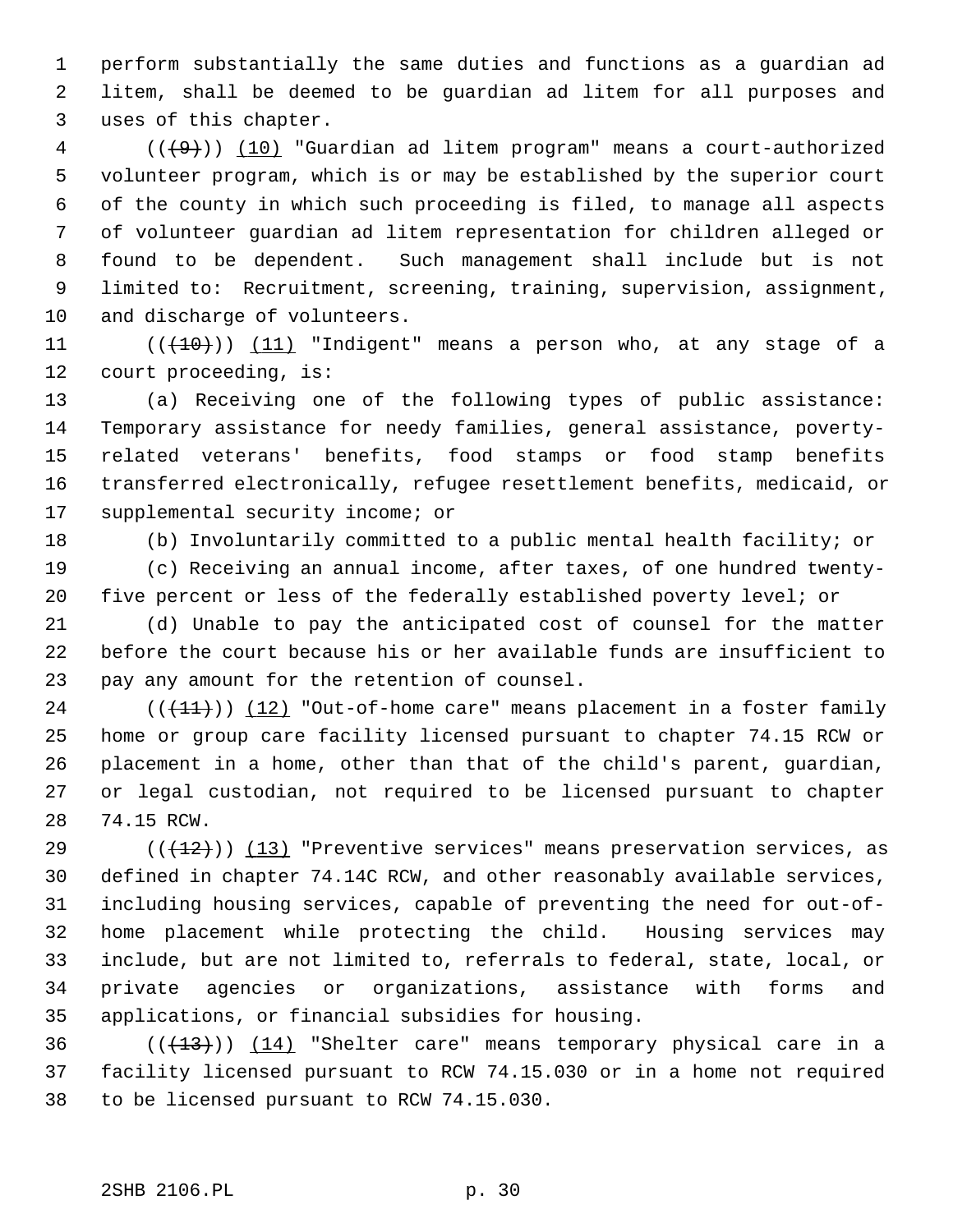1  $((+14))$  (15) "Sibling" means a child's birth brother, birth 2 sister, adoptive brother, adoptive sister, half-brother, or half- 3 sister, or as defined by the law or custom of the Indian child's tribe 4 for an Indian child as defined in 25 U.S.C. Sec. 1903(4).

5  $((+15))$  (16) "Social study" means a written evaluation of matters 6 relevant to the disposition of the case and shall contain the following 7 information:

 8 (a) A statement of the specific harm or harms to the child that 9 intervention is designed to alleviate;

10 (b) A description of the specific services and activities, for both 11 the parents and child, that are needed in order to prevent serious harm 12 to the child; the reasons why such services and activities are likely 13 to be useful; the availability of any proposed services; and the 14 agency's overall plan for ensuring that the services will be delivered. 15 The description shall identify the services chosen and approved by the 16 parent;

17 (c) If removal is recommended, a full description of the reasons 18 why the child cannot be protected adequately in the home, including a 19 description of any previous efforts to work with the parents and the 20 child in the home; the in-home treatment programs that have been 21 considered and rejected; the preventive services that have been offered 22 or provided and have failed to prevent the need for out-of-home 23 placement, unless the health, safety, and welfare of the child cannot 24 be protected adequately in the home; and the parents' attitude toward 25 placement of the child;

26 (d) A statement of the likely harms the child will suffer as a 27 result of removal;

28 (e) A description of the steps that will be taken to minimize the 29 harm to the child that may result if separation occurs including an 30 assessment of the child's relationship and emotional bond with any 31 siblings, and the agency's plan to provide ongoing contact between the 32 child and the child's siblings if appropriate; and

33 (f) Behavior that will be expected before determination that 34 supervision of the family or placement is no longer necessary.

 (17) "Supervising agency" means an agency licensed by the state under RCW 74.15.090 or an Indian tribe under RCW 74.15.190 with whom the department has entered into a performance-based contract to provide child welfare services as defined in RCW 74.13.020.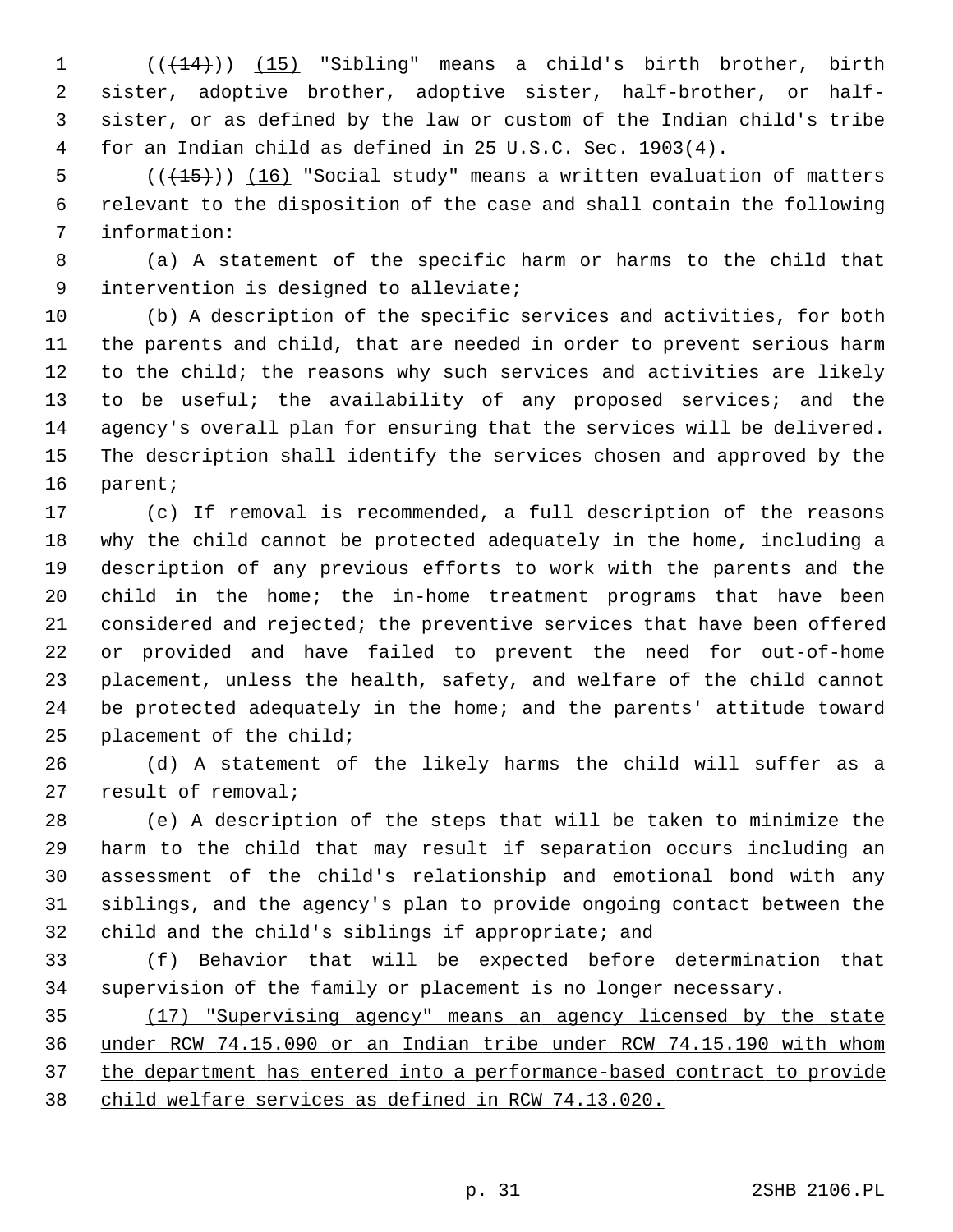1 **Sec. 22.** RCW 13.34.065 and 2008 c 267 s 2 are each amended to read 2 as follows:

 3 (1)(a) When a child is taken into custody, the court shall hold a 4 shelter care hearing within seventy-two hours, excluding Saturdays, 5 Sundays, and holidays. The primary purpose of the shelter care hearing 6 is to determine whether the child can be immediately and safely 7 returned home while the adjudication of the dependency is pending.

 8 (b) Any parent, guardian, or legal custodian who for good cause is 9 unable to attend the shelter care hearing may request that a subsequent 10 shelter care hearing be scheduled. The request shall be made to the 11 clerk of the court where the petition is filed prior to the initial 12 shelter care hearing. Upon the request of the parent, the court shall 13 schedule the hearing within seventy-two hours of the request, excluding 14 Saturdays, Sundays, and holidays. The clerk shall notify all other 15 parties of the hearing by any reasonable means.

16 (2)(a) If it is likely that the child will remain in shelter care 17 longer than seventy-two hours, in those areas in which child welfare 18 services are being provided by a supervising agency, the supervising 19 agency shall assume case management responsibilities of the case. The 20 department ((of social and health services)) or supervising agency 21 shall submit a recommendation to the court as to the further need for 22 shelter care in all cases in which  $((it is the *petitioner*))$  the child 23 will remain in shelter care longer than the seventy-two hour period. 24 In all other cases, the recommendation shall be submitted by the 25 juvenile court probation counselor.

26 (b) All parties have the right to present testimony to the court 27 regarding the need or lack of need for shelter care.

28 (c) Hearsay evidence before the court regarding the need or lack of 29 need for shelter care must be supported by sworn testimony, affidavit, 30 or declaration of the person offering such evidence.

31 (3)(a) At the commencement of the hearing, the court shall notify 32 the parent, guardian, or custodian of the following:

33 (i) The parent, guardian, or custodian has the right to a shelter 34 care hearing;

35 (ii) The nature of the shelter care hearing, the rights of the 36 parents, and the proceedings that will follow; and

37 (iii) If the parent, guardian, or custodian is not represented by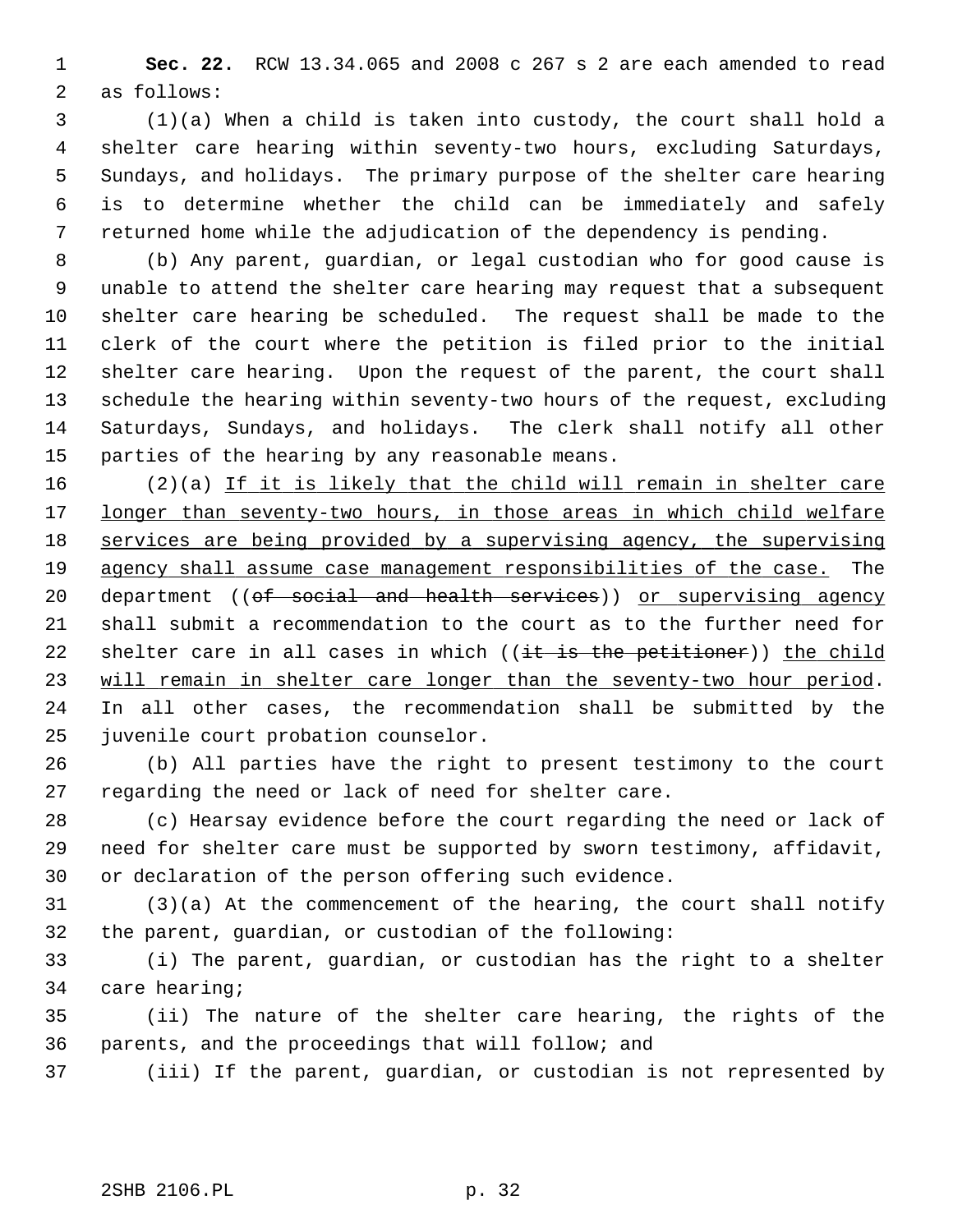1 counsel, the right to be represented. If the parent, guardian, or 2 custodian is indigent, the court shall appoint counsel as provided in 3 RCW 13.34.090; and

 4 (b) If a parent, guardian, or legal custodian desires to waive the 5 shelter care hearing, the court shall determine, on the record and with 6 the parties present, whether such waiver is knowing and voluntary. A 7 parent may not waive his or her right to the shelter care hearing 8 unless he or she appears in court and the court determines that the 9 waiver is knowing and voluntary. Regardless of whether the court 10 accepts the parental waiver of the shelter care hearing, the court must 11 provide notice to the parents of their rights required under (a) of 12 this subsection and make the finding required under subsection (4) of 13 this section.

14 (4) At the shelter care hearing the court shall examine the need 15 for shelter care and inquire into the status of the case. The 16 paramount consideration for the court shall be the health, welfare, and 17 safety of the child. At a minimum, the court shall inquire into the 18 following:

19 (a) Whether the notice required under RCW 13.34.062 was given to 20 all known parents, guardians, or legal custodians of the child. The 21 court shall make an express finding as to whether the notice required 22 under RCW 13.34.062 was given to the parent, guardian, or legal 23 custodian. If actual notice was not given to the parent, guardian, or 24 legal custodian and the whereabouts of such person is known or can be 25 ascertained, the court shall order ((the supervising agency or)) the 26 department (( $of$  social and health services)) to make reasonable efforts 27 to advise the parent, guardian, or legal custodian of the status of the 28 case, including the date and time of any subsequent hearings, and their 29 rights under RCW 13.34.090;

30 (b) Whether the child can be safely returned home while the 31 adjudication of the dependency is pending;

32 (c) What efforts have been made to place the child with a relative; 33 (d) What services were provided to the family to prevent or 34 eliminate the need for removal of the child from the child's home;

35 (e) Is the placement proposed by the department or supervising 36 agency the least disruptive and most family-like setting that meets the 37 needs of the child;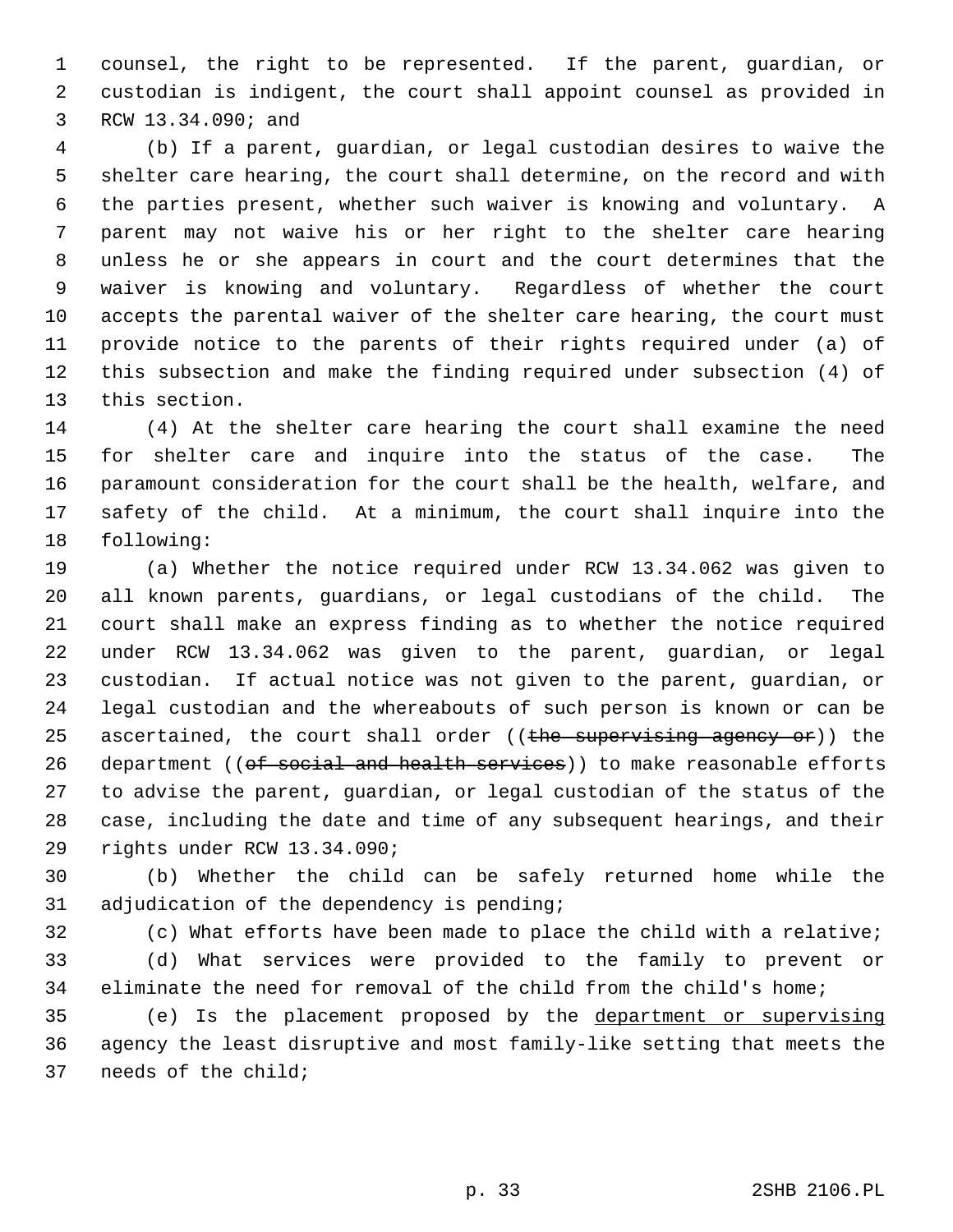1 (f) Whether it is in the best interest of the child to remain 2 enrolled in the school, developmental program, or child care the child 3 was in prior to placement and what efforts have been made to maintain 4 the child in the school, program, or child care if it would be in the 5 best interest of the child to remain in the same school, program, or 6 child care;

7 (g) Appointment of a guardian ad litem or attorney;

 8 (h) Whether the child is or may be an Indian child as defined in 25 9 U.S.C. Sec. 1903, whether the provisions of the Indian child welfare 10 act apply, and whether there is compliance with the Indian child 11 welfare act, including notice to the child's tribe;

12 (i) Whether, as provided in RCW 26.44.063, restraining orders, or 13 orders expelling an allegedly abusive household member from the home of 14 a nonabusive parent, guardian, or legal custodian, will allow the child 15 to safely remain in the home;

16 (j) Whether any orders for examinations, evaluations, or immediate 17 services are needed. The court may not order a parent to undergo 18 examinations, evaluation, or services at the shelter care hearing 19 unless the parent agrees to the examination, evaluation, or service;

20 (k) The terms and conditions for parental, sibling, and family 21 visitation.

22 (5)(a) The court shall release a child alleged to be dependent to 23 the care, custody, and control of the child's parent, guardian, or 24 legal custodian unless the court finds there is reasonable cause to 25 believe that:

26 (i) After consideration of the specific services that have been 27 provided, reasonable efforts have been made to prevent or eliminate the 28 need for removal of the child from the child's home and to make it 29 possible for the child to return home; and

30 (ii)(A) The child has no parent, guardian, or legal custodian to 31 provide supervision and care for such child; or

32 (B) The release of such child would present a serious threat of 33 substantial harm to such child, notwithstanding an order entered 34 pursuant to RCW 26.44.063; or

35 (C) The parent, guardian, or custodian to whom the child could be 36 released has been charged with violating RCW 9A.40.060 or 9A.40.070.

37 (b) If the court does not release the child to his or her parent, 38 guardian, or legal custodian, the court shall order placement with a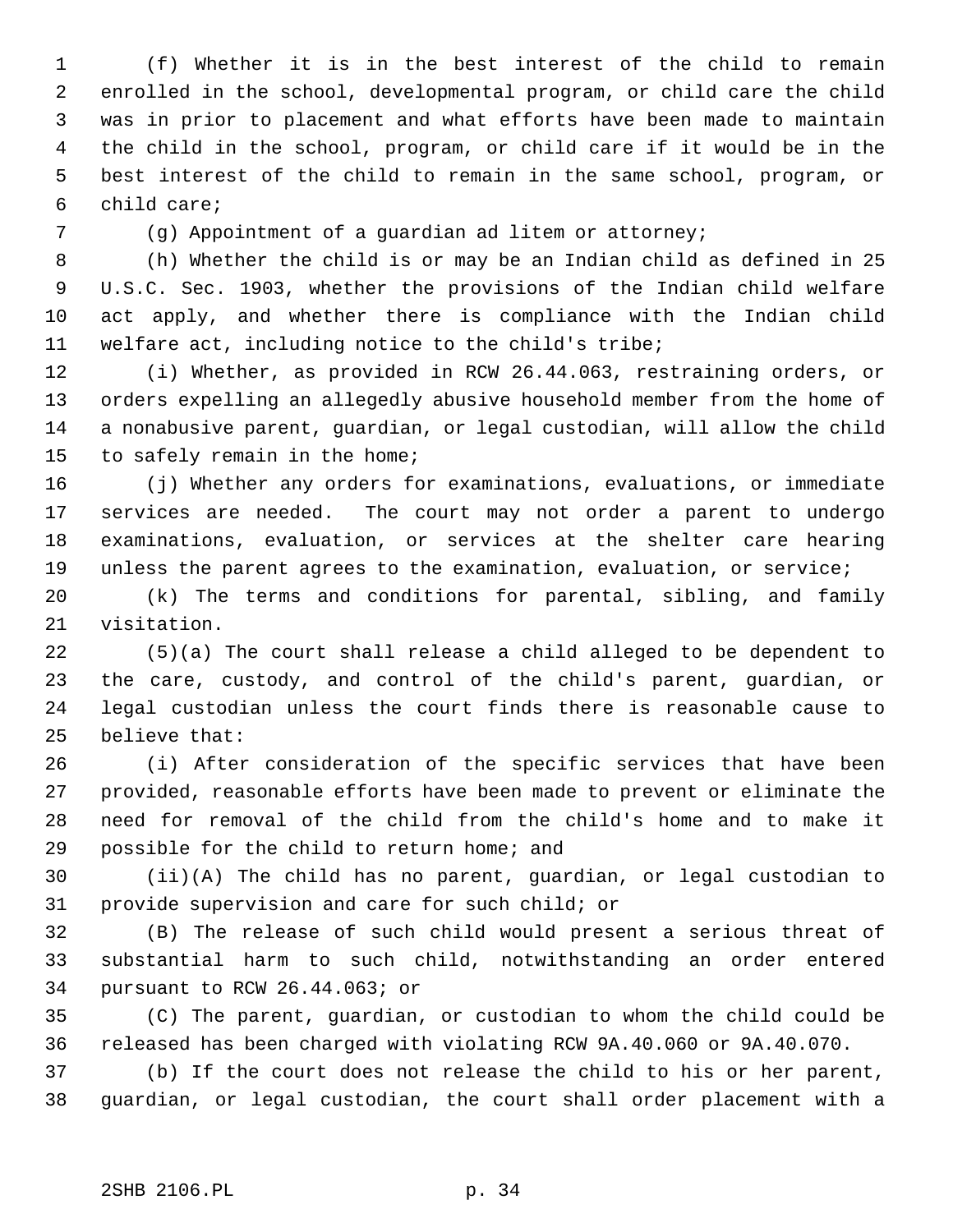1 relative, unless there is reasonable cause to believe the health, 2 safety, or welfare of the child would be jeopardized or that the 3 efforts to reunite the parent and child will be hindered. The relative 4 must be willing and available to:

 5 (i) Care for the child and be able to meet any special needs of the 6 child;

 7 (ii) Facilitate the child's visitation with siblings, if such 8 visitation is part of the supervising agency's plan or is ordered by 9 the court; and

10 (iii) Cooperate with the department or supervising agency in 11 providing necessary background checks and home studies.

12 (c) If the child was not initially placed with a relative, and the 13 court does not release the child to his or her parent, guardian, or 14 legal custodian, the supervising agency shall make reasonable efforts 15 to locate a relative pursuant to RCW 13.34.060(1).

16 (d) If a relative is not available, the court shall order continued 17 shelter care or order placement with another suitable person, and the 18 court shall set forth its reasons for the order. If the court orders 19 placement of the child with a person not related to the child and not 20 licensed to provide foster care, the placement is subject to all terms 21 and conditions of this section that apply to relative placements.

22 (e) Any placement with a relative, or other person approved by the 23 court pursuant to this section, shall be contingent upon cooperation 24 with the department's or supervising agency's case plan and compliance 25 with court orders related to the care and supervision of the child 26 including, but not limited to, court orders regarding parent-child 27 contacts, sibling contacts, and any other conditions imposed by the 28 court. Noncompliance with the case plan or court order is grounds for 29 removal of the child from the home of the relative or other person, 30 subject to review by the court.

31 (f) Uncertainty by a parent, guardian, legal custodian, relative, 32 or other suitable person that the alleged abuser has in fact abused the 33 child shall not, alone, be the basis upon which a child is removed from 34 the care of a parent, guardian, or legal custodian under (a) of this 35 subsection, nor shall it be a basis, alone, to preclude placement with 36 a relative under (b) of this subsection or with another suitable person 37 under (d) of this subsection.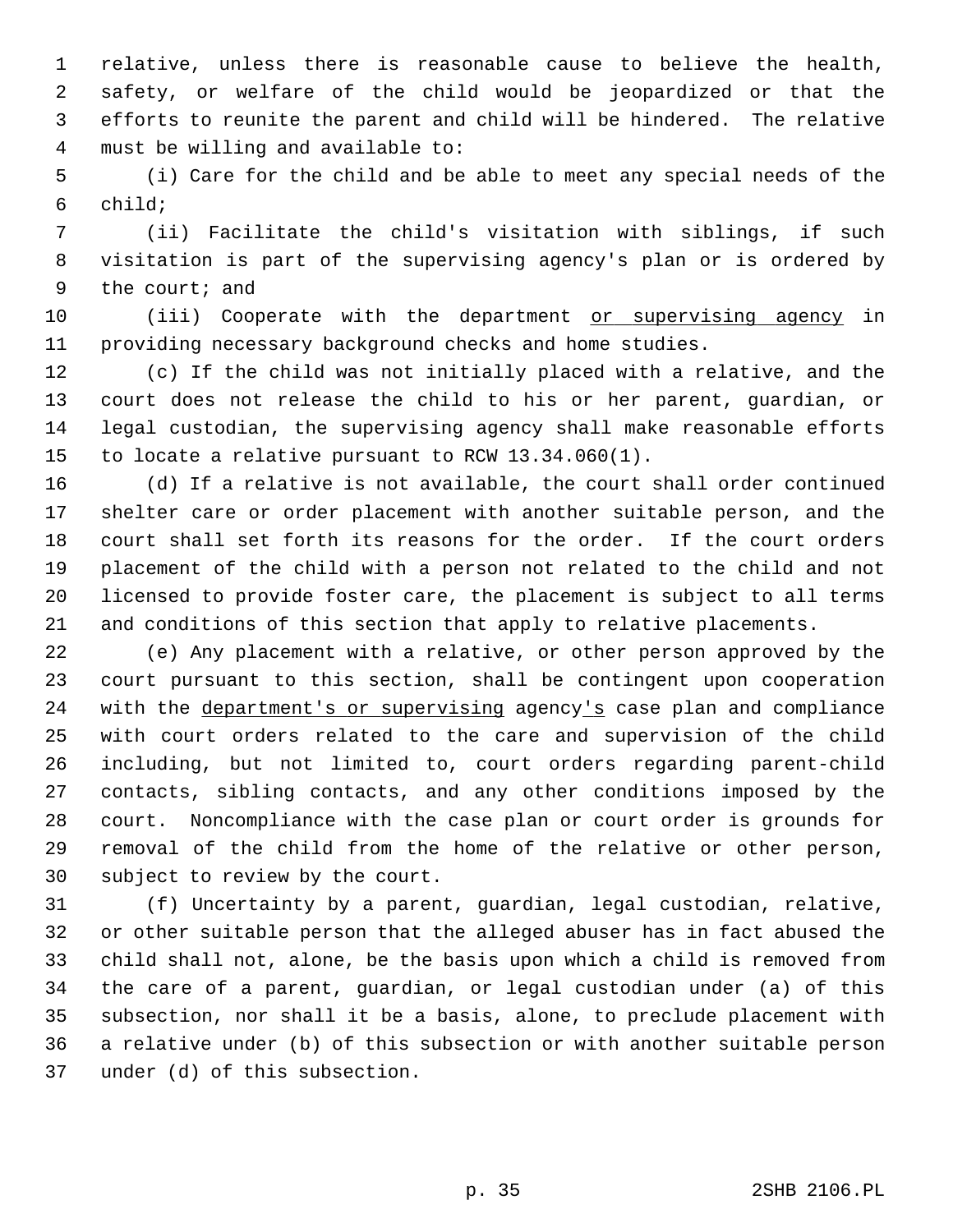1 (6)(a) A shelter care order issued pursuant to this section shall 2 include the requirement for a case conference as provided in RCW 3 13.34.067. However, if the parent is not present at the shelter care 4 hearing, or does not agree to the case conference, the court shall not 5 include the requirement for the case conference in the shelter care 6 order.

 7 (b) If the court orders a case conference, the shelter care order 8 shall include notice to all parties and establish the date, time, and 9 location of the case conference which shall be no later than thirty 10 days before the fact-finding hearing.

11 (c) The court may order another conference, case staffing, or 12 hearing as an alternative to the case conference required under RCW 13 13.34.067 so long as the conference, case staffing, or hearing ordered 14 by the court meets all requirements under RCW 13.34.067, including the 15 requirement of a written agreement specifying the services to be 16 provided to the parent.

17 (7)(a) A shelter care order issued pursuant to this section may be 18 amended at any time with notice and hearing thereon. The shelter care 19 decision of placement shall be modified only upon a showing of change 20 in circumstances. No child may be placed in shelter care for longer 21 than thirty days without an order, signed by the judge, authorizing 22 continued shelter care.

23 (b)(i) An order releasing the child on any conditions specified in 24 this section may at any time be amended, with notice and hearing 25 thereon, so as to return the child to shelter care for failure of the 26 parties to conform to the conditions originally imposed.

27 (ii) The court shall consider whether nonconformance with any 28 conditions resulted from circumstances beyond the control of the 29 parent, guardian, or legal custodian and give weight to that fact 30 before ordering return of the child to shelter care.

31 (8)(a) If a child is returned home from shelter care a second time 32 in the case, or if the supervisor of the caseworker deems it necessary, 33 the multidisciplinary team may be reconvened.

34 (b) If a child is returned home from shelter care a second time in 35 the case a law enforcement officer must be present and file a report to 36 the department.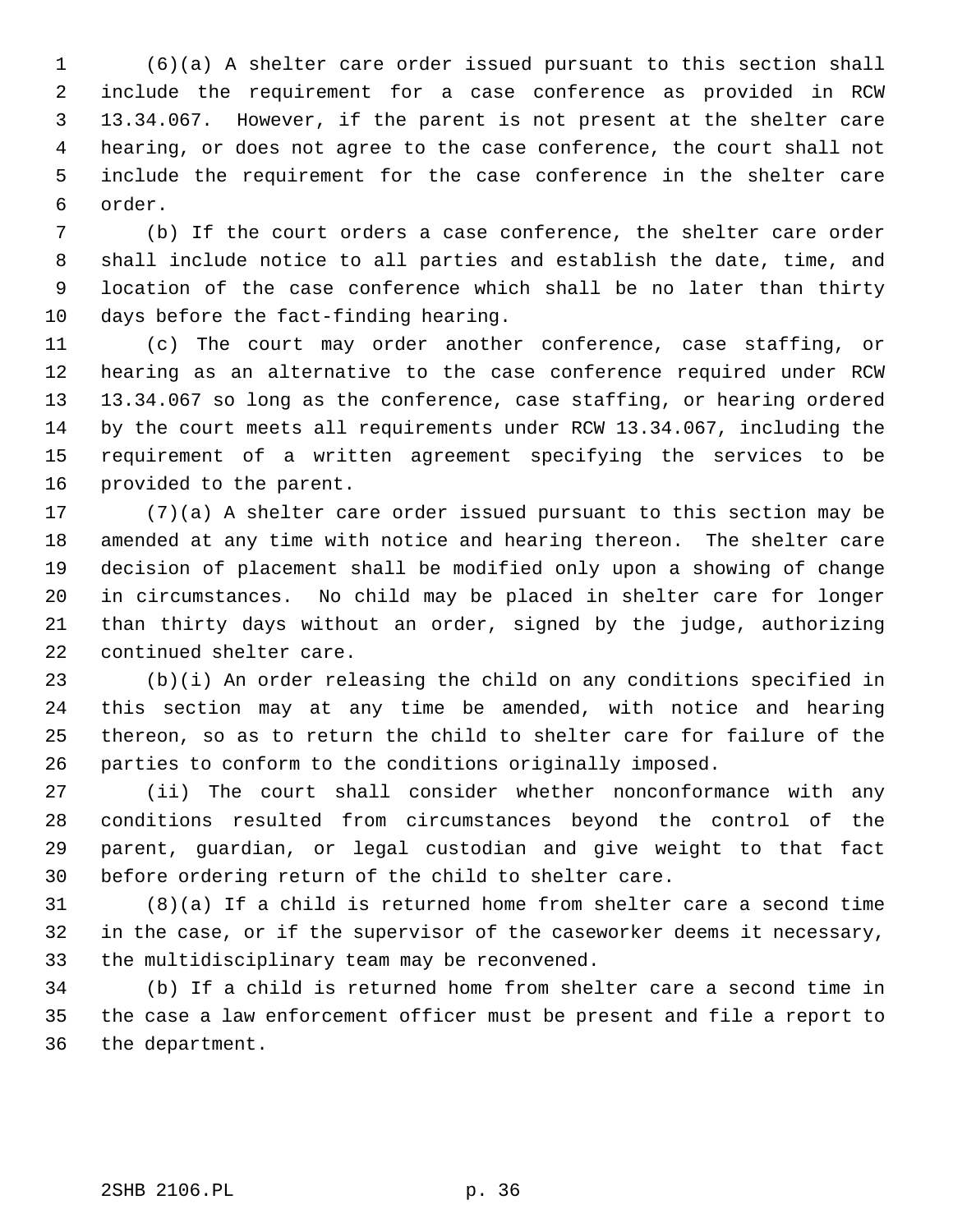1 **Sec. 23.** RCW 13.34.067 and 2004 c 147 s 1 are each amended to read 2 as follows:

 3 (1)(a) Following shelter care and no later than thirty days prior 4 to fact-finding, the department or supervising agency shall convene a 5 case conference as required in the shelter care order to develop and 6 specify in a written service agreement the expectations of both the 7 department or supervising agency and the parent regarding voluntary 8 services for the parent.

 9 (b) The case conference shall include the parent, counsel for the 10 parent, caseworker, counsel for the state, guardian ad litem, counsel 11 for the child, and any other person agreed upon by the parties. Once 12 the shelter care order is entered, the department or supervising agency 13 is not required to provide additional notice of the case conference to 14 any participants in the case conference.

15 (c) The written service agreement expectations must correlate with 16 the court's findings at the shelter care hearing. The written service 17 agreement must set forth specific services to be provided to the 18 parent.

19 (d) The case conference agreement must be agreed to and signed by 20 the parties. The court shall not consider the content of the 21 discussions at the case conference at the time of the fact-finding 22 hearing for the purposes of establishing that the child is a dependent 23 child, and the court shall not consider any documents or written 24 materials presented at the case conference but not incorporated into 25 the case conference agreement, unless the documents or written 26 materials were prepared for purposes other than or as a result of the 27 case conference and are otherwise admissible under the rules of 28 evidence.

29 (2) At any other stage in a dependency proceeding, the department 30 or supervising agency, upon the parent's request, shall convene a case 31 conference.

32 **Sec. 24.** RCW 13.34.094 and 2004 c 147 s 3 are each amended to read 33 as follows:

34 The department, or supervising agency after the shelter care 35 hearing, shall, within existing resources, provide to parents 36 requesting or participating in a multidisciplinary team, family group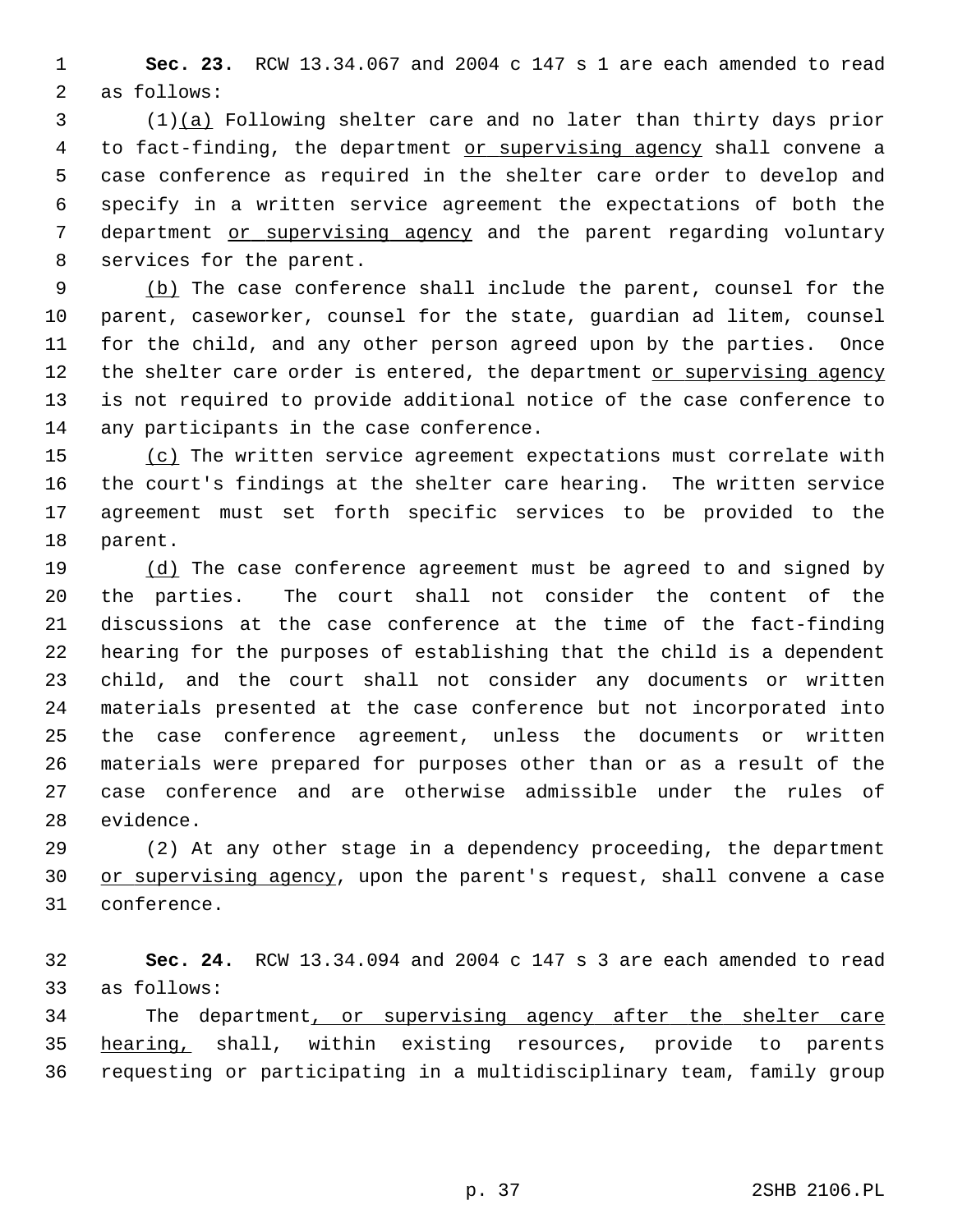1 conference, case conference, or prognostic staffing information that 2 describes these processes prior to the processes being undertaken.

 3 **Sec. 25.** RCW 13.34.096 and 2007 c 409 s 1 are each amended to read 4 as follows:

5 The department ((of social and health services or other)) or 6 supervising agency shall provide the child's foster parents, 7 preadoptive parents, or other caregivers with notice of their right to 8 be heard prior to each proceeding held with respect to the child in 9 juvenile court under this chapter. The rights to notice and to be 10 heard apply only to persons with whom a child has been placed by the 11 department before shelter care or ((other)) supervising agency and who 12 are providing care to the child at the time of the proceeding. This 13 section shall not be construed to grant party status to any person 14 solely on the basis of such notice and right to be heard.

15 **Sec. 26.** RCW 13.34.125 and 1999 c 173 s 2 are each amended to read 16 as follows:

17 In those cases where an alleged father, birth parent, or parent has 18 indicated his or her intention to make a voluntary adoption plan for 19 the child and has agreed to the termination of his or her parental 20 rights, the department or supervising agency shall follow the wishes of 21 the alleged father, birth parent, or parent regarding the proposed 22 adoptive placement of the child, if the court determines that the 23 adoption is in the best interest of the child, and the prospective 24 adoptive parents chosen by the alleged father, birth parent, or parent 25 are properly qualified to adopt in compliance with the standards in 26 this chapter and chapter 26.33 RCW. If the department or supervising 27 agency has filed a termination petition, an alleged father's, birth 28 parent's, or parent's preferences regarding the proposed adoptive 29 placement of the child shall be given consideration.

30 **Sec. 27.** RCW 13.34.130 and 2007 c 413 s 6 and 2007 c 412 s 2 are 31 each reenacted and amended to read as follows:

32 If, after a fact-finding hearing pursuant to RCW 13.34.110, it has 33 been proven by a preponderance of the evidence that the child is 34 dependent within the meaning of RCW 13.34.030 after consideration of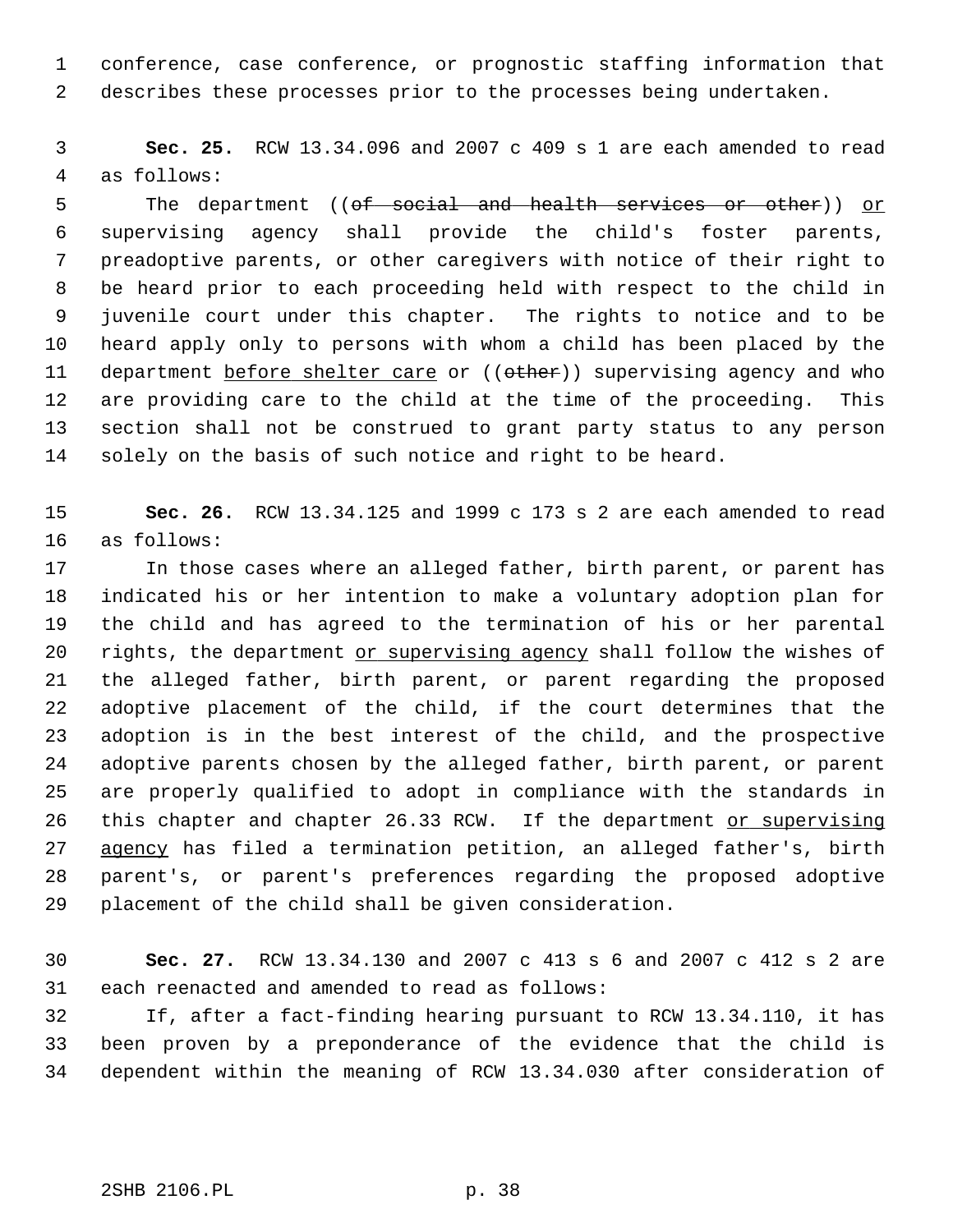1 the social study prepared pursuant to RCW 13.34.110 and after a 2 disposition hearing has been held pursuant to RCW 13.34.110, the court 3 shall enter an order of disposition pursuant to this section.

 4 (1) The court shall order one of the following dispositions of the 5 case:

 6 (a) Order a disposition other than removal of the child from his or 7 her home, which shall provide a program designed to alleviate the 8 immediate danger to the child, to mitigate or cure any damage the child 9 has already suffered, and to aid the parents so that the child will not 10 be endangered in the future. In determining the disposition, the court 11 should choose those services, including housing assistance, that least 12 interfere with family autonomy and are adequate to protect the child.

13 (b) Order the child to be removed from his or her home and into the 14 custody, control, and care of a relative  $((\theta \hat{r}))_t$ , the department, or a 15 ((<del>licensed child placing</del>)) supervising agency for supervision of the 16 child's placement. The department or supervising agency ((supervising 17 the child's placement)) has the authority to place the child, subject 18 to review and approval by the court (i) with a relative as defined in 19 RCW 74.15.020(2)(a), (ii) in a foster family home or group care 20 facility licensed pursuant to chapter 74.15 RCW, or (iii) in the home 21 of another suitable person if the child or family has a preexisting 22 relationship with that person, and the person has completed all 23 required criminal history background checks and otherwise appears to 24 the department or supervising agency to be suitable and competent to 25 provide care for the child. Absent good cause, the department or 26 supervising agency shall follow the wishes of the natural parent 27 regarding the placement of the child in accordance with RCW 13.34.260. 28 The department or supervising agency may only place a child with a 29 person not related to the child as defined in RCW 74.15.020(2)(a) when 30 the court finds that such placement is in the best interest of the 31 child. Unless there is reasonable cause to believe that the health, 32 safety, or welfare of the child would be jeopardized or that efforts to 33 reunite the parent and child will be hindered, such child shall be 34 placed with a person who is: (A) Related to the child as defined in 35 RCW 74.15.020(2)(a) with whom the child has a relationship and is 36 comfortable; and (B) willing and available to care for the child.

37 (2) Placement of the child with a relative under this subsection 38 shall be given preference by the court. An order for out-of-home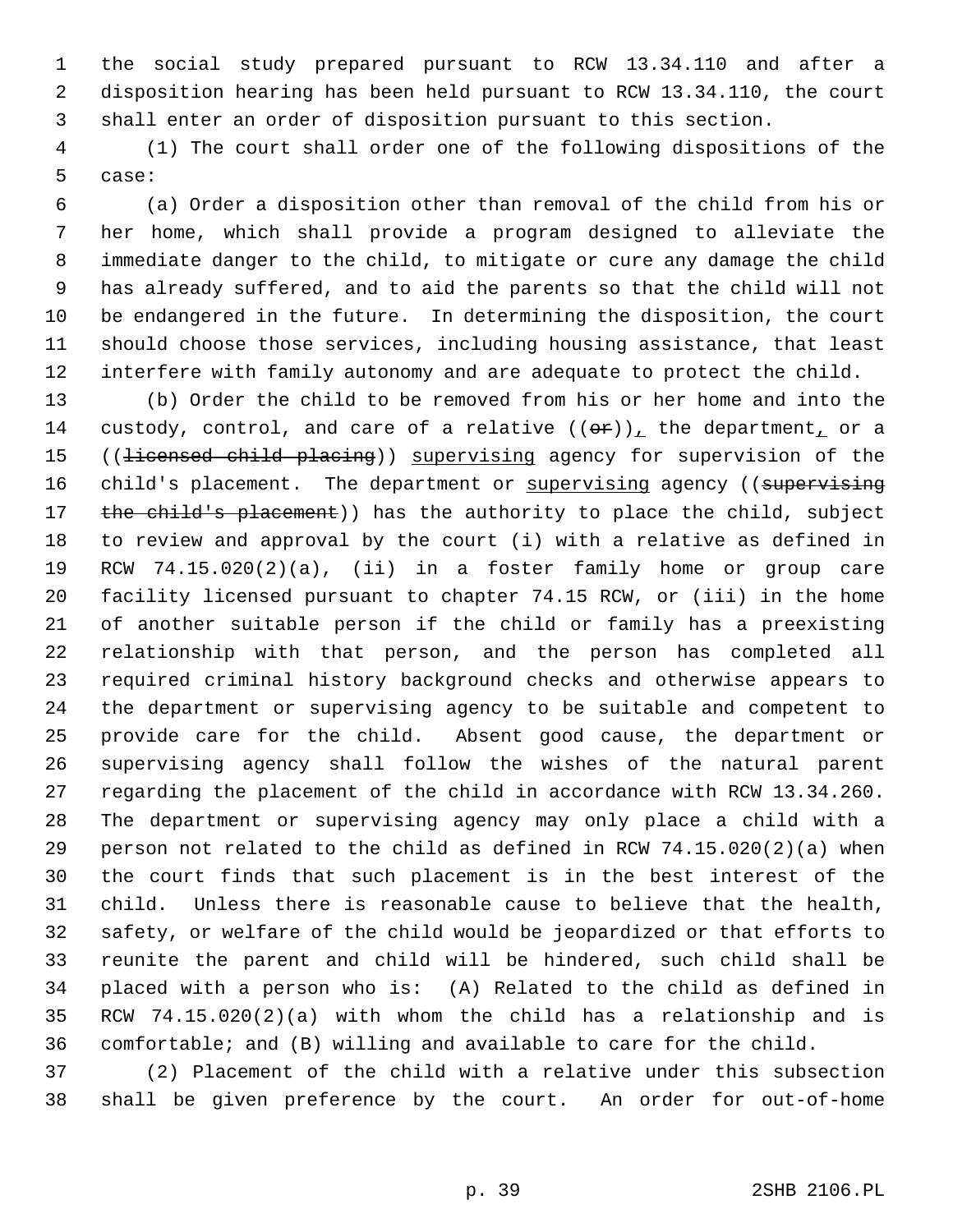1 placement may be made only if the court finds that reasonable efforts 2 have been made to prevent or eliminate the need for removal of the 3 child from the child's home and to make it possible for the child to 4 return home, specifying the services that have been provided to the 5 child and the child's parent, guardian, or legal custodian, and that 6 preventive services have been offered or provided and have failed to 7 prevent the need for out-of-home placement, unless the health, safety, 8 and welfare of the child cannot be protected adequately in the home, 9 and that:

10 (a) There is no parent or guardian available to care for such 11 child;

12 (b) The parent, guardian, or legal custodian is not willing to take 13 custody of the child; or

14 (c) The court finds, by clear, cogent, and convincing evidence, a 15 manifest danger exists that the child will suffer serious abuse or 16 neglect if the child is not removed from the home and an order under 17 RCW 26.44.063 would not protect the child from danger.

18 (3) If the court has ordered a child removed from his or her home 19 pursuant to subsection (1)(b) of this section, the court shall consider 20 whether it is in a child's best interest to be placed with, have 21 contact with, or have visits with siblings.

22 (a) There shall be a presumption that such placement, contact, or 23 visits are in the best interests of the child provided that:

24 (i) The court has jurisdiction over all siblings subject to the 25 order of placement, contact, or visitation pursuant to petitions filed 26 under this chapter or the parents of a child for whom there is no 27 jurisdiction are willing to agree; and

28 (ii) There is no reasonable cause to believe that the health, 29 safety, or welfare of any child subject to the order of placement, 30 contact, or visitation would be jeopardized or that efforts to reunite 31 the parent and child would be hindered by such placement, contact, or 32 visitation. In no event shall parental visitation time be reduced in 33 order to provide sibling visitation.

34 (b) The court may also order placement, contact, or visitation of 35 a child with a step-brother or step-sister provided that in addition to 36 the factors in (a) of this subsection, the child has a relationship and 37 is comfortable with the step-sibling.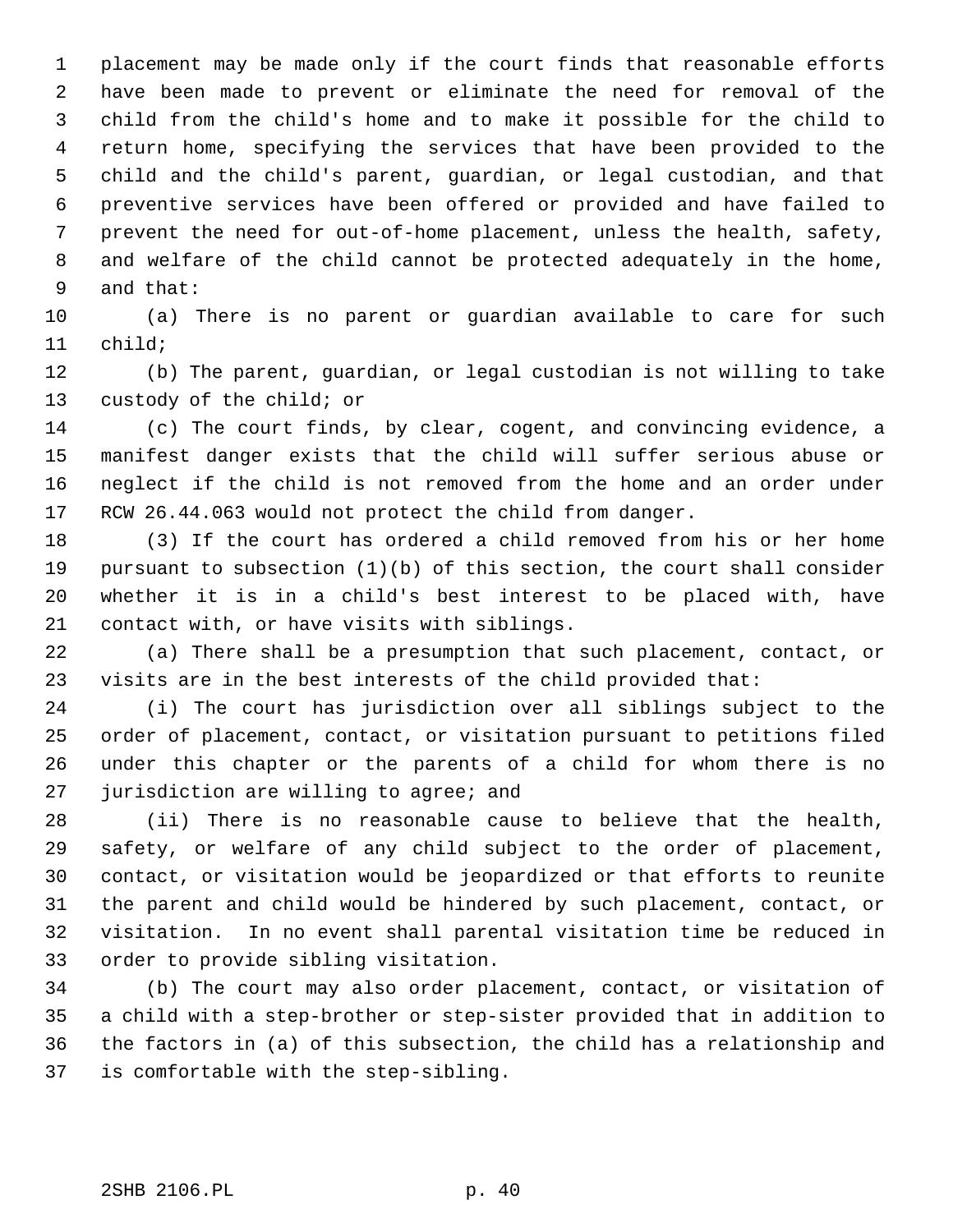1 (4) If the court has ordered a child removed from his or her home 2 pursuant to subsection (1)(b) of this section and placed into 3 nonparental or nonrelative care, the court shall order a placement that 4 allows the child to remain in the same school he or she attended prior 5 to the initiation of the dependency proceeding when such a placement is 6 practical and in the child's best interest.

 7 (5) If the court has ordered a child removed from his or her home 8 pursuant to subsection (1)(b) of this section, the court may order that 9 a petition seeking termination of the parent and child relationship be 10 filed if the requirements of RCW 13.34.132 are met.

11 (6) If there is insufficient information at the time of the 12 disposition hearing upon which to base a determination regarding the 13 suitability of a proposed placement with a relative, the child shall 14 remain in foster care and the court shall direct the department or 15 supervising agency to conduct necessary background investigations as 16 provided in chapter 74.15 RCW and report the results of such 17 investigation to the court within thirty days. However, if such 18 relative appears otherwise suitable and competent to provide care and 19 treatment, the criminal history background check need not be completed 20 before placement, but as soon as possible after placement. Any 21 placements with relatives, pursuant to this section, shall be 22 contingent upon cooperation by the relative with the agency case plan 23 and compliance with court orders related to the care and supervision of 24 the child including, but not limited to, court orders regarding parent-25 child contacts, sibling contacts, and any other conditions imposed by 26 the court. Noncompliance with the case plan or court order shall be 27 grounds for removal of the child from the relative's home, subject to 28 review by the court.

29 **Sec. 28.** RCW 13.34.136 and 2008 c 267 s 3 and 2008 c 152 s 2 are 30 each reenacted and amended to read as follows:

31 (1) Whenever a child is ordered removed from the home, a permanency 32 plan shall be developed no later than sixty days from the time the 33 supervising agency assumes responsibility for providing services, 34 including placing the child, or at the time of a hearing under RCW 35 13.34.130, whichever occurs first. The permanency planning process 36 continues until a permanency planning goal is achieved or dependency is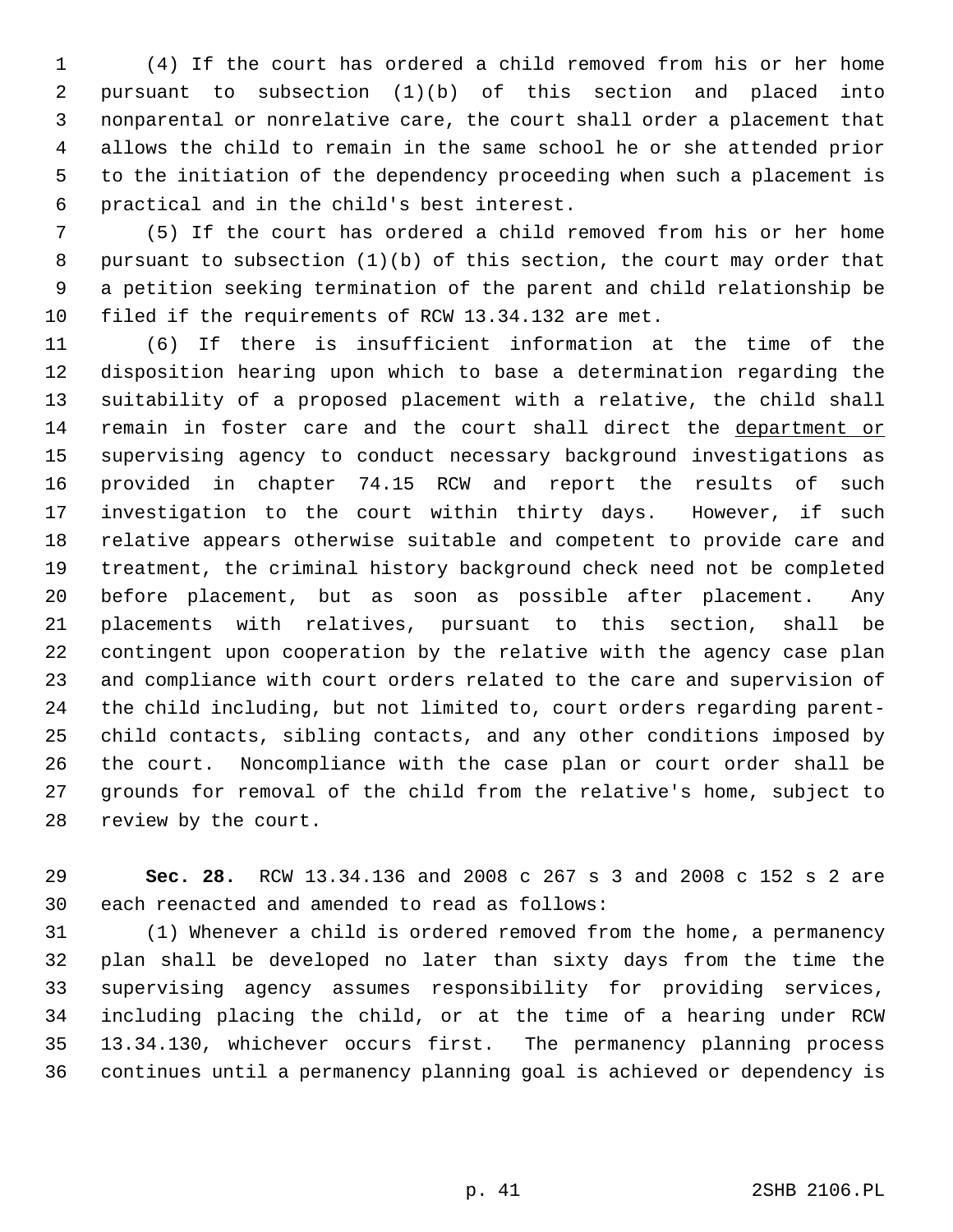1 dismissed. The planning process shall include reasonable efforts to 2 return the child to the parent's home.

 3 (2) The agency supervising the dependency shall submit a written 4 permanency plan to all parties and the court not less than fourteen 5 days prior to the scheduled hearing. Responsive reports of parties not 6 in agreement with the department's or supervising agency's proposed 7 permanency plan must be provided to the department or supervising 8 agency, all other parties, and the court at least seven days prior to 9 the hearing.

10 The permanency plan shall include:

11 (a) A permanency plan of care that shall identify one of the 12 following outcomes as a primary goal and may identify additional 13 outcomes as alternative goals: Return of the child to the home of the 14 child's parent, guardian, or legal custodian; adoption; guardianship; 15 permanent legal custody; long-term relative or foster care, until the 16 child is age eighteen, with a written agreement between the parties and 17 the care provider; successful completion of a responsible living skills 18 program; or independent living, if appropriate and if the child is age 19 sixteen or older. The department or supervising agency shall not 20 discharge a child to an independent living situation before the child 21 is eighteen years of age unless the child becomes emancipated pursuant 22 to chapter 13.64 RCW;

23 (b) Unless the court has ordered, pursuant to RCW 13.34.130(5), 24 that a termination petition be filed, a specific plan as to where the 25 child will be placed, what steps will be taken to return the child 26 home, what steps the supervising agency or the department will take to 27 promote existing appropriate sibling relationships and/or facilitate 28 placement together or contact in accordance with the best interests of 29 each child, and what actions the department or supervising agency will 30 take to maintain parent-child ties. All aspects of the plan shall 31 include the goal of achieving permanence for the child.

32 (i) The department's or supervising agency's plan shall specify 33 what services the parents will be offered to enable them to resume 34 custody, what requirements the parents must meet to resume custody, and 35 a time limit for each service plan and parental requirement.

36 (ii) Visitation is the right of the family, including the child and 37 the parent, in cases in which visitation is in the best interest of the 38 child. Early, consistent, and frequent visitation is crucial for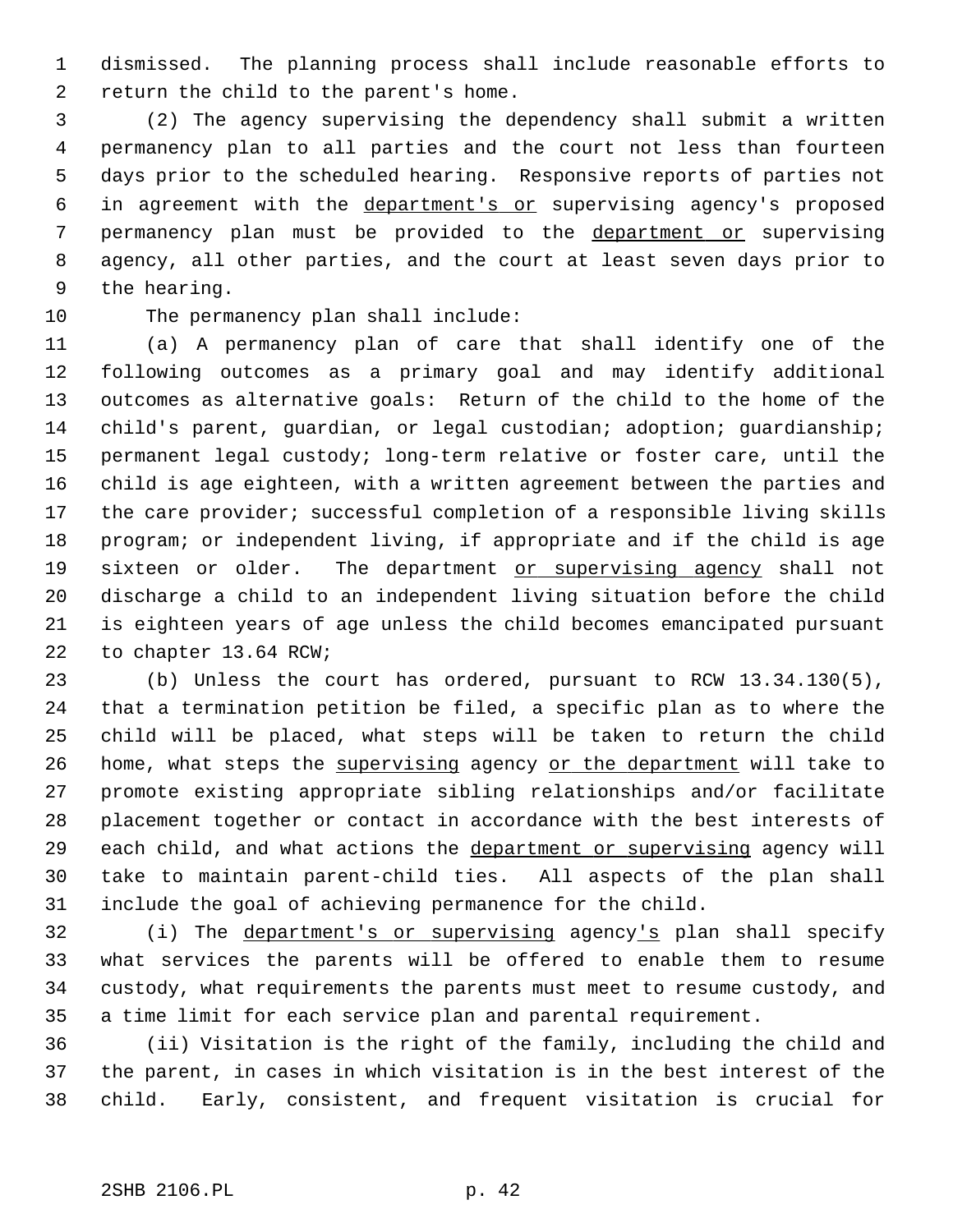1 maintaining parent-child relationships and making it possible for 2 parents and children to safely reunify. The supervising agency or 3 department shall encourage the maximum parent and child and sibling 4 contact possible, when it is in the best interest of the child, 5 including regular visitation and participation by the parents in the 6 care of the child while the child is in placement. Visitation shall 7 not be limited as a sanction for a parent's failure to comply with 8 court orders or services where the health, safety, or welfare of the 9 child is not at risk as a result of the visitation. Visitation may be 10 limited or denied only if the court determines that such limitation or 11 denial is necessary to protect the child's health, safety, or welfare. 12 The court and the department or supervising agency should rely upon 13 community resources, relatives, foster parents, and other appropriate 14 persons to provide transportation and supervision for visitation to the 15 extent that such resources are available, and appropriate, and the 16 child's safety would not be compromised.

17 (iii) A child shall be placed as close to the child's home as 18 possible, preferably in the child's own neighborhood, unless the court 19 finds that placement at a greater distance is necessary to promote the 20 child's or parents' well-being.

21 (iv) The plan shall state whether both in-state and, where 22 appropriate, out-of-state placement options have been considered by the 23 department or supervising agency.

24 (v) Unless it is not in the best interests of the child, whenever 25 practical, the plan should ensure the child remains enrolled in the 26 school the child was attending at the time the child entered foster 27 care.

28 (vi) The supervising agency ((charged with supervising a child in 29 placement)) or department shall provide all reasonable services that 30 are available within the department or supervising agency, or within 31 the community, or those services which the department has existing 32 contracts to purchase. It shall report to the court if it is unable to 33 provide such services; and

34 (c) If the court has ordered, pursuant to RCW 13.34.130(5), that a 35 termination petition be filed, a specific plan as to where the child 36 will be placed, what steps will be taken to achieve permanency for the 37 child, services to be offered or provided to the child, and, if 38 visitation would be in the best interests of the child, a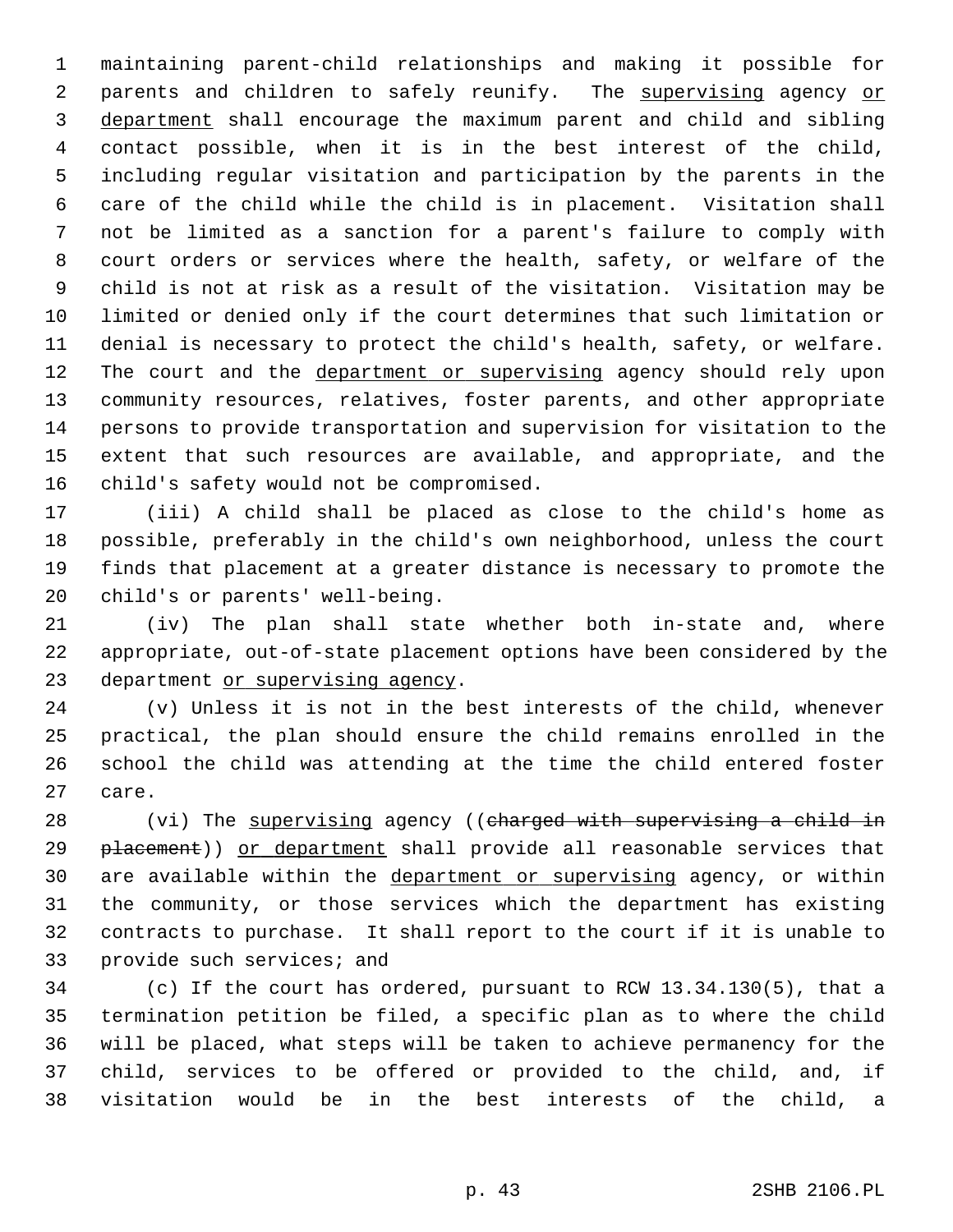1 recommendation to the court regarding visitation between parent and 2 child pending a fact-finding hearing on the termination petition. The 3 department or supervising agency shall not be required to develop a 4 plan of services for the parents or provide services to the parents if 5 the court orders a termination petition be filed. However, reasonable 6 efforts to ensure visitation and contact between siblings shall be made 7 unless there is reasonable cause to believe the best interests of the 8 child or siblings would be jeopardized.

 9 (3) Permanency planning goals should be achieved at the earliest 10 possible date. If the child has been in out-of-home care for fifteen 11 of the most recent twenty-two months, the court shall require the 12 department or supervising agency to file a petition seeking termination 13 of parental rights in accordance with RCW 13.34.145(3)(b)(vi). In 14 cases where parental rights have been terminated, the child is legally 15 free for adoption, and adoption has been identified as the primary 16 permanency planning goal, it shall be a goal to complete the adoption 17 within six months following entry of the termination order.

18 (4) If the court determines that the continuation of reasonable 19 efforts to prevent or eliminate the need to remove the child from his 20 or her home or to safely return the child home should not be part of 21 the permanency plan of care for the child, reasonable efforts shall be 22 made to place the child in a timely manner and to complete whatever 23 steps are necessary to finalize the permanent placement of the child.

24 (5) The identified outcomes and goals of the permanency plan may 25 change over time based upon the circumstances of the particular case.

26 (6) The court shall consider the child's relationships with the 27 child's siblings in accordance with RCW 13.34.130(3).

28 (7) For purposes related to permanency planning:

29 (a) "Guardianship" means a dependency guardianship or a legal 30 guardianship pursuant to chapter 11.88 RCW or equivalent laws of 31 another state or a federally recognized Indian tribe.

32 (b) "Permanent custody order" means a custody order entered 33 pursuant to chapter 26.10 RCW.

34 (c) "Permanent legal custody" means legal custody pursuant to 35 chapter 26.10 RCW or equivalent laws of another state or a federally 36 recognized Indian tribe.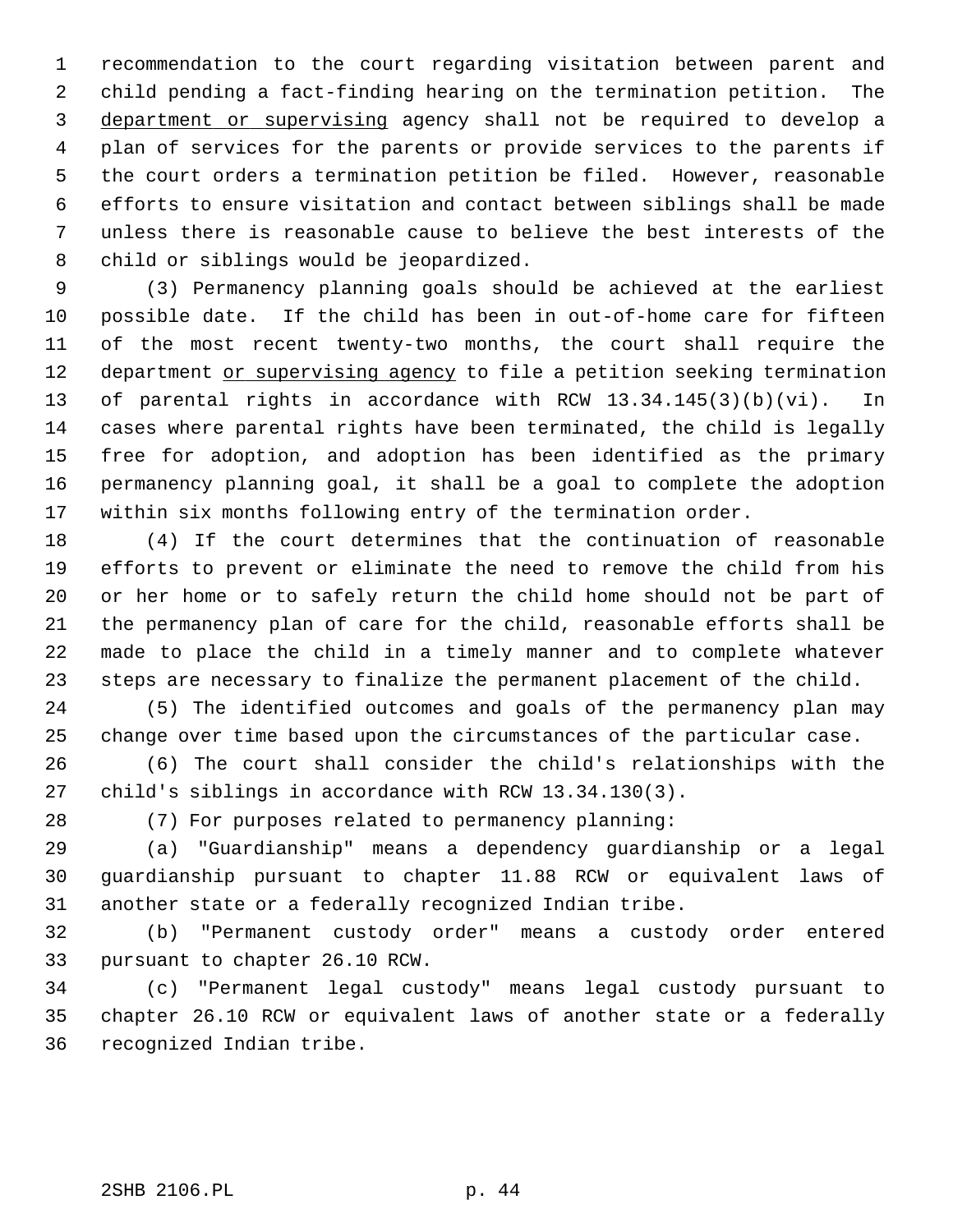1 **Sec. 29.** RCW 13.34.138 and 2007 c 413 s 8 and 2007 c 410 s 1 are 2 each reenacted and amended to read as follows:

 3 (1) Except for children whose cases are reviewed by a citizen 4 review board under chapter 13.70 RCW, the status of all children found 5 to be dependent shall be reviewed by the court at least every six 6 months from the beginning date of the placement episode or the date 7 dependency is established, whichever is first. The purpose of the 8 hearing shall be to review the progress of the parties and determine 9 whether court supervision should continue.

10 (a) The initial review hearing shall be an in-court review and 11 shall be set six months from the beginning date of the placement 12 episode or no more than ninety days from the entry of the disposition 13 order, whichever comes first. The requirements for the initial review 14 hearing, including the in-court review requirement, shall be 15 accomplished within existing resources.

16 (b) The initial review hearing may be a permanency planning hearing 17 when necessary to meet the time frames set forth in RCW 13.34.145 18 (1)(a) or 13.34.134.

19 (2)(a) A child shall not be returned home at the review hearing 20 unless the court finds that a reason for removal as set forth in RCW 21 13.34.130 no longer exists. The parents, guardian, or legal custodian 22 shall report to the court the efforts they have made to correct the 23 conditions which led to removal. If a child is returned, casework 24 supervision by the supervising agency or department shall continue for 25 a period of six months, at which time there shall be a hearing on the 26 need for continued intervention.

27 (b) Prior to the child returning home, the department or 28 supervising agency must complete the following:

29 (i) Identify all adults residing in the home and conduct background 30 checks on those persons;

31 (ii) Identify any persons who may act as a caregiver for the child 32 in addition to the parent with whom the child is being placed and 33 determine whether such persons are in need of any services in order to 34 ensure the safety of the child, regardless of whether such persons are 35 a party to the dependency. The department or supervising agency may 36 recommend to the court and the court may order that placement of the 37 child in the parent's home be contingent on or delayed based on the 38 need for such persons to engage in or complete services to ensure the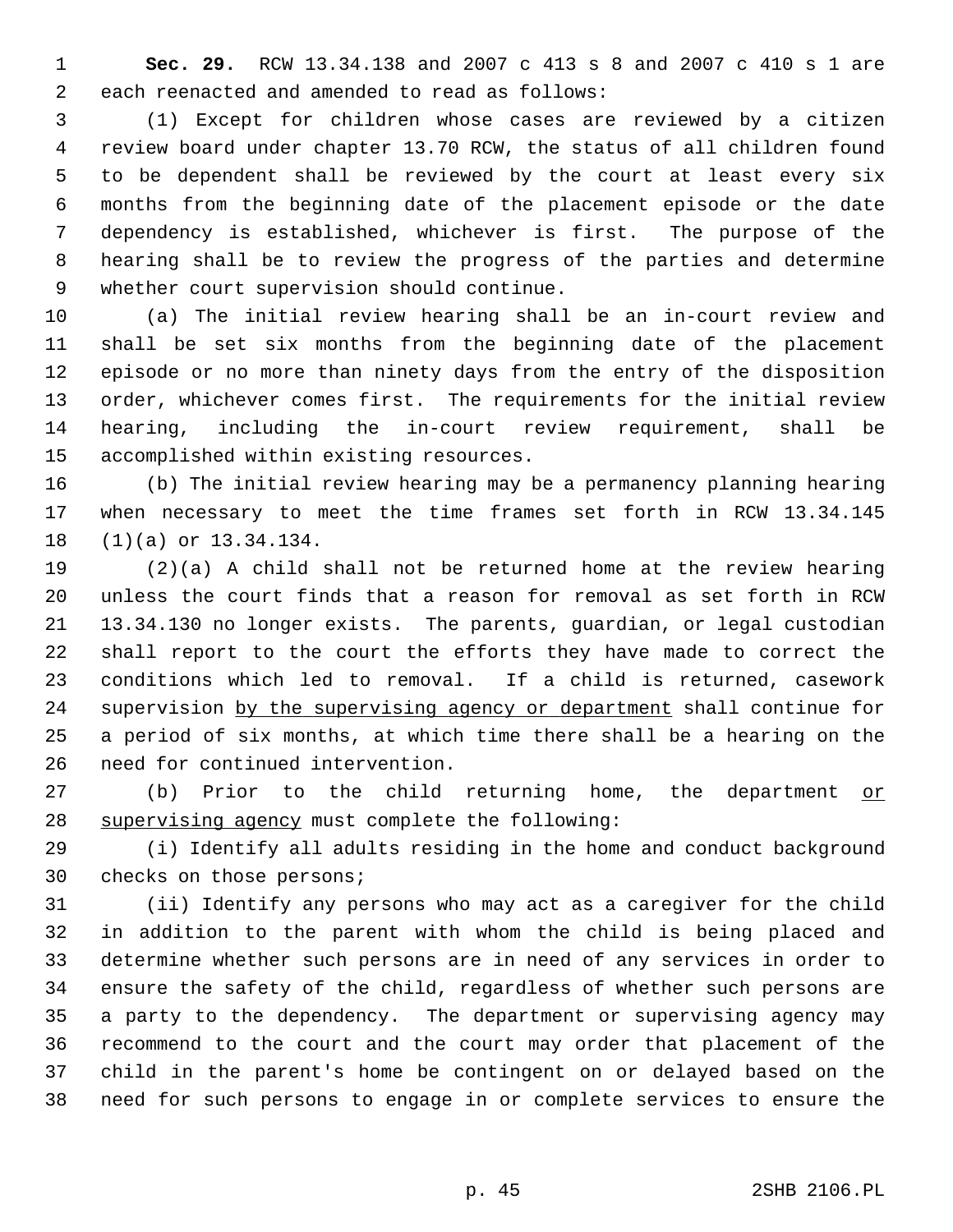1 safety of the child prior to placement. If services are recommended 2 for the caregiver, and the caregiver fails to engage in or follow 3 through with the recommended services, the department or supervising 4 agency must promptly notify the court; and

 5 (iii) Notify the parent with whom the child is being placed that he 6 or she has an ongoing duty to notify the department or supervising 7 agency of all persons who reside in the home or who may act as a 8 caregiver for the child both prior to the placement of the child in the 9 home and subsequent to the placement of the child in the home as long 10 as the court retains jurisdiction of the dependency proceeding or the 11 department is providing or monitoring either remedial services to the 12 parent or services to ensure the safety of the child to any caregivers.

13 Caregivers may be required to engage in services under this 14 subsection solely for the purpose of ensuring the present and future 15 safety of a child who is a ward of the court. This subsection does not 16 grant party status to any individual not already a party to the 17 dependency proceeding, create an entitlement to services or a duty on 18 the part of the department or supervising agency to provide services, 19 or create judicial authority to order the provision of services to any 20 person other than for the express purposes of this section or RCW 21 13.34.025 or if the services are unavailable or unsuitable or the 22 person is not eligible for such services.

23 (c) If the child is not returned home, the court shall establish in 24 writing:

25 (i) Whether the supervising agency or the department is making 26 reasonable efforts to provide services to the family and eliminate the 27 need for placement of the child. If additional services, including 28 housing assistance, are needed to facilitate the return of the child to 29 the child's parents, the court shall order that reasonable services be 30 offered specifying such services;

31 (ii) Whether there has been compliance with the case plan by the 32 child, the child's parents, and the agency supervising the placement;

33 (iii) Whether progress has been made toward correcting the problems 34 that necessitated the child's placement in out-of-home care;

35 (iv) Whether the services set forth in the case plan and the 36 responsibilities of the parties need to be clarified or modified due to 37 the availability of additional information or changed circumstances;

38 (v) Whether there is a continuing need for placement;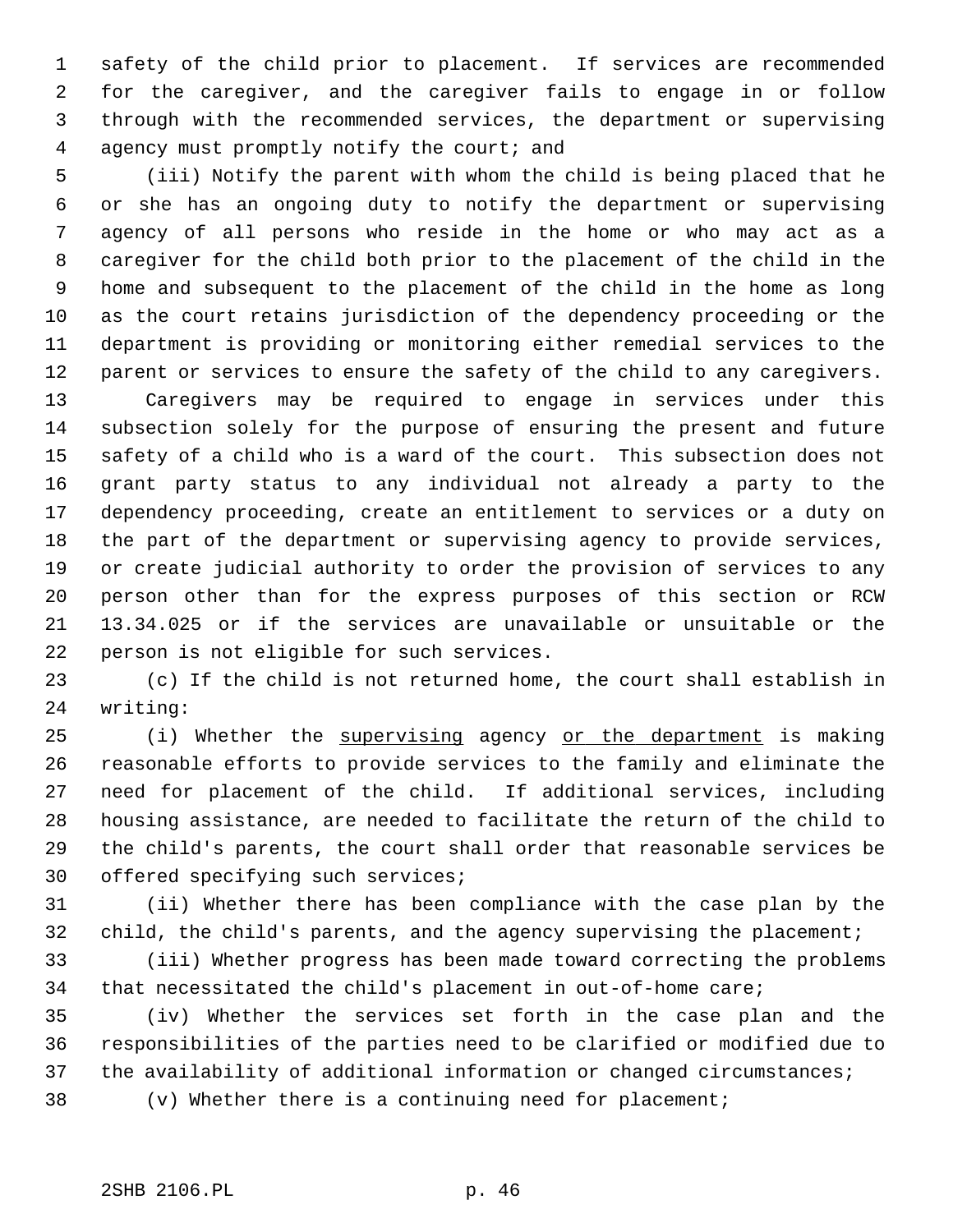1 (vi) Whether the child is in an appropriate placement which 2 adequately meets all physical, emotional, and educational needs;

 3 (vii) Whether preference has been given to placement with the 4 child's relatives;

 5 (viii) Whether both in-state and, where appropriate, out-of-state 6 placements have been considered;

 7 (ix) Whether the parents have visited the child and any reasons why 8 visitation has not occurred or has been infrequent;

9 (x) Whether terms of visitation need to be modified;

10 (xi) Whether the court-approved long-term permanent plan for the 11 child remains the best plan for the child;

12 (xii) Whether any additional court orders need to be made to move 13 the case toward permanency; and

14 (xiii) The projected date by which the child will be returned home 15 or other permanent plan of care will be implemented.

16 (d) The court at the review hearing may order that a petition 17 seeking termination of the parent and child relationship be filed.

18 (3)(a) In any case in which the court orders that a dependent child 19 may be returned to or remain in the child's home, the in-home placement 20 shall be contingent upon the following:

21 (i) The compliance of the parents with court orders related to the 22 care and supervision of the child, including compliance with  $((an))$  the 23 supervising agency's case plan; and

24 (ii) The continued participation of the parents, if applicable, in 25 available substance abuse or mental health treatment if substance abuse 26 or mental illness was a contributing factor to the removal of the 27 child.

28 (b) The following may be grounds for removal of the child from the 29 home, subject to review by the court:

30 (i) Noncompliance by the parents with the department's or 31 supervising agency's case plan or court order;

32 (ii) The parent's inability, unwillingness, or failure to 33 participate in available services or treatment for themselves or the 34 child, including substance abuse treatment if a parent's substance 35 abuse was a contributing factor to the abuse or neglect; or

36 (iii) The failure of the parents to successfully and substantially 37 complete available services or treatment for themselves or the child,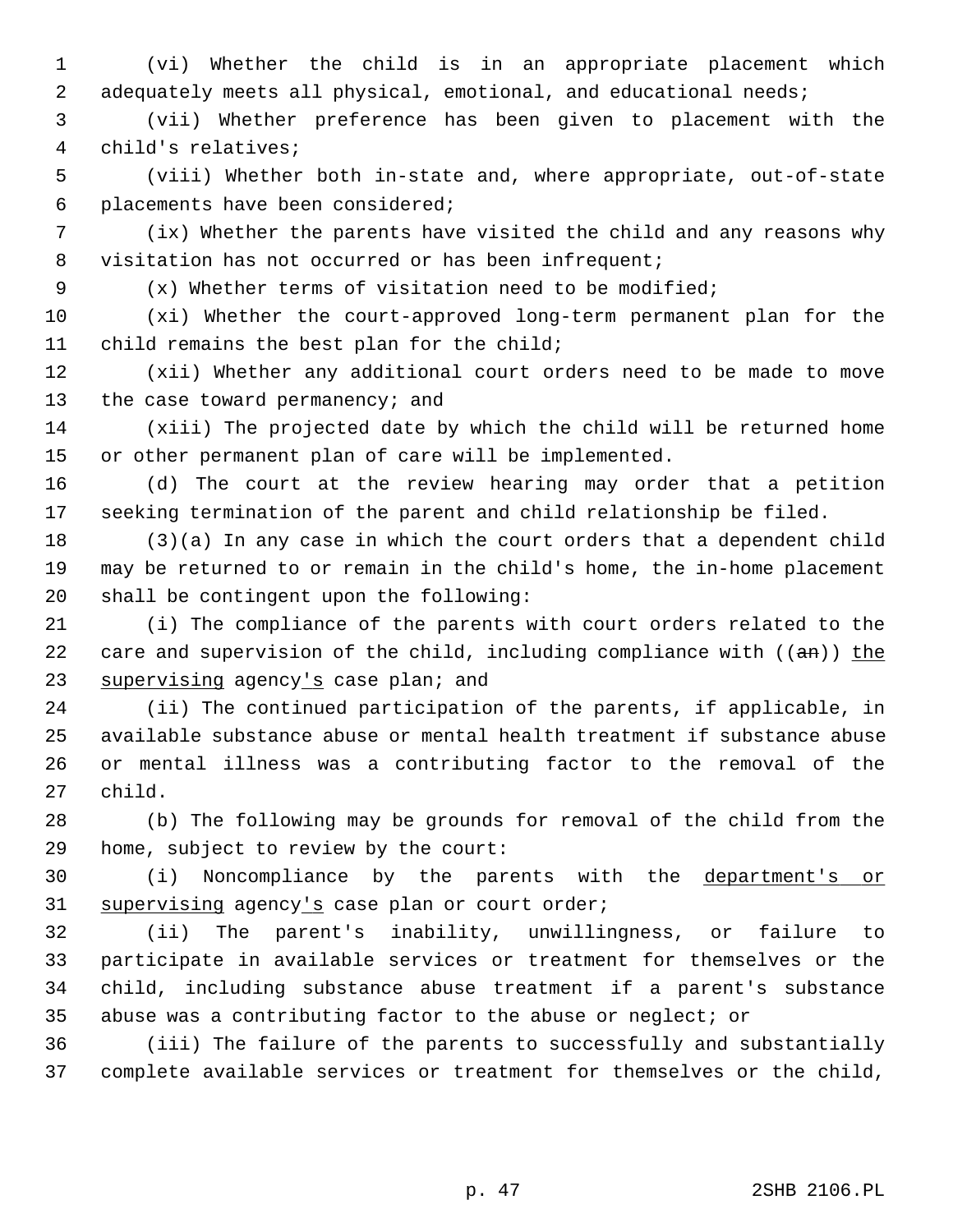1 including substance abuse treatment if a parent's substance abuse was 2 a contributing factor to the abuse or neglect.

 3 (c) In a pending dependency case in which the court orders that a 4 dependent child may be returned home and that child is later removed 5 from the home, the court shall hold a review hearing within thirty days 6 from the date of removal to determine whether the permanency plan 7 should be changed, a termination petition should be filed, or other 8 action is warranted. The best interests of the child shall be the 9 court's primary consideration in the review hearing.

10 (4) The court's ability to order housing assistance under RCW 11 13.34.130 and this section is: (a) Limited to cases in which 12 homelessness or the lack of adequate and safe housing is the primary 13 reason for an out-of-home placement; and (b) subject to the 14 availability of funds appropriated for this specific purpose.

15 (5) The court shall consider the child's relationship with siblings 16 in accordance with RCW 13.34.130(3).

17 **Sec. 30.** RCW 13.34.145 and 2008 c 152 s 3 are each amended to read 18 as follows:

19 (1) The purpose of a permanency planning hearing is to review the 20 permanency plan for the child, inquire into the welfare of the child 21 and progress of the case, and reach decisions regarding the permanent 22 placement of the child.

23 (a) A permanency planning hearing shall be held in all cases where 24 the child has remained in out-of-home care for at least nine months and 25 an adoption decree, guardianship order, or permanent custody order has 26 not previously been entered. The hearing shall take place no later 27 than twelve months following commencement of the current placement 28 episode.

29 (b) Whenever a child is removed from the home of a dependency 30 guardian or long-term relative or foster care provider, and the child 31 is not returned to the home of the parent, guardian, or legal custodian 32 but is placed in out-of-home care, a permanency planning hearing shall 33 take place no later than twelve months, as provided in this section, 34 following the date of removal unless, prior to the hearing, the child 35 returns to the home of the dependency guardian or long-term care 36 provider, the child is placed in the home of the parent, guardian, or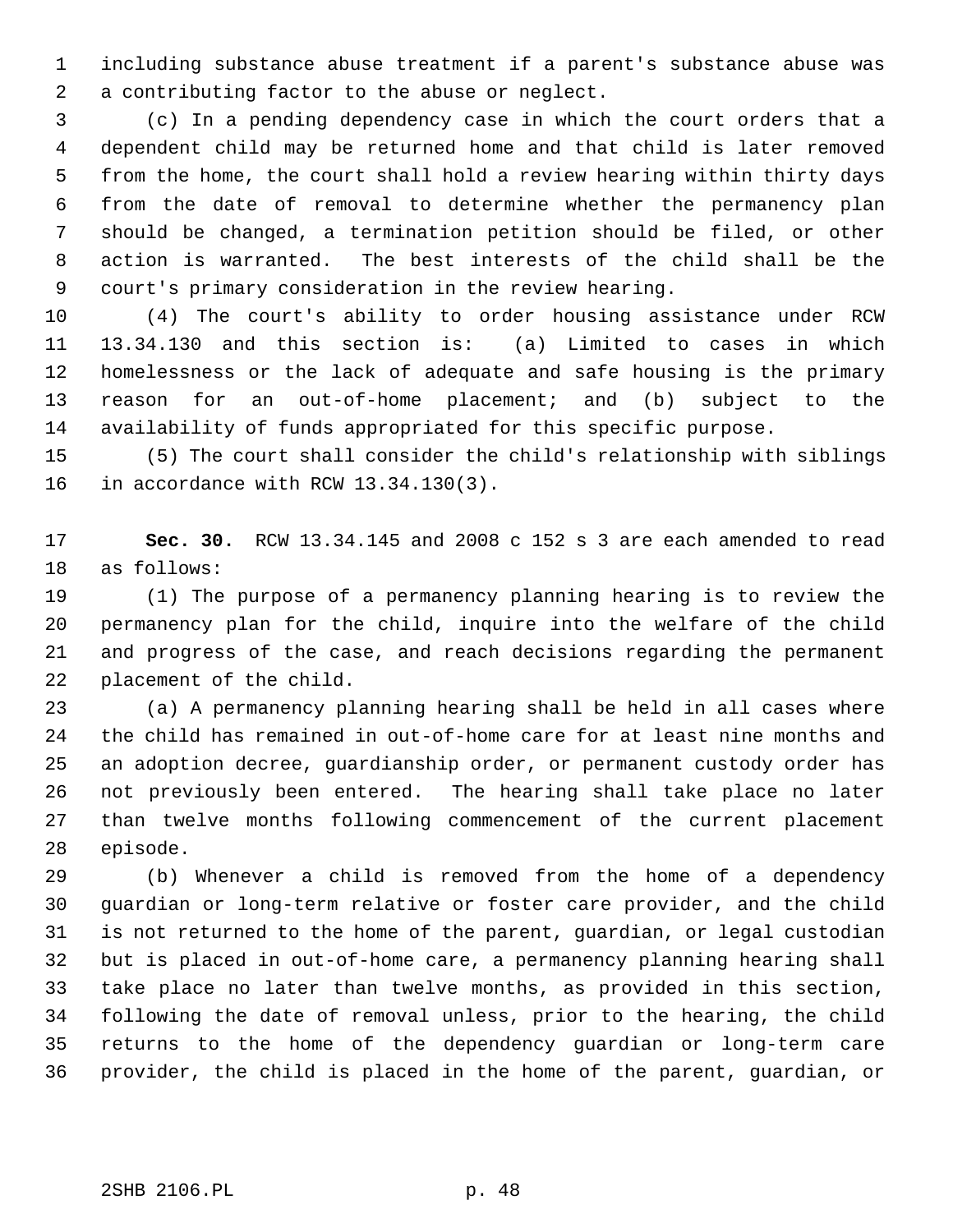1 legal custodian, an adoption decree, guardianship order, or a permanent 2 custody order is entered, or the dependency is dismissed.

 3 (c) Permanency planning goals should be achieved at the earliest 4 possible date, preferably before the child has been in out-of-home care 5 for fifteen months. In cases where parental rights have been 6 terminated, the child is legally free for adoption, and adoption has 7 been identified as the primary permanency planning goal, it shall be a 8 goal to complete the adoption within six months following entry of the 9 termination order.

10 (2) No later than ten working days prior to the permanency planning 11 hearing, the agency having custody of the child shall submit a written 12 permanency plan to the court and shall mail a copy of the plan to all 13 parties and their legal counsel, if any.

14 (3) At the permanency planning hearing, the court shall conduct the 15 following inquiry:

16 (a) If a goal of long-term foster or relative care has been 17 achieved prior to the permanency planning hearing, the court shall 18 review the child's status to determine whether the placement and the 19 plan for the child's care remain appropriate.

20 (b) In cases where the primary permanency planning goal has not 21 been achieved, the court shall inquire regarding the reasons why the 22 primary goal has not been achieved and determine what needs to be done 23 to make it possible to achieve the primary goal. The court shall 24 review the permanency plan prepared by the agency and make explicit 25 findings regarding each of the following:

26 (i) The continuing necessity for, and the safety and 27 appropriateness of, the placement;

28 (ii) The extent of compliance with the permanency plan by the 29 department or supervising agency and any other service providers, the 30 child's parents, the child, and the child's guardian, if any;

31 (iii) The extent of any efforts to involve appropriate service 32 providers in addition to department or supervising agency staff in 33 planning to meet the special needs of the child and the child's 34 parents;

35 (iv) The progress toward eliminating the causes for the child's 36 placement outside of his or her home and toward returning the child 37 safely to his or her home or obtaining a permanent placement for the 38 child;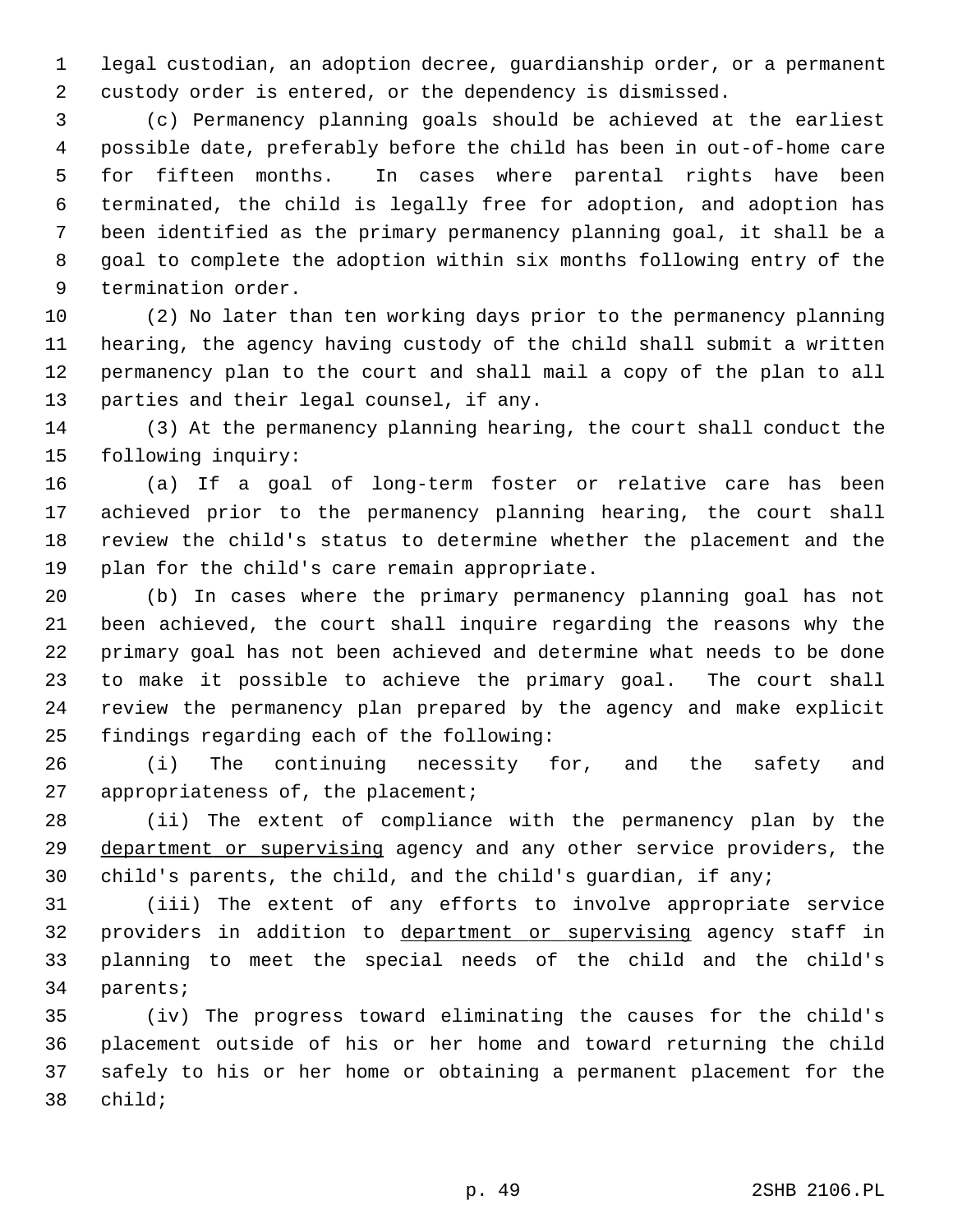1 (v) The date by which it is likely that the child will be returned 2 to his or her home or placed for adoption, with a guardian or in some 3 other alternative permanent placement; and

 4 (vi) If the child has been placed outside of his or her home for 5 fifteen of the most recent twenty-two months, not including any period 6 during which the child was a runaway from the out-of-home placement or 7 the first six months of any period during which the child was returned 8 to his or her home for a trial home visit, the appropriateness of the 9 permanency plan, whether reasonable efforts were made by the department 10 or supervising agency to achieve the goal of the permanency plan, and 11 the circumstances which prevent the child from any of the following:

12 (A) Being returned safely to his or her home;

13 (B) Having a petition for the involuntary termination of parental 14 rights filed on behalf of the child;

15 (C) Being placed for adoption;

16 (D) Being placed with a guardian;

17 (E) Being placed in the home of a fit and willing relative of the 18 child; or

19 (F) Being placed in some other alternative permanent placement, 20 including independent living or long-term foster care.

21 At this hearing, the court shall order the department or 22 supervising agency to file a petition seeking termination of parental 23 rights if the child has been in out-of-home care for fifteen of the 24 last twenty-two months since the date the dependency petition was filed 25 unless the court makes a good cause exception as to why the filing of 26 a termination of parental rights petition is not appropriate. Any good 27 cause finding shall be reviewed at all subsequent hearings pertaining 28 to the child. For purposes of this section, "good cause exception" 29 includes but is not limited to the following: The child is being cared 30 for by a relative; the department has not provided to the child's 31 family such services as the court and the department have deemed 32 necessary for the child's safe return home; or the department has 33 documented in the case plan a compelling reason for determining that 34 filing a petition to terminate parental rights would not be in the 35 child's best interests.

36 (c)(i) If the permanency plan identifies independent living as a 37 goal, the court shall make a finding that the provision of services to 38 assist the child in making a transition from foster care to independent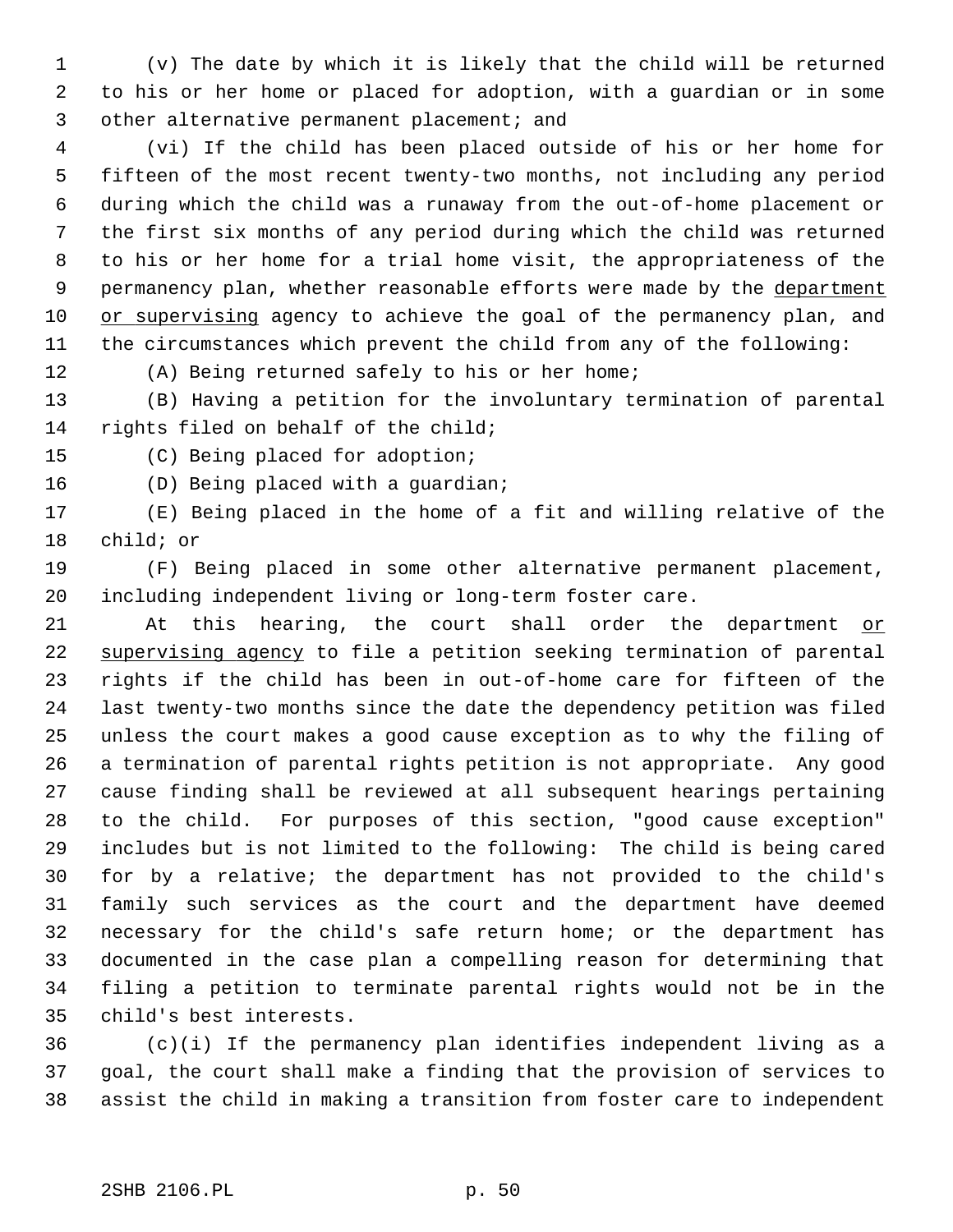1 living will allow the child to manage his or her financial, personal, 2 social, educational, and nonfinancial affairs prior to approving 3 independent living as a permanency plan of care.

 4 (ii) The permanency plan shall also specifically identify the 5 services that will be provided to assist the child to make a successful 6 transition from foster care to independent living.

 7 (iii) The department or supervising agency shall not discharge a 8 child to an independent living situation before the child is eighteen 9 years of age unless the child becomes emancipated pursuant to chapter 10 13.64 RCW.

11 (d) If the child has resided in the home of a foster parent or 12 relative for more than six months prior to the permanency planning 13 hearing, the court shall also enter a finding regarding whether the 14 foster parent or relative was informed of the hearing as required in 15 RCW 74.13.280, 13.34.215(5), and 13.34.096.

16 (4) In all cases, at the permanency planning hearing, the court 17 shall:

18 (a)(i) Order the permanency plan prepared by the supervising agency 19 to be implemented; or

20 (ii) Modify the permanency plan, and order implementation of the 21 modified plan; and

22 (b)(i) Order the child returned home only if the court finds that 23 a reason for removal as set forth in RCW 13.34.130 no longer exists; or

24 (ii) Order the child to remain in out-of-home care for a limited 25 specified time period while efforts are made to implement the 26 permanency plan.

27 (5) Following the first permanency planning hearing, the court 28 shall hold a further permanency planning hearing in accordance with 29 this section at least once every twelve months until a permanency 30 planning goal is achieved or the dependency is dismissed, whichever 31 occurs first.

32 (6) Prior to the second permanency planning hearing, the agency 33 that has custody of the child shall consider whether to file a petition 34 for termination of parental rights.

35 (7) If the court orders the child returned home, casework 36 supervision by the department or supervising agency shall continue for 37 at least six months, at which time a review hearing shall be held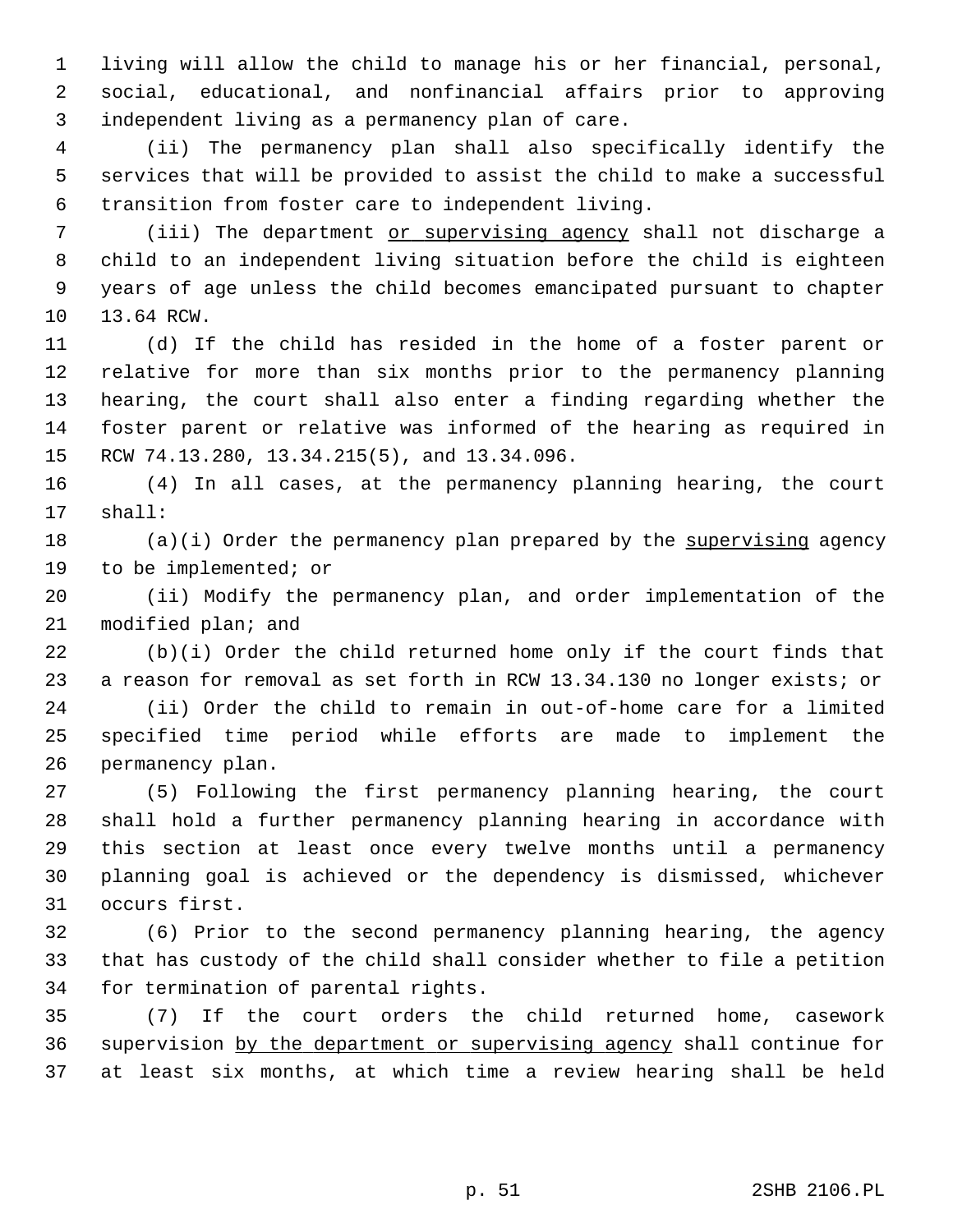1 pursuant to RCW 13.34.138, and the court shall determine the need for 2 continued intervention.

 3 (8) The juvenile court may hear a petition for permanent legal 4 custody when: (a) The court has ordered implementation of a permanency 5 plan that includes permanent legal custody; and (b) the party pursuing 6 the permanent legal custody is the party identified in the permanency 7 plan as the prospective legal custodian. During the pendency of such 8 proceeding, the court shall conduct review hearings and further 9 permanency planning hearings as provided in this chapter. At the 10 conclusion of the legal guardianship or permanent legal custody 11 proceeding, a juvenile court hearing shall be held for the purpose of 12 determining whether dependency should be dismissed. If a guardianship 13 or permanent custody order has been entered, the dependency shall be 14 dismissed.

15 (9) Continued juvenile court jurisdiction under this chapter shall 16 not be a barrier to the entry of an order establishing a legal 17 guardianship or permanent legal custody when the requirements of 18 subsection (8) of this section are met.

19 (10) Nothing in this chapter may be construed to limit the ability 20 of the agency that has custody of the child to file a petition for 21 termination of parental rights or a guardianship petition at any time 22 following the establishment of dependency. Upon the filing of such a 23 petition, a fact-finding hearing shall be scheduled and held in 24 accordance with this chapter unless the department or supervising 25 agency requests dismissal of the petition prior to the hearing or 26 unless the parties enter an agreed order terminating parental rights, 27 establishing guardianship, or otherwise resolving the matter.

28 (11) The approval of a permanency plan that does not contemplate 29 return of the child to the parent does not relieve the supervising 30 agency of its obligation to provide reasonable services, under this 31 chapter, intended to effectuate the return of the child to the parent, 32 including but not limited to, visitation rights. The court shall 33 consider the child's relationships with siblings in accordance with RCW 34 13.34.130.

35 (12) Nothing in this chapter may be construed to limit the 36 procedural due process rights of any party in a termination or 37 guardianship proceeding filed under this chapter.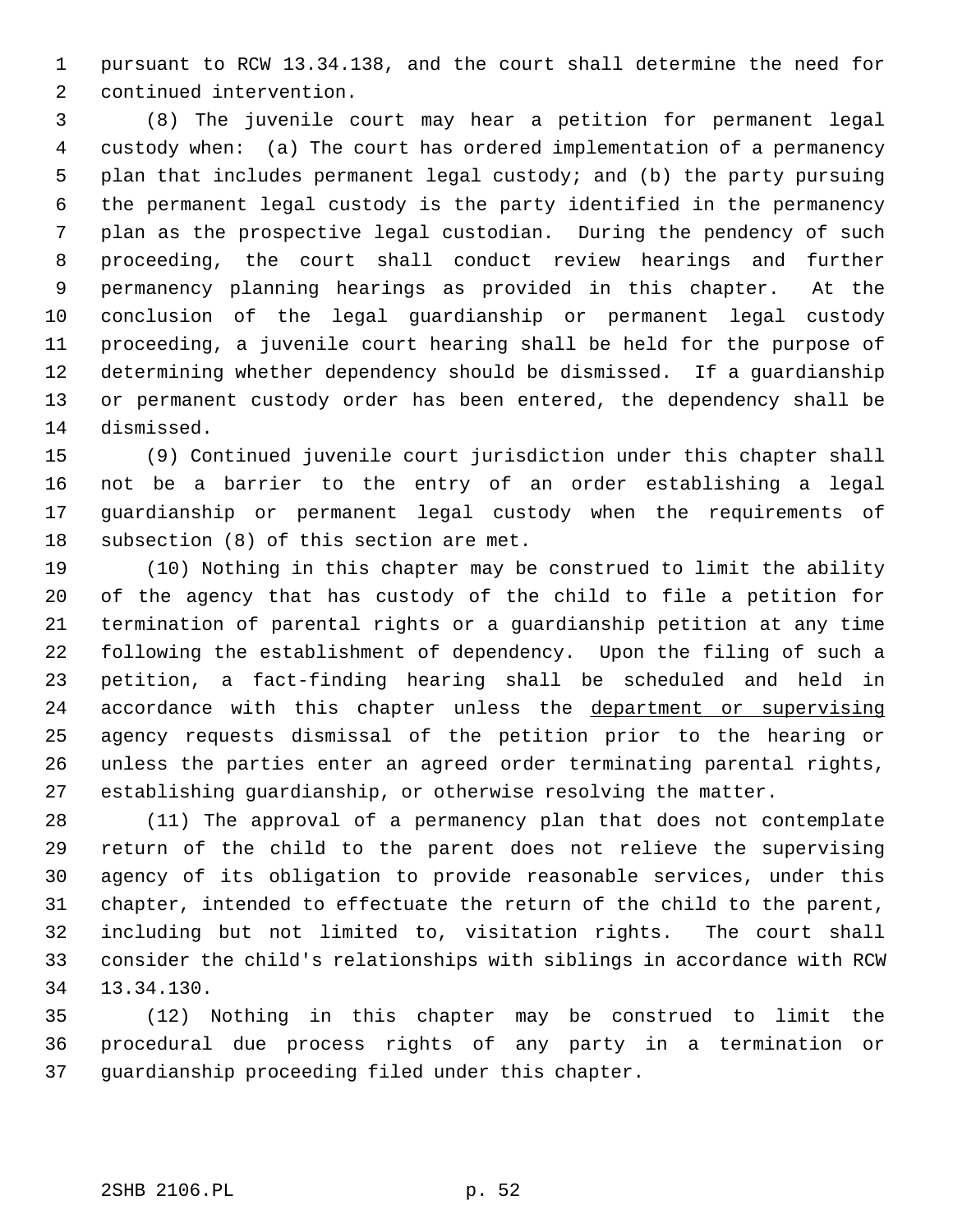1 **Sec. 31.** RCW 13.34.155 and 2000 c 135 s 1 are each amended to read 2 as follows:

 3 (1) The court hearing the dependency petition may hear and 4 determine issues related to chapter 26.10 RCW in a dependency 5 proceeding as necessary to facilitate a permanency plan for the child 6 or children as part of the dependency disposition order or a dependency 7 review order or as otherwise necessary to implement a permanency plan 8 of care for a child. The parents, guardians, or legal custodian of the 9 child must agree, subject to court approval, to establish a permanent 10 custody order. This agreed order may have the concurrence of the other 11 parties to the dependency including the supervising agency, the 12 guardian ad litem of the child, and the child if age twelve or older, 13 and must also be in the best interests of the child. If the petitioner 14 for a custody order under chapter 26.10 RCW is not a party to the 15 dependency proceeding, he or she must agree on the record or by the 16 filing of a declaration to the entry of a custody order. Once an order 17 is entered under chapter 26.10 RCW, and the dependency petition 18 dismissed, the department or supervising agency shall not continue to 19 supervise the placement.

20 (2) Any court order determining issues under chapter 26.10 RCW is 21 subject to modification upon the same showing and standards as a court 22 order determining Title 26 RCW issues.

23 (3) Any order entered in the dependency court establishing or 24 modifying a permanent legal custody order under chapter 26.10 RCW shall 25 also be filed in the chapter 26.10 RCW action by the prevailing party. 26 Once filed, any order establishing or modifying permanent legal custody 27 shall survive dismissal of the dependency proceeding.

28 **Sec. 32.** RCW 13.34.174 and 2000 c 122 s 23 are each amended to 29 read as follows:

30 (1) The provisions of this section shall apply when a court orders 31 a party to undergo an alcohol or substance abuse diagnostic 32 investigation and evaluation.

33 (2) The facility conducting the investigation and evaluation shall 34 make a written report to the court stating its findings and 35 recommendations including family-based services or treatment when 36 appropriate. If its findings and recommendations support treatment, it 37 shall also recommend a treatment plan setting out: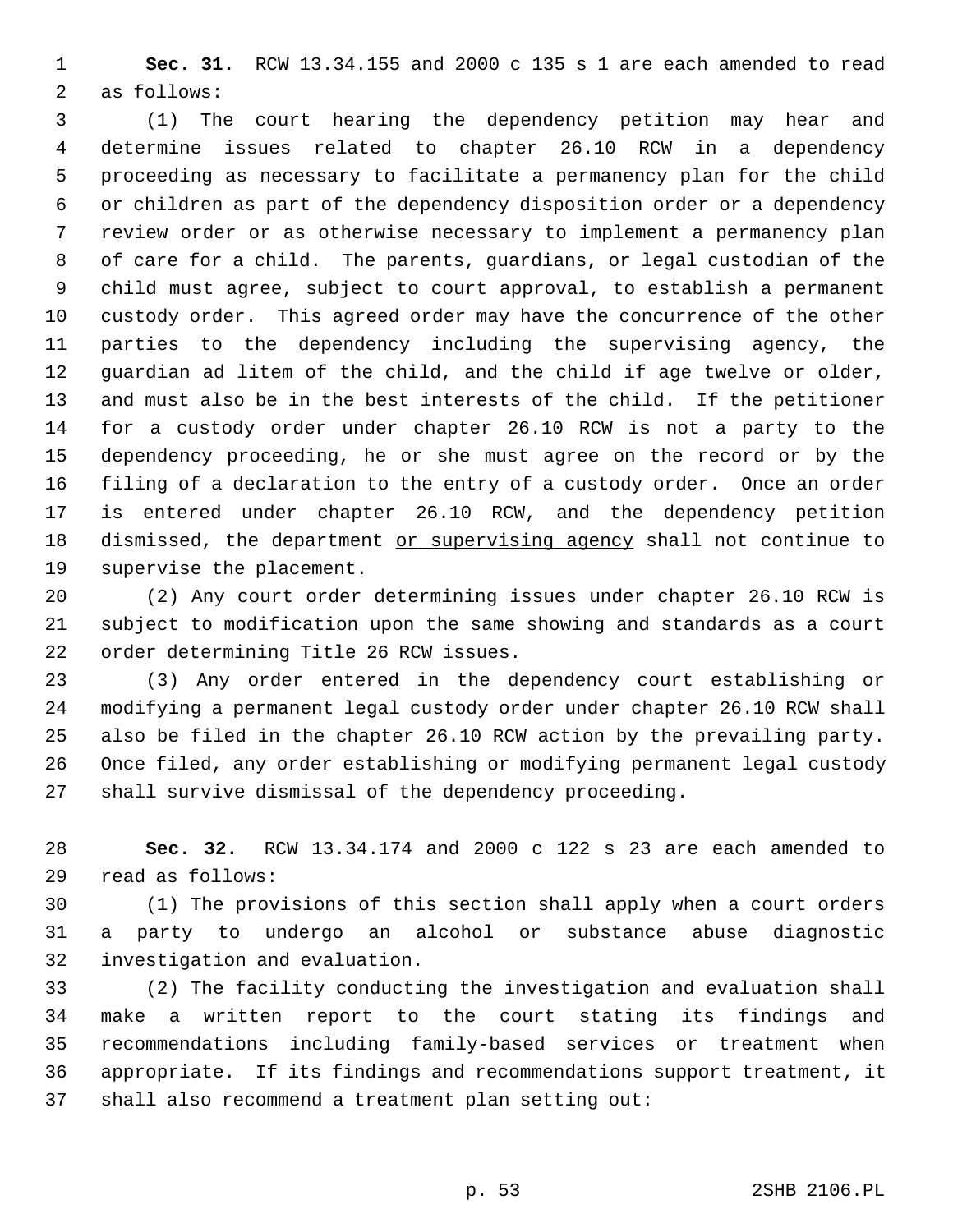- 1 (a) Type of treatment;
- 2 (b) Nature of treatment;
- 3 (c) Length of treatment;
- 4 (d) A treatment time schedule; and
- 5 (e) Approximate cost of the treatment.

 6 The affected person shall be included in developing the appropriate 7 treatment plan. The treatment plan must be signed by the treatment 8 provider and the affected person. The initial written progress report 9 based on the treatment plan shall be sent to the appropriate persons 10 six weeks after initiation of treatment. Subsequent progress reports 11 shall be provided after three months, six months, twelve months, and 12 thereafter every six months if treatment exceeds twelve months. 13 Reports are to be filed with the court in a timely manner. Close-out 14 of the treatment record must include summary of pretreatment and 15 posttreatment, with final outcome and disposition. The report shall 16 also include recommendations for ongoing stability and decrease in 17 destructive behavior.

18 Each report shall also be filed with the court and a copy given to 19 the person evaluated and the person's counsel. A copy of the treatment 20 plan shall also be given to the department's or supervising agency's 21 caseworker and to the guardian ad litem. Any program for chemical 22 dependency shall meet the program requirements contained in chapter 23 70.96A RCW.

24 (3) If the court has ordered treatment pursuant to a dependency 25 proceeding it shall also require the treatment program to provide, in 26 the reports required by subsection (2) of this section, status reports 27 to the court, the department, the supervising ((child-placing)) agency 28 ( $(if$  any)), and the person or person's counsel regarding the person's 29 cooperation with the treatment plan proposed and the person's progress 30 in treatment.

31 (4) If a person subject to this section fails or neglects to carry 32 out and fulfill any term or condition of the treatment plan, the 33 program or agency administering the treatment shall report such breach 34 to the court, the department, the guardian ad litem, the supervising 35 ((child-placing)) agency if any, and the person or person's counsel, 36 within twenty-four hours, together with its recommendation. These 37 reports shall be made as a declaration by the person who is personally 38 responsible for providing the treatment.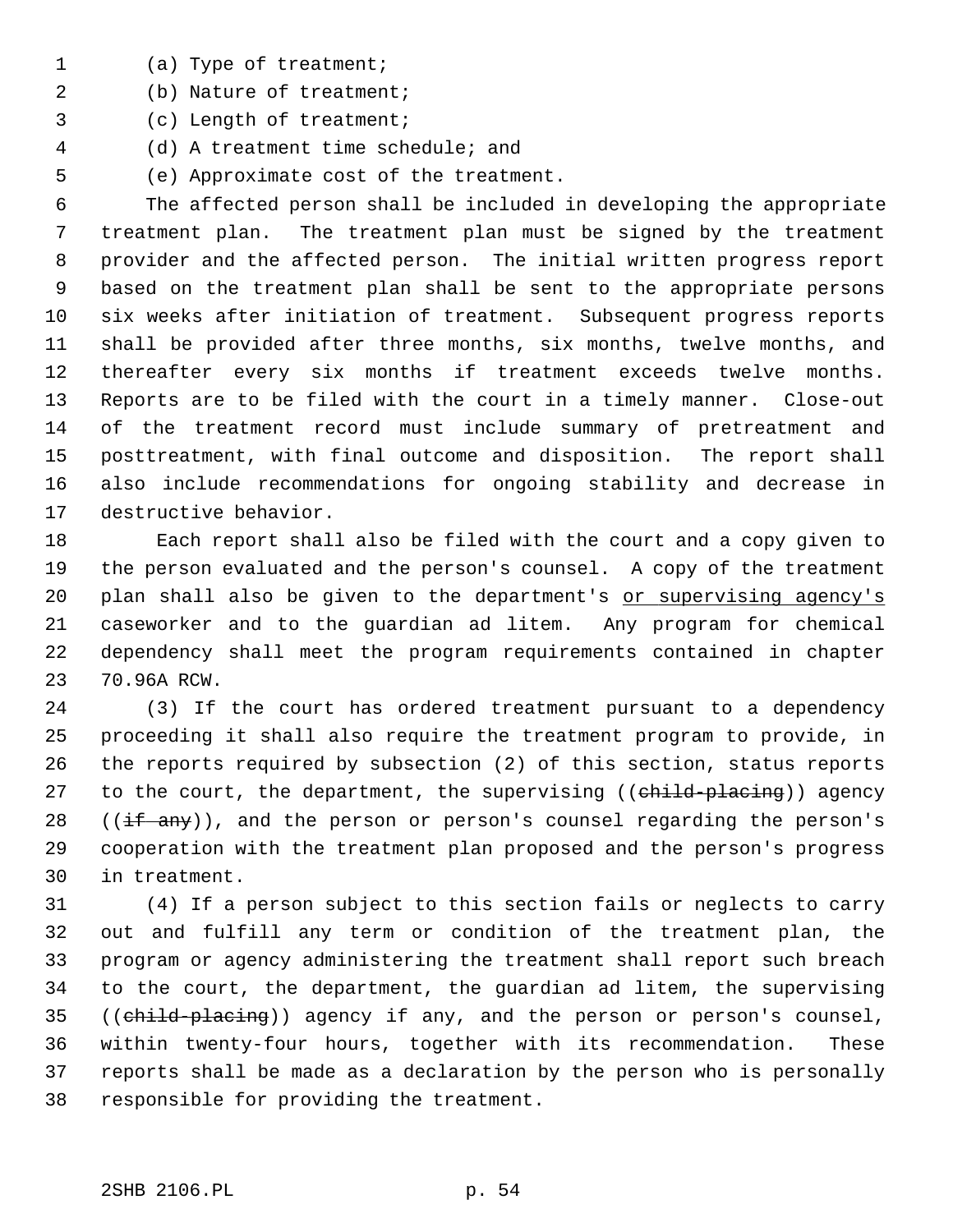1 (5) Nothing in this chapter may be construed as allowing the court 2 to require the department to pay for the cost of any alcohol or 3 substance abuse evaluation or treatment program.

 4 **Sec. 33.** RCW 13.34.176 and 2000 c 122 s 24 are each amended to 5 read as follows:

 6 (1) The court, upon receiving a report under RCW 13.34.174(4) or at 7 the department's or supervising agency's request, may schedule a show 8 cause hearing to determine whether the person is in violation of the 9 treatment conditions. All parties shall be given notice of the 10 hearing. The court shall hold the hearing within ten days of the 11 request for a hearing. At the hearing, testimony, declarations, 12 reports, or other relevant information may be presented on the person's 13 alleged failure to comply with the treatment plan and the person shall 14 have the right to present similar information on his or her own behalf. 15 (2) If the court finds that there has been a violation of the 16 treatment conditions it shall modify the dependency order, as 17 necessary, to ensure the safety of the child. The modified order shall 18 remain in effect until the party is in full compliance with the 19 treatment requirements.

20 **Sec. 34.** RCW 13.34.180 and 2001 c 332 s 4 are each amended to read 21 as follows:

22 (1) A petition seeking termination of a parent and child 23 relationship may be filed in juvenile court by any party, including the 24 supervising agency, to the dependency proceedings concerning that 25 child. Such petition shall conform to the requirements of RCW 26 13.34.040, shall be served upon the parties as provided in RCW 27 13.34.070(8), and shall allege all of the following unless subsection 28 (2) or (3) of this section applies:

29 (a) That the child has been found to be a dependent child;

30 (b) That the court has entered a dispositional order pursuant to 31 RCW 13.34.130;

32 (c) That the child has been removed or will, at the time of the 33 hearing, have been removed from the custody of the parent for a period 34 of at least six months pursuant to a finding of dependency;

35 (d) That the services ordered under RCW 13.34.136 have been 36 expressly and understandably offered or provided and all necessary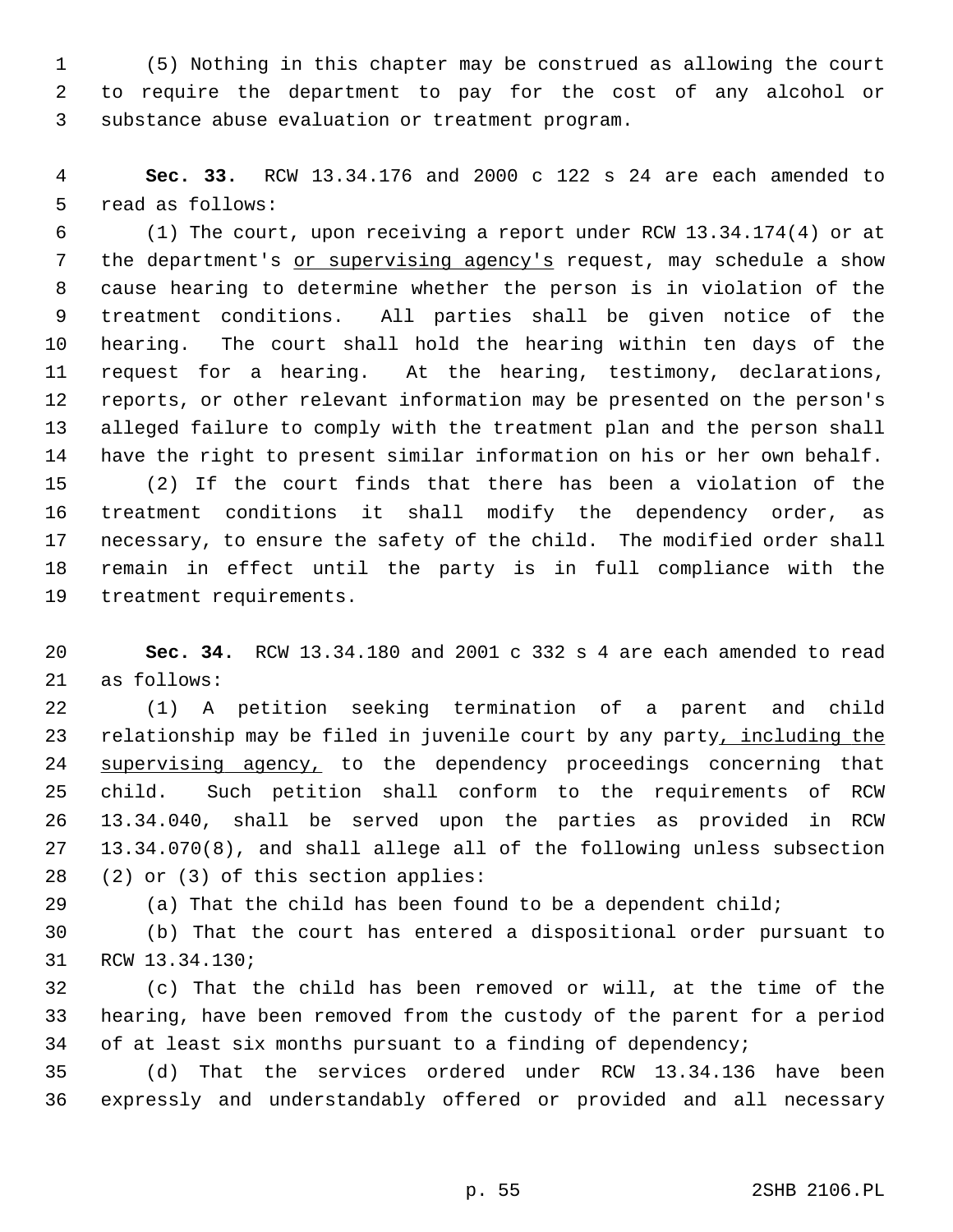1 services, reasonably available, capable of correcting the parental 2 deficiencies within the foreseeable future have been expressly and 3 understandably offered or provided;

 4 (e) That there is little likelihood that conditions will be 5 remedied so that the child can be returned to the parent in the near 6 future. A parent's failure to substantially improve parental 7 deficiencies within twelve months following entry of the dispositional 8 order shall give rise to a rebuttable presumption that there is little 9 likelihood that conditions will be remedied so that the child can be 10 returned to the parent in the near future. The presumption shall not 11 arise unless the petitioner makes a showing that all necessary services 12 reasonably capable of correcting the parental deficiencies within the 13 foreseeable future have been clearly offered or provided. In 14 determining whether the conditions will be remedied the court may 15 consider, but is not limited to, the following factors:

16 (i) Use of intoxicating or controlled substances so as to render 17 the parent incapable of providing proper care for the child for 18 extended periods of time or for periods of time that present a risk of 19 imminent harm to the child, and documented unwillingness of the parent 20 to receive and complete treatment or documented multiple failed 21 treatment attempts; or

22 (ii) Psychological incapacity or mental deficiency of the parent 23 that is so severe and chronic as to render the parent incapable of 24 providing proper care for the child for extended periods of time or for 25 periods of time that present a risk of imminent harm to the child, and 26 documented unwillingness of the parent to receive and complete 27 treatment or documentation that there is no treatment that can render 28 the parent capable of providing proper care for the child in the near 29 future; and

30 (f) That continuation of the parent and child relationship clearly 31 diminishes the child's prospects for early integration into a stable 32 and permanent home.

33 (2) In lieu of the allegations in subsection (1) of this section, 34 the petition may allege that the child was found under such 35 circumstances that the whereabouts of the child's parent are unknown 36 and no person has acknowledged paternity or maternity and requested 37 custody of the child within two months after the child was found.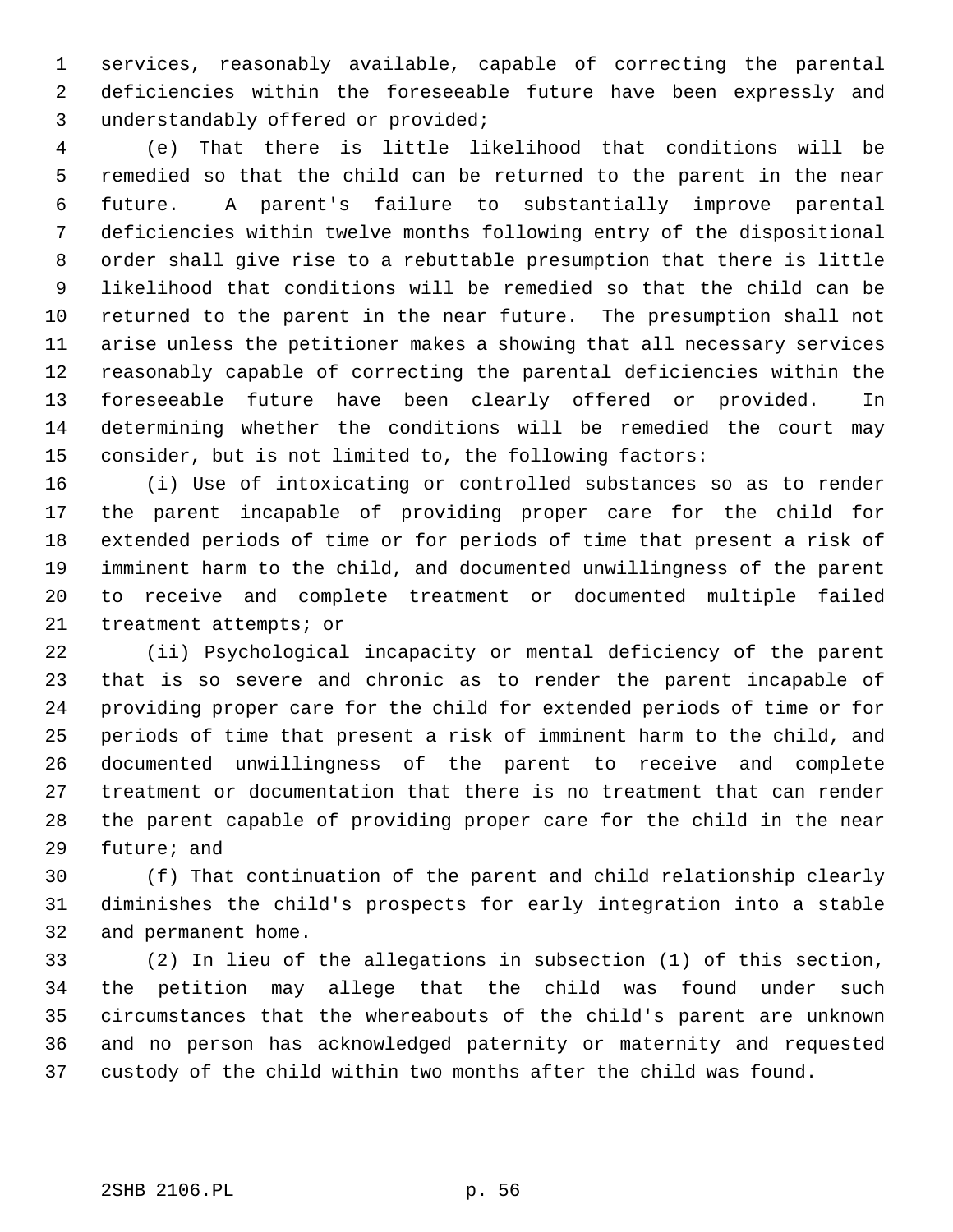1 (3) In lieu of the allegations in subsection (1)(b) through (f) of 2 this section, the petition may allege that the parent has been 3 convicted of:

 4 (a) Murder in the first degree, murder in the second degree, or 5 homicide by abuse as defined in chapter 9A.32 RCW against another child 6 of the parent;

 7 (b) Manslaughter in the first degree or manslaughter in the second 8 degree, as defined in chapter 9A.32 RCW against another child of the 9 parent;

10 (c) Attempting, conspiring, or soliciting another to commit one or 11 more of the crimes listed in (a) or (b) of this subsection; or

12 (d) Assault in the first or second degree, as defined in chapter 13 9A.36 RCW, against the surviving child or another child of the parent.

14 (4) Notice of rights shall be served upon the parent, guardian, or 15 legal custodian with the petition and shall be in substantially the 16 following form:

## 17 "NOTICE

18 A petition for termination of parental rights has been filed 19 against you. You have important legal rights and you must take 20 steps to protect your interests. This petition could result in 21 permanent loss of your parental rights.

22 1. You have the right to a fact-finding hearing before 23 a judge.

24 2. You have the right to have a lawyer represent you at 25 the hearing. A lawyer can look at the files in your case, talk 26 to the ((department of social and health services)) supervising 27 agency and other agencies, tell you about the law, help you 28 understand your rights, and help you at hearings. If you 29 cannot afford a lawyer, the court will appoint one to represent 30 you. To get a court-appointed lawyer you must contact: 31 (explain local procedure) .

32 3. At the hearing, you have the right to speak on your 33 own behalf, to introduce evidence, to examine witnesses, and to 34 receive a decision based solely on the evidence presented to 35 the judge.

36 You should be present at this hearing.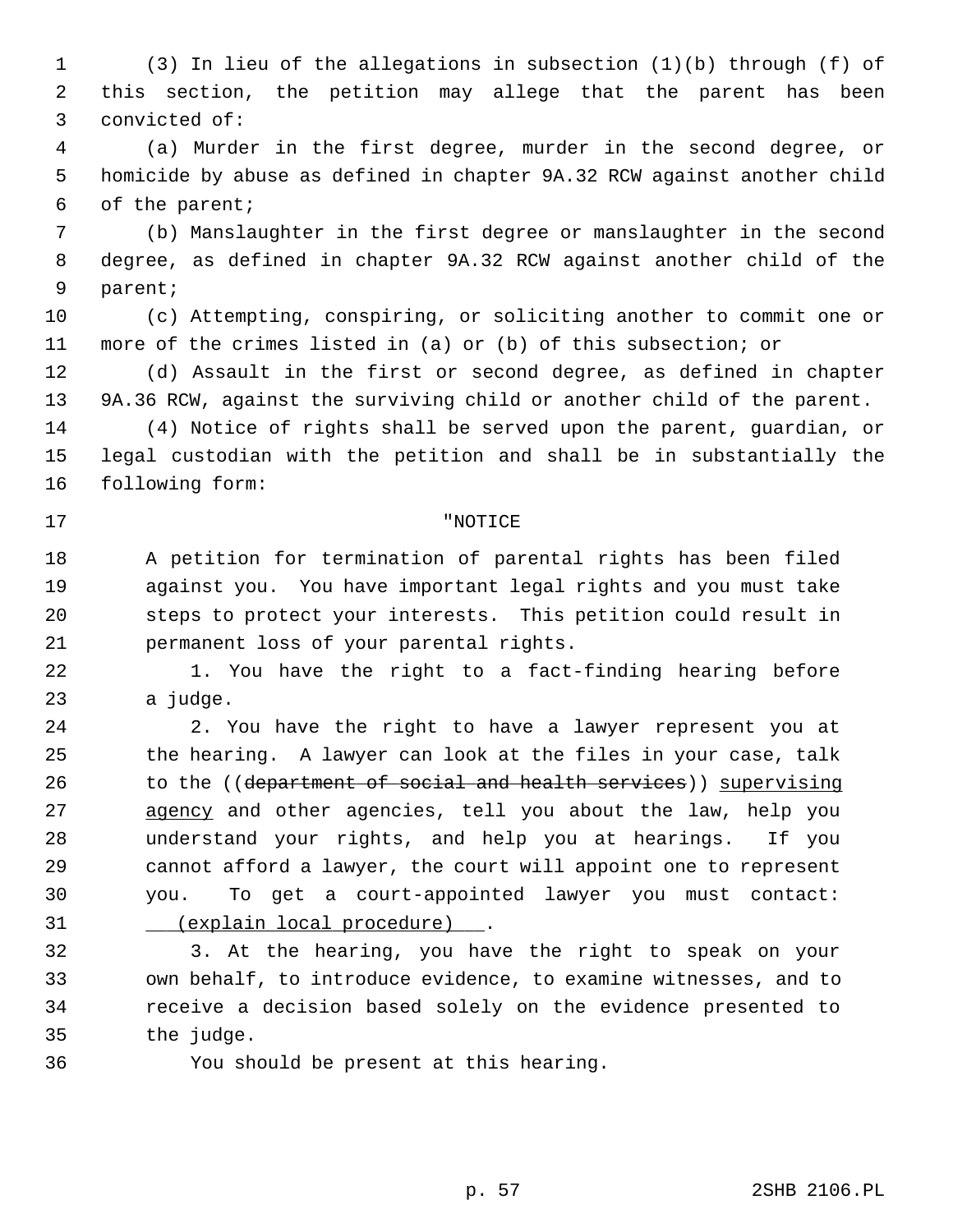1 You may call (insert agency) for more information 2 about your child. The agency's name and telephone number are 3 (insert name and telephone number) ."

 4 **Sec. 35.** RCW 13.34.210 and 2003 c 227 s 8 are each amended to read 5 as follows:

 6 If, upon entering an order terminating the parental rights of a 7 parent, there remains no parent having parental rights, the court shall 8 commit the child to the custody of the department or  $((\pm e))$  a 9 ((<del>licensed child-placing</del>)) supervising agency willing to accept custody 10 for the purpose of placing the child for adoption. If an adoptive home 11 has not been identified, the department or supervising agency shall 12 place the child in a licensed foster home, or take other suitable 13 measures for the care and welfare of the child. The custodian shall 14 have authority to consent to the adoption of the child consistent with 15 chapter 26.33 RCW, the marriage of the child, the enlistment of the 16 child in the armed forces of the United States, necessary surgical and 17 other medical treatment for the child, and to consent to such other 18 matters as might normally be required of the parent of the child.

19 If a child has not been adopted within six months after the date of 20 the order and a guardianship of the child under RCW 13.34.231 or 21 chapter 11.88 RCW, or a permanent custody order under chapter 26.10 22 RCW, has not been entered by the court, the court shall review the case 23 every six months until a decree of adoption is entered except for those 24 cases which are reviewed by a citizen review board under chapter 13.70 25 RCW. The supervising agency shall take reasonable steps to ensure that 26 the child maintains relationships with siblings as provided in RCW 27 13.34.130(3) and shall report to the court the status and extent of 28 such relationships.

29 **Sec. 36.** RCW 13.34.215 and 2008 c 267 s 1 are each amended to read 30 as follows:

31 (1) A child may petition the juvenile court to reinstate the 32 previously terminated parental rights of his or her parent under the 33 following circumstances:

34 (a) The child was previously found to be a dependent child under 35 this chapter;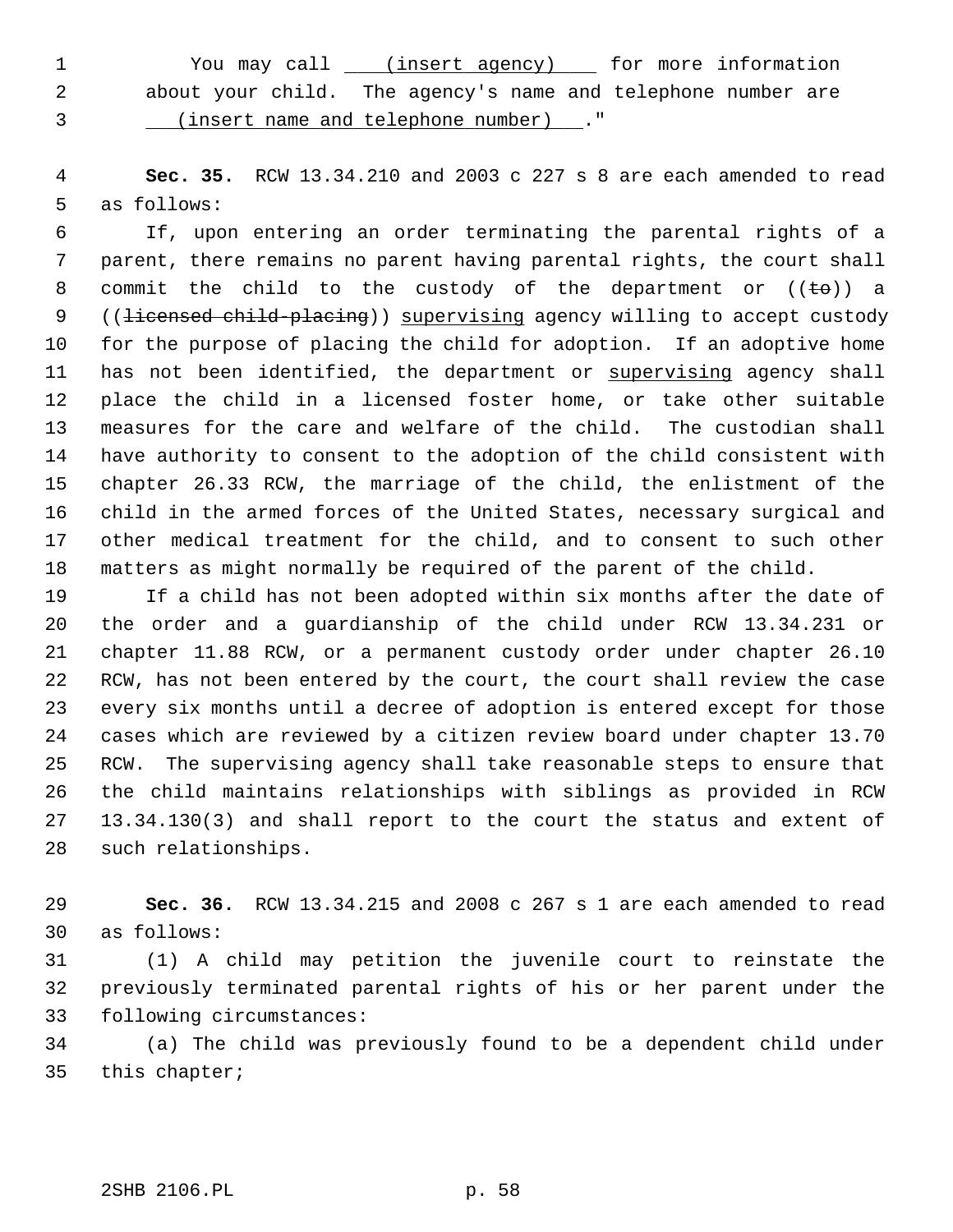1 (b) The child's parent's rights were terminated in a proceeding 2 under this chapter;

 3 (c) The child has not achieved his or her permanency plan within 4 three years of a final order of termination; and

 5 (d) The child must be at least twelve years old at the time the 6 petition is filed. Upon the child's motion for good cause shown, or on 7 its own motion, the court may hear a petition filed by a child younger 8 than twelve years old.

 9 (2) A child seeking to petition under this section shall be 10 provided counsel at no cost to the child.

11 (3) The petition must be signed by the child in the absence of a 12 showing of good cause as to why the child could not do so.

13 (4) If, after a threshold hearing to consider the parent's apparent 14 fitness and interest in reinstatement of parental rights, the court 15 finds by a preponderance of the evidence that the best interests of the 16 child may be served by reinstatement of parental rights, the juvenile 17 court shall order that a hearing on the merits of the petition be held.

18 (5) The court shall give prior notice for any proceeding under this 19 section, or cause prior notice to be given, to the department or the 20 supervising agency, the child's attorney, and the child. The court 21 shall also order the department or supervising agency to give prior 22 notice of any hearing to the child's former parent whose parental 23 rights are the subject of the petition, any parent whose rights have 24 not been terminated, the child's current foster parent, relative 25 caregiver, guardian or custodian, and the child's tribe, if applicable.

26 (6) The juvenile court shall conditionally grant the petition if it 27 finds by clear and convincing evidence that the child has not achieved 28 his or her permanency plan and is not likely to imminently achieve his 29 or her permanency plan and that reinstatement of parental rights is in 30 the child's best interest. In determining whether reinstatement is in 31 the child's best interest the court shall consider, but is not limited 32 to, the following:

33 (a) Whether the parent whose rights are to be reinstated is a fit 34 parent and has remedied his or her deficits as provided in the record 35 of the prior termination proceedings and prior termination order;

36 (b) The age and maturity of the child, and the ability of the child 37 to express his or her preference;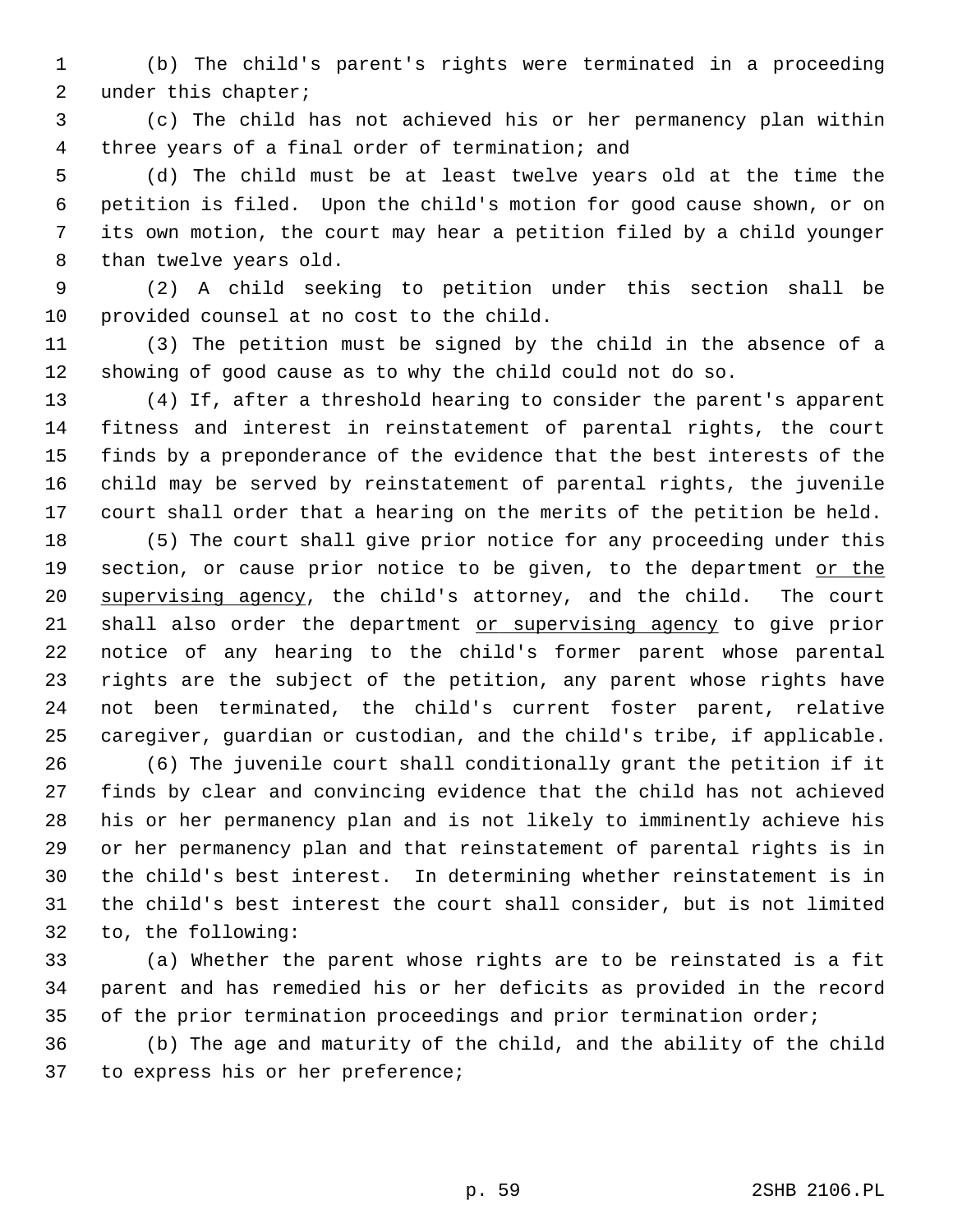1 (c) Whether the reinstatement of parental rights will present a 2 risk to the child's health, welfare, or safety; and

 3 (d) Other material changes in circumstances, if any, that may have 4 occurred which warrant the granting of the petition.

 5 (7) In determining whether the child has or has not achieved his or 6 her permanency plan or whether the child is likely to achieve his or 7 her permanency plan, the department or supervising agency shall provide 8 the court, and the court shall review, information related to any 9 efforts to achieve the permanency plan including efforts to achieve 10 adoption or a permanent guardianship.

11 (8)(a) If the court conditionally grants the petition under 12 subsection (6) of this section, the case will be continued for six 13 months and a temporary order of reinstatement entered. During this 14 period, the child shall be placed in the custody of the parent. The 15 department or supervising agency shall develop a permanency plan for 16 the child reflecting the plan to be reunification and shall provide 17 transition services to the family as appropriate.

18 (b) If the child must be removed from the parent due to abuse or 19 neglect allegations prior to the expiration of the conditional six-20 month period, the court shall dismiss the petition for reinstatement of 21 parental rights if the court finds the allegations have been proven by 22 a preponderance of the evidence.

23 (c) If the child has been successfully placed with the parent for 24 six months, the court order reinstating parental rights remains in 25 effect and the court shall dismiss the dependency.

26 (9) After the child has been placed with the parent for six months, 27 the court shall hold a hearing. If the placement with the parent has 28 been successful, the court shall enter a final order of reinstatement 29 of parental rights, which shall restore all rights, powers, privileges, 30 immunities, duties, and obligations of the parent as to the child, 31 including those relating to custody, control, and support of the child. 32 The court shall dismiss the dependency and direct the clerk's office to 33 provide a certified copy of the final order of reinstatement of 34 parental rights to the parent at no cost.

35 (10) The granting of the petition under this section does not 36 vacate or otherwise affect the validity of the original termination 37 order.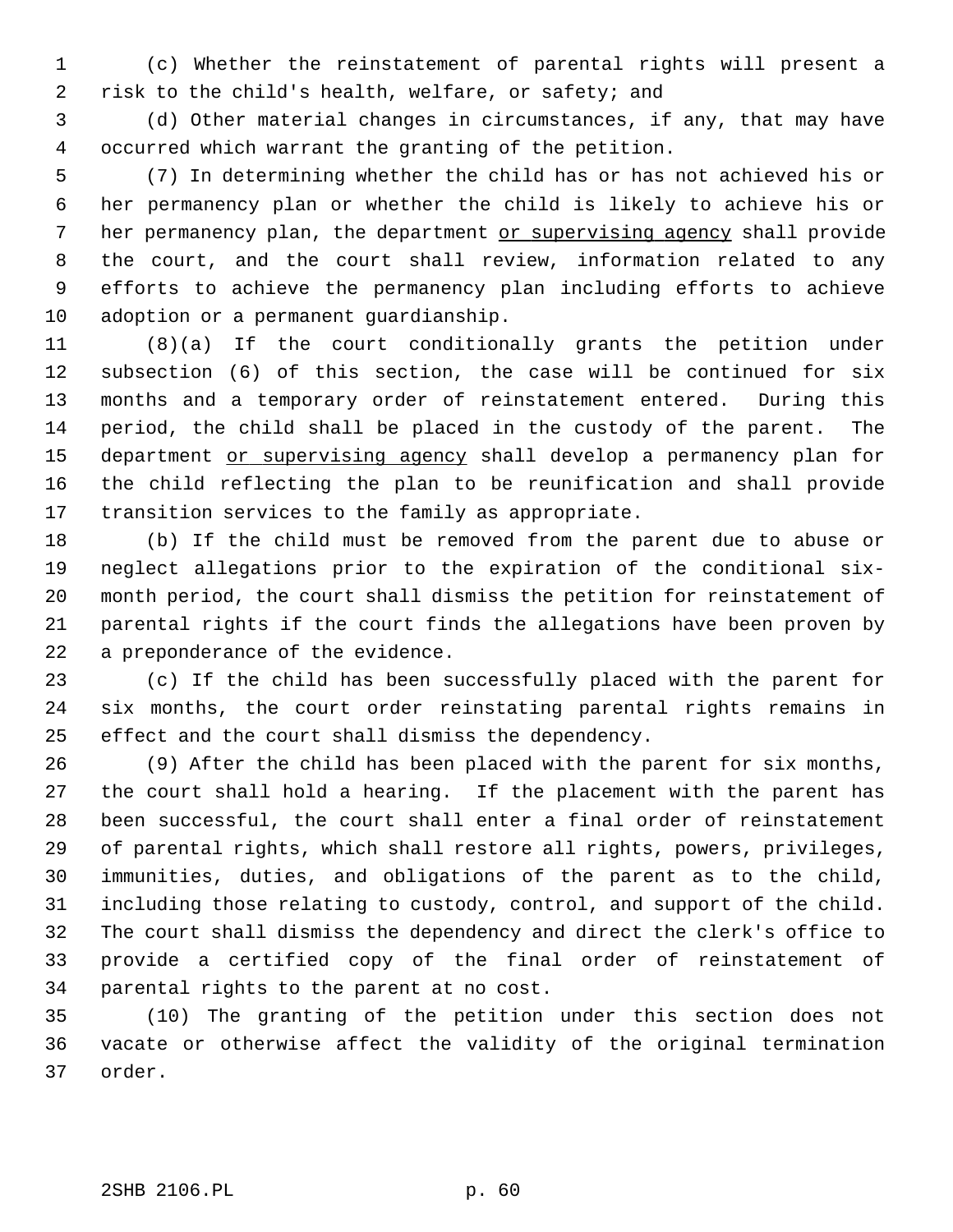1 (11) Any parent whose rights are reinstated under this section 2 shall not be liable for any child support owed to the department 3 pursuant to RCW 13.34.160 or Title 26 RCW or costs of other services 4 provided to a child for the time period from the date of termination of 5 parental rights to the date parental rights are reinstated.

 6 (12) A proceeding to reinstate parental rights is a separate action 7 from the termination of parental rights proceeding and does not vacate 8 the original termination of parental rights. An order granted under 9 this section reinstates the parental rights to the child. This 10 reinstatement is a recognition that the situation of the parent and 11 child have changed since the time of the termination of parental rights 12 and reunification is now appropriate.

13 (13) This section is retroactive and applies to any child who is 14 under the jurisdiction of the juvenile court at the time of the hearing 15 regardless of the date parental rights were terminated.

16 (14) The state, the department, the supervising agency, and its 17 employees are not liable for civil damages resulting from any act or 18 omission in the provision of services under this section, unless the 19 act or omission constitutes gross negligence. This section does not 20 create any duty and shall not be construed to create a duty where none 21 exists. This section does not create a cause of action against the 22 state, the department, the supervising agency, or its employees 23 concerning the original termination.

24 **Sec. 37.** RCW 13.34.230 and 1981 c 195 s 1 are each amended to read 25 as follows:

26 Any party to a dependency proceeding, including the supervising 27 agency, may file a petition in juvenile court requesting that 28 guardianship be created as to a dependent child. The department ( $(ef - f)$ 29 social and health services)) or supervising agency shall receive notice 30 of any guardianship proceedings and have the right to intervene in the 31 proceedings.

32 **Sec. 38.** RCW 13.34.233 and 2000 c 122 s 30 are each amended to 33 read as follows:

34 (1) Any party may request the court under RCW 13.34.150 to modify 35 or terminate a dependency guardianship order. Notice of any motion to 36 modify or terminate the guardianship shall be served on all other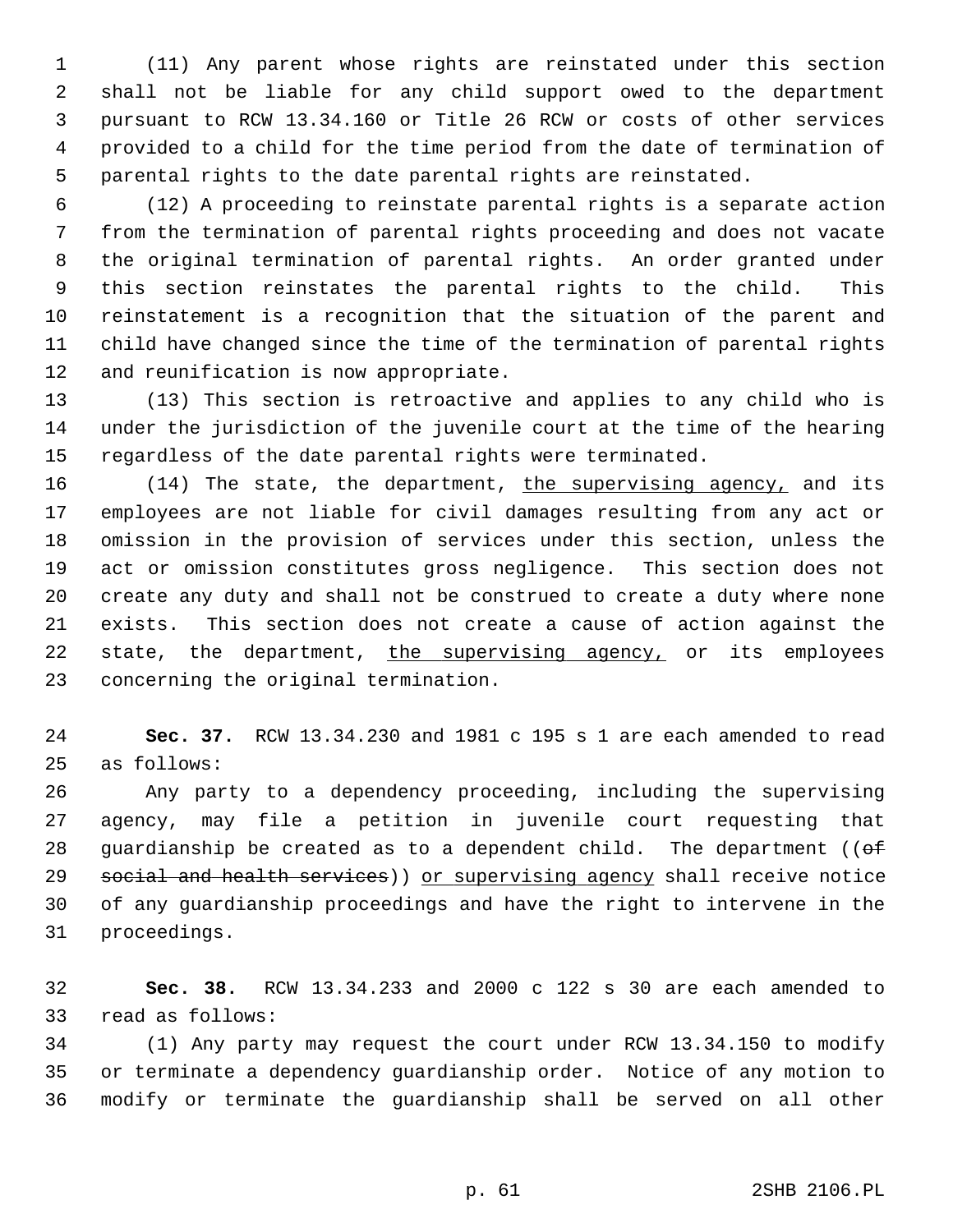1 parties, including any agency that was responsible for supervising the 2 child's placement at the time the guardianship petition was filed. 3 Notice in all cases shall be served upon the department. If the 4 department or supervising agency was not previously a party to the 5 quardianship proceeding, the department or supervising agency shall 6 nevertheless have the right to: (a) Initiate a proceeding to modify or 7 terminate a guardianship; and (b) intervene at any stage of such a 8 proceeding.

 9 (2) The guardianship may be modified or terminated upon the motion 10 of any party  $((\theta \hat{r}))_t$ , the department, or the supervising agency if the 11 court finds by a preponderance of the evidence that there has been a 12 substantial change of circumstances subsequent to the establishment of 13 the guardianship and that it is in the child's best interest to modify 14 or terminate the guardianship. The court shall hold a hearing on the 15 motion before modifying or terminating a guardianship.

16 (3) Upon entry of an order terminating the guardianship, the 17 dependency guardian shall not have any rights or responsibilities with 18 respect to the child and shall not have legal standing to participate 19 as a party in further dependency proceedings pertaining to the child. 20 The court may allow the child's dependency guardian to attend 21 dependency review proceedings pertaining to the child for the sole 22 purpose of providing information about the child to the court.

23 (4) Upon entry of an order terminating the guardianship, the child 24 shall remain dependent and the court shall either return the child to 25 the child's parent or order the child into the custody, control, and 26 care of the department or a ((<del>licensed child-placing</del>)) supervising 27 agency for placement in a foster home or group care facility licensed 28 pursuant to chapter 74.15 RCW or in a home not required to be licensed 29 pursuant to such chapter. The court shall not place a child in the 30 custody of the child's parent unless the court finds that reasons for 31 removal as set forth in RCW 13.34.130 no longer exist and that such 32 placement is in the child's best interest. The court shall thereafter 33 conduct reviews as provided in RCW 13.34.138 and, where applicable, 34 shall hold a permanency planning hearing in accordance with RCW 35 13.34.145.

36 **Sec. 39.** RCW 13.34.245 and 1997 c 386 s 18 are each amended to 37 read as follows: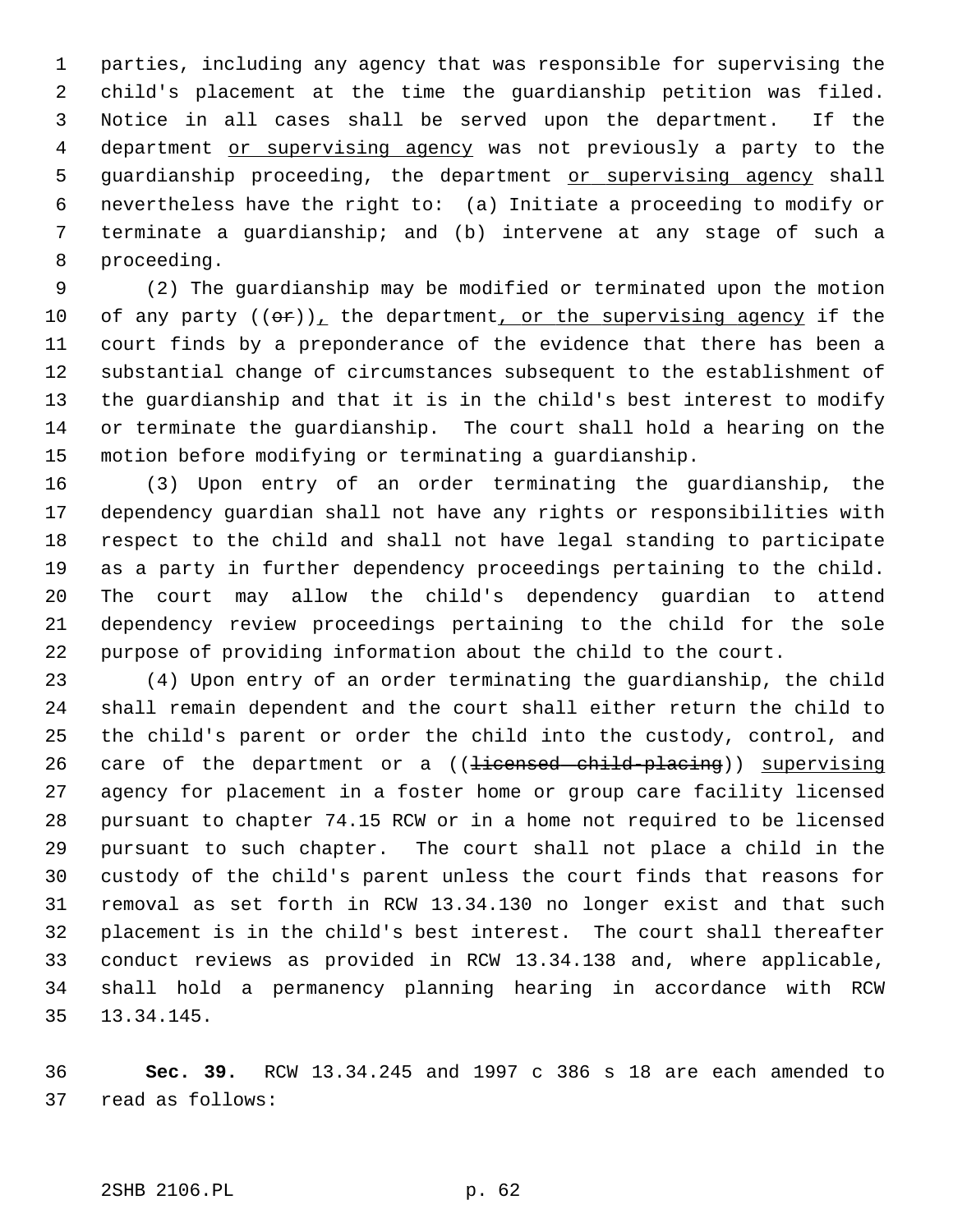1 (1) Where any parent or Indian custodian voluntarily consents to 2 foster care placement of an Indian child and a petition for dependency 3 has not been filed regarding the child, such consent shall not be valid 4 unless executed in writing before the court and filed with the court. 5 The consent shall be accompanied by the written certification of the 6 court that the terms and consequences of the consent were fully 7 explained in detail to the parent or Indian custodian during the court 8 proceeding and were fully understood by the parent or Indian custodian. 9 The court shall also certify in writing either that the parent or 10 Indian custodian fully understood the explanation in English or that it 11 was interpreted into a language that the parent or Indian custodian 12 understood. Any consent given prior to, or within ten days after, the 13 birth of the Indian child shall not be valid.

14 (2) To obtain court validation of a voluntary consent to foster 15 care placement, any person may file a petition for validation alleging 16 that there is located or residing within the county an Indian child 17 whose parent or Indian custodian wishes to voluntarily consent to 18 foster care placement of the child and requesting that the court 19 validate the consent as provided in this section. The petition shall 20 contain the name, date of birth, and residence of the child, the names 21 and residences of the consenting parent or Indian custodian, and the 22 name and location of the Indian tribe in which the child is a member or 23 eligible for membership. The petition shall state whether the 24 placement preferences of 25 U.S.C. Sec. 1915 (b) or (c) will be 25 followed. Reasonable attempts shall be made by the petitioner to 26 ascertain and set forth in the petition the identity, location, and 27 custodial status of any parent or Indian custodian who has not 28 consented to foster care placement and why that parent or Indian 29 custodian cannot assume custody of the child.

30 (3) Upon filing of the petition for validation, the clerk of the 31 court shall schedule the petition for a hearing on the court validation 32 of the voluntary consent no later than forty-eight hours after the 33 petition has been filed, excluding Saturdays, Sundays, and holidays. 34 Notification of time, date, location, and purpose of the validation 35 hearing shall be provided as soon as possible to the consenting parent 36 or Indian custodian, the department or ((other child-placing)) 37 supervising agency which is to assume responsibility for the child's 38 placement and care pursuant to the consent to foster care placement,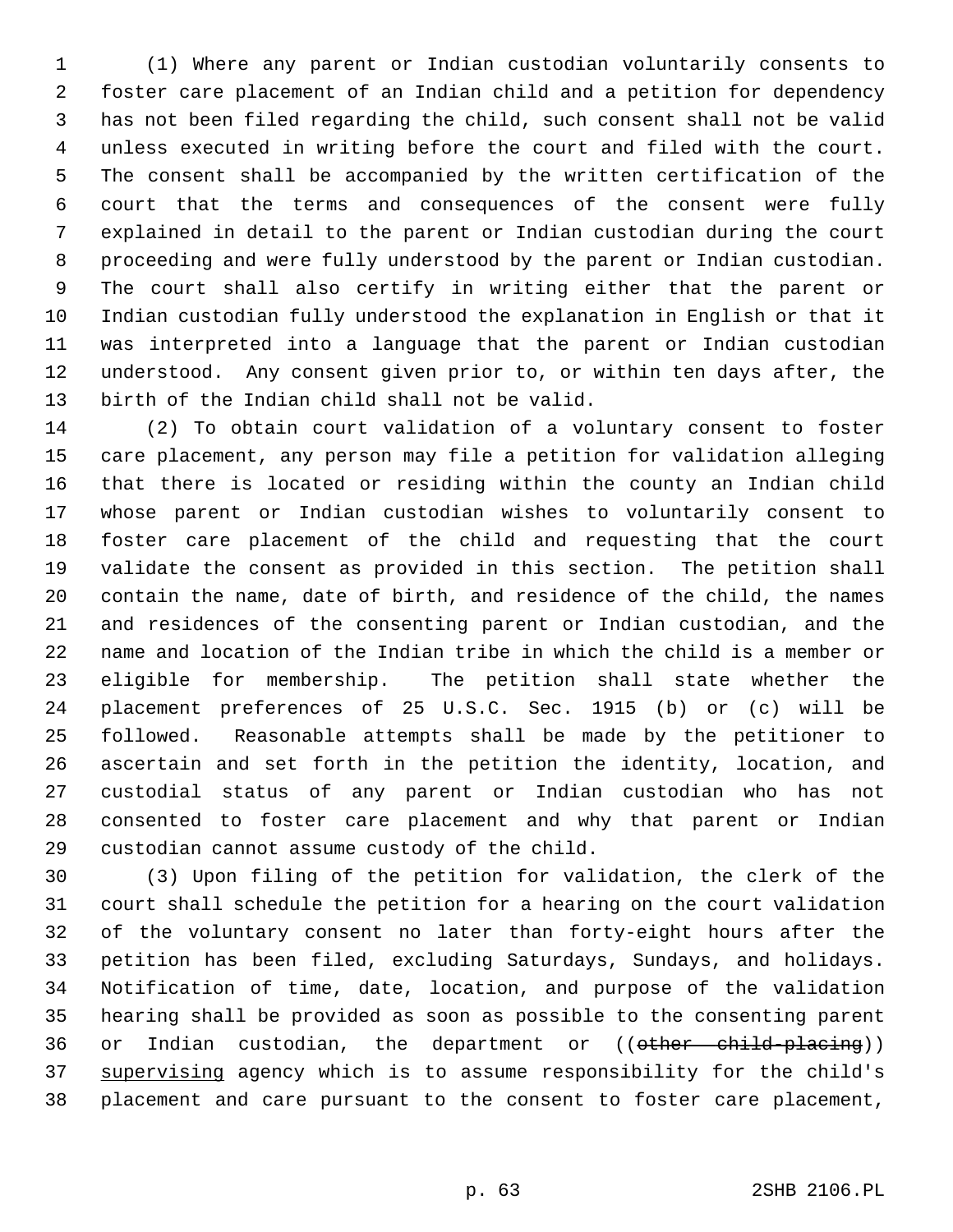1 and the Indian tribe in which the child is enrolled or eligible for 2 enrollment as a member. If the identity and location of any 3 nonconsenting parent or Indian custodian is known, reasonable attempts 4 shall be made to notify the parent or Indian custodian of the consent 5 to placement and the validation hearing. Notification under this 6 subsection may be given by the most expedient means, including, but not 7 limited to, mail, personal service, telephone, and telegraph.

 8 (4) Any parent or Indian custodian may withdraw consent to a 9 voluntary foster care placement, made under this section, at any time. 10 Unless the Indian child has been taken in custody pursuant to RCW 11 13.34.050 or 26.44.050, placed in shelter care pursuant to RCW 12 13.34.060, or placed in foster care pursuant to RCW 13.34.130, the 13 Indian child shall be returned to the parent or Indian custodian upon 14 withdrawal of consent to foster care placement of the child.

15 (5) Upon termination of the voluntary foster care placement and 16 return of the child to the parent or Indian custodian, the department 17 or ((other child-placing)) supervising agency which had assumed 18 responsibility for the child's placement and care pursuant to the 19 consent to foster care placement shall file with the court written 20 notification of the child's return and shall also send such 21 notification to the Indian tribe in which the child is enrolled or 22 eligible for enrollment as a member and to any other party to the 23 validation proceeding including any noncustodial parent.

24 **Sec. 40.** RCW 13.34.320 and 1999 c 188 s 2 are each amended to read 25 as follows:

26 The department or supervising agency shall obtain the prior consent 27 of a child's parent, legal guardian, or legal custodian before a 28 dependent child is admitted into an inpatient mental health treatment 29 facility. If the child's parent, legal guardian, or legal custodian is 30 unavailable or does not agree with the proposed admission, the 31 department or supervising agency shall request a hearing and provide 32 notice to all interested parties to seek prior approval of the juvenile 33 court before such admission. In the event that an emergent situation 34 creating a risk of substantial harm to the health and welfare of a 35 child in the custody of the department or supervising agency does not 36 allow time for the department or supervising agency to obtain prior 37 approval or to request a court hearing before consenting to the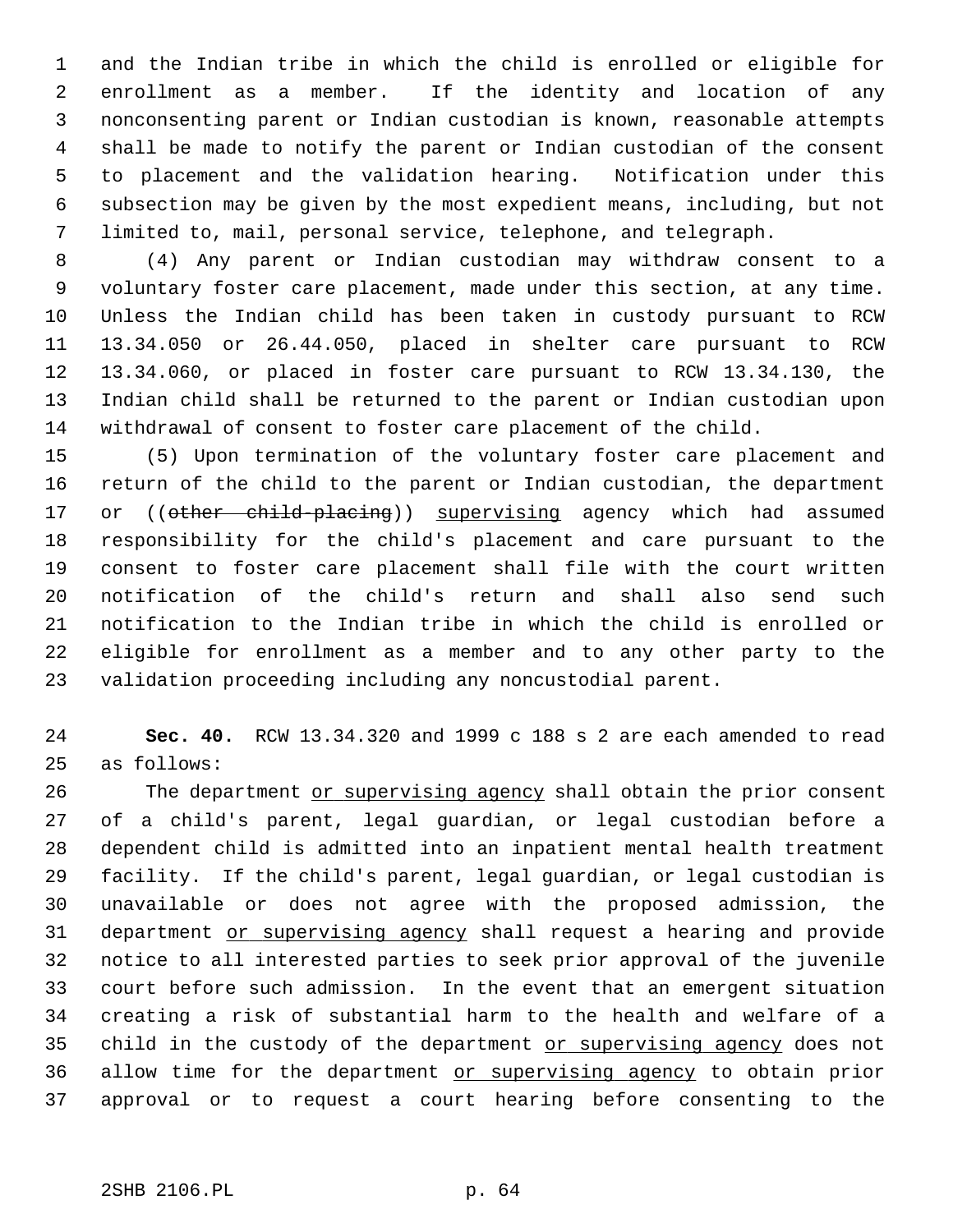1 admission of the child into an inpatient mental health hospital, the 2 department or supervising agency shall seek court approval by 3 requesting that a hearing be set on the first available court date.

 4 **Sec. 41.** RCW 13.34.330 and 1999 c 188 s 3 are each amended to read 5 as follows:

 6 A dependent child who is admitted to an inpatient mental health 7 facility shall be placed in a facility, with available treatment space, 8 that is closest to the family home, unless the department or 9 supervising agency, in consultation with the admitting authority finds 10 that admission in the facility closest to the child's home would 11 jeopardize the health or safety of the child.

12 **Sec. 42.** RCW 13.34.340 and 2000 c 122 s 35 are each amended to 13 read as follows:

14 For minors who cannot consent to the release of their records with 15 the department or supervising agency because they are not old enough to 16 consent to treatment, or, if old enough, lack the capacity to consent, 17 or if the minor is receiving treatment involuntarily with a provider 18 the department or supervising agency has authorized to provide mental 19 health treatment under RCW 13.34.320, the department or supervising 20 agency shall disclose, upon the treating physician's request, all 21 relevant records, including the minor's passport as established under 22 RCW 74.13.285, in the department's or supervising agency's possession 23 that the treating physician determines contain information required for 24 treatment of the minor. The treating physician shall maintain all 25 records received from the department or supervising agency in a manner 26 that distinguishes the records from any other records in the minor's 27 file with the treating physician and the department or supervising 28 agency records may not be disclosed by the treating physician to any 29 other person or entity absent a court order except that, for medical 30 purposes only, a treating physician may disclose the department or 31 supervising agency records to another treating physician.

32 **Sec. 43.** RCW 13.34.350 and 2001 c 52 s 2 are each amended to read 33 as follows:

34 In order to facilitate communication of information needed to serve 35 the best interest of any child who is the subject of a dependency case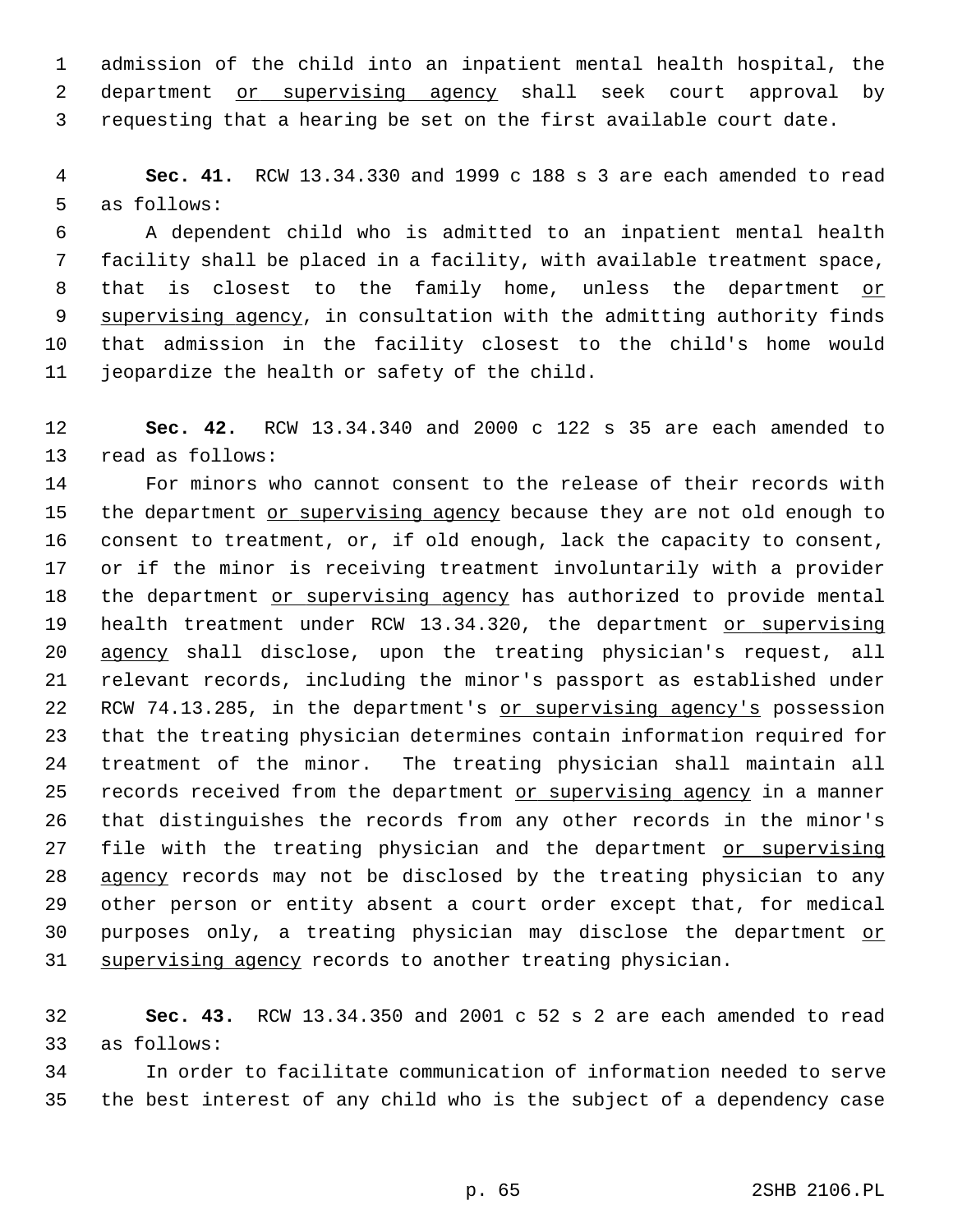1 filed under this chapter, the department ((of social and health 2 services)) shall, consistent with state and federal law governing the 3 release of confidential information, establish guidelines, and shall 4 use those guidelines for the facilitation of communication of relevant 5 information among divisions, providers, the courts, the family, 6 caregivers, caseworkers, and others.

 7 **Sec. 44.** RCW 13.34.370 and 2004 c 146 s 2 are each amended to read 8 as follows:

 9 The court may order expert evaluations of parties to obtain 10 information regarding visitation issues or other issues in a case. 11 These evaluations shall be performed by appointed evaluators who are 12 mutually agreed upon by the court, the ((state)) supervising agency, 13 the department, and the parents' counsel, and, if the child is to be 14 evaluated, by the representative for the child. If no agreement can be 15 reached, the court shall select the expert evaluator.

16 **Sec. 45.** RCW 13.34.380 and 2004 c 146 s 3 are each amended to read 17 as follows:

18 The department ((of social and health services)) shall develop 19 consistent policies and protocols, based on current relevant research, 20 concerning visitation for dependent children to be implemented 21 consistently throughout the state. The department shall develop the 22 policies and protocols in consultation with researchers in the field, 23 community-based agencies, court-appointed special advocates, parents' 24 representatives, and court representatives. The policies and protocols 25 shall include, but not be limited to: The structure and quality of 26 visitations; and training for department and supervising agency 27 caseworkers, visitation supervisors, and foster parents related to 28 visitation.

29 The policies and protocols shall be consistent with the provisions 30 of this chapter and implementation of the policies and protocols shall 31 be consistent with relevant orders of the court.

32 **Sec. 46.** RCW 13.34.385 and 2008 c 259 s 1 are each amended to read 33 as follows:

34 (1) A relative of a dependent child may petition the juvenile court 35 for reasonable visitation with the child if: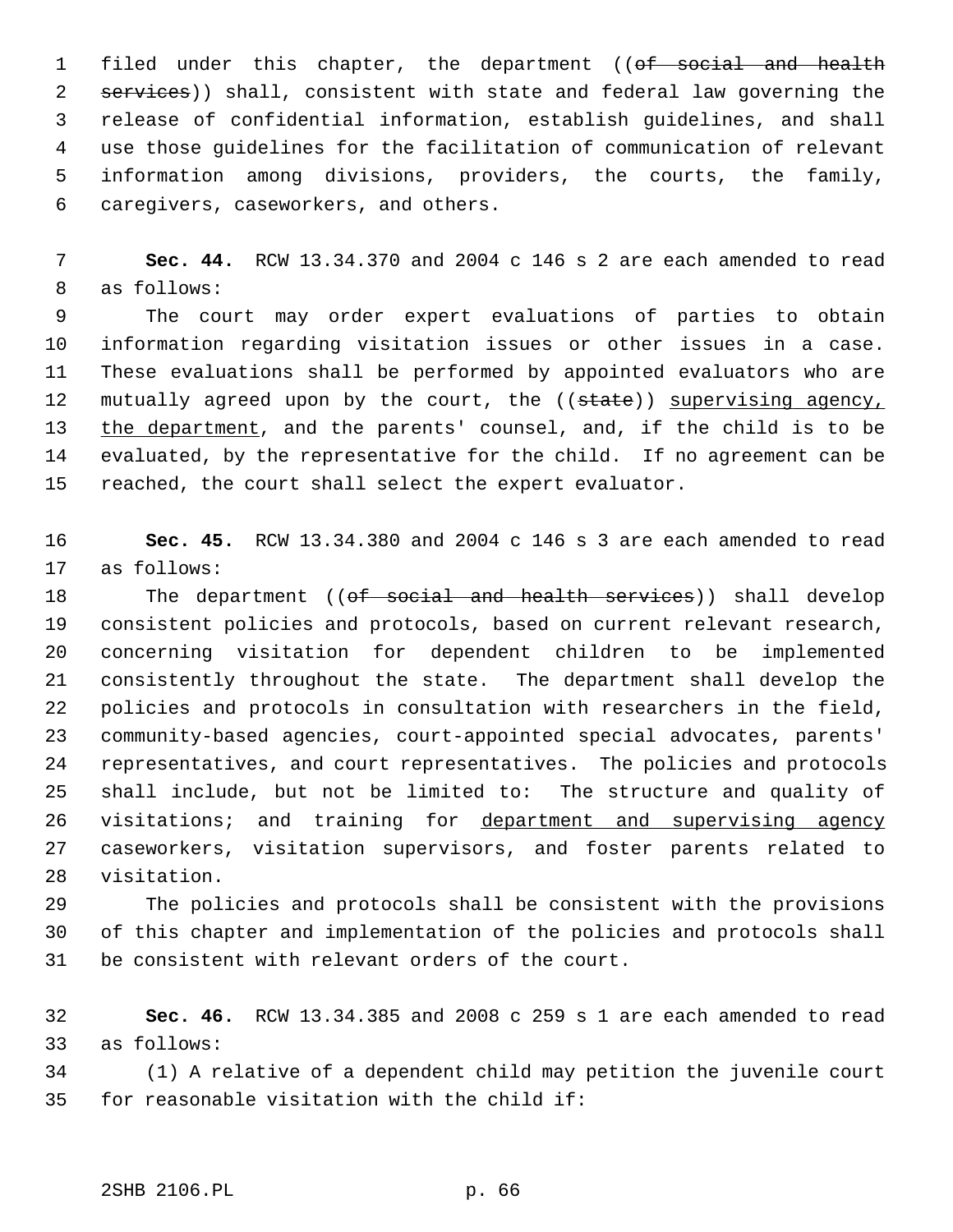1 (a) The child has been found to be a dependent child under this 2 chapter;

 3 (b) The parental rights of both of the child's parents have been 4 terminated;

5 (c) The child is in the custody of the department  $((\theta \hat{r}))_L$  another 6 public  $((or private))$  agency, or a supervising agency; and

 7 (d) The child has not been adopted and is not in a preadoptive home 8 or other permanent placement at the time the petition for visitation is 9 filed.

10 (2) The court shall give prior notice for any proceeding under this 11 section, or cause prior notice to be given, to the department  $((\theta \cdot \mathbf{r}))_+$ 12 other public ((or private)) agency, or supervising agency having 13 custody of the child, the child's attorney or guardian ad litem if 14 applicable, and the child. The court shall also order the custodial 15 agency to give prior notice of any hearing to the child's current 16 foster parent, relative caregiver, guardian or custodian, and the 17 child's tribe, if applicable.

18 (3) The juvenile court may grant the petition for visitation if it 19 finds that the requirements of subsection (1) of this section have been 20 met, and that unsupervised visitation between the child and the 21 relative does not present a risk to the child's safety or well-being 22 and that the visitation is in the best interests of the child. In 23 determining the best interests of the child the court shall consider, 24 but is not limited to, the following:

25 (a) The love, affection, and strength of the relationship between 26 the child and the relative;

27 (b) The length and quality of the prior relationship between the 28 child and the relative;

29 (c) Any criminal convictions for or founded history of abuse or 30 neglect of a child by the relative;

31 (d) Whether the visitation will present a risk to the child's 32 health, welfare, or safety;

33 (e) The child's reasonable preference, if the court considers the 34 child to be of sufficient age to express a preference;

35 (f) Any other factor relevant to the child's best interest.

36 (4) The visitation order may be modified at any time upon a showing 37 that the visitation poses a risk to the child's safety or well-being. 38 The visitation order shall state that visitation will automatically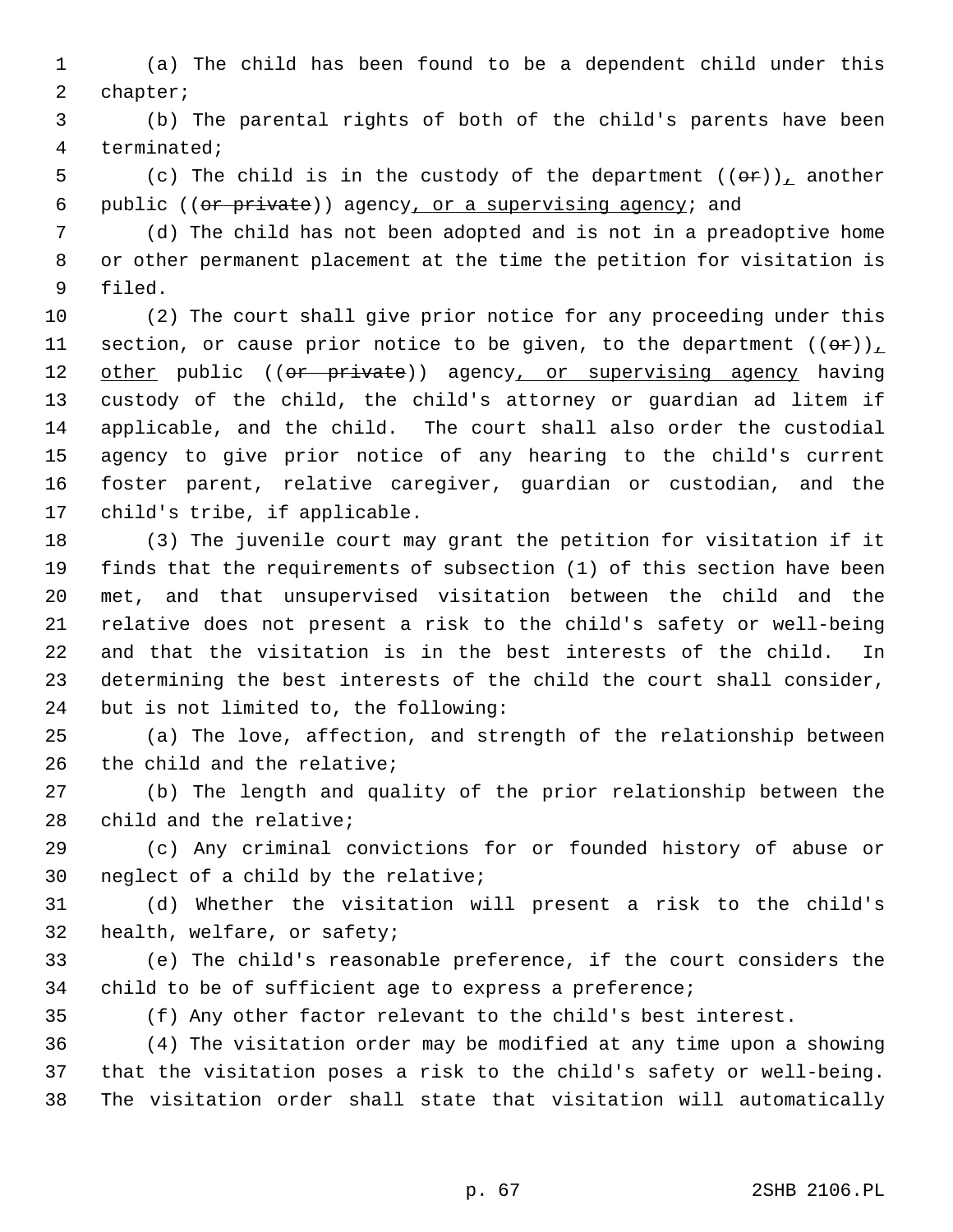1 terminate upon the child's placement in a preadoptive home, if the 2 child is adopted, or if there is a subsequent founded abuse or neglect 3 allegation against the relative.

 4 (5) The granting of the petition under this section does not grant 5 the relative the right to participate in the dependency action and does 6 not grant any rights to the relative not otherwise specified in the 7 visitation order.

 8 (6) This section is retroactive and applies to any eligible 9 dependent child at the time of the filing of the petition for 10 visitation, regardless of the date parental rights were terminated.

11 (7) For the purpose of this section, "relative" means a relative as 12 defined in RCW 74.15.020(2)(a), except parents.

13 (8) This section is intended to provide an additional procedure by 14 which a relative may request visitation with a dependent child. It is 15 not intended to impair or alter the ability a court currently has to 16 order visitation with a relative under the dependency statutes.

17 **Sec. 47.** RCW 13.34.390 and 2005 c 504 s 303 are each amended to 18 read as follows:

19 The department ((of social and health services)) and the department 20 of health shall develop and expand comprehensive services for drug-21 affected and alcohol-affected mothers and infants. Subject to funds 22 appropriated for this purpose, the expansion shall be in evidence-23 based, research-based, or consensus-based practices, ((as those terms 24 are defined in section 603 of this  $act_7$ ) and shall expand capacity in 25 underserved regions of the state.

26 **Sec. 48.** RCW 13.34.400 and 2007 c 411 s 2 are each amended to read 27 as follows:

28 In any proceeding under this chapter, if the department or 29 supervising agency submits a report to the court in which the 30 department is recommending a new placement or a change in placement, 31 the department or supervising agency shall include the documents 32 relevant to persons in the home in which a child will be placed and 33 listed in subsections (1) through (5) of this section to the report. 34 The department or supervising agency shall include only these relevant 35 documents and shall not attach the entire history of the subject of the 36 report.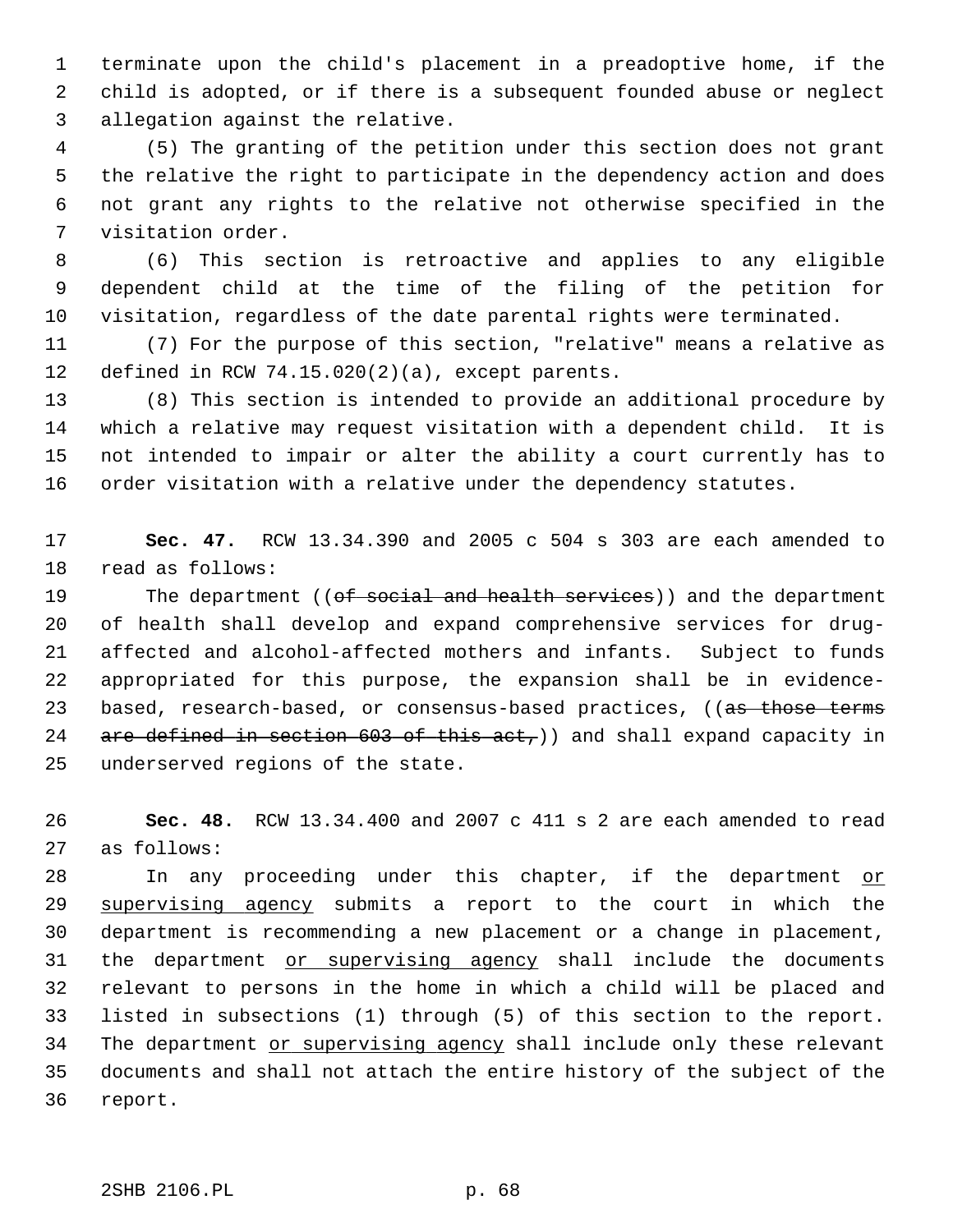1 (1) If the report contains a recommendation, opinion, or assertion 2 by the department or supervising agency relating to substance abuse 3 treatment, mental health treatment, anger management classes, or 4 domestic violence classes, the department or supervising agency shall 5 attach the document upon which the recommendation, opinion, or 6 assertion was based. The documentation may include the progress report 7 or evaluation submitted by the provider, but may not include the entire 8 history with the provider.

 9 (2) If the report contains a recommendation, opinion, or assertion 10 by the department or supervising agency relating to visitation with a 11 child, the department or supervising agency shall attach the document 12 upon which the recommendation, opinion, or assertion was based. The 13 documentation may include the most recent visitation report, a 14 visitation report referencing a specific incident alleged in the 15 report, or summary of the visitation prepared by the person who 16 supervised the visitation. The documentation attached to the report 17 shall not include the entire visitation history.

18 (3) If the report contains a recommendation, opinion, or assertion 19 by the department or supervising agency relating to the psychological 20 status of a person, the department or supervising agency shall attach 21 the document upon which the recommendation, opinion, or assertion was 22 based. The documentation may include the progress report, evaluation, 23 or summary submitted by the provider, but shall not include the entire 24 history of the person.

25 (4) If the report contains a recommendation, opinion, or assertion 26 by the department or supervising agency relating to injuries to a 27 child, the department or supervising agency shall attach a summary of 28 the physician's report, prepared by the physician or the physician's 29 designee, relating to the recommendation, opinion, or assertion by the 30 department.

31 (5) If the report contains a recommendation, opinion, or assertion 32 by the department or supervising agency relating to a home study, 33 licensing action, or background check information, the department or 34 supervising agency shall attach the document or documents upon which 35 that recommendation, opinion, or assertion is based.

36 **Sec. 49.** RCW 74.13.010 and 1965 c 30 s 2 are each amended to read 37 as follows: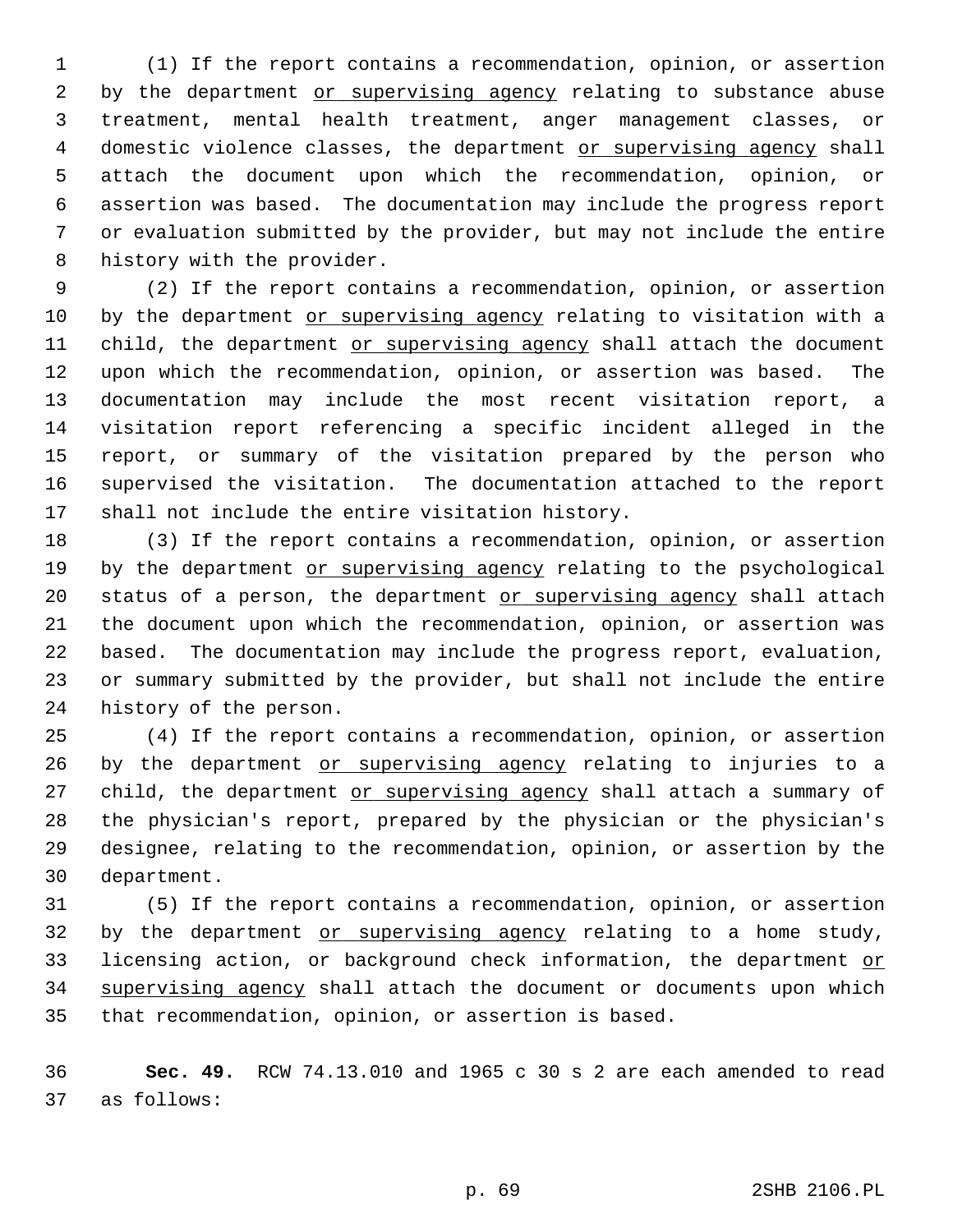1 The purpose of this chapter is to safeguard, protect, and 2 contribute to the welfare of the children of the state, through a 3 comprehensive and coordinated program of ((public)) child welfare 4 services provided by both the department and supervising agencies 5 providing for: Social services and facilities for children who require 6 guidance, care, control, protection, treatment, or rehabilitation; 7 setting of standards for social services and facilities for children; 8 cooperation with public and voluntary agencies, organizations, and 9 citizen groups in the development and coordination of programs and 10 activities in behalf of children; and promotion of community conditions 11 and resources that help parents to discharge their responsibilities for 12 the care, development, and well-being of their children.

13 NEW SECTION. **Sec. 50.** A new section is added to chapter 74.13 RCW 14 to read as follows:

15 The department's duty to provide services to homeless families with 16 children is set forth in RCW 43.20A.790 and in appropriations provided 17 by the legislature for implementation of the comprehensive plan for 18 homeless families with children.

19 **Sec. 51.** RCW 74.13.031 and 2008 c 267 s 6 are each amended to read 20 as follows:

21 ((The department shall have the duty to provide child welfare 22 services and shall:

23 (1) The department and supervising agencies shall develop, 24 administer, supervise, and monitor a coordinated and comprehensive plan 25 that establishes, aids, and strengthens services for the protection and 26 care of runaway, dependent, or neglected children.

27 (2) Within available resources, the department and supervising 28 agencies shall recruit an adequate number of prospective adoptive and 29 foster homes, both regular and specialized, i.e. homes for children of 30 ethnic minority, including Indian homes for Indian children, sibling 31 groups, handicapped and emotionally disturbed, teens, pregnant and 32 parenting teens, and the department shall annually report to the 33 governor and the legislature concerning the department's and 34 supervising agency's success in: (a) Meeting the need for adoptive and 35 foster home placements; (b) reducing the foster parent turnover rate; 36 (c) completing home studies for legally free children; and (d)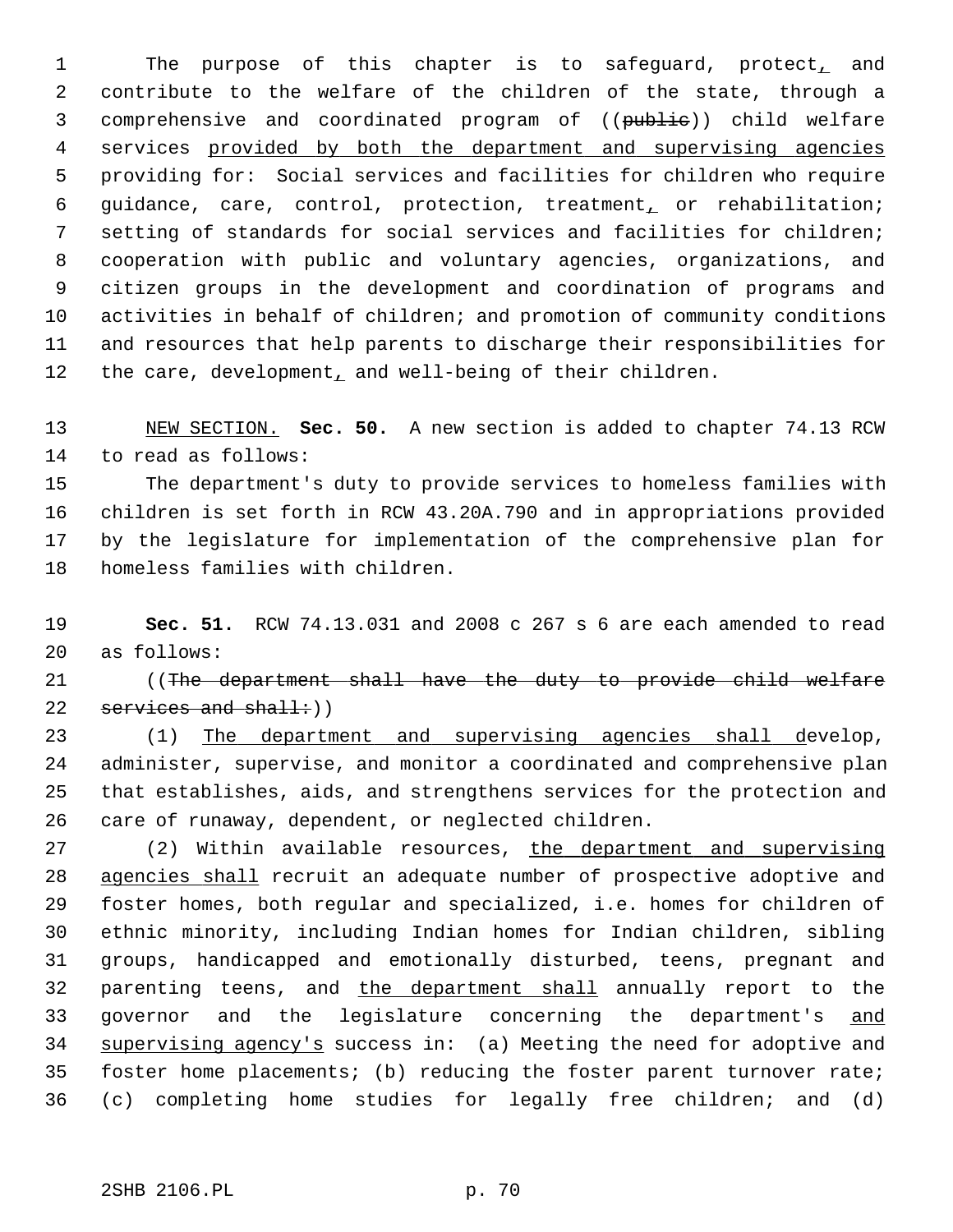1 implementing and operating the passport program required by RCW 2 74.13.285. The report shall include a section entitled "Foster Home 3 Turn-Over, Causes and Recommendations."

 4 (3) The department shall investigate complaints of any recent act 5 or failure to act on the part of a parent or caretaker that results in 6 death, serious physical or emotional harm, or sexual abuse or 7 exploitation, or that presents an imminent risk of serious harm, and on 8 the basis of the findings of such investigation, offer child welfare 9 services in relation to the problem to such parents, legal custodians, 10 or persons serving in loco parentis, and/or bring the situation to the 11 attention of an appropriate court, or another community agency. An 12 investigation is not required of nonaccidental injuries which are 13 clearly not the result of a lack of care or supervision by the child's 14 parents, legal custodians, or persons serving in loco parentis. If the 15 investigation reveals that a crime against a child may have been 16 committed, the department shall notify the appropriate law enforcement 17 agency.

18 (4) The department or supervising agencies shall offer, on a 19 voluntary basis, family reconciliation services to families who are in 20 conflict.

21 (5) The department or supervising agencies shall monitor placements 22 of children in out-of-home care and in-home dependencies to assure the 23 safety, well- being, and quality of care being provided is within the 24 scope of the intent of the legislature as defined in RCW 74.13.010 and 25 74.15.010. ((The policy for monitoring placements)) Under this section 26 ((shall require that)) children in out-of-home care and in-home 27 dependencies and their caregivers shall receive a private and 28 individual face-to- face visit each month.

29 ( $(\overline{a})$ ) The department or supervising agencies shall conduct the 30 monthly visits with children and caregivers ((required under this section unless the child's placement is being supervised under a contract between the department and a private agency accredited by a national child welfare accrediting entity, in which case the private agency shall, within existing resources, conduct the monthly visits with the child and with the child's caregiver according to the standards described in this subsection and shall provide the department with a written report of the visits within fifteen days of completing 38 the visits.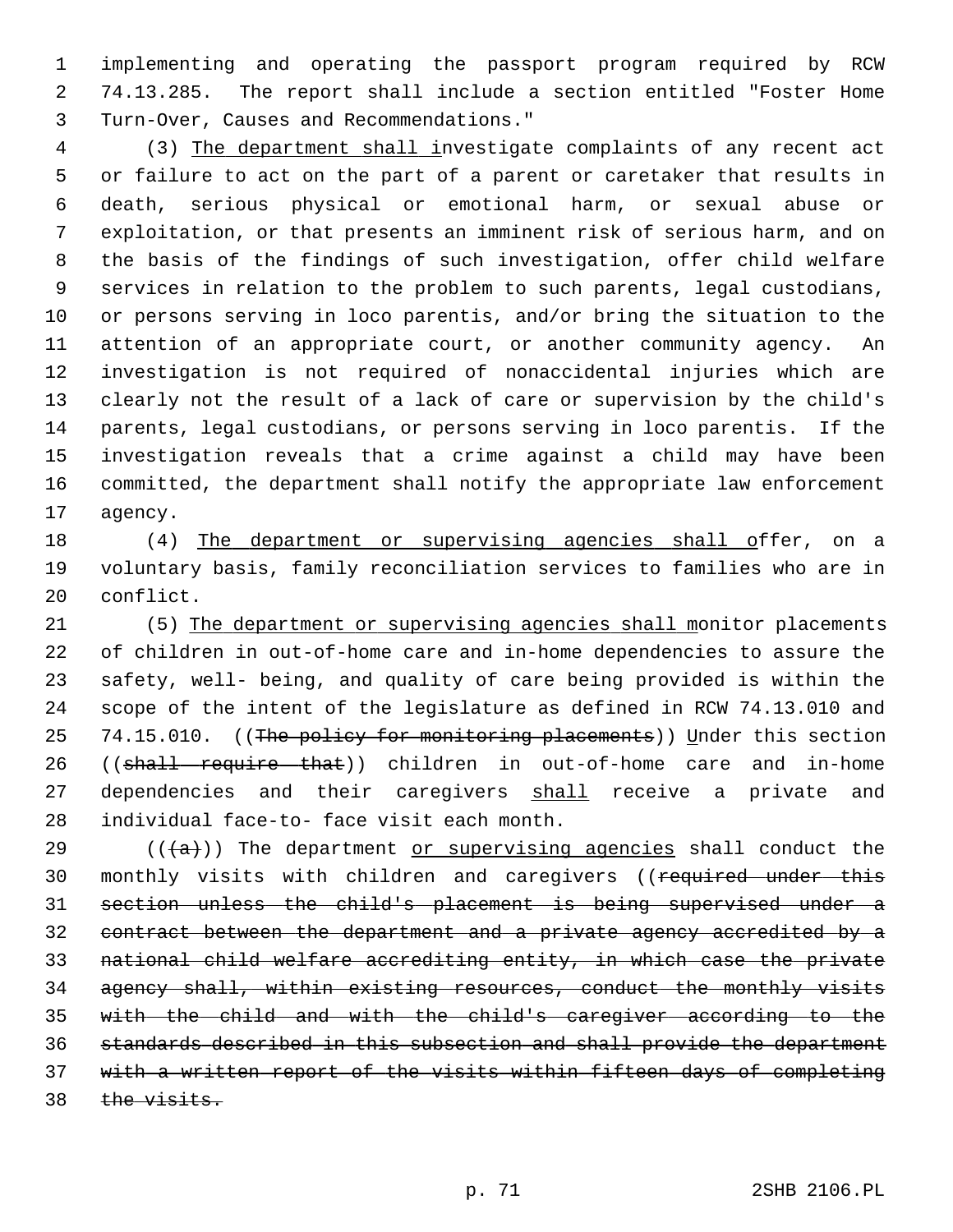1 (b) n cases where the monthly visits required under this subsection 2 are being conducted by a private agency, the department shall conduct 3 a face-to-face health and safety visit with the child at least once 4 every ninety days)) to whom it is providing child welfare services.

 5 (6) The department and supervising agencies shall have authority to 6 accept custody of children from parents and to accept custody of 7 children from juvenile courts, where authorized to do so under law, to 8 provide child welfare services including placement for adoption, to 9 provide for the routine and necessary medical, dental, and mental 10 health care, or necessary emergency care of the children, and to 11 provide for the physical care of such children and make payment of 12 maintenance costs if needed. Except where required by Public Law 95- 13 608 (25 U.S.C. Sec. 1915), no private adoption agency which receives 14 children for adoption from the department shall discriminate on the 15 basis of race, creed, or color when considering applications in their 16 placement for adoption.

17 (7) The department and supervising agency shall have authority to 18 provide temporary shelter to children who have run away from home and 19 who are admitted to crisis residential centers.

20 (8) The department and supervising agency shall have authority to 21 purchase care for children( $(i$  and shall follow in general the policy of 22 using properly approved private agency services for the actual care and 23 supervision of such children insofar as they are available, paying for 24 care of such children as are accepted by the department as eligible for 25 support at reasonable rates established by the department)).

26 (9) The department shall establish a children's services advisory 27 committee with sufficient members representing supervising agencies 28 which shall assist the secretary in the development of a partnership 29 plan for utilizing resources of the public and private sectors, and 30 advise on all matters pertaining to child welfare, licensing of child 31 care agencies, adoption, and services related thereto. At least one 32 member shall represent the adoption community.

33 (10)(a) The department and supervising agencies shall have 34 authority to provide continued foster care or group care as needed to 35 participate in or complete a high school or vocational school program.

36 (b)(i) Beginning in 2006, the department has the authority to allow 37 up to fifty youth reaching age eighteen to continue in foster care or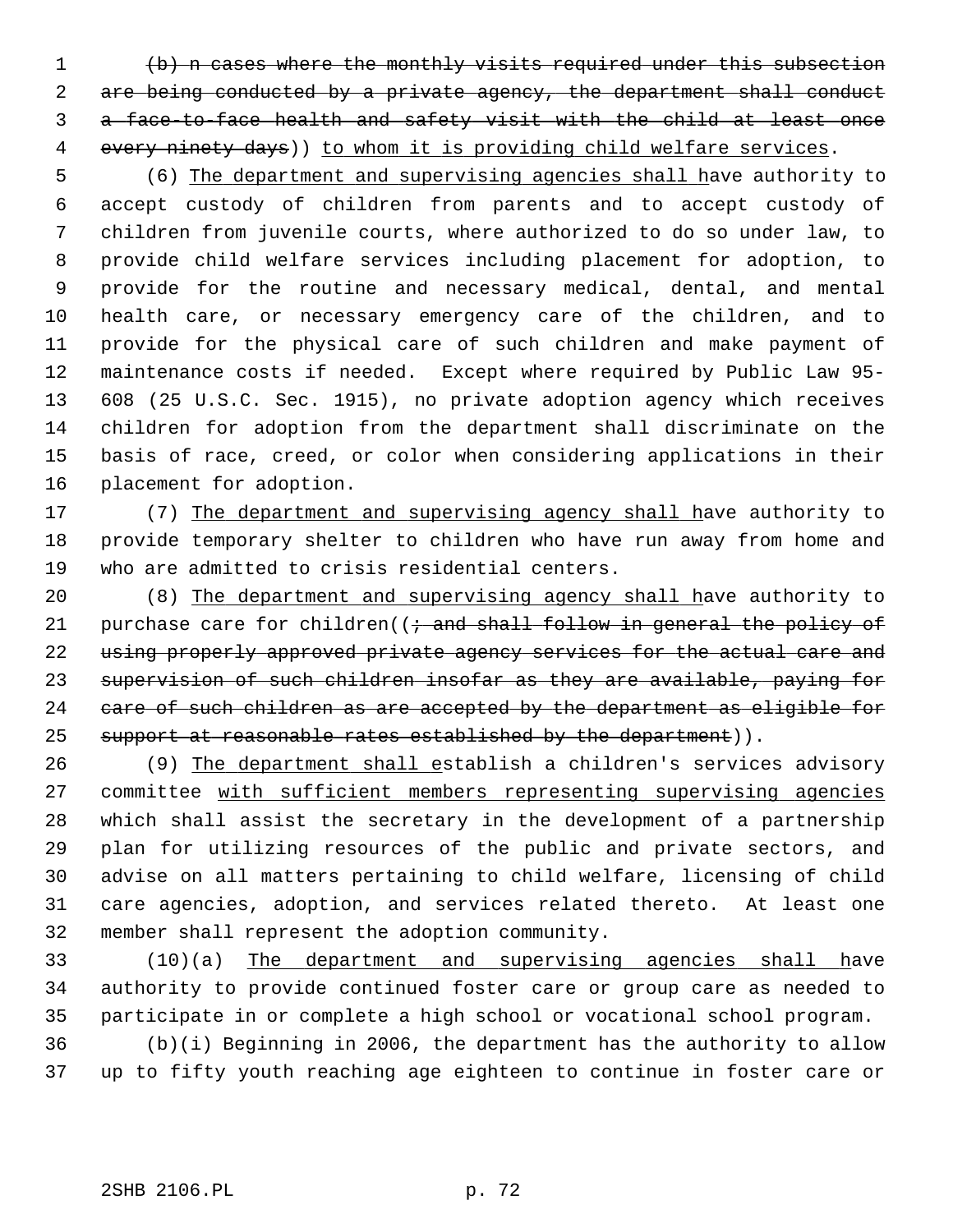1 group care as needed to participate in or complete a posthigh school 2 academic or vocational program, and to receive necessary support and 3 transition services.

 4 (ii) In 2007 and 2008, the department has the authority to allow up 5 to fifty additional youth per year reaching age eighteen to remain in 6 foster care or group care as provided in (b)(i) of this subsection.

 7 (iii) A youth who remains eligible for such placement and services 8 pursuant to department rules may continue in foster care or group care 9 until the youth reaches his or her twenty-first birthday. Eligibility 10 requirements shall include active enrollment in a posthigh school 11 academic or vocational program and maintenance of a 2.0 grade point 12 average.

13 (11) The department shall refer cases to the division of child 14 support whenever state or federal funds are expended for the care and 15 maintenance of a child, including a child with a developmental 16 disability who is placed as a result of an action under chapter 13.34 17 RCW, unless the department finds that there is good cause not to pursue 18 collection of child support against the parent or parents of the child. 19 Cases involving individuals age eighteen through twenty shall not be 20 referred to the division of child support unless required by federal 21 law.

22 (12) The department and supervising agencies shall have authority 23 within funds appropriated for foster care services to purchase care for 24 Indian children who are in the custody of a federally recognized Indian 25 tribe or tribally licensed child-placing agency pursuant to parental 26 consent, tribal court order, or state juvenile court order; and the 27 purchase of such care shall be subject to the same eligibility 28 standards and rates of support applicable to other children for whom 29 the department purchases care.

30 Notwithstanding any other provision of RCW 13.32A.170 through 31 13.32A.200 and 74.13.032 through 74.13.036, or of this section all 32 services to be provided by the department ((of social and health 33 services)) under subsections (4), (6), and (7) of this section, subject 34 to the limitations of these subsections, may be provided by any program 35 offering such services funded pursuant to Titles II and III of the 36 federal juvenile justice and delinquency prevention act of 1974.

37 (13) Within amounts appropriated for this specific purpose, the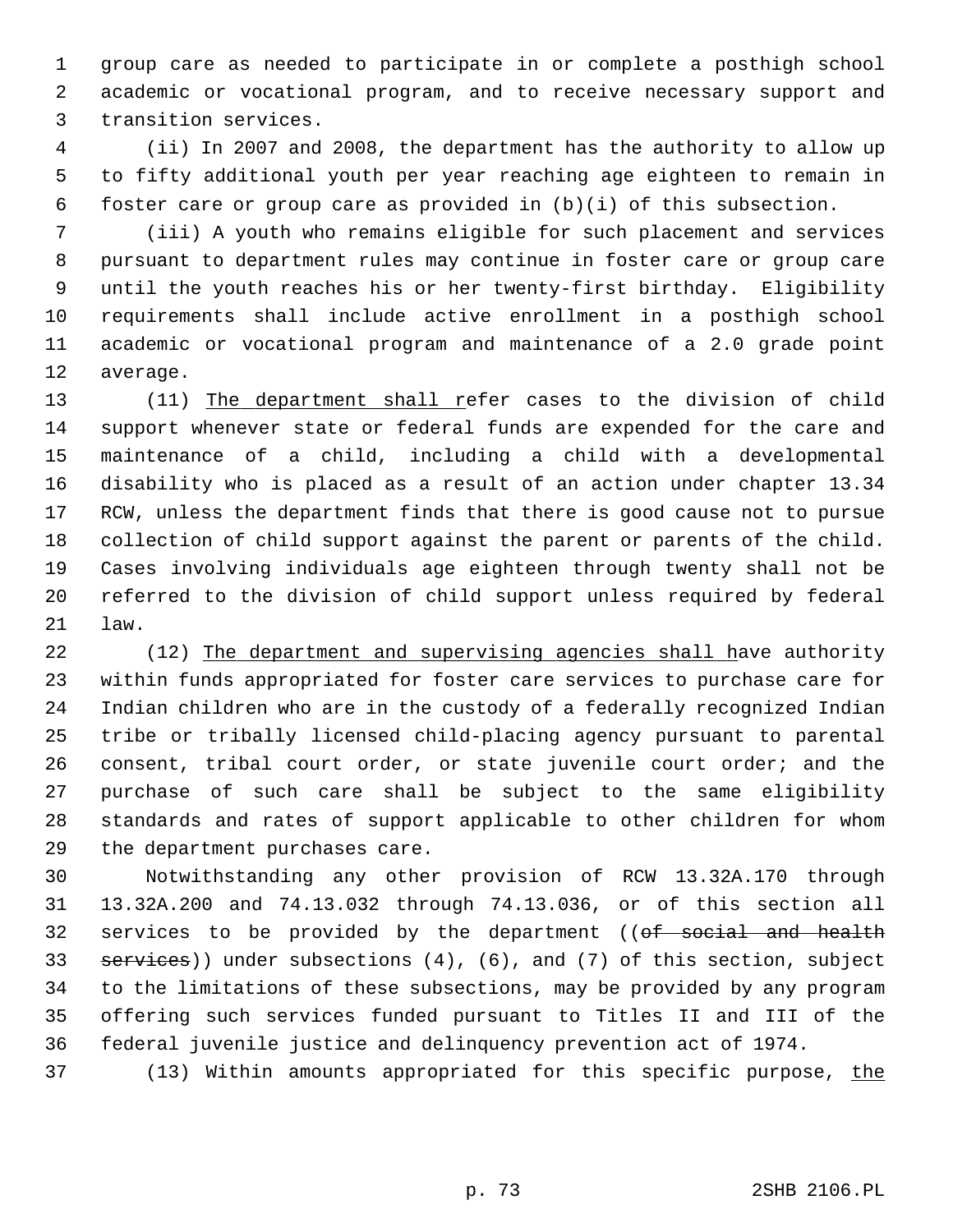1 supervising agency or department shall provide preventive services to 2 families with children that prevent or shorten the duration of an out- 3 of-home placement.

 4 (14) The department and supervising agencies shall have authority 5 to provide independent living services to youths, including individuals 6 who have attained eighteen years of age, and have not attained twenty- 7 one years of age who are or have been in foster care.

 8 (15) The department and supervising agencies shall consult at least 9 quarterly with foster parents, including members of the foster parent 10 association of Washington state, for the purpose of receiving 11 information and comment regarding how the department  $((\frac{1}{18}))$  and 12 supervising agencies are performing the duties and meeting the 13 obligations specified in this section and RCW 74.13.250 and 74.13.320 14 regarding the recruitment of foster homes, reducing foster parent 15 turnover rates, providing effective training for foster parents, and 16 administering a coordinated and comprehensive plan that strengthens 17 services for the protection of children. Consultation shall occur at 18 the regional and statewide levels.

19 **Sec. 52.** RCW 74.13.0311 and 2002 c 219 s 13 are each amended to 20 read as follows:

21 The department or ((its contractors)) supervising agencies may 22 provide child welfare services pursuant to a deferred prosecution plan 23 ordered under chapter 10.05 RCW. Child welfare services provided under 24 this chapter pursuant to a deferred prosecution order may not be 25 construed to prohibit the department or supervising agencies from 26 providing services or undertaking proceedings pursuant to chapter 13.34 27 or 26.44 RCW.

28 **Sec. 53.** RCW 74.13.032 and 1998 c 296 s 4 are each amended to read 29 as follows:

30  $(1)$  The department shall establish,  $(\overline{by})$  through performance-31 based contracts with private or public vendors, regional crisis 32 residential centers with semi-secure facilities. These facilities 33 shall be structured group care facilities licensed under rules adopted 34 by the department and shall have an average of at least four adult 35 staff members and in no event less than three adult staff members to 36 every eight children.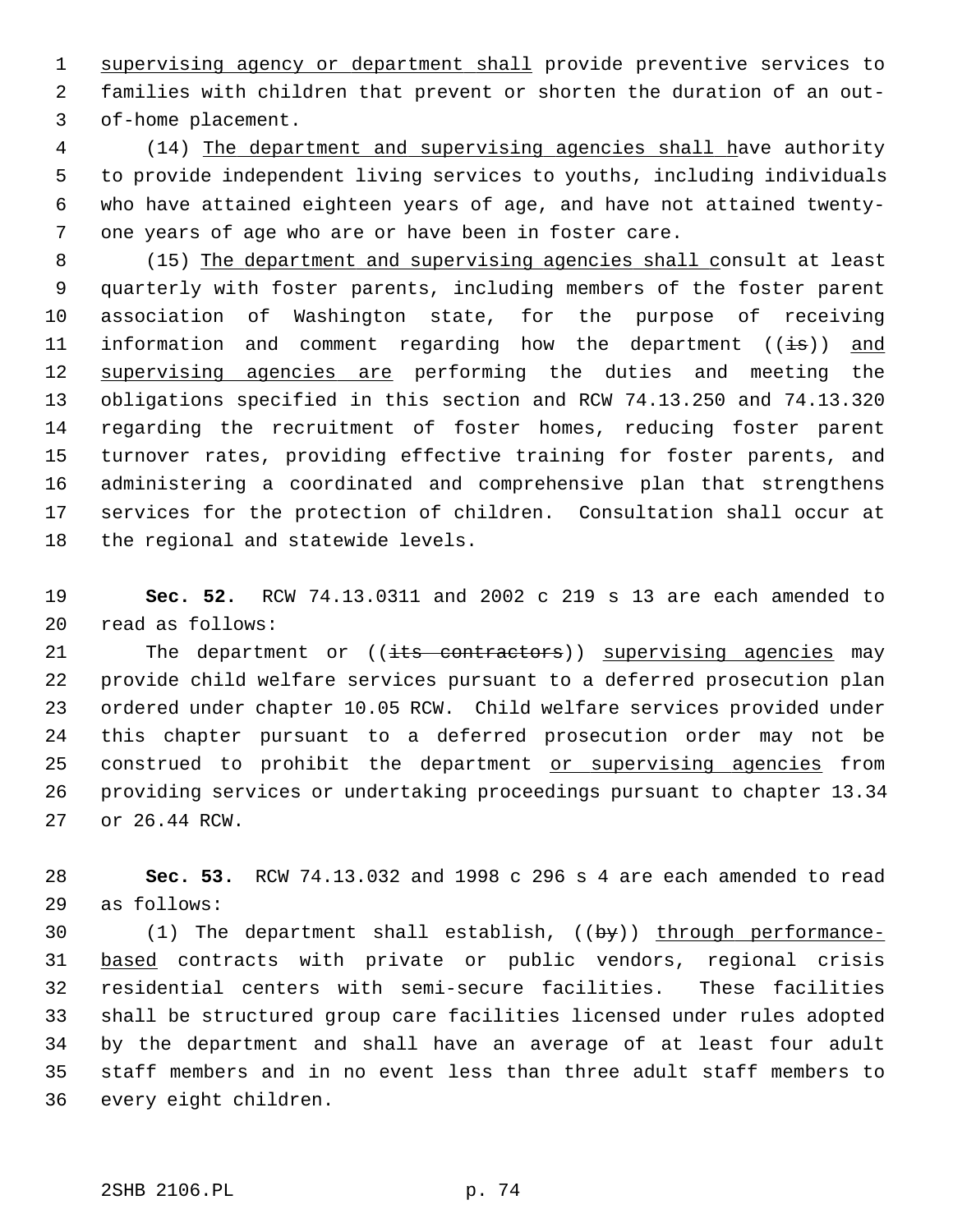1 (2) Within available funds appropriated for this purpose, the 2 department shall establish, ((by)) through performance-based contracts 3 with private or public vendors, regional crisis residential centers 4 with secure facilities. These facilities shall be facilities licensed 5 under rules adopted by the department. These centers may also include 6 semi-secure facilities and to such extent shall be subject to 7 subsection (1) of this section.

 8 (3) The department shall, in addition to the facilities established 9 under subsections (1) and (2) of this section, establish additional 10 crisis residential centers pursuant to performance-based contracts with 11 licensed private group care facilities.

12 (4) The staff at the facilities established under this section 13 shall be trained so that they may effectively counsel juveniles 14 admitted to the centers, provide treatment, supervision, and structure 15 to the juveniles that recognize the need for support and the varying 16 circumstances that cause children to leave their families, and carry 17 out the responsibilities stated in RCW 13.32A.090. The 18 responsibilities stated in RCW 13.32A.090 may, in any of the centers, 19 be carried out by the department.

20 (5) The secure facilities located within crisis residential centers 21 shall be operated to conform with the definition in RCW 13.32A.030. 22 The facilities shall have an average of no less than one adult staff 23 member to every ten children. The staffing ratio shall continue to 24 ensure the safety of the children.

25 (6) If a secure crisis residential center is located in or adjacent 26 to a secure juvenile detention facility, the center shall be operated 27 in a manner that prevents in-person contact between the residents of 28 the center and the persons held in such facility.

29 **Sec. 54.** RCW 74.13.036 and 2003 c 207 s 2 are each amended to read 30 as follows:

31 (1) The department ((of social and health services)) shall oversee 32 implementation of chapter 13.34 RCW and chapter 13.32A RCW. The 33 oversight shall be comprised of working with affected parts of the 34 criminal justice and child care systems as well as with local 35 government, legislative, and executive authorities to effectively carry 36 out these chapters. The department shall work with all such entities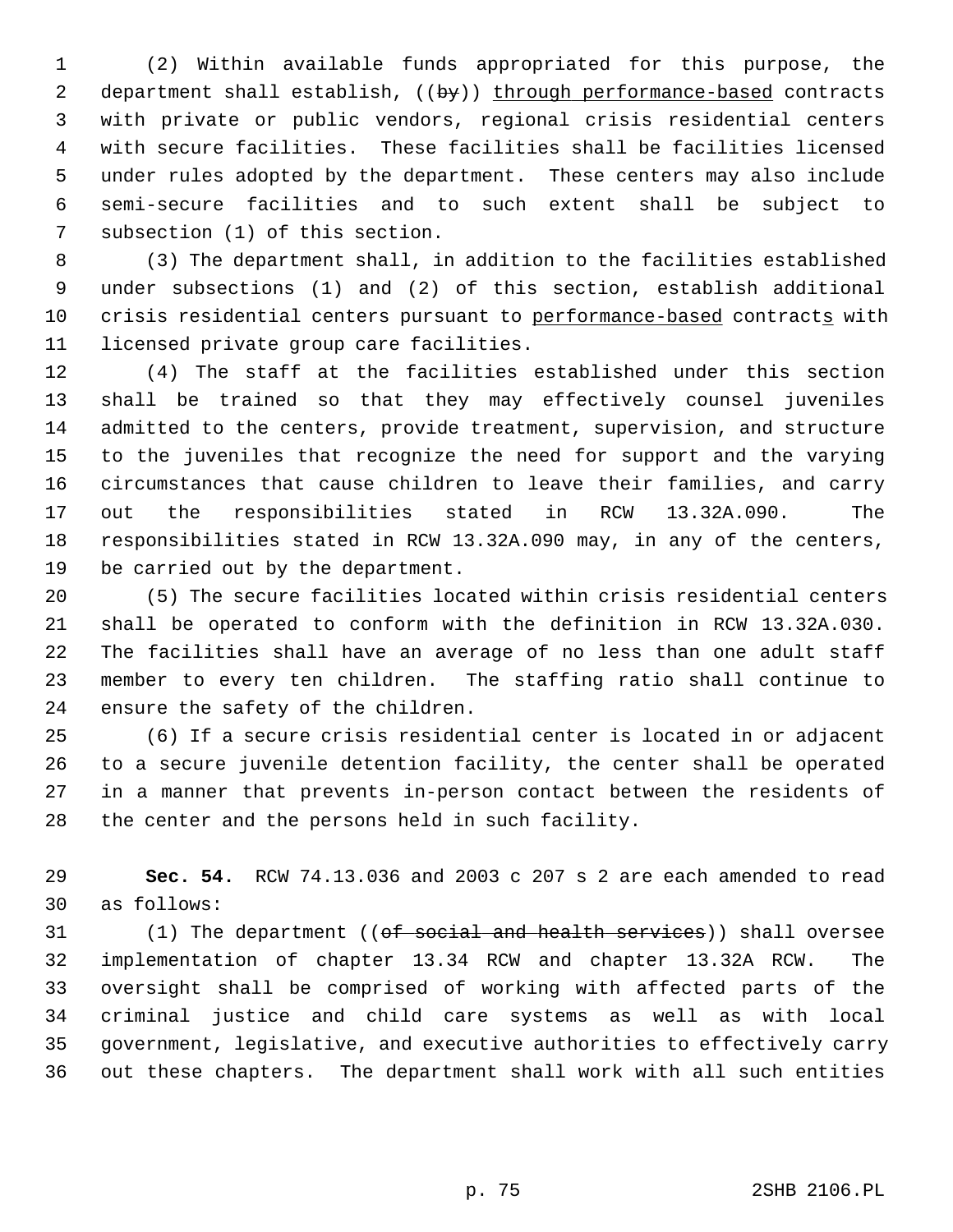1 to ensure that chapters 13.32A and 13.34 RCW are implemented in a 2 uniform manner throughout the state.

 3 (2) The department shall develop a plan and procedures, in 4 cooperation with the statewide advisory committee, to insure the full 5 implementation of the provisions of chapter 13.32A RCW. Such plan and 6 procedures shall include but are not limited to:

 7 (a) Procedures defining and delineating the role of the department 8 and juvenile court with regard to the execution of the child in need of 9 services placement process;

10 (b) Procedures for designating department or supervising agency 11 staff responsible for family reconciliation services;

12 (c) Procedures assuring enforcement of contempt proceedings in 13 accordance with RCW 13.32A.170 and 13.32A.250; and

14 (d) Procedures for the continued education of all individuals in 15 the criminal juvenile justice and child care systems who are affected 16 by chapter 13.32A RCW, as well as members of the legislative and 17 executive branches of government.

18 There shall be uniform application of the procedures developed by 19 the department and juvenile court personnel, to the extent practicable. 20 Local and regional differences shall be taken into consideration in the 21 development of procedures required under this subsection.

22 (3) In addition to its other oversight duties, the department 23 shall:

24 (a) Identify and evaluate resource needs in each region of the 25 state;

26 (b) Disseminate information collected as part of the oversight 27 process to affected groups and the general public;

28 (c) Educate affected entities within the juvenile justice and child 29 care systems, local government, and the legislative branch regarding 30 the implementation of chapters 13.32A and 13.34 RCW;

31 (d) Review complaints concerning the services, policies, and 32 procedures of those entities charged with implementing chapters 13.32A 33 and 13.34 RCW; and

34 (e) Report any violations and misunderstandings regarding the 35 implementation of chapters 13.32A and 13.34 RCW.

36 (4) The department shall provide an annual report to the 37 legislature not later than December 1 of each year only when it has 38 declined to accept custody of a child from a law enforcement agency or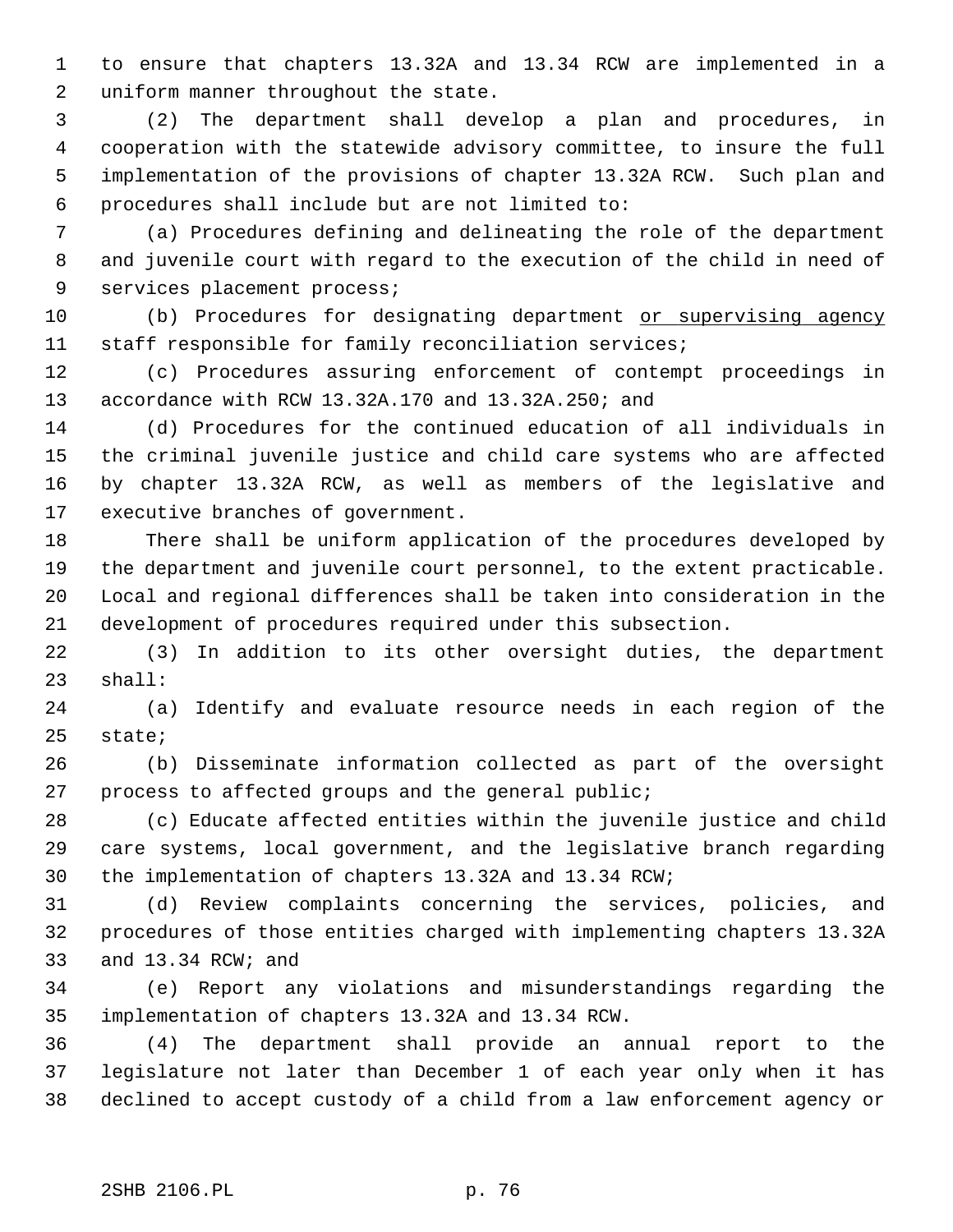1 it has received a report of a child being released without placement. 2 The report shall indicate the number of times it has declined to accept 3 custody of a child from a law enforcement agency under chapter 13.32A 4 RCW and the number of times it has received a report of a child being 5 released without placement under RCW 13.32A.060(1)(c). The report 6 shall include the dates, places, and reasons the department declined to 7 accept custody and the dates and places children are released without 8 placement.

 9 **Sec. 55.** RCW 74.13.037 and 1997 c 146 s 9 are each amended to read 10 as follows:

11 Within available funds appropriated for this purpose, the 12 department shall establish,  $((by))$  through performance-based contracts 13 with private vendors, transitional living programs for youth who are 14 being assisted by the department in being emancipated as part of their 15 permanency plan under chapter 13.34 RCW. These programs shall be 16 licensed under rules adopted by the department.

17 **Sec. 56.** RCW 74.13.042 and 1995 c 311 s 14 are each amended to 18 read as follows:

19 19 If the department or supervising agency is denied lawful access to 20 records or information, or requested records or information is not 21 provided in a timely manner, the department or supervising agency may 22 petition the court for an order compelling disclosure.

23 (1) The petition shall be filed in the juvenile court for the 24 county in which the record or information is located or the county in 25 which the person who is the subject of the record or information 26 resides. If the person who is the subject of the record or information 27 is a party to or the subject of a pending proceeding under chapter 28 13.32A or 13.34 RCW, the petition shall be filed in such proceeding.

29 (2) Except as otherwise provided in this section, the persons from 30 whom and about whom the record or information is sought shall be served 31 with a summons and a petition at least seven calendar days prior to a 32 hearing on the petition. The court may order disclosure upon ex parte 33 application of the department or supervising agency, without prior 34 notice to any person, if the court finds there is reason to believe 35 access to the record or information is necessary to determine whether 36 the child is in imminent danger and in need of immediate protection.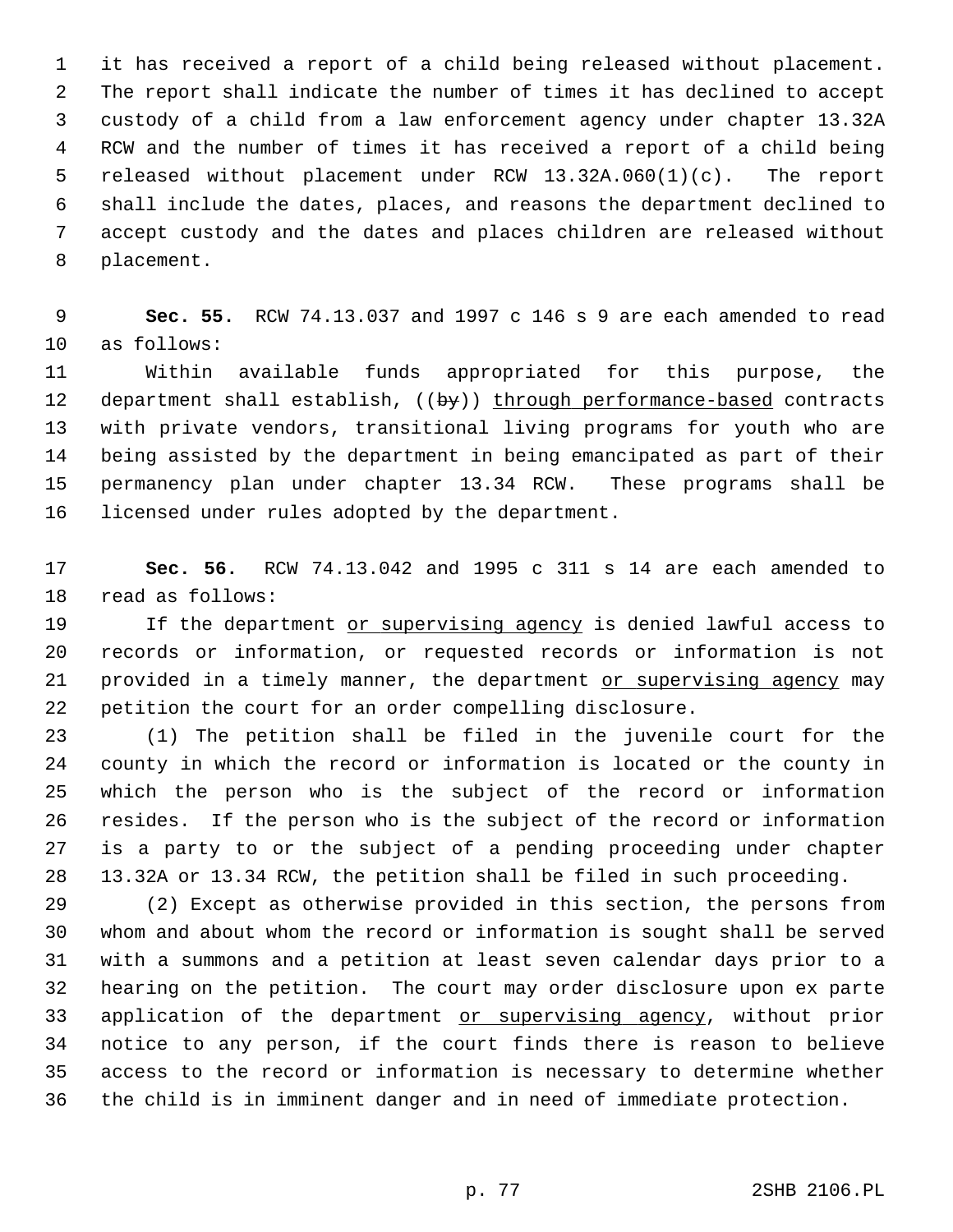1 (3) The court shall grant the petition upon a showing that there is 2 reason to believe that the record or information sought is necessary 3 for the health, safety, or welfare of the child who is currently 4 receiving child welfare services.

 5 **Sec. 57.** RCW 74.13.045 and 1998 c 245 s 146 are each amended to 6 read as follows:

 7 The department shall develop and implement an informal, 8 nonadversarial complaint resolution process to be used by clients of 9 the department or supervising agency, foster parents, and other 10 affected individuals who have complaints regarding a department policy 11 or procedure,  $((\Theta \cdot \mathbf{r}))$  the application of such a policy or procedure, or 12 the performance of an entity that has entered into a performance-based 13 contract with the department, related to programs administered under 14 this chapter. The process shall not apply in circumstances where the 15 complainant has the right under Title 13, 26, or 74 RCW to seek 16 resolution of the complaint through judicial review or through an 17 adjudicative proceeding.

18 Nothing in this section shall be construed to create substantive or 19 procedural rights in any person. Participation in the complaint 20 resolution process shall not entitle any person to an adjudicative 21 proceeding under chapter 34.05 RCW or to superior court review. 22 Participation in the process shall not affect the right of any person 23 to seek other statutorily or constitutionally permitted remedies.

24 The department shall develop procedures to assure that clients and 25 foster parents are informed of the availability of the complaint 26 resolution process and how to access it. The department shall 27 incorporate information regarding the complaint resolution process into 28 the training for foster parents and department and supervising agency 29 caseworkers.

30 The department shall compile complaint resolution data including 31 the nature of the complaint and the outcome of the process.

32 **Sec. 58.** RCW 74.13.055 and 1998 c 245 s 147 are each amended to 33 read as follows:

34 The department shall adopt rules pursuant to chapter 34.05 RCW 35 which establish goals as to the maximum number of children who will 36 remain in foster care for a period of longer than twenty-four months.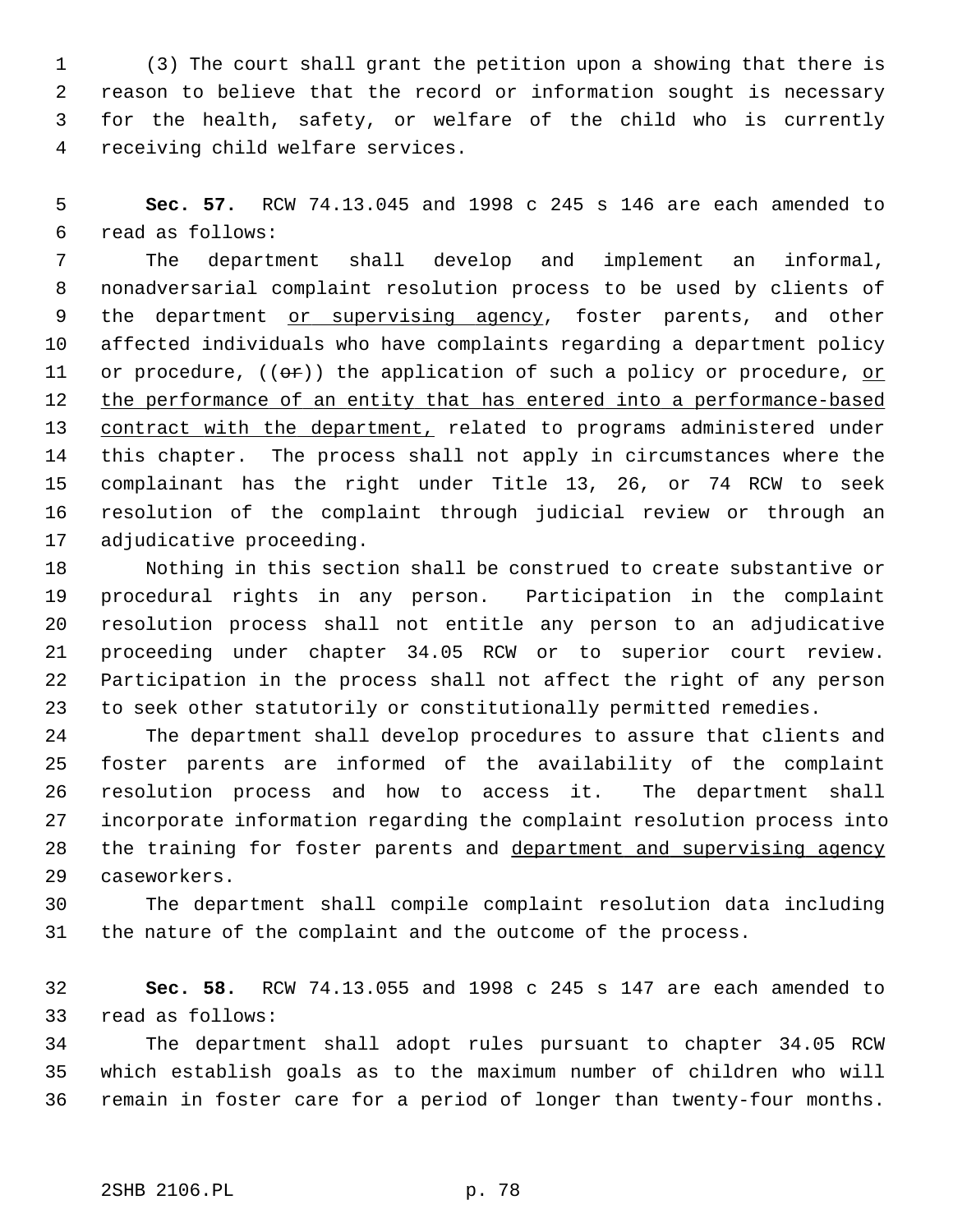1 The department shall also work cooperatively with ((the major private 2 child care providers)) supervising agencies to assure that a 3 partnership plan for utilizing the resources of the public and private 4 sector in all matters pertaining to child welfare is developed and 5 implemented.

 6 **Sec. 59.** RCW 74.13.060 and 1971 ex.s. c 169 s 7 are each amended 7 to read as follows:

 8 (1) The secretary or his or her designees or delegatees shall be 9 the custodian without compensation of such moneys and other funds of 10 any person which may come into the possession of the secretary during 11 the period such person is placed with the department ((of social and 12 health services)) or an entity with which it has entered into a 13 performance-based contract pursuant to chapter 74.13 RCW. As such 14 custodian, the secretary shall have authority to disburse moneys from 15 the person's funds for the following purposes only and subject to the 16 following limitations:

 $17$  (( $(1)$ ) The secretary may disburse any of the funds belonging to such 18 person)) (a) For such personal needs of such person as the secretary 19 may deem proper and necessary.

20 ( $(42)$  The secretary may apply such funds)) (b) Against the amount 21 of public assistance otherwise payable to such person. This includes 22 applying, as reimbursement, any benefits, payments, funds, or accrual 23 paid to or on behalf of said person from any source against the amount 24 of public assistance expended on behalf of said person during the 25 period for which the benefits, payments, funds or accruals were paid.

26 ( $(\frac{43}{})$ ) (2) All funds held by the secretary as custodian may be 27 deposited in a single fund, the receipts and expenditures therefrom to 28 be accurately accounted for by him or her on an individual basis. 29 Whenever, the funds belonging to any one person exceed the sum of five 30 hundred dollars, the secretary may deposit said funds in a savings and 31 loan association account on behalf of that particular person.

 $32$  (( $(4)$ )) (3) When the conditions of placement no longer exist and 33 public assistance is no longer being provided for such person, upon a 34 showing of legal competency and proper authority, the secretary shall 35 deliver to such person, or the parent, person, or agency legally 36 responsible for such person, all funds belonging to the person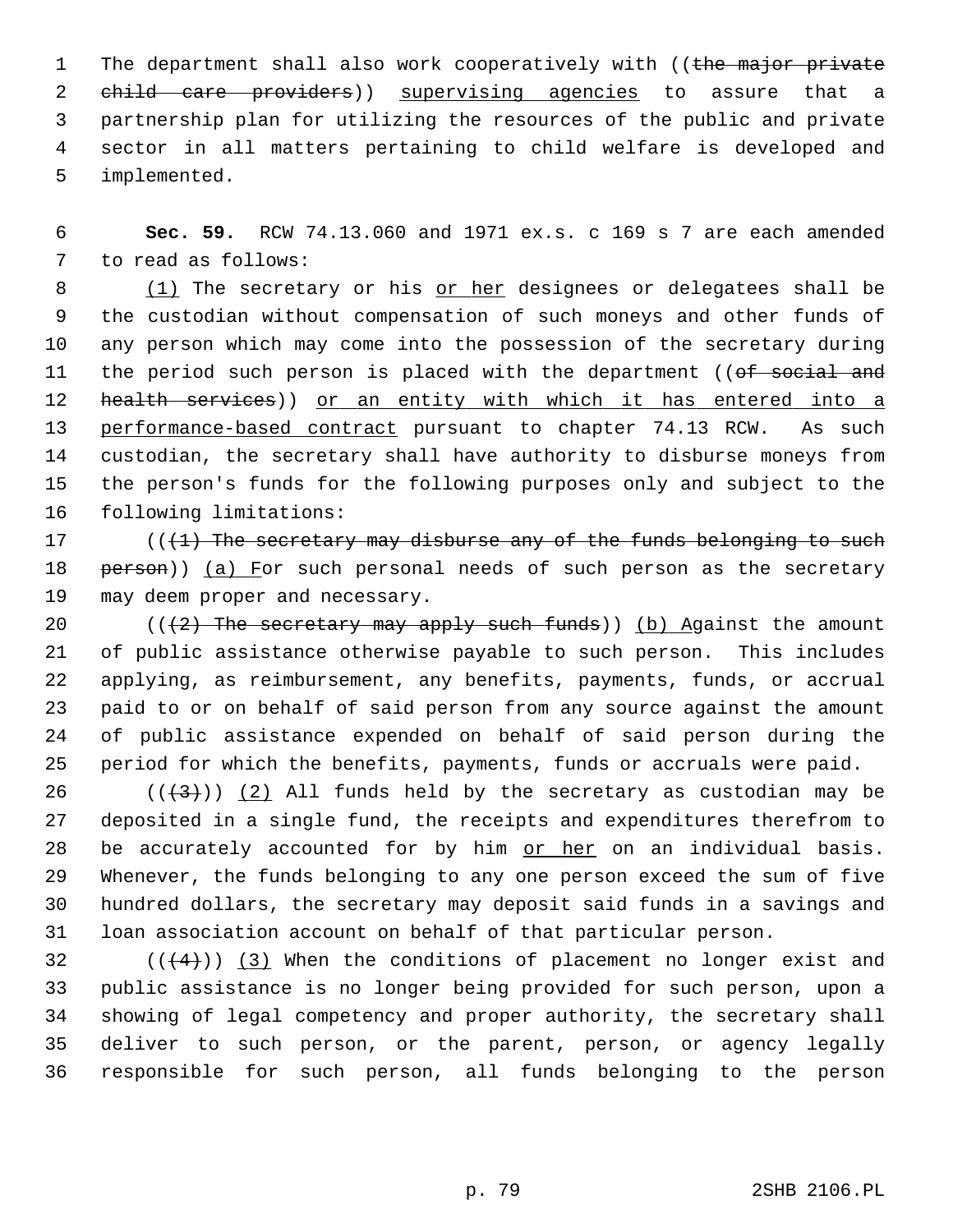1 remaining in his or her possession as custodian, together with a full 2 and final accounting of all receipts and expenditures made therefrom.

 $3$  ( $(\overline{5})$ ) (4) The appointment of a guardian for the estate of such 4 person shall terminate the secretary's authority as custodian of said 5 funds upon receipt by the secretary of a certified copy of letters of 6 guardianship. Upon the guardian's request, the secretary shall 7 immediately forward to such guardian any funds of such person remaining 8 in the secretary's possession together with full and final accounting 9 of all receipts and expenditures made therefrom.

10 **Sec. 60.** RCW 74.13.065 and 2002 c 52 s 8 are each amended to read 11 as follows:

12 (1) The department( $(\tau)$ ) or supervising agency ((responsible for 13 supervising a child in out-of-home care,)) shall conduct a social study 14 whenever a child is placed in out-of-home care under the supervision of 15 the department or  $($   $(\text{other})$  supervising agency. The study shall be 16 conducted prior to placement, or, if it is not feasible to conduct the 17 study prior to placement due to the circumstances of the case, the 18 study shall be conducted as soon as possible following placement.

19 (2) The social study shall include, but not be limited to, an 20 assessment of the following factors:

21 (a) The physical and emotional strengths and needs of the child;

22 (b) Emotional bonds with siblings and the need to maintain regular 23 sibling contacts;

24 (c) The proximity of the child's placement to the child's family to 25 aid reunification;

26 (d) The possibility of placement with the child's relatives or 27 extended family;

28 (e) The racial, ethnic, cultural, and religious background of the 29 child;

30 (f) The least-restrictive, most family-like placement reasonably 31 available and capable of meeting the child's needs; and

32 (g) Compliance with RCW 13.34.260 regarding parental preferences 33 for placement of their children.

34 **Sec. 61.** RCW 74.13.075 and 1994 c 169 s 1 are each amended to read 35 as follows: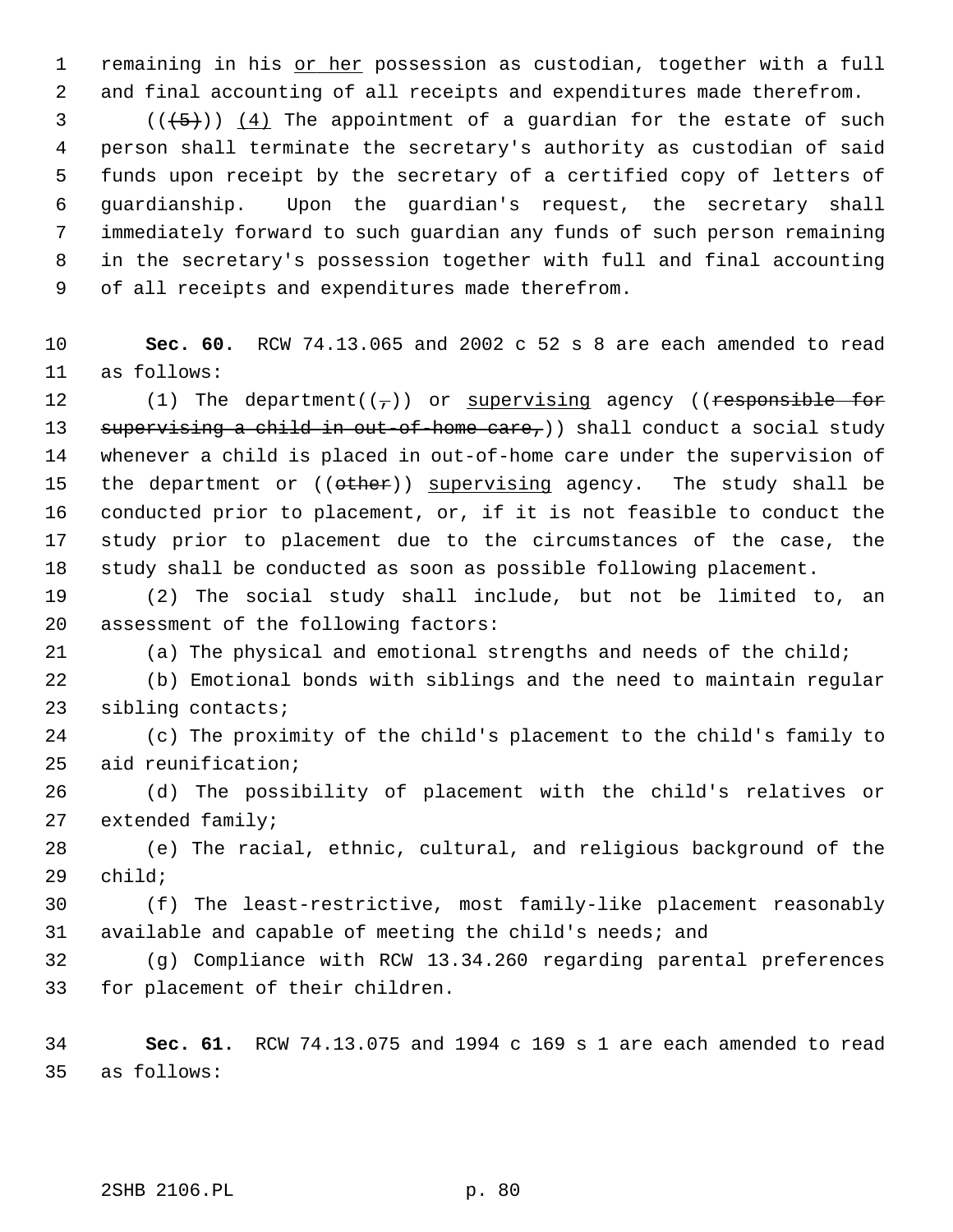1 (1) For the purposes of funds appropriated for the treatment of 2 sexually aggressive youth, the term "sexually aggressive youth" means 3 those juveniles who:

 4 (a) Have been abused and have committed a sexually aggressive act 5 or other violent act that is sexual in nature; and

 6 (i) Are in the care and custody of the state or a federally 7 recognized Indian tribe located within the state; or

 8 (ii) Are the subject of a proceeding under chapter 13.34 RCW or a 9 child welfare proceeding held before a tribal court located within the 10 state; or

11 (b) Cannot be detained under the juvenile justice system due to 12 being under age twelve and incompetent to stand trial for acts that 13 could be prosecuted as sex offenses as defined by RCW 9.94A.030 if the 14 juvenile was over twelve years of age, or competent to stand trial if 15 under twelve years of age.

16 (2) In expending these funds, the department ((of social and health 17 services)) shall establish in each region a case review committee to 18 review all cases for which the funds are used. In determining whether 19 to use these funds in a particular case, the committee shall consider:

20 (a) The age of the juvenile;

21 (b) The extent and type of abuse to which the juvenile has been 22 subjected;

23 (c) The juvenile's past conduct;

24 (d) The benefits that can be expected from the treatment;

25 (e) The cost of the treatment; and

26 (f) The ability of the juvenile's parent or guardian to pay for the 27 treatment.

28 (3) The department may provide funds, under this section, for youth 29 in the care and custody of a tribe or through a tribal court, for the 30 treatment of sexually aggressive youth only if: (a) The tribe uses the 31 same or equivalent definitions and standards for determining which 32 youth are sexually aggressive; and (b) the department seeks to recover 33 any federal funds available for the treatment of youth.

34 **Sec. 62.** RCW 74.13.077 and 1993 c 402 s 4 are each amended to read 35 as follows:

36 The secretary ((of the department of social and health services)) 37 is authorized to transfer surplus, unused treatment funds from the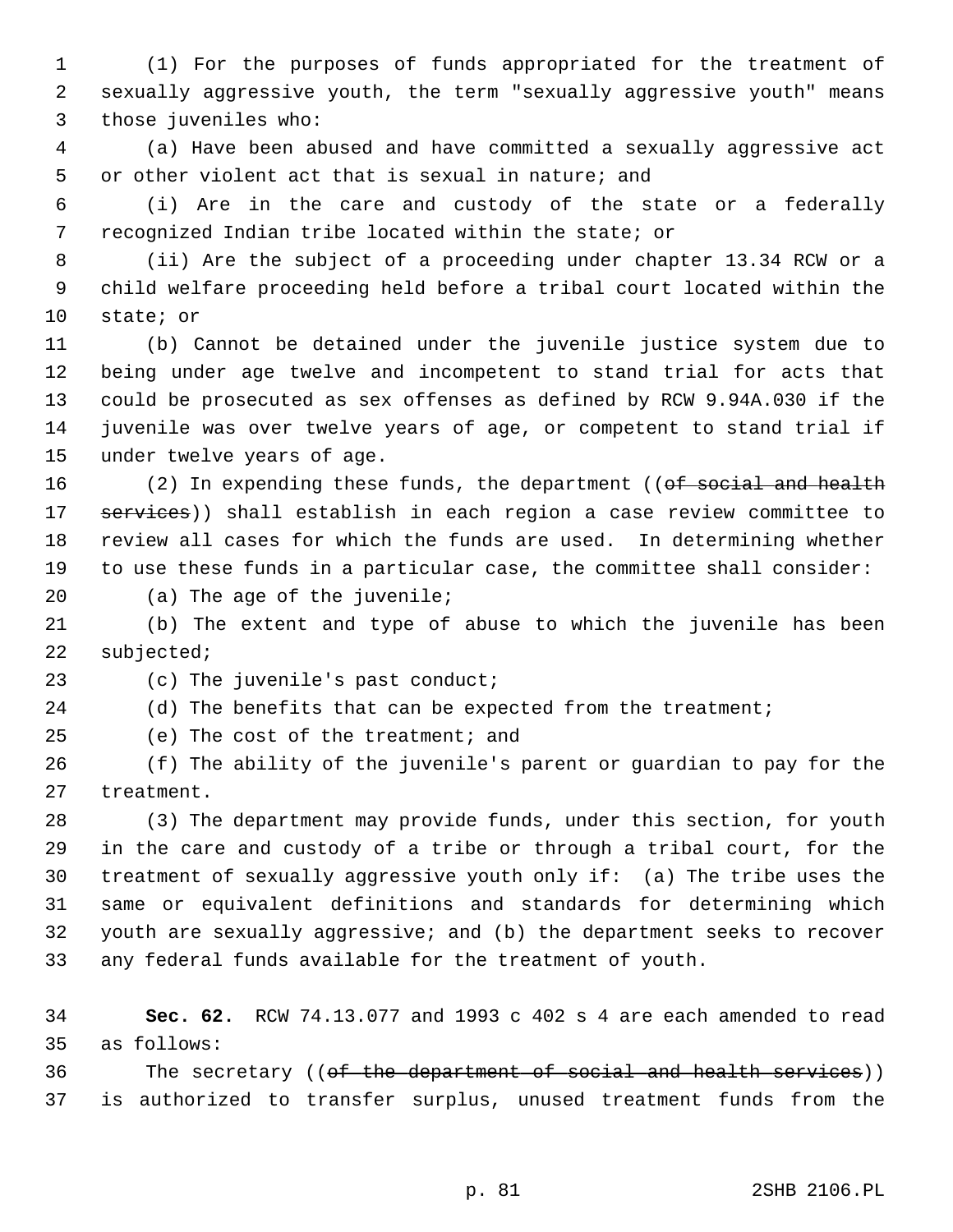1 civil commitment center operated under chapter 71.09 RCW to the 2 division of children and family services to provide treatment services 3 for sexually aggressive youth.

 4 **Sec. 63.** RCW 74.13.096 and 2007 c 465 s 2 are each amended to read 5 as follows:

 6 (1) The secretary ((of the department of social and health 7 services)) shall convene an advisory committee to analyze and make 8 recommendations on the disproportionate representation of children of 9 color in Washington's child welfare system. The department shall 10 collaborate with the Washington institute for public policy and private 11 sector entities to develop a methodology for the advisory committee to 12 follow in conducting a baseline analysis of data from the child welfare 13 system to determine whether racial disproportionality and racial 14 disparity exist in this system. The Washington institute for public 15 policy shall serve as technical staff for the advisory committee. In 16 determining whether racial disproportionality or racial disparity 17 exists, the committee shall utilize existing research and evaluations 18 conducted within Washington state, nationally, and in other states and 19 localities that have similarly analyzed the prevalence of racial 20 disproportionality and disparity in child welfare.

21 (2) At a minimum, the advisory committee shall examine and analyze: 22 (a) The level of involvement of children of color at each stage in the 23 state's child welfare system, including the points of entry and exit, 24 and each point at which a treatment decision is made; (b) the number of 25 children of color in low-income or single-parent families involved in 26 the state's child welfare system; (c) the family structures of families 27 involved in the state's child welfare system; and (d) the outcomes for 28 children in the existing child welfare system. This analysis shall be 29 disaggregated by racial and ethnic group, and by geographic region.

30 (3) The committee of not more than fifteen individuals shall 31 consist of experts in social work, law, child welfare, psychology, or 32 related fields, at least two tribal representatives, a representative 33 of the governor's juvenile justice advisory committee, a representative 34 of a community-based organization involved with child welfare issues, 35 a representative of the department (( $of$  social and health services)), 36 a current or former foster care youth, a current or former foster care 37 parent, and a parent previously involved with Washington's child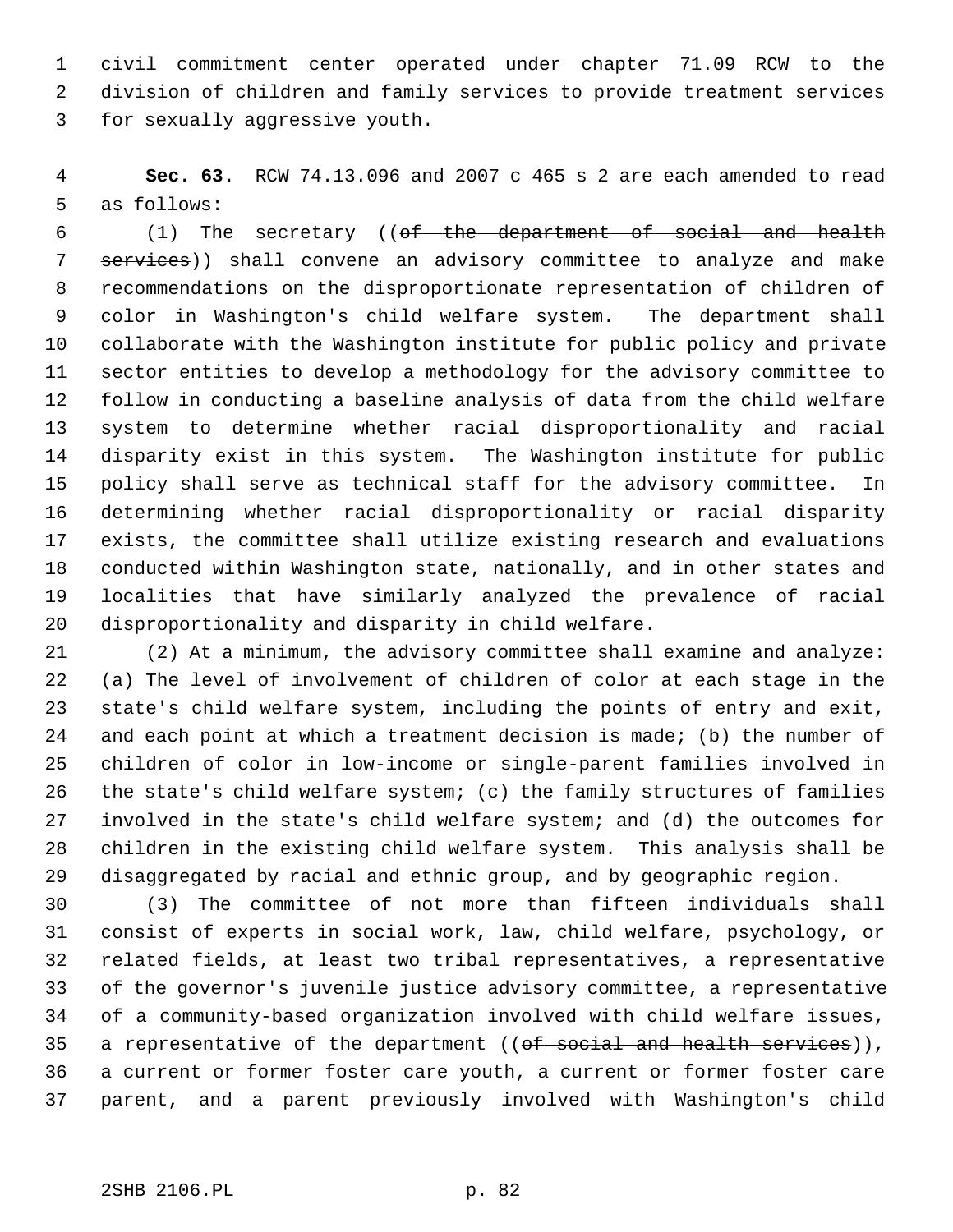1 welfare system. Committee members shall be selected as follows: (a) 2 Five members selected by the senate majority leader; (b) five members 3 selected by the speaker of the house of representatives; and (c) five 4 members selected by the secretary of the department ((of social and 5 health services)). The secretary, the senate majority leader, and the 6 speaker of the house of representatives shall coordinate appointments 7 to ensure the representation specified in this subsection is achieved. 8 After the advisory committee appointments are finalized, the committee 9 shall select two individuals to serve as cochairs of the committee, one 10 of whom shall be a representative from a nongovernmental entity.

11 (4) The secretary shall make reasonable efforts to seek public and 12 private funding for the advisory committee.

13 (5) Not later than June 1, 2008, the advisory committee created in 14 subsection (1) of this section shall report to the secretary of the 15 department ((of social and health services)) on the results of the 16 analysis. If the results of the analysis indicate disproportionality 17 or disparity exists for any racial or ethnic group in any region of the 18 state, the committee, in conjunction with the secretary of the 19 department ((of social and health services)), shall develop a plan for 20 remedying the disproportionality or disparity. The remediation plan 21 shall include: (a) Recommendations for administrative and legislative 22 actions related to appropriate programs and services to reduce and 23 eliminate disparities in the system and improve the long-term outcomes 24 for children of color who are served by the system; and (b) performance 25 measures for implementing the remediation plan. To the extent possible 26 and appropriate, the remediation plan shall be developed to integrate 27 the recommendations required in this subsection with the department's 28 existing compliance plans, training efforts, and other practice 29 improvement and reform initiatives in progress. The advisory committee 30 shall be responsible for ongoing evaluation of current and prospective 31 policies and procedures for their contribution to or effect on racial 32 disproportionality and disparity.

33 (6) Not later than December 1, 2008, the secretary shall report the 34 results of the analysis conducted under subsection (2) of this section 35 and shall describe the remediation plan required under subsection (5) 36 of this section to the appropriate committees of the legislature with 37 jurisdiction over policy and fiscal matters relating to children, 38 families, and human services. Beginning January 1, 2010, the secretary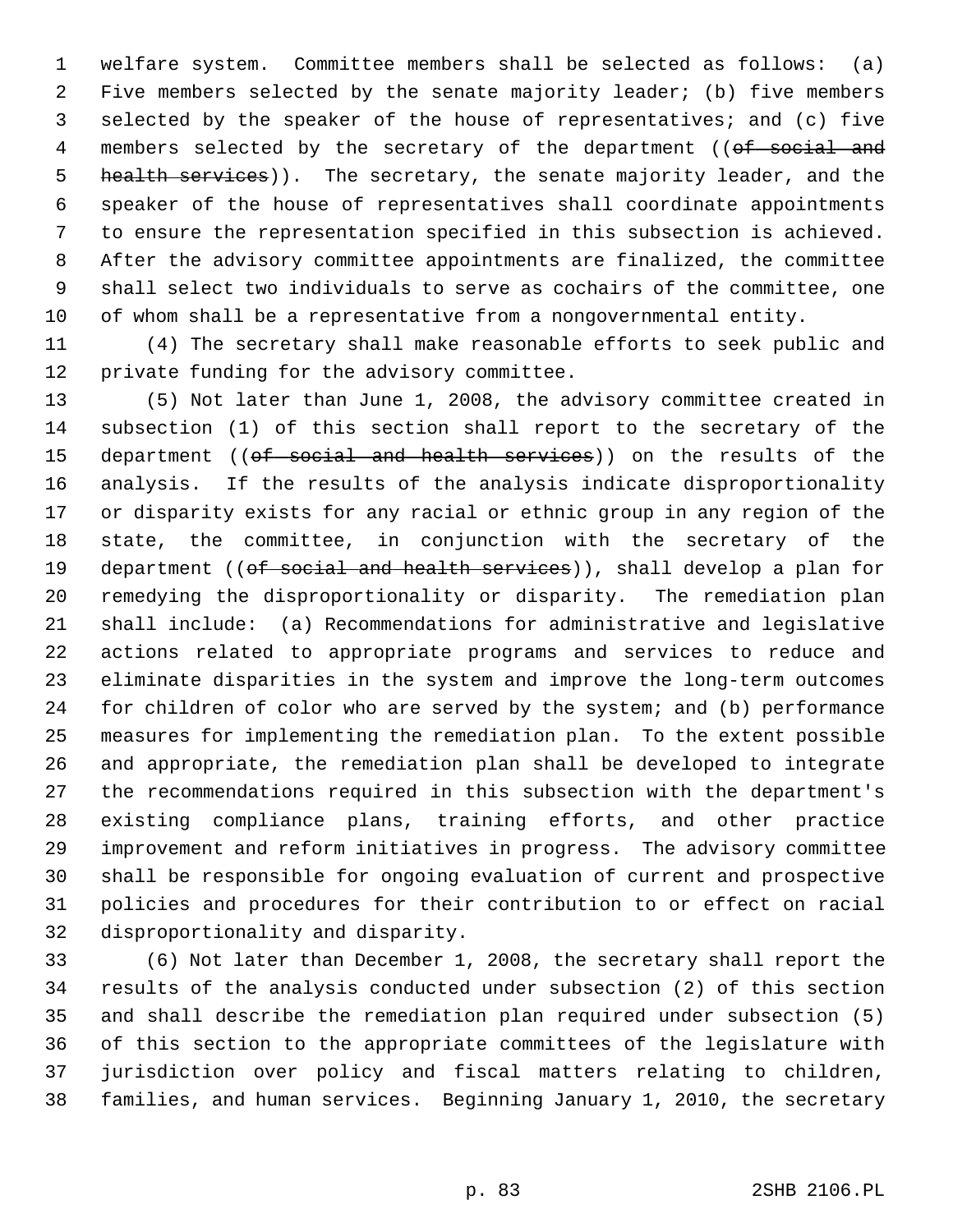1 shall report annually to the appropriate committees of the legislature 2 on the implementation of the remediation plan, including any measurable 3 progress made in reducing and eliminating racial disproportionality and 4 disparity in the state's child welfare system.

 5 **Sec. 64.** RCW 74.13.103 and 1971 ex.s. c 63 s 2 are each amended to 6 read as follows:

 7 When a child proposed for adoption is placed with a prospective 8 adoptive parent the department may charge such parent a fee in payment 9 or part payment of such adoptive parent's part of the cost of the 10 adoption services rendered and to be rendered by the department.

11 In charging such fees the department shall treat a husband and wife 12 as a single prospective adoptive parent.

13 Each such fee shall be fixed according to a sliding scale based on 14 the ability to pay of the prospective adoptive parent or parents.

15 Such fee scale shall be annually fixed by the secretary after 16 considering the recommendations of the committee designated by the 17 secretary to advise him or her on child welfare and pursuant to the 18 regulations to be issued by the secretary in accordance with the 19 provisions of Title 34 RCW.

20 The secretary may waive, defer, or provide for payment in 21 installments without interest of, any such fee whenever in his or her 22 judgment payment or immediate payment would cause economic hardship to 23 such adoptive parent or parents.

24 Nothing in this section shall require the payment of a fee to the 25 state of Washington in a case in which an adoption results from 26 independent placement or placement by a licensed child-placing or 27 supervising agency.

28 **Sec. 65.** RCW 74.13.106 and 1985 c 7 s 134 are each amended to read 29 as follows:

30 All fees paid for adoption services pursuant to RCW 26.33.320 and 31 74.13.100 through 74.13.145 (as recodified by this act) shall be 32 credited to the general fund. Expenses incurred in connection with 33 supporting the adoption of hard to place children shall be paid by 34 warrants drawn against such appropriations as may be available. The 35 secretary may for such purposes, contract with any public agency or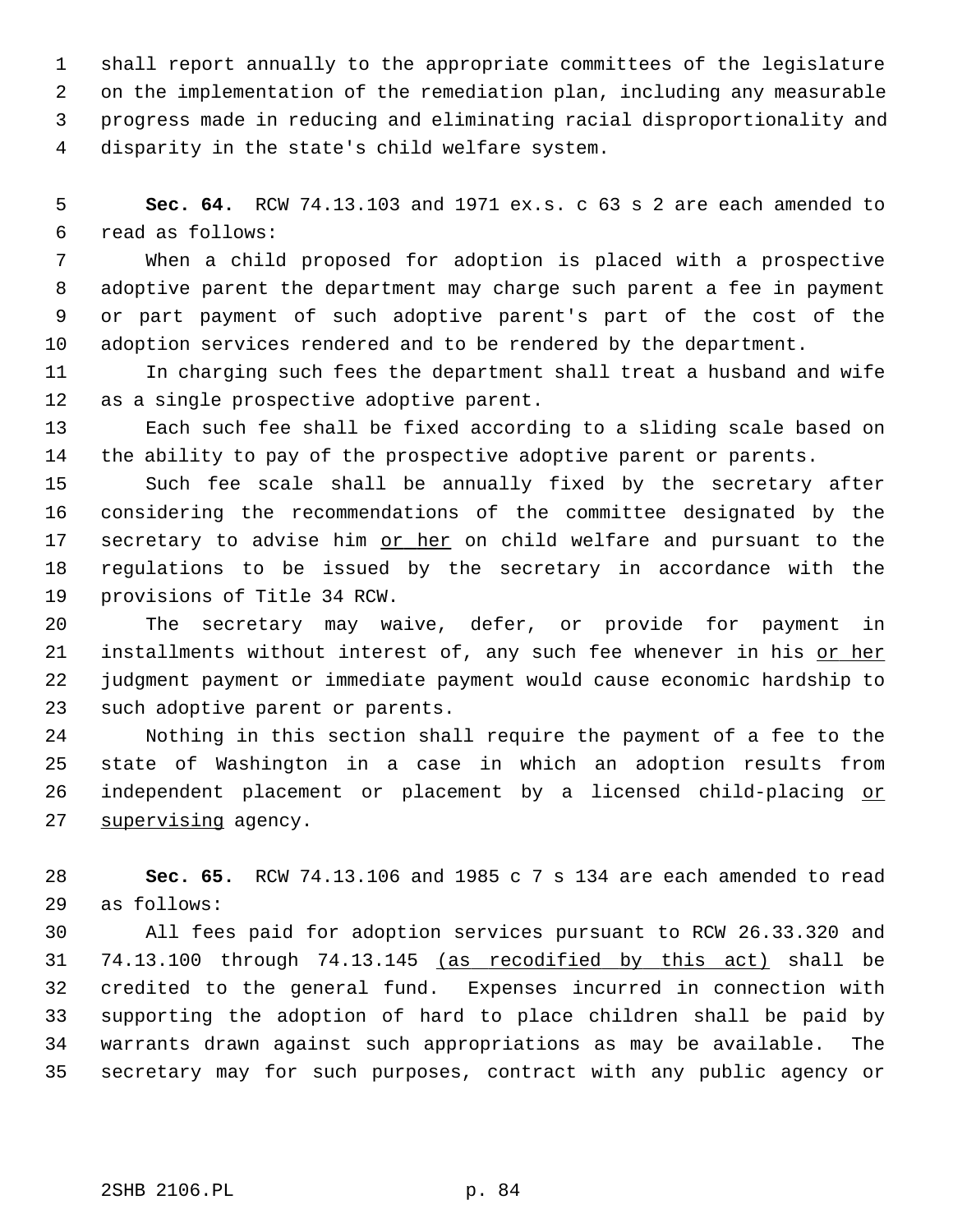1 ((licensed child placing)) supervising agency and/or adoptive parent 2 and is authorized to accept funds from other sources including federal, 3 private, and other public funding sources to carry out such purposes.

 4 The secretary shall actively seek, where consistent with the 5 policies and programs of the department, and shall make maximum use of, 6 such federal funds as are or may be made available to the department 7 for the purpose of supporting the adoption of hard to place children. 8 The secretary may, if permitted by federal law, deposit federal funds 9 for adoption support, aid to adoptions, or subsidized adoption in the 10 general fund and may use such funds, subject to such limitations as may 11 be imposed by federal or state law, to carry out the program of 12 adoption support authorized by RCW 26.33.320 and 74.13.100 through 13 74.13.145 (as recodified by this act).

14 **Sec. 66.** RCW 74.13.109 and 1990 c 285 s 7 are each amended to read 15 as follows:

16 The secretary shall issue rules and regulations to assist in the 17 administration of the program of adoption support authorized by RCW 18 26.33.320 and 74.13.100 through 74.13.145 (as recodified by this act).

19 Disbursements from the appropriations available from the general 20 fund shall be made pursuant to such rules and regulations and pursuant 21 to agreements conforming thereto to be made by the secretary with 22 parents for the purpose of supporting the adoption of children in, or 23 likely to be placed in, foster homes or child caring institutions who 24 are found by the secretary to be difficult to place in adoption because 25 of physical or other reasons; including, but not limited to, physical 26 or mental handicap, emotional disturbance, ethnic background, language, 27 race, color, age, or sibling grouping.

28 Such agreements shall meet the following criteria:

29 (1) The child whose adoption is to be supported pursuant to such 30 agreement shall be or have been a child hard to place in adoption.

31 (2) Such agreement must relate to a child who was or is residing in 32 a foster home or child-caring institution or a child who, in the 33 judgment of the secretary, is both eligible for, and likely to be 34 placed in, either a foster home or a child-caring institution.

35 (3) Such agreement shall provide that adoption support shall not 36 continue beyond the time that the adopted child reaches eighteen years 37 of age, becomes emancipated, dies, or otherwise ceases to need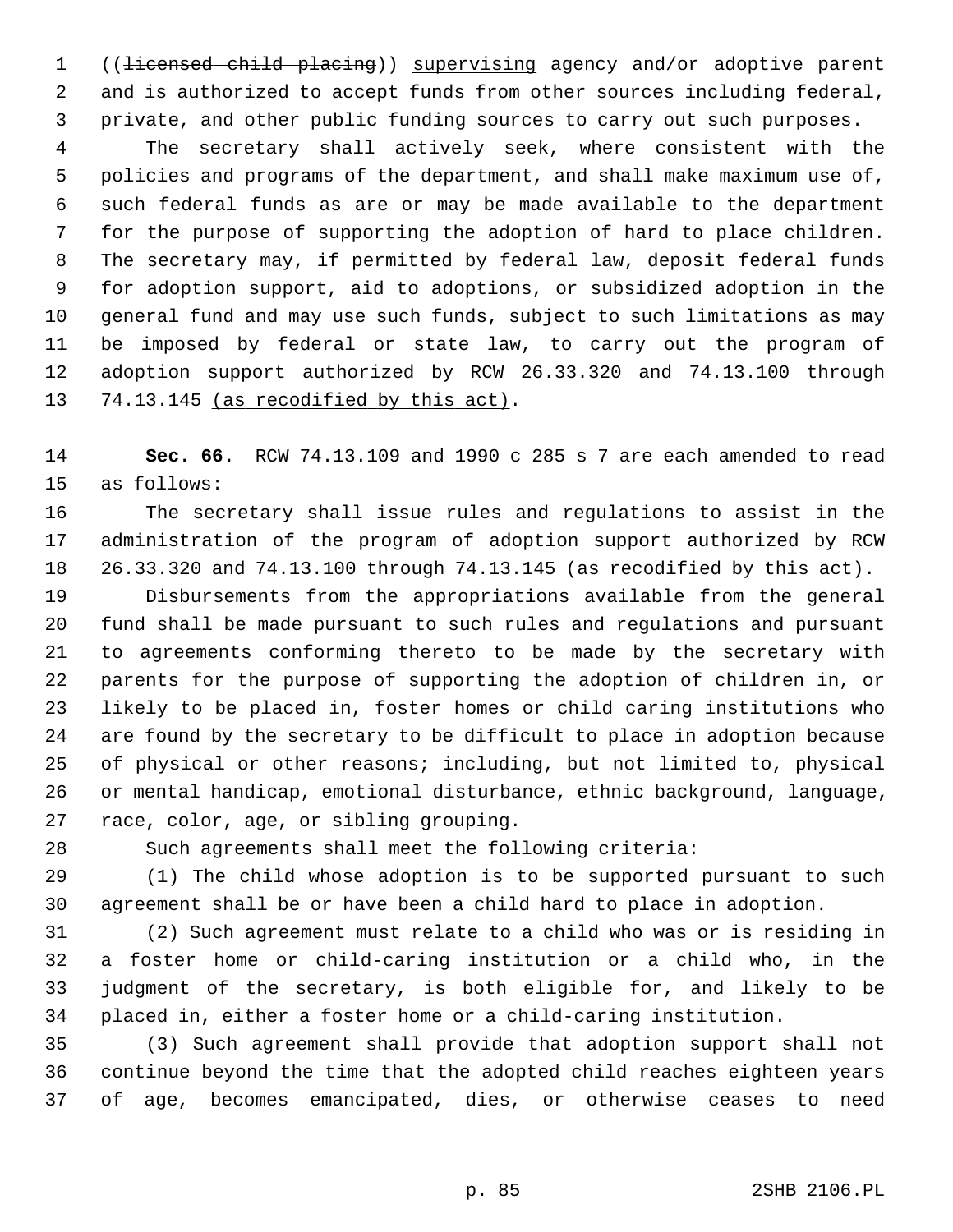1 support( $(\frac{\pi}{6}$  provided that)). If the secretary ((shall)) finds that 2 continuing dependency of such child after such child reaches eighteen 3 years of age warrants the continuation of support pursuant to RCW 4 26.33.320 and 74.13.100 through 74.13.145 (as recodified by this act) 5 the secretary may do so, subject to all the provisions of RCW 26.33.320 6 and 74.13.100 through 74.13.145 (as recodified by this act), including 7 annual review of the amount of such support.

 8 (4) Any prospective parent who is to be a party to such agreement 9 shall be a person who has the character, judgment, sense of 10 responsibility, and disposition which make him or her suitable as an 11 adoptive parent of such child.

12 **Sec. 67.** RCW 74.13.124 and 1985 c 7 s 140 are each amended to read 13 as follows:

14 an agreement for adoption support made ((pursuant to RCW 15 26.32.115)) before January 1, 1985, or pursuant to RCW 26.33.320 and 16 74.13.100 through 74.13.145 (as recodified by this act), although 17 subject to review and adjustment as provided for herein, shall, as to 18 the standard used by the secretary in making such review or reviews and 19 any such adjustment, constitutes a contract within the meaning of 20 section 10, Article I of the United States Constitution and section 23, 21 Article I of the state Constitution. For that reason once such an 22 agreement has been made any review of and adjustment under such 23 agreement shall as to the standards used by the secretary, be made only 24 subject to the provisions of RCW 26.33.320 and 74.13.100 through 25 74.13.145 (as recodified by this act) and such rules and regulations 26 relating thereto as they exist on the date of the initial determination 27 in connection with such agreement or such more generous standard or 28 parts of such standard as may hereafter be provided for by law or 29 regulation. Once made such an agreement shall constitute a solemn 30 undertaking by the state of Washington with such adoptive parent or 31 parents. The termination of the effective period of RCW 26.33.320 and 32 74.13.100 through 74.13.145 (as recodified by this act) or a decision 33 by the state or federal government to discontinue or reduce general 34 appropriations made available for the purposes to be served by RCW 35 26.33.320 and 74.13.100 through 74.13.145 (as recodified by this act), 36 shall not affect the state's specific continuing obligations to support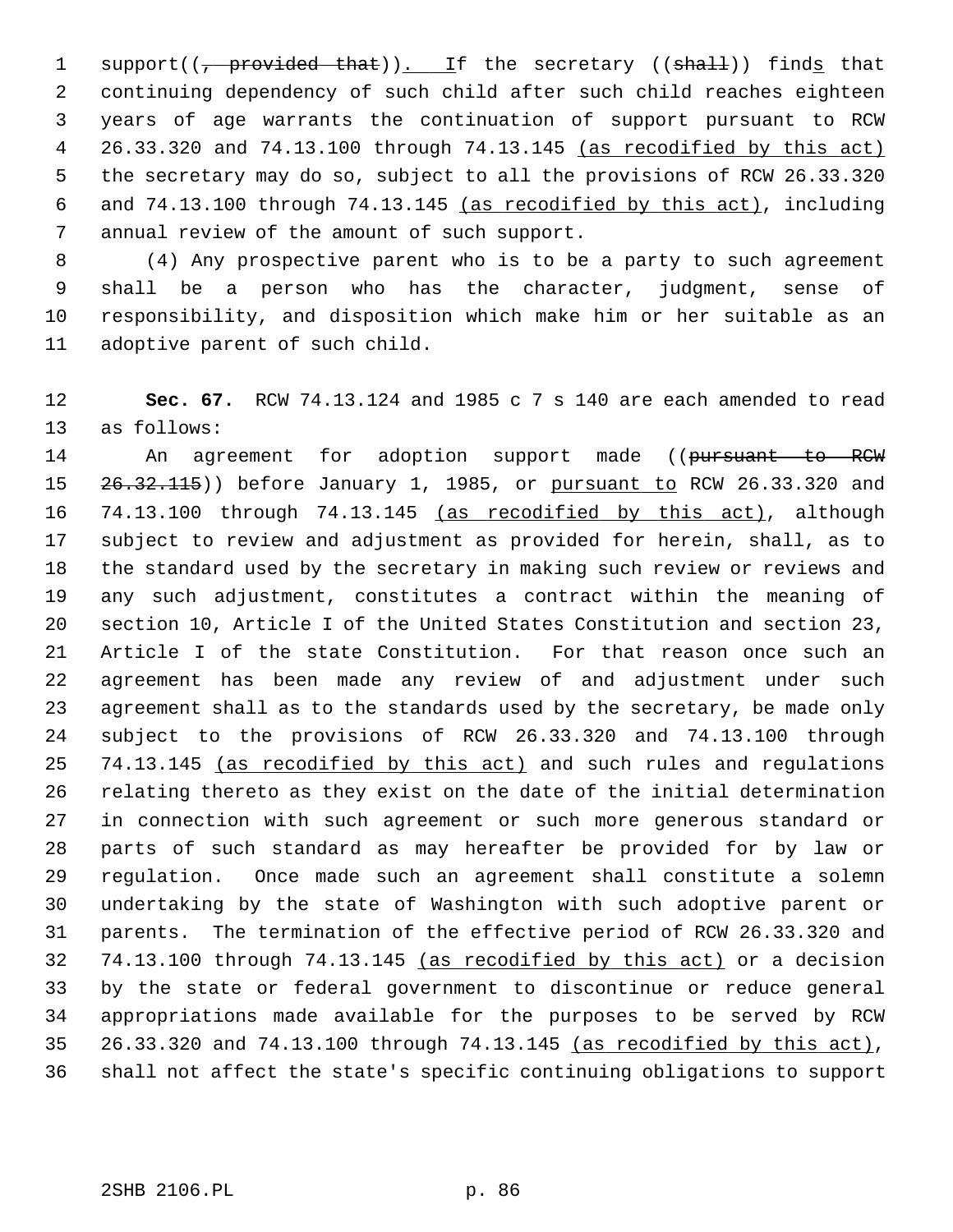1 such adoptions, subject to such annual review and adjustment for all 2 such agreements as have theretofore been entered into by the state.

 3 The purpose of this section is to assure any such parent that, upon 4 his or her consenting to assume the burdens of adopting a hard to place 5 child, the state will not in future so act by way of general reduction 6 of appropriations for the program authorized by RCW 26.33.320 and 7 74.13.100 through 74.13.145 (as recodified by this act) or ratable 8 reductions, to impair the trust and confidence necessarily reposed by 9 such parent in the state as a condition of such parent taking upon 10 himself or herself the obligations of parenthood of a difficult to 11 place child.

12 Should the secretary and any such adoptive parent differ as to 13 whether any standard or part of a standard adopted by the secretary 14 after the date of an initial agreement, which standard or part is used 15 by the secretary in making any review and adjustment, is more generous 16 than the standard in effect as of the date of the initial determination 17 with respect to such agreement such adoptive parent may invoke his or 18 her rights, including all rights of appeal under the fair hearing 19 provisions, available to him or her under RCW 74.13.127 (as recodified 20 by this act).

21 **Sec. 68.** RCW 74.13.136 and 1985 c 7 s 144 are each amended to read 22 as follows:

23 Any ((child-caring)) supervising agency or person having a child in 24 foster care or institutional care and wishing to recommend to the 25 secretary support of the adoption of such child as provided for in RCW 26 26.33.320 and 74.13.100 through 74.13.145 (as recodified by this act) 27 may do so, and may include in its or his or her recommendation advice 28 as to the appropriate level of support and any other information likely 29 to assist the secretary in carrying out the functions vested in the 30 secretary by RCW 26.33.320 and 74.13.100 through 74.13.145 (as 31 recodified by this act). Such agency may, but is not required to, be 32 retained by the secretary to make the required preplacement study of 33 the prospective adoptive parent or parents.

34 **Sec. 69.** RCW 74.13.165 and 1997 c 272 s 4 are each amended to read 35 as follows:

36 The secretary or the secretary's designee ((may)) shall purchase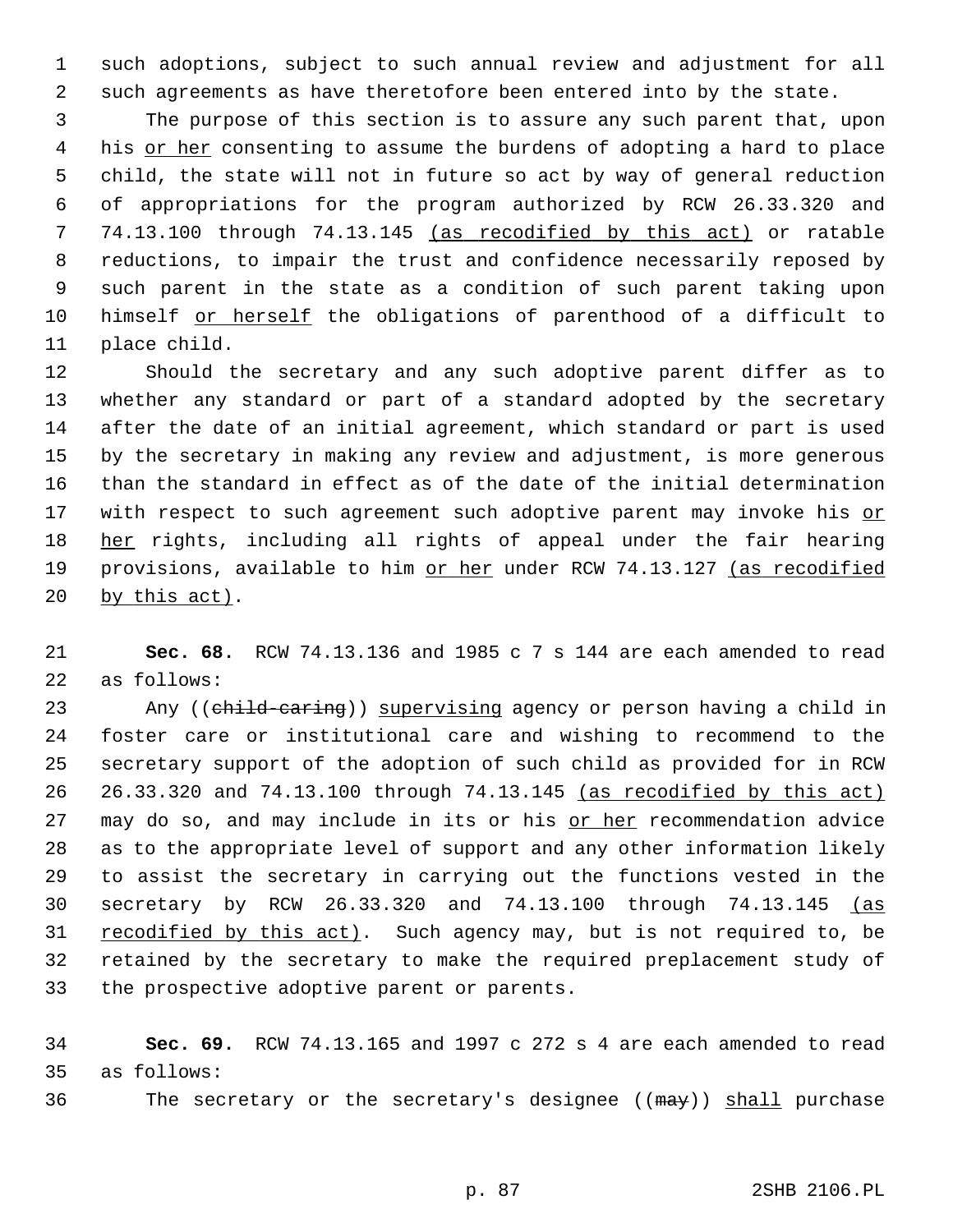1 services from nonprofit agencies for the purpose of conducting home 2 studies for legally free children who have been awaiting adoption 3 finalization for more than ((ninety)) sixty days. The home studies 4 selected to be done under this section shall be for the children who 5 have been legally free and awaiting adoption finalization the longest 6 period of time.

7 This section expires June 30, 2011.

 8 **Sec. 70.** RCW 74.13.170 and 1991 c 326 s 2 are each amended to read 9 as follows:

10 The department ((of social and health services)) may, through 11 performance-based contracts with supervising agencies, implement a 12 therapeutic family home program for up to fifteen youth in the custody 13 of the department under chapter 13.34 RCW. The program shall strive to 14 develop and maintain a mutually reinforcing relationship between the 15 youth and the therapeutic staff associated with the program.

16 **Sec. 71.** RCW 74.13.250 and 1990 c 284 s 2 are each amended to read 17 as follows:

18 (1) Preservice training is recognized as a valuable tool to reduce 19 placement disruptions, the length of time children are in care, and 20 foster parent turnover rates. Preservice training also assists 21 potential foster parents in making their final decisions about foster 22 parenting and assists social service agencies in obtaining information 23 about whether to approve potential foster parents.

24 (2) Foster parent preservice training shall include information 25 about the potential impact of placement on foster children; social 26 service agency administrative processes; the requirements, 27 responsibilities, expectations, and skills needed to be a foster 28 parent; attachment, separation, and loss issues faced by birth parents, 29 foster children, and foster parents; child management and discipline; 30 birth family relationships; and helping children leave foster care. 31 Preservice training shall assist applicants in making informed 32 decisions about whether they want to be foster parents. Preservice 33 training shall be designed to enable the agency to assess the ability, 34 readiness, and appropriateness of families to be foster parents. As a 35 decision tool, effective preservice training provides potential foster 36 parents with enough information to make an appropriate decision,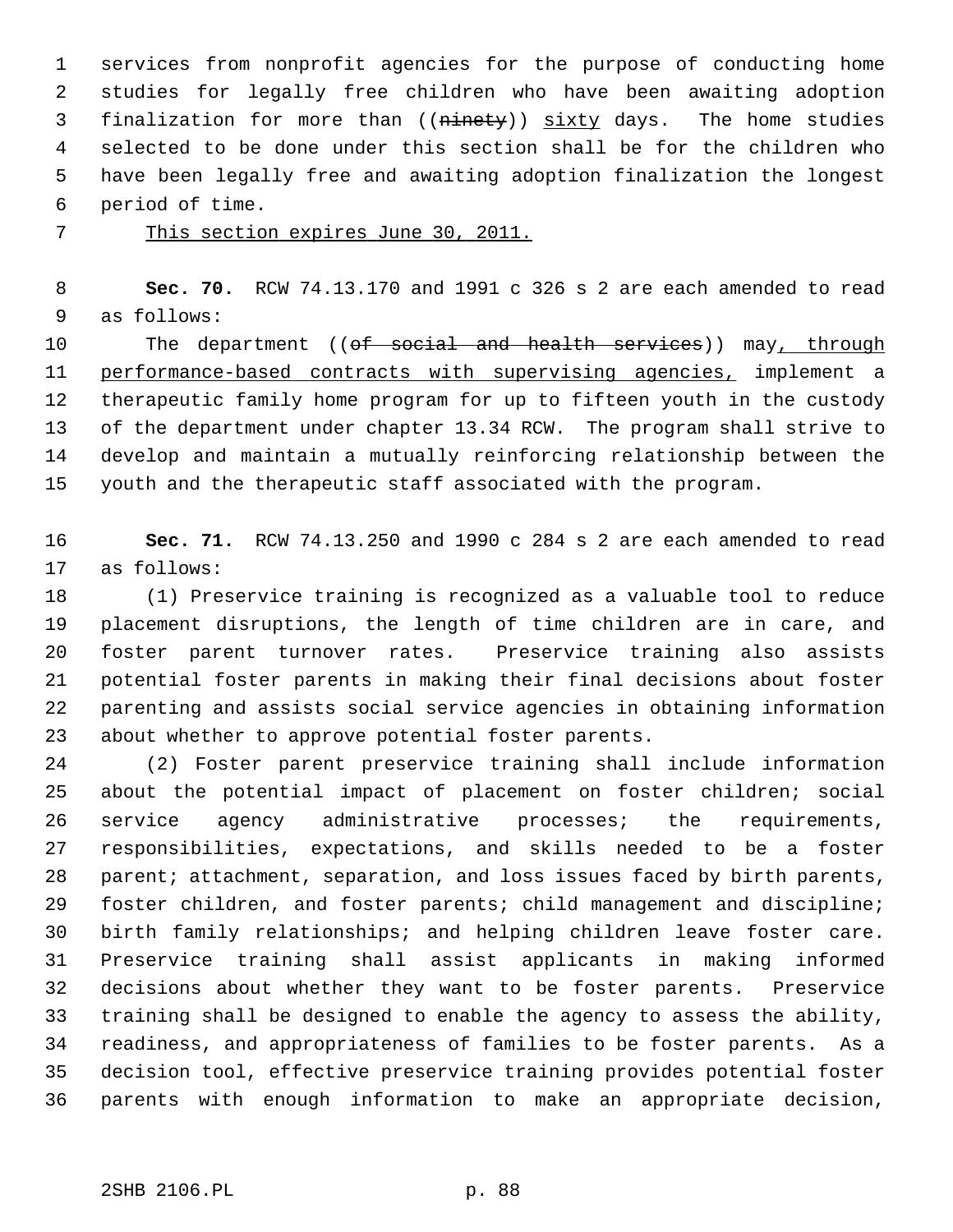1 affords potential foster parents an opportunity to discuss their 2 decision with others and consider its implications for their family, 3 clarifies foster family expectations, presents a realistic picture of 4 what foster parenting involves, and allows potential foster parents to 5 consider and explore the different types of children they might serve.

 6 (3) Foster parents shall complete preservice training ((shall be 7 completed prior to)) before the issuance of a foster care license, 8 except that the department may, on a case by case basis, issue a 9 written waiver that allows the foster parent to complete the training 10 after licensure, so long as the training is completed within ninety 11 days following licensure.

12 **Sec. 72.** RCW 74.13.280 and 2007 c 409 s 6 and 2007 c 220 s 4 are 13 each reenacted and amended to read as follows:

14 (1) Except as provided in RCW 70.24.105, whenever a child is placed 15 in out-of-home care by the department or a ((child-placing)) 16 supervising agency, the department or agency shall share information 17 known to the department or agency about the child and the child's 18 family with the care provider and shall consult with the care provider 19 regarding the child's case plan. If the child is dependent pursuant to 20 a proceeding under chapter 13.34 RCW, the department or supervising 21 agency shall keep the care provider informed regarding the dates and 22 location of dependency review and permanency planning hearings 23 pertaining to the child.

24 (2) Information about the child and the child's family shall 25 include information known to the department or agency as to whether the 26 child is a sexually reactive child, has exhibited high-risk behaviors, 27 or is physically assaultive or physically aggressive, as defined in 28 this section.

29 (3) Information about the child shall also include information 30 known to the department or agency that the child:

31 (a) Has received a medical diagnosis of fetal alcohol syndrome or 32 fetal alcohol effect;

33 (b) Has been diagnosed by a qualified mental health professional as 34 having a mental health disorder;

35 (c) Has witnessed a death or substantial physical violence in the 36 past or recent past; or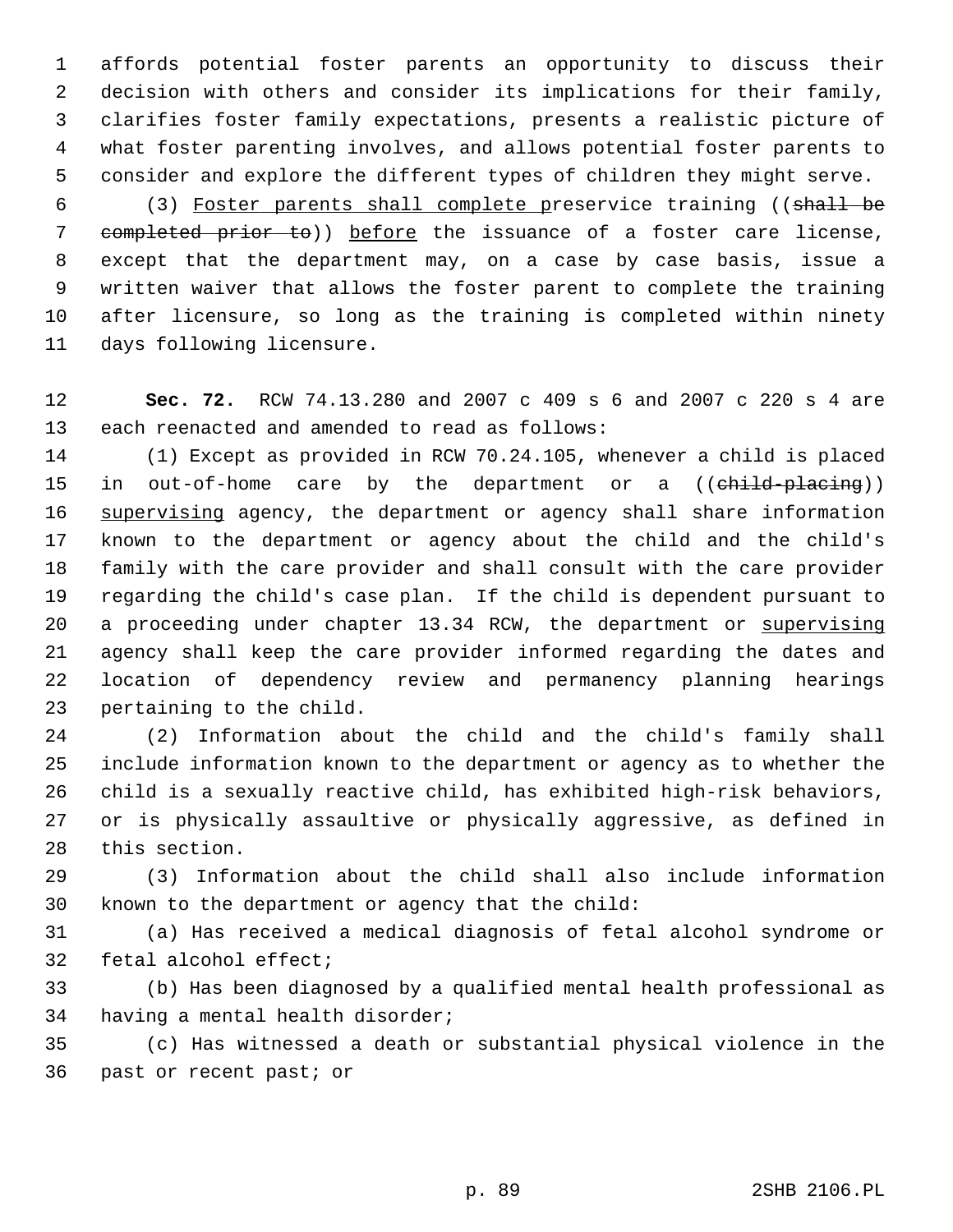1 (d) Was a victim of sexual or severe physical abuse in the recent 2 past.

 3 (4) Any person who receives information about a child or a child's 4 family pursuant to this section shall keep the information confidential 5 and shall not further disclose or disseminate the information except as 6 authorized by law. Care providers shall agree in writing to keep the 7 information that they receive confidential and shall affirm that the 8 information will not be further disclosed or disseminated, except as 9 authorized by law.

10 (5) Nothing in this section shall be construed to limit the 11 authority of the department or ((child-placing)) supervising agencies 12 to disclose client information or to maintain client confidentiality as 13 provided by law.

14 (6) As used in this section:

15 (a) "Sexually reactive child" means a child who exhibits sexual 16 behavior problems including, but not limited to, sexual behaviors that 17 are developmentally inappropriate for their age or are harmful to the 18 child or others.

19 (b) "High-risk behavior" means an observed or reported and 20 documented history of one or more of the following:

21 (i) Suicide attempts or suicidal behavior or ideation;

22 (ii) Self-mutilation or similar self-destructive behavior;

23 (iii) Fire-setting or a developmentally inappropriate fascination 24 with fire;

25 (iv) Animal torture;

26 (v) Property destruction; or

27 (vi) Substance or alcohol abuse.

28 (c) "Physically assaultive or physically aggressive" means a child 29 who exhibits one or more of the following behaviors that are 30 developmentally inappropriate and harmful to the child or to others:

31 (i) Observed assaultive behavior;

32 (ii) Reported and documented history of the child willfully 33 assaulting or inflicting bodily harm; or

34 (iii) Attempting to assault or inflict bodily harm on other 35 children or adults under circumstances where the child has the apparent 36 ability or capability to carry out the attempted assaults including 37 threats to use a weapon.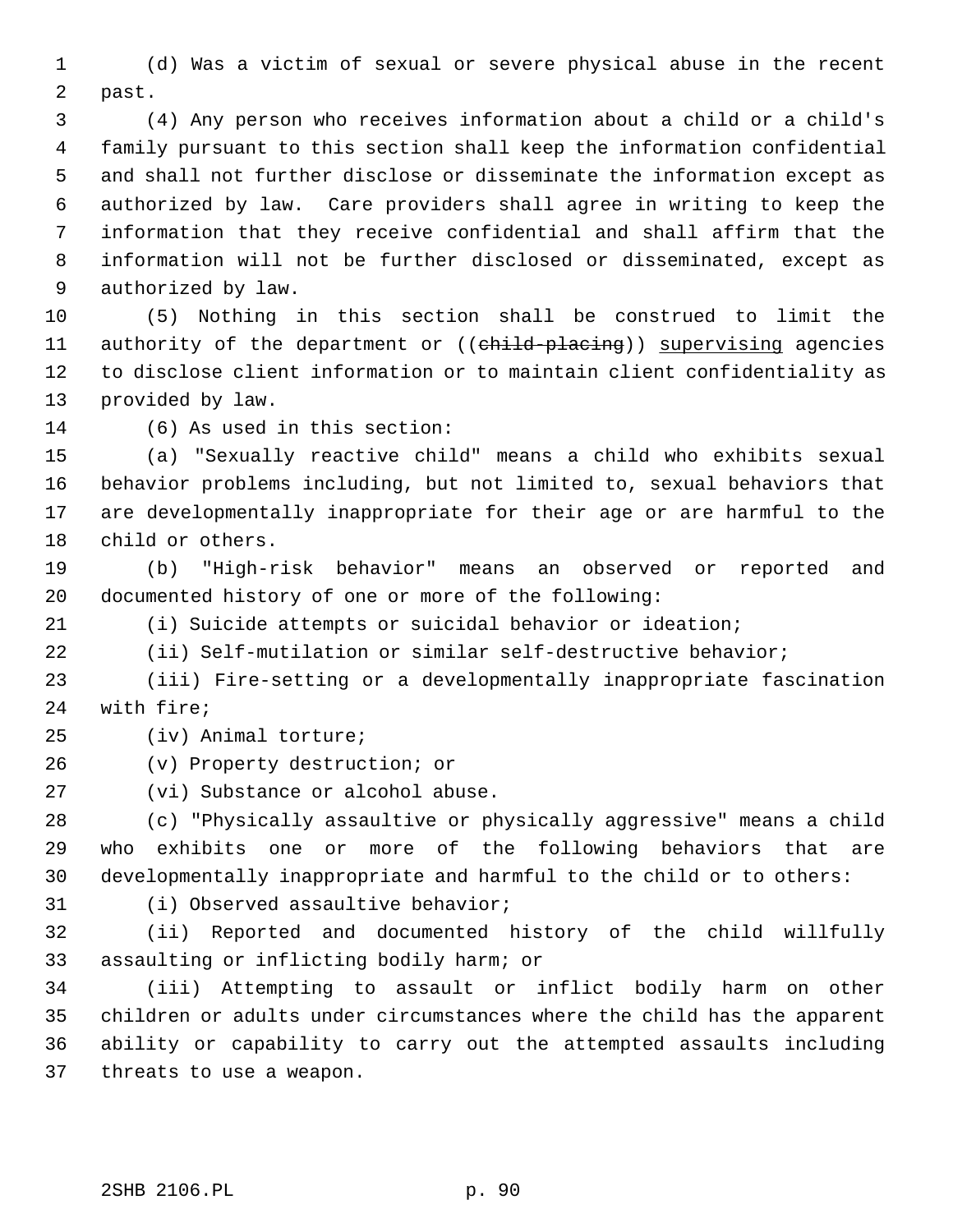1 **Sec. 73.** RCW 74.13.283 and 2008 c 267 s 7 are each amended to read 2 as follows:

 3 (1) For the purpose of assisting foster youth in obtaining a 4 Washington state identicard, submission of the information and 5 materials listed in this subsection from the department or supervising 6 agency to the department of licensing is sufficient proof of identity 7 and residency and shall serve as the necessary authorization for the 8 youth to apply for and obtain a Washington state identicard:

 9 (a) A written signed statement prepared on department or 10 supervising agency letterhead, verifying the following:

11 (i) The youth is a minor who resides in Washington;

12 (ii) Pursuant to a court order, the youth is dependent and the 13 department or ((other)) supervising agency is the legal custodian of 14 the youth under chapter 13.34 RCW or under the interstate compact on 15 the placement of children;

16 (iii) The youth's full name and date of birth;

17 (iv) The youth's social security number, if available;

18 (v) A brief physical description of the youth;

19 (vi) The appropriate address to be listed on the youth's 20 identicard; and

21 (vii) Contact information for the appropriate person ((at)) with 22 the department or supervising agency.

23 (b) A photograph of the youth, which may be digitized and 24 integrated into the statement.

25 (2) The department or supervising agency may provide the statement 26 and the photograph via any of the following methods, whichever is most 27 efficient or convenient:

28 (a) Delivered via first-class mail or electronically to the 29 headquarters office of the department of licensing; or

30 (b) Hand-delivered to a local office of the department of licensing 31 by a department or supervising agency case worker.

32 (3) A copy of the statement shall be provided to the youth who 33 shall provide the copy to the department of licensing when making an 34 in-person application for a Washington state identicard.

35 (4) To the extent other identifying information is readily 36 available, the department or supervising agency shall include the 37 additional information with the submission of information required 38 under subsection (1) of this section.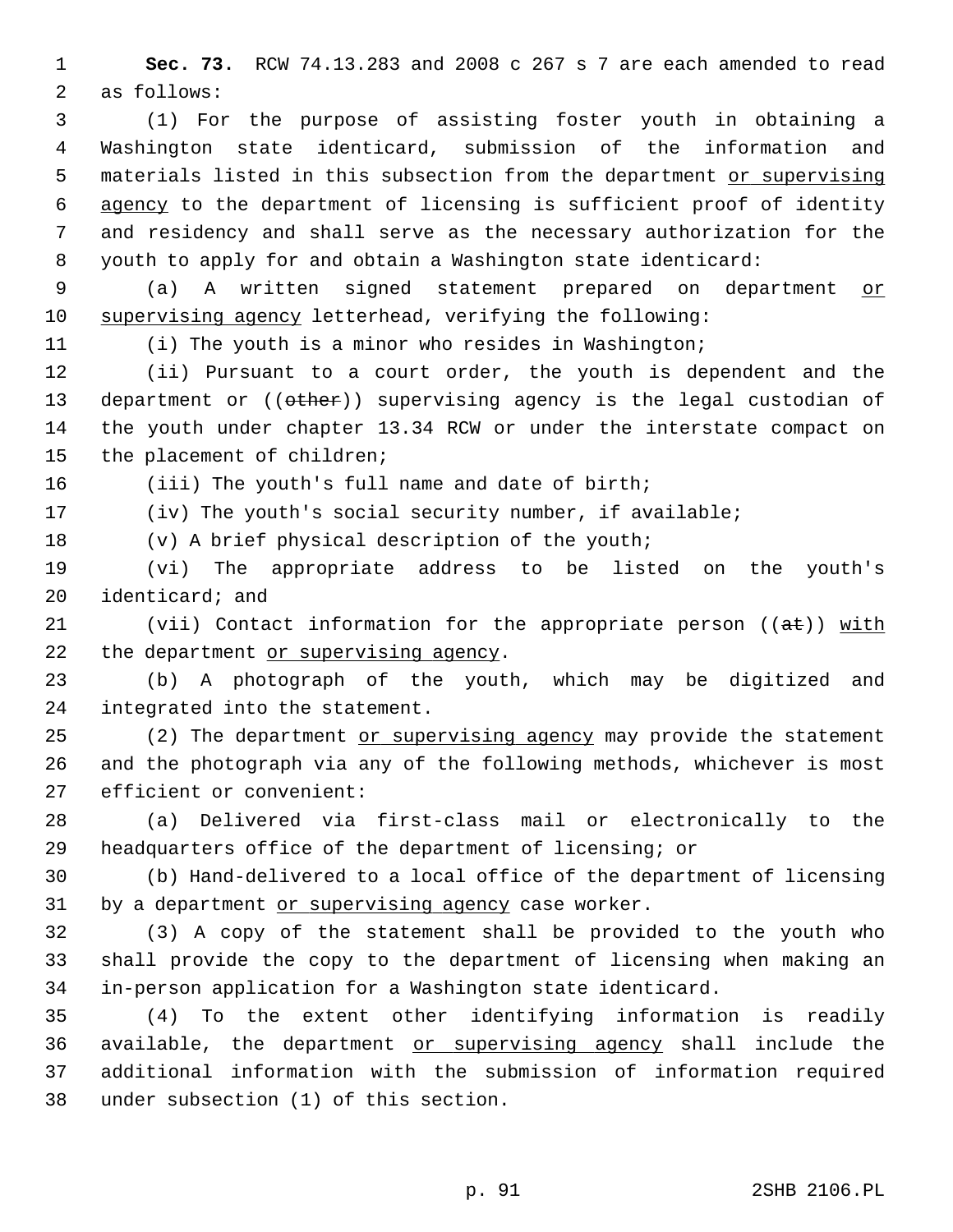1 **Sec. 74.** RCW 74.13.285 and 2007 c 409 s 7 are each amended to read 2 as follows:

 3 (1) Within available resources, the department or supervising 4 agency shall prepare a passport containing all known and available 5 information concerning the mental, physical, health, and educational 6 status of the child for any child who has been in a foster home for 7 ninety consecutive days or more. The passport shall contain education 8 records obtained pursuant to RCW 28A.150.510. The passport shall be 9 provided to a foster parent at any placement of a child covered by this 10 section. The department or supervising agency shall update the 11 passport during the regularly scheduled court reviews required under 12 chapter 13.34 RCW.

13 New placements ((after July 1, 1997,)) shall have first priority in 14 the preparation of passports. ((Within available resources, the 15 department may prepare passports for any child in a foster home on July 16 1, 1997, provided that no time spent in a foster home before July 1, 17 1997, shall be included in the computation of the ninety days.))

18 (2) In addition to the requirements of subsection (1) of this 19 section, the department or supervising agency shall, within available 20 resources, notify a foster parent before placement of a child of any 21 known health conditions that pose a serious threat to the child and any 22 known behavioral history that presents a serious risk of harm to the 23 child or others.

24 (3) The department shall hold harmless the provider including 25 supervising agencies for any unauthorized disclosures caused by the 26 department.

27 (4) Any foster parent who receives information about a child or a 28 child's family pursuant to this section shall keep the information 29 confidential and shall not further disclose or disseminate the 30 information, except as authorized by law. Such individuals shall agree 31 in writing to keep the information that they receive confidential and 32 shall affirm that the information will not be further disclosed or 33 disseminated, except as authorized by law.

34 **Sec. 75.** RCW 74.13.288 and 2004 c 40 s 2 are each amended to read 35 as follows:

36  $((+1))$  The department of health shall develop recommendations 37 concerning evidence-based practices for testing for blood-borne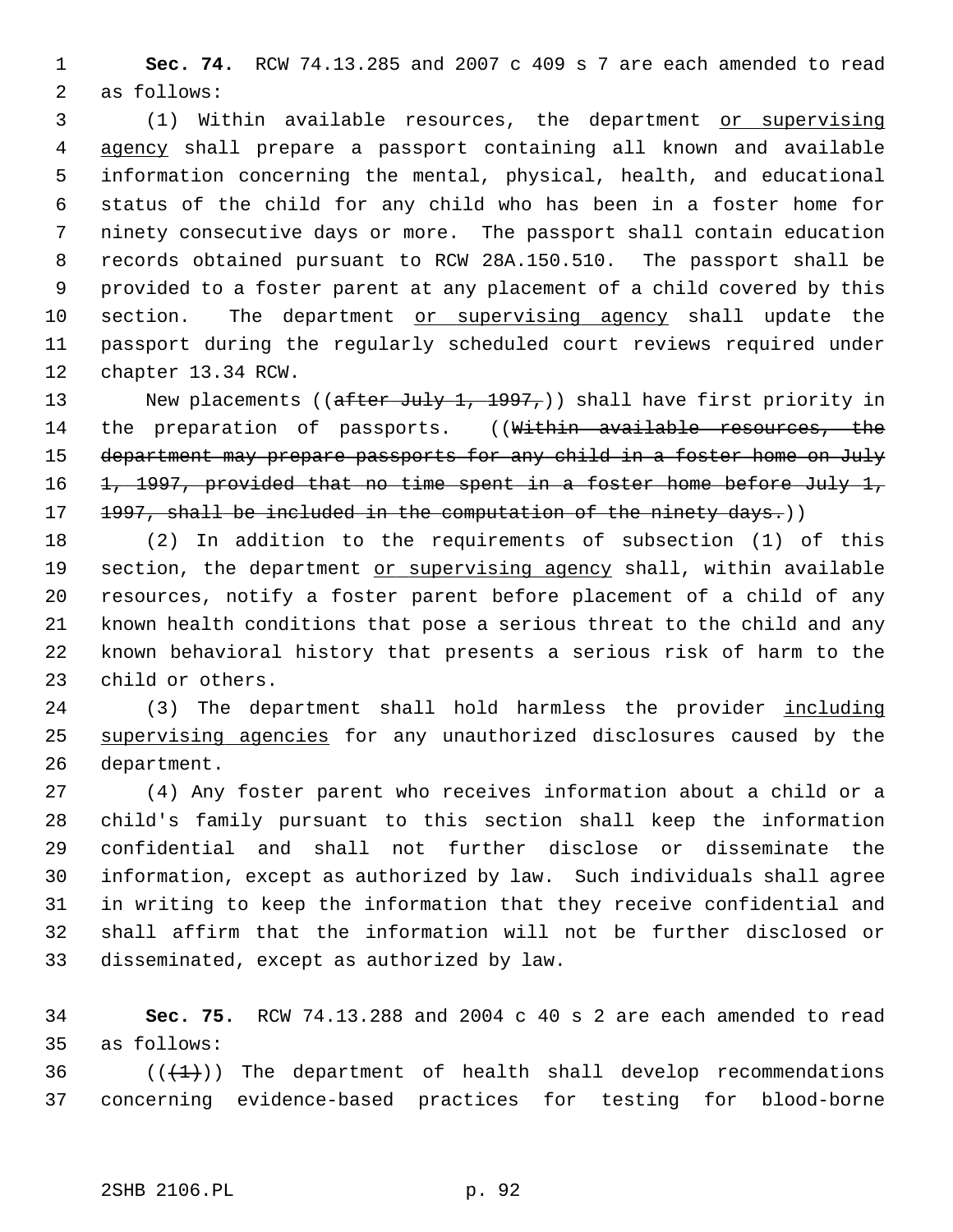1 pathogens of children under one year of age who have been placed in 2 out-of-home care and shall identify the specific pathogens for which 3 testing is recommended.

 4 (((2) The department shall report to the appropriate committees of 5 the legislature on the recommendations developed in accordance with 6 subsection  $(1)$  of this section by January 1, 2005.)

 7 **Sec. 76.** RCW 74.13.289 and 2004 c 40 s 3 are each amended to read 8 as follows:

9 (1) Upon any placement, the department ((of social and health 10 services)) or supervising agency shall inform each out-of-home care 11 provider if the child to be placed in that provider's care is infected 12 with a blood-borne pathogen, and shall identify the specific blood-13 borne pathogen for which the child was tested if known by the 14 department or supervising agency.

15 (2) All out-of-home care providers licensed by the department shall 16 receive training related to blood-borne pathogens, including 17 prevention, transmission, infection control, treatment, testing, and 18 confidentiality.

19 (3) Any disclosure of information related to HIV must be in 20 accordance with RCW 70.24.105.

21 (4) The department of health shall identify by rule the term 22 "blood-borne pathogen" as used in this section.

23 **Sec. 77.** RCW 74.13.300 and 1990 c 284 s 12 are each amended to 24 read as follows:

25 (1) Whenever a child has been placed in a foster family home by the 26 department or  $((a \text{ child} - b \text{ leading}))$  supervising agency and the child has 27 thereafter resided in the home for at least ninety consecutive days, 28 the department or ((child-placing)) supervising agency shall notify the 29 foster family at least five days prior to moving the child to another 30 placement, unless:

31 (a) A court order has been entered requiring an immediate change in 32 placement;

- 33 (b) The child is being returned home;
- 34 (c) The child's safety is in jeopardy; or

35 (d) The child is residing in a receiving home or a group home.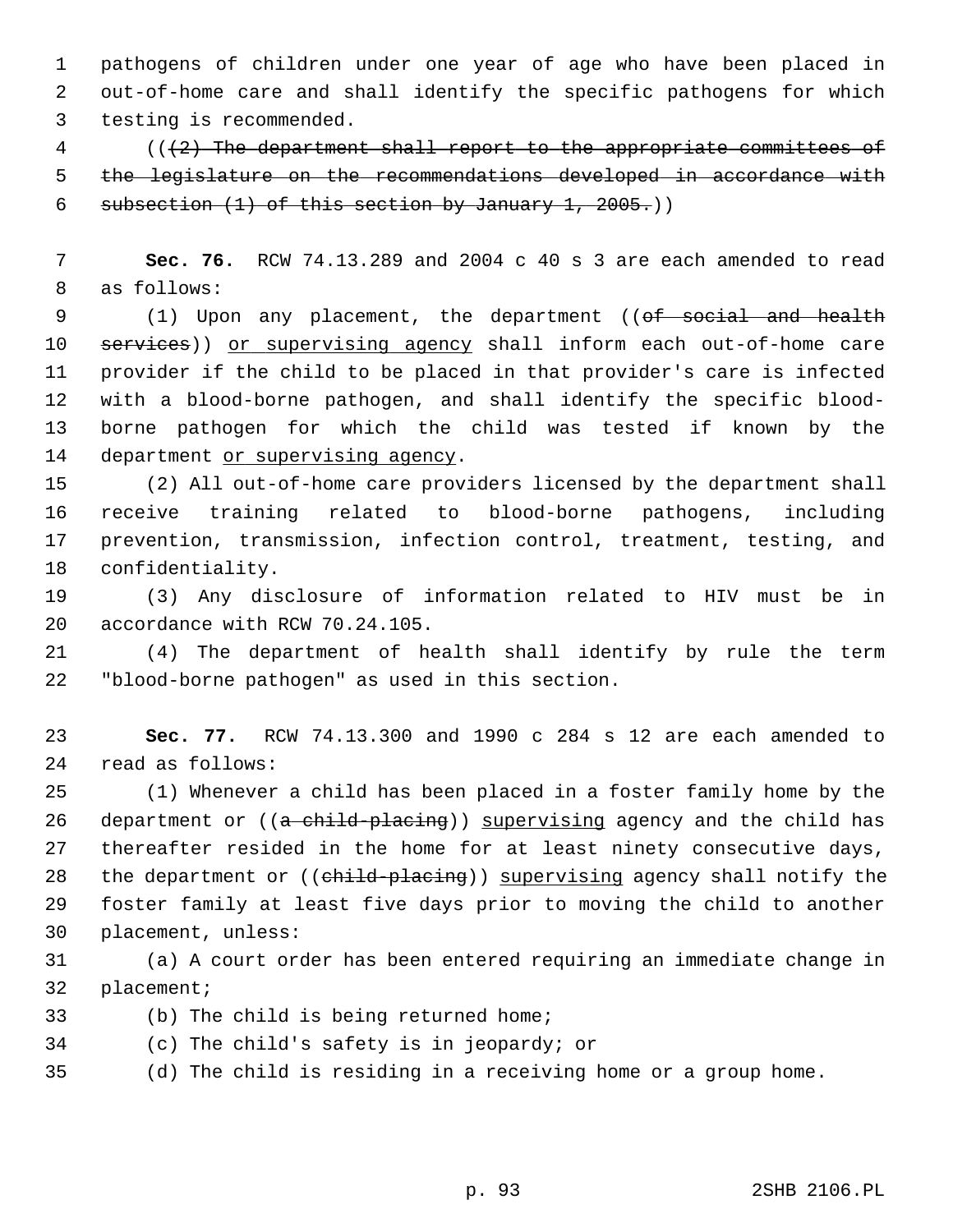1 (2) If the child has resided in a foster family home for less than 2 ninety days or if, due to one or more of the circumstances in 3 subsection (1) of this section, it is not possible to give five days' 4 notification, the department or ((child-placing)) supervising agency 5 shall notify the foster family of proposed placement changes as soon as 6 reasonably possible.

 7 (3) This section is intended solely to assist in minimizing 8 disruption to the child in changing foster care placements. Nothing in 9 this section shall be construed to require that a court hearing be held 10 prior to changing a child's foster care placement nor to create any 11 substantive custody rights in the foster parents.

12 **Sec. 78.** RCW 74.13.310 and 1990 c 284 s 13 are each amended to 13 read as follows:

14 Adequate foster parent training has been identified as directly 15 associated with increasing the length of time foster parents are 16 willing to provide foster care and reducing the number of placement 17 disruptions for children. Placement disruptions can be harmful to 18 children by denying them consistent and nurturing support. Foster 19 parents have expressed the desire to receive training in addition to 20 the foster parent ((SCOPE)) training currently offered. Foster parents 21 who care for more demanding children, such as children with severe 22 emotional, mental, or physical handicaps, would especially benefit from 23 additional training. The department and supervising agency shall 24 develop additional training for foster parents that focuses on skills 25 to assist foster parents in caring for emotionally, mentally, or 26 physically handicapped children.

27 **Sec. 79.** RCW 74.13.315 and 1997 c 272 s 6 are each amended to read 28 as follows:

29 The department or supervising agency may provide child care for all 30 foster parents who are required to attend department-sponsored or 31 supervising agency-sponsored meetings or training sessions. If the 32 department or supervising agency does not provide such child care, the 33 department or supervising agency, where feasible, shall conduct the 34 activities covered by this section in the foster parent's home or other 35 location acceptable to the foster parent.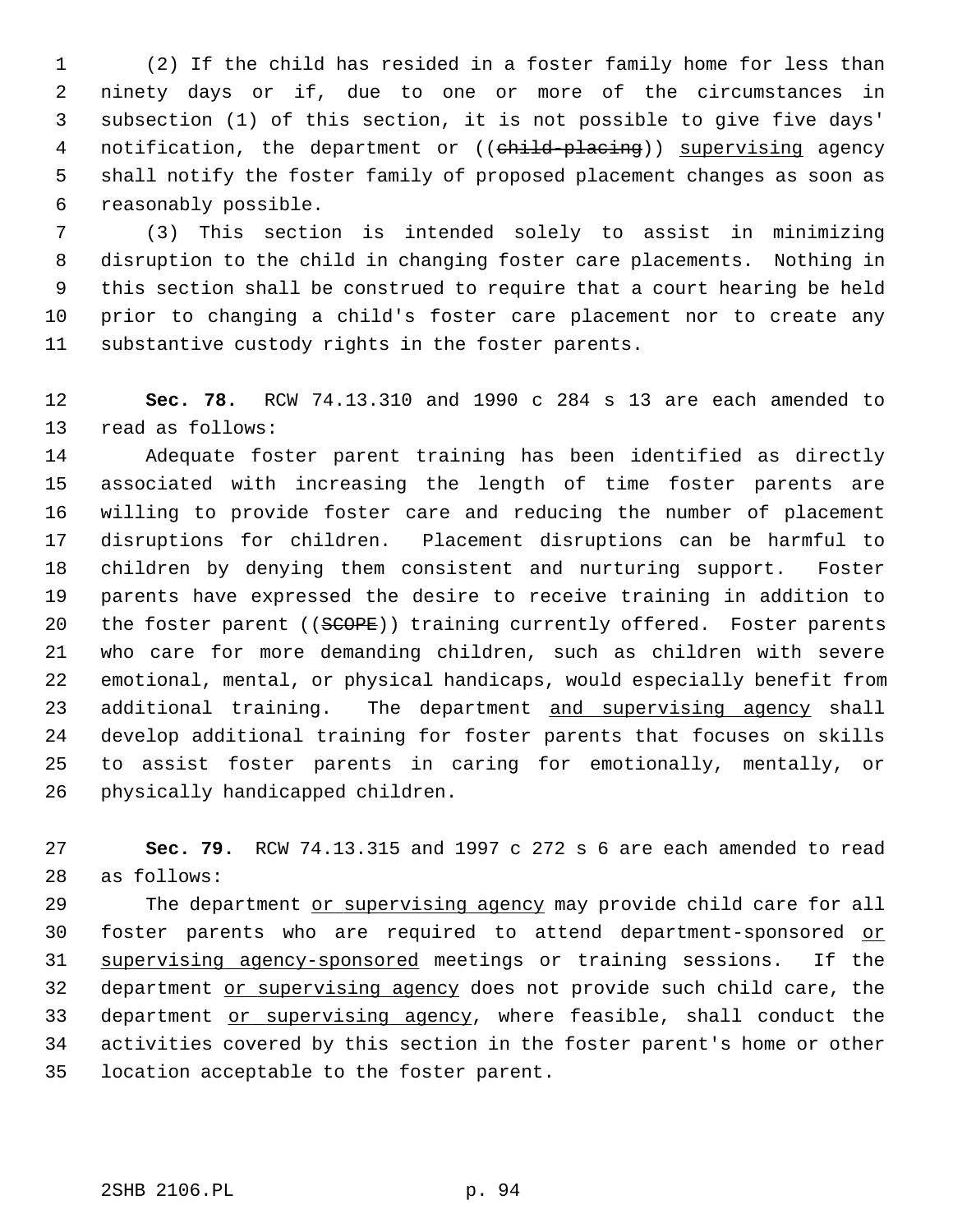1 **Sec. 80.** RCW 74.13.320 and 1990 c 284 s 15 are each amended to 2 read as follows:

 3 ((The legislature finds that during the fiscal years 1987 to 1989 4 the number of children in foster care has risen by 14.3 percent. At 5 the same time there has been a 31 percent turnover rate in foster homes 6 because many foster parents have declined to continue to care for 7 foster children. This situation has caused a dangerously critical 8 shortage of foster homes.

 9 The department of social and health services shall develop and 10 implement a project to recruit more foster homes and adoptive homes for 11 special needs children by developing a request for proposal to licensed 12 private foster care, licensed adoption agencies, and other 13 organizations qualified to provide this service.

14 The project shall consist of one statewide administrator of 15 recruitment programs, and one or more licensed foster care or adoption 16 agency contracts in each of the six departmental regions. These 17 contracts shall enhance currently provided services and may not replace 18 services currently funded by the agencies. No more than sixty thousand 19 dollars may be spent annually to fund the administrator position.

 The agencies shall recruit foster care homes and adoptive homes for children classified as special needs children under chapter 74.08 RCW. The agencies shall utilize their own network of contacts and shall also 23 develop programs similar to those used effectively in other states. The department shall expand the foster-adopt program statewide to encourage stable placements for foster children for whom permanent out-26 of-home placement is a likelihood. The department shall carefully 27 consider existing programs to eliminate duplication of services.))

28 The department shall assist ((the private contractors)) supervising 29 agencies by providing printing services for informational brochures and 30 other necessary recruitment materials. No more than fifty thousand 31 dollars of the funds provided for this section may be expended annually 32 for recruitment materials.

33 **Sec. 81.** RCW 74.13.325 and 1997 c 272 s 3 are each amended to read 34 as follows:

35 Within available resources, the department and supervising agencies 36 shall increase the number of adoptive and foster families available to 37 accept children through an intensive recruitment and retention program.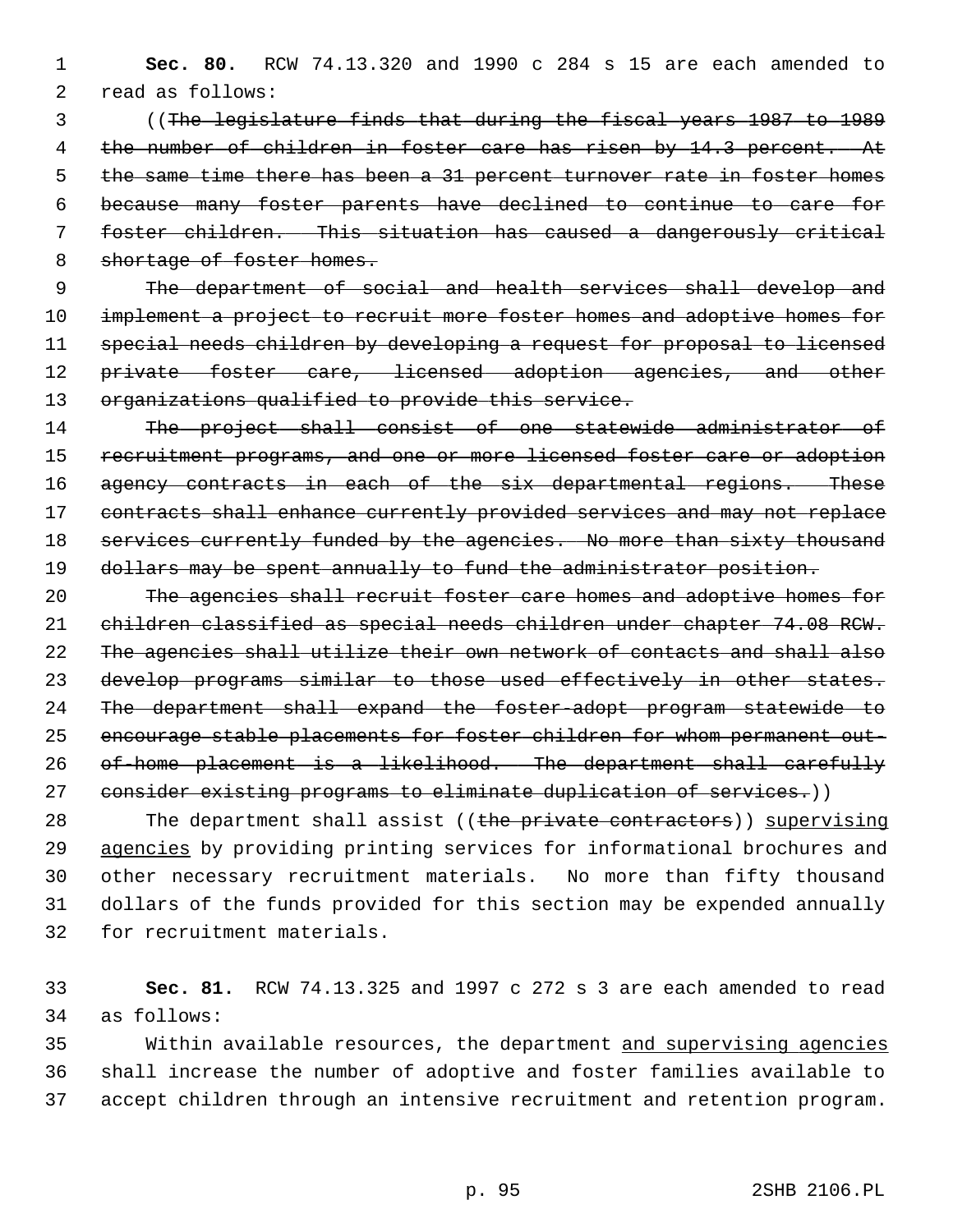1 The department shall ((contract with a private agency to)) enter into 2 performance-based contracts with supervising agencies, under which the 3 agencies will coordinate all foster care and adoptive home recruitment 4 activities ((for the department and private agencies)).

 5 **Sec. 82.** RCW 74.13.333 and 2004 c 181 s 1 are each amended to read 6 as follows:

 7 A foster parent who believes that a department or supervising 8 agency employee has retaliated against the foster parent or in any 9 other manner discriminated against the foster parent because:

10 (1) The foster parent made a complaint with the office of the 11 family and children's ombudsman, the attorney general, law enforcement 12 agencies,  $((\sigma \cdot r))$  the department, or the supervising agency, provided 13 information, or otherwise cooperated with the investigation of such a 14 complaint;

15 (2) The foster parent has caused to be instituted any proceedings 16 under or related to Title 13 RCW;

17 (3) The foster parent has testified or is about to testify in any 18 proceedings under or related to Title 13 RCW;

19 (4) The foster parent has advocated for services on behalf of the 20 foster child;

21 (5) The foster parent has sought to adopt a foster child in the 22 foster parent's care; or

23 (6) The foster parent has discussed or consulted with anyone 24 concerning the foster parent's rights under this chapter or chapter 25 74.15 or 13.34 RCW,

26 may file a complaint with the office of the family and children's 27 ombudsman. The office of the family and children's ombudsman shall 28 include its recommendations regarding complaints filed under this 29 section in its annual report pursuant to RCW 43.06A.030. The office of 30 the family and children's ombudsman shall identify trends which may 31 indicate a need to improve relations between the department or 32 supervising agency and foster parents.

33 **Sec. 83.** RCW 74.13.334 and 2004 c 181 s 2 are each amended to read 34 as follows:

35 The department and supervising agency shall develop procedures for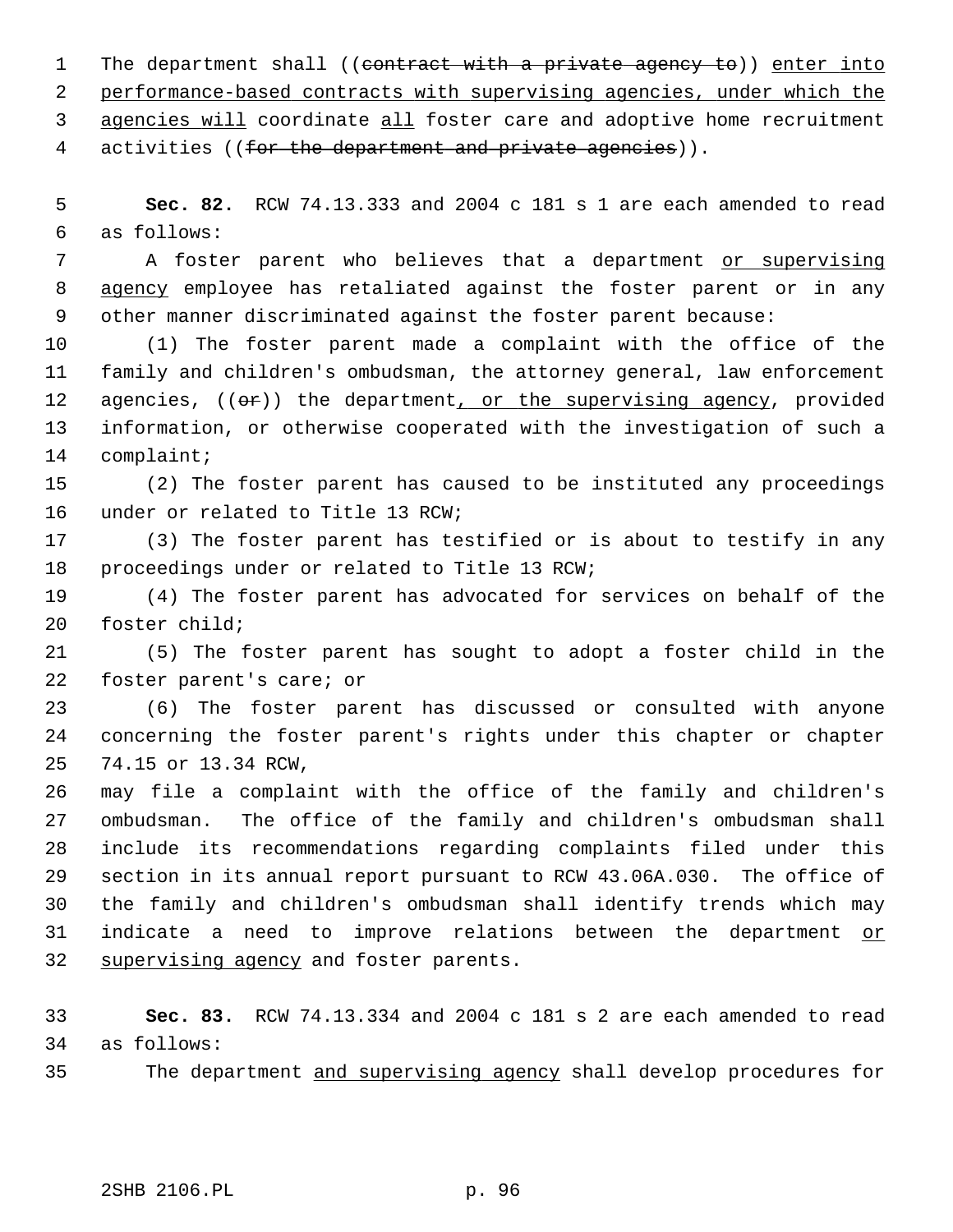1 responding to recommendations of the office of the family and 2 children's ombudsman as a result of any and all complaints filed by 3 foster parents under RCW 74.13.333.

 4 **Sec. 84.** RCW 74.13.500 and 2005 c 274 s 351 are each amended to 5 read as follows:

 6 (1) Consistent with the provisions of chapter 42.56 RCW and 7 applicable federal law, the secretary, or the secretary's designee, 8 shall disclose information regarding the abuse or neglect of a child, 9 the investigation of the abuse, neglect, or near fatality of a child, 10 and any services related to the abuse or neglect of a child if any one 11 of the following factors is present:

12 (a) The subject of the report has been charged in an accusatory 13 instrument with committing a crime related to a report maintained by 14 the department in its case and management information system;

15 (b) The investigation of the abuse or neglect of the child by the 16 department or the provision of services by the department or a 17 supervising agency has been publicly disclosed in a report required to 18 be disclosed in the course of their official duties, by a law 19 enforcement agency or official, a prosecuting attorney, any other state 20 or local investigative agency or official, or by a judge of the 21 superior court;

22 (c) There has been a prior knowing, voluntary public disclosure by 23 an individual concerning a report of child abuse or neglect in which 24 such individual is named as the subject of the report; or

25 (d) The child named in the report has died and the child's death 26 resulted from abuse or neglect or the child was in the care of, or 27 receiving services from the department or a supervising agency at the 28 time of death or within twelve months before death.

29 (2) The secretary is not required to disclose information if the 30 factors in subsection (1) of this section are present if he or she 31 specifically determines the disclosure is contrary to the best 32 interests of the child, the child's siblings, or other children in the 33 household.

34 (3) Except for cases in subsection (1)(d) of this section, requests 35 for information under this section shall specifically identify the case 36 about which information is sought and the facts that support a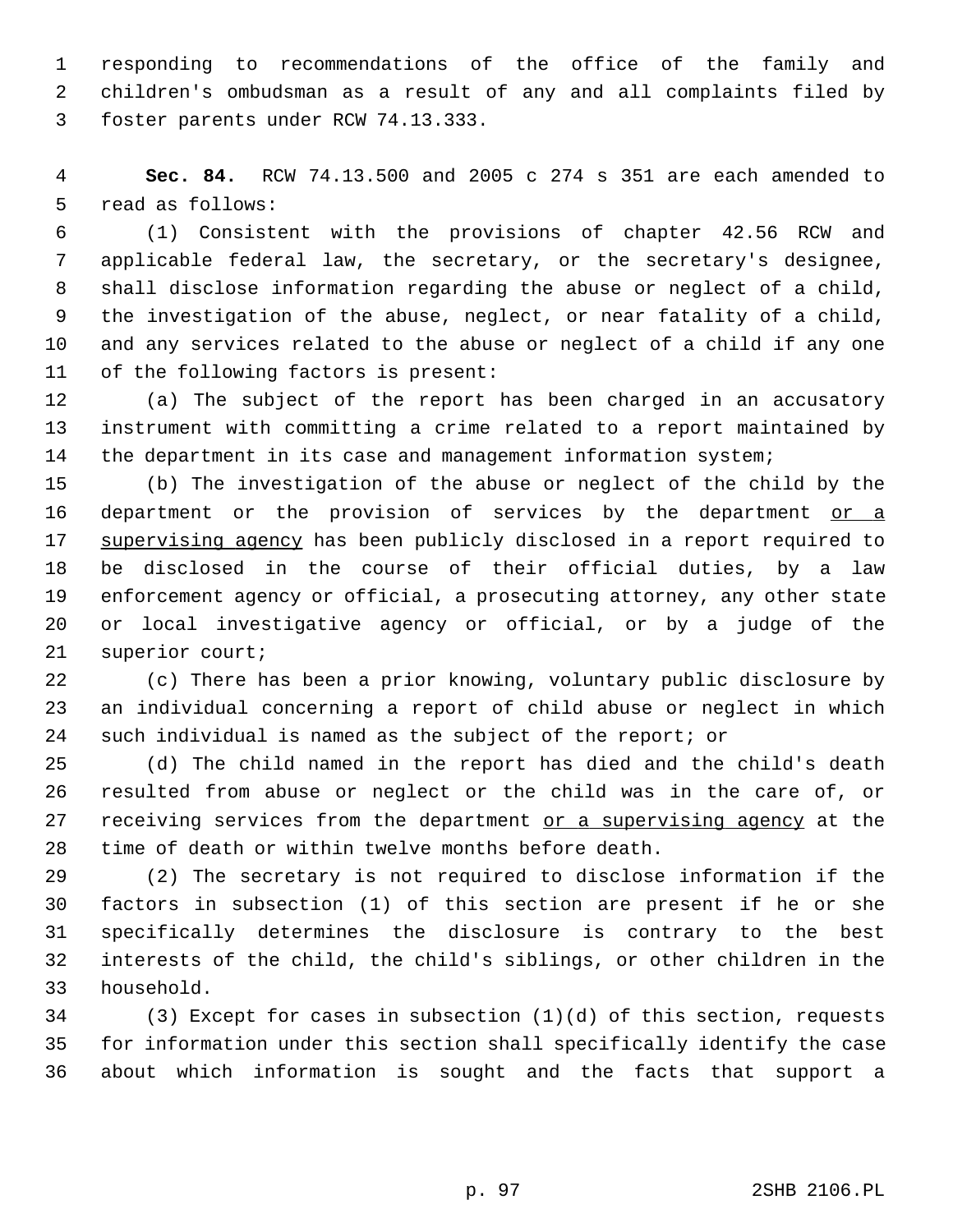1 determination that one of the factors specified in subsection (1) of 2 this section is present.

 3 (4) For the purposes of this section, "near fatality" means an act 4 that, as certified by a physician, places the child in serious or 5 critical condition. The secretary is under no obligation to have an 6 act certified by a physician in order to comply with this section.

 7 **Sec. 85.** RCW 74.13.515 and 2005 c 274 s 352 are each amended to 8 read as follows:

 9 For purposes of RCW 74.13.500(1)(d), the secretary must make the 10 fullest possible disclosure consistent with chapter 42.56 RCW and 11 applicable federal law in cases of all fatalities of children who were 12 in the care of, or receiving services from, the department or a 13 supervising agency at the time of their death or within the twelve 14 months previous to their death.

15 If the secretary specifically determines that disclosure of the 16 name of the deceased child is contrary to the best interests of the 17 child's siblings or other children in the household, the secretary may 18 remove personally identifying information.

19 For the purposes of this section, "personally identifying 20 information" means the name, street address, social security number, 21 and day of birth of the child who died and of private persons who are 22 relatives of the child named in child welfare records. "Personally 23 identifying information" shall not include the month or year of birth 24 of the child who has died. Once this personally identifying 25 information is removed, the remainder of the records pertaining to a 26 child who has died must be released regardless of whether the remaining 27 facts in the records are embarrassing to the unidentifiable other 28 private parties or to identifiable public workers who handled the case.

29 **Sec. 86.** RCW 74.13.525 and 2005 c 274 s 353 are each amended to 30 read as follows:

31 The department or supervising agency, when acting in good faith, is 32 immune from any criminal or civil liability, except as provided under 33 RCW 42.56.550, for any action taken under RCW 74.13.500 through 34 74.13.520.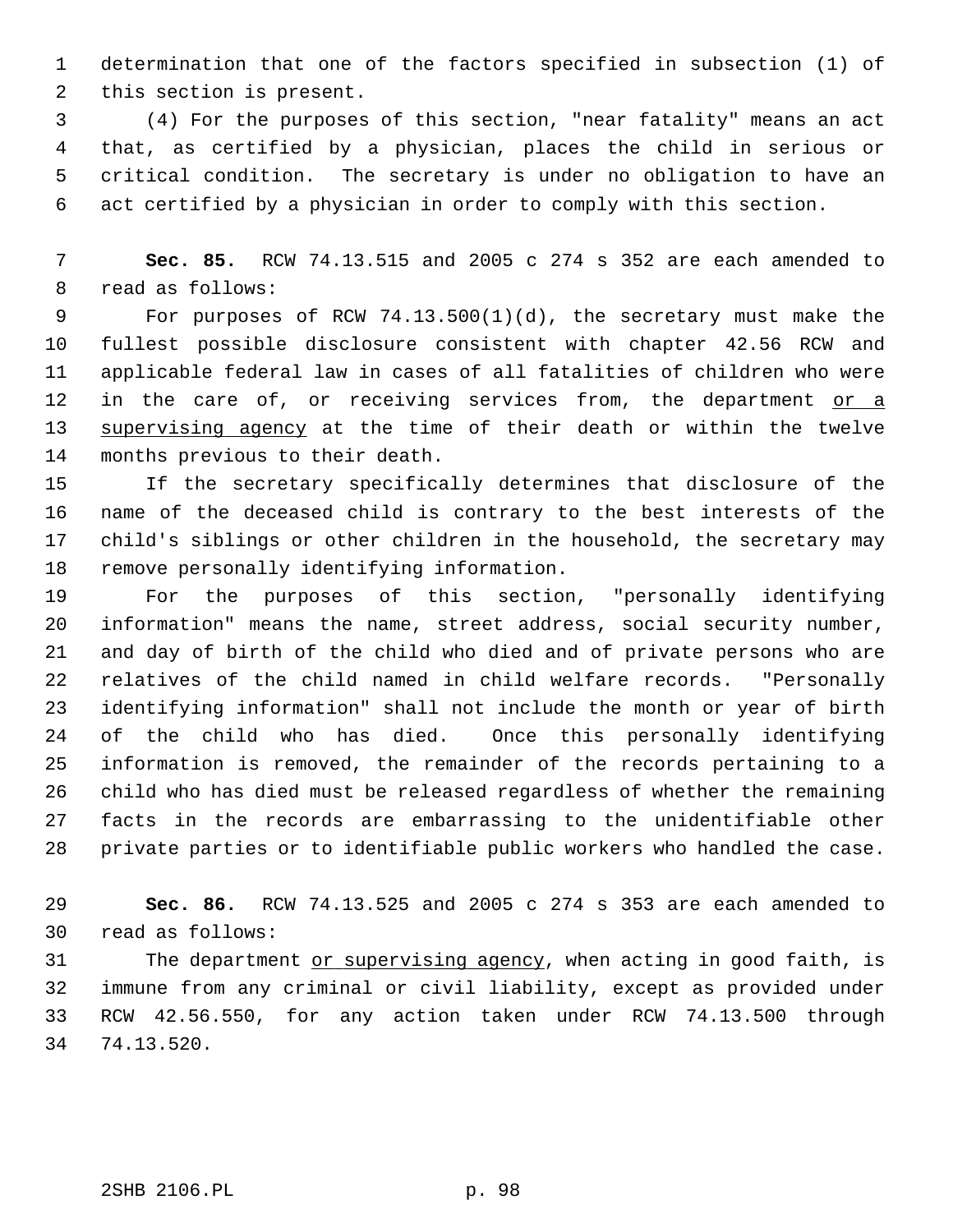1 **Sec. 87.** RCW 74.13.530 and 2001 c 318 s 4 are each amended to read 2 as follows:

 3 (1) No child may be placed or remain in a specific out-of-home 4 placement under this chapter or chapter 13.34 RCW when there is a 5 conflict of interest on the part of any adult residing in the home in 6 which the child is to be or has been placed. A conflict of interest 7 exists when:

 8 (a) There is an adult in the home who, as a result of: (i) His or 9 her employment; and (ii) an allegation of abuse or neglect of the 10 child, conducts or has conducted an investigation of the allegation; or

11 (b) The child has been, is, or is likely to be a witness in any 12 pending cause of action against any adult in the home when the cause 13 includes: (i) An allegation of abuse or neglect against the child or 14 any sibling of the child; or (ii) a claim of damages resulting from 15 wrongful interference with the parent-child relationship of the child 16 and his or her biological or adoptive parent.

17 (2) For purposes of this section, "investigation" means the 18 exercise of professional judgment in the review of allegations of abuse 19 or neglect by: (a) Law enforcement personnel; (b) persons employed by, 20 or under contract with, the state; (c) persons licensed to practice law 21 and their employees; and (d) mental health professionals as defined in 22 chapter 71.05 RCW.

23 (3) The prohibition set forth in subsection (1) of this section may 24 not be waived or deferred by the department or a supervising agency 25 under any circumstance or at the request of any person, regardless of 26 who has made the request or the length of time of the requested 27 placement.

28 **Sec. 88.** RCW 74.13.560 and 2003 c 112 s 3 are each amended to read 29 as follows:

30 The administrative regions of the department and the supervising 31 agencies shall develop protocols with the respective school districts 32 in their regions specifying specific strategies for communication, 33 coordination, and collaboration regarding the status and progress of 34 foster children placed in the region, in order to maximize the 35 educational continuity and achievement for foster children. The 36 protocols shall include methods to assure effective sharing of 37 information consistent with RCW 28A.225.330.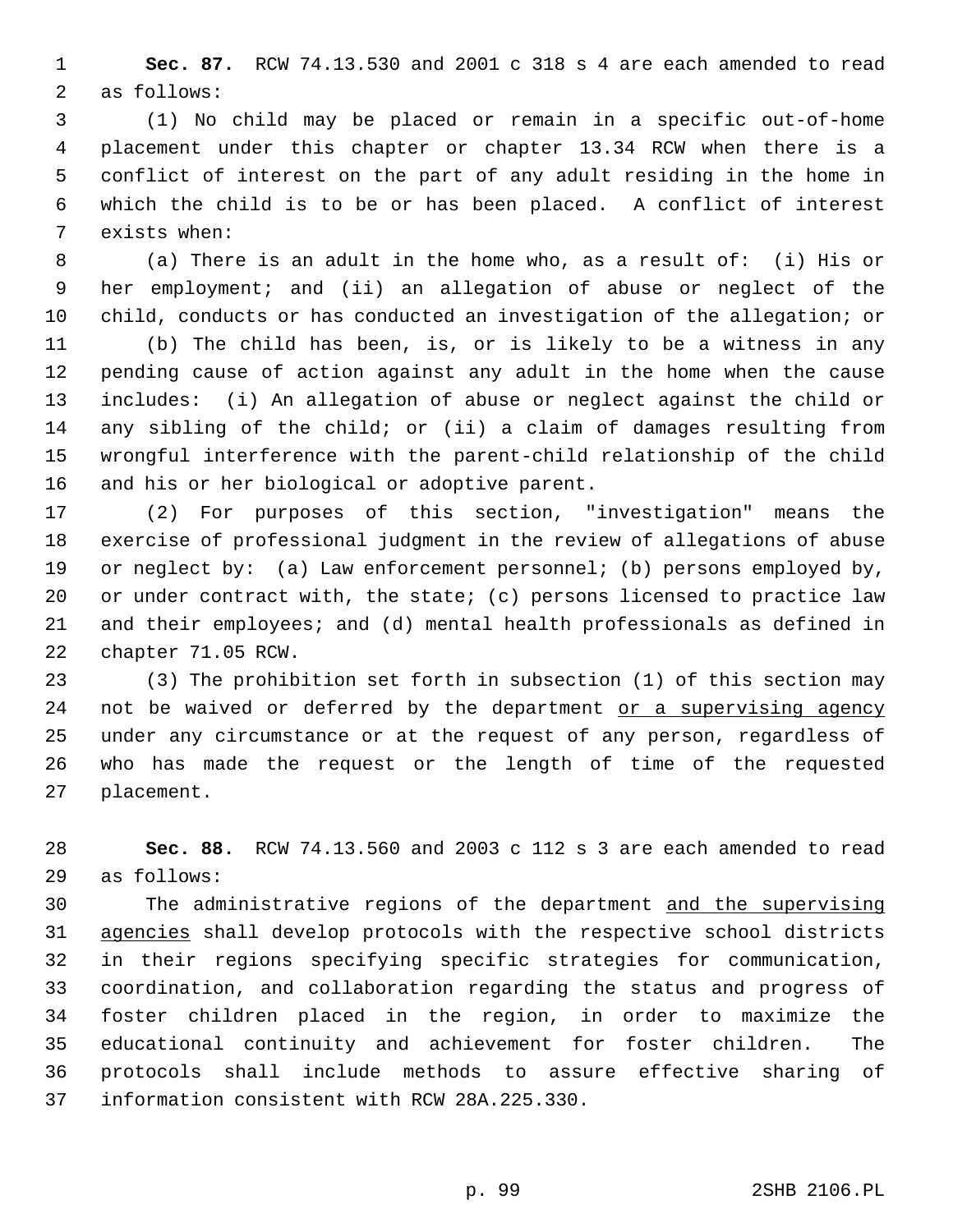1 **Sec. 89.** RCW 74.13.590 and 2003 c 112 s 6 are each amended to read 2 as follows:

 3 The department and supervising agencies shall perform the tasks 4 provided in RCW 74.13.550 through 74.13.580 based on available 5 resources.

 6 **Sec. 90.** RCW 74.13.600 and 2003 c 284 s 1 are each amended to read 7 as follows:

 8 (1) For the purposes of this section, "kin" means persons eighteen 9 years of age or older to whom the child is related by blood, adoption, 10 or marriage, including marriages that have been dissolved, and means: 11 (a) Any person denoted by the prefix "grand" or "great"; (b) sibling, 12 whether full, half, or step; (c) uncle or aunt; (d) nephew or niece; or 13 (e) first cousin.

14 (2) The department and supervising agencies shall plan, design, and 15 implement strategies to prioritize the placement of children with 16 willing and able kin when out-of-home placement is required.

17 These strategies must include at least the following:

18 (a) Development of standardized, statewide procedures to be used by 19 supervising agencies when searching for kin of children prior to out-20 of-home placement. The procedures must include a requirement that 21 documentation be maintained in the child's case record that identifies 22 kin, and documentation that identifies the assessment criteria and 23 procedures that were followed during all kin searches. The procedures 24 must be used when a child is placed in out-of-home care under authority 25 of chapter 13.34 RCW, when a petition is filed under RCW 13.32A.140, or 26 when a child is placed under a voluntary placement agreement. To 27 assist with implementation of the procedures, the department or 28 supervising agencies shall request that the juvenile court require 29 parents to disclose to the ((department)) agencies all contact 30 information for available and appropriate kin within two weeks of an 31 entered order. For placements under signed voluntary agreements, the 32 department and supervising agencies shall encourage the parents to 33 disclose to the department and agencies all contact information for 34 available and appropriate kin within two weeks of the date the parent 35 signs the voluntary placement agreement.

36 (b) Development of procedures for conducting active outreach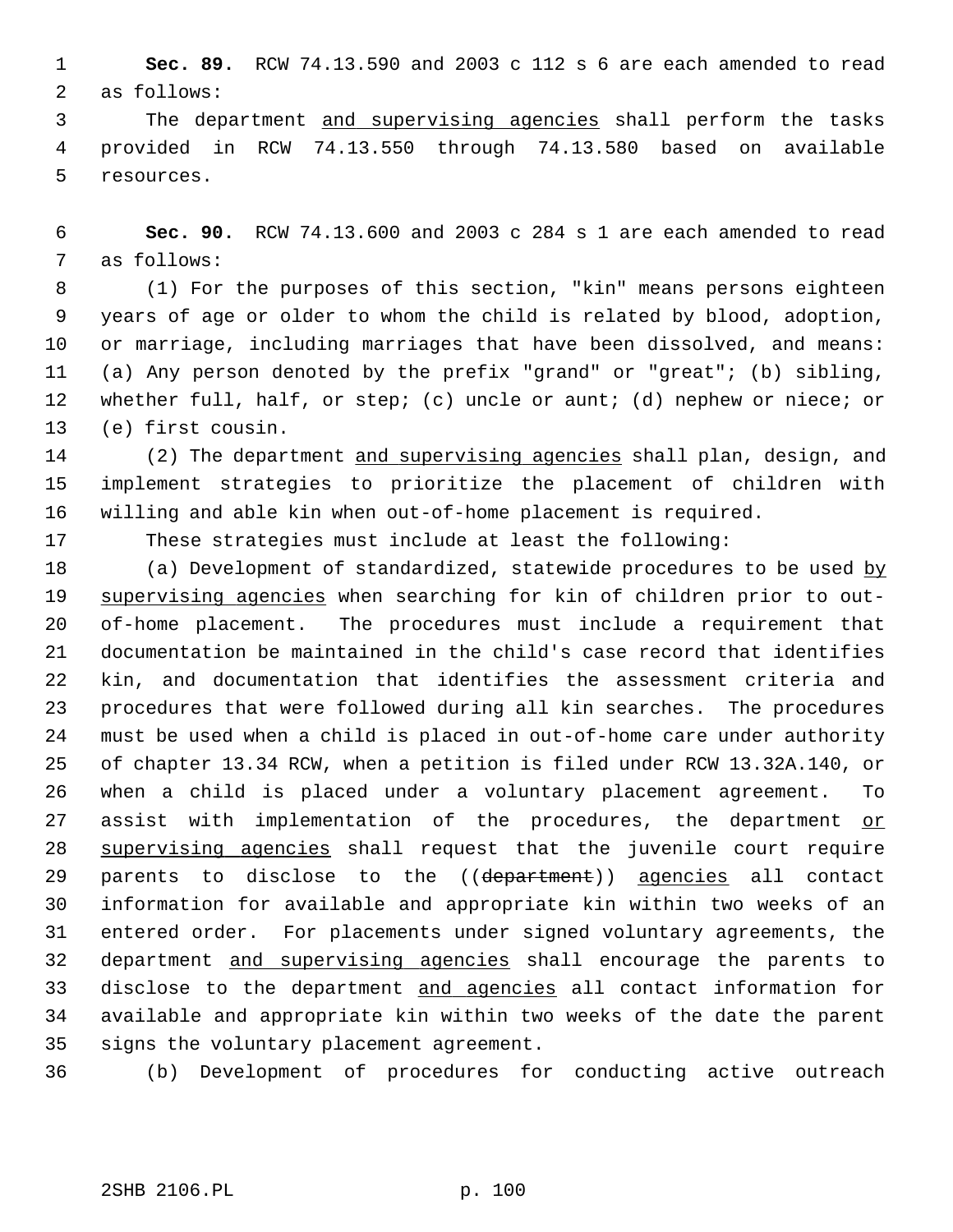1 efforts to identify and locate kin during all searches. The procedures 2 must include at least the following elements:

 3 (i) Reasonable efforts to interview known kin, friends, teachers, 4 and other identified community members who may have knowledge of the 5 child's kin, within sixty days of the child entering out-of-home care;

 6 (ii) Increased use of those procedures determined by research to be 7 the most effective methods of promoting reunification efforts, 8 permanency planning, and placement decisions;

 9 (iii) Contacts with kin identified through outreach efforts and 10 interviews under this subsection as part of permanency planning 11 activities and change of placement discussions;

12 (iv) Establishment of a process for ongoing contact with kin who 13 express interest in being considered as a placement resource for the 14 child; and

15 (v) A requirement that when the decision is made to not place the 16 child with any kin, the department or supervising agency provides 17 documentation as part of the child's individual service and safety plan 18 that clearly identifies the rationale for the decision and corrective 19 action or actions the kin must take to be considered as a viable 20 placement option.

21 (3) Nothing in this section shall be construed to create an 22 entitlement to services or to create judicial authority to order the 23 provision of services to any person or family if the services are 24 unavailable or unsuitable or the child or family is not eligible for 25 such services.

26 **Sec. 91.** RCW 74.13.640 and 2008 c 211 s 1 are each amended to read 27 as follows:

28  $(1)$  The department (( $\theta$  social and health services)) shall conduct 29 a child fatality review in the event of an unexpected death of a minor 30 in the state who is in the care of or receiving services described in 31 chapter 74.13 RCW from the department or a supervising agency or who 32 has been in the care of or received services described in chapter 74.13 33 RCW from the department or a supervising agency within one year 34 preceding the minor's death.

35 (2) Upon conclusion of a child fatality review required pursuant to 36 subsection (1) of this section, the department shall within one hundred 37 eighty days following the fatality issue a report on the results of the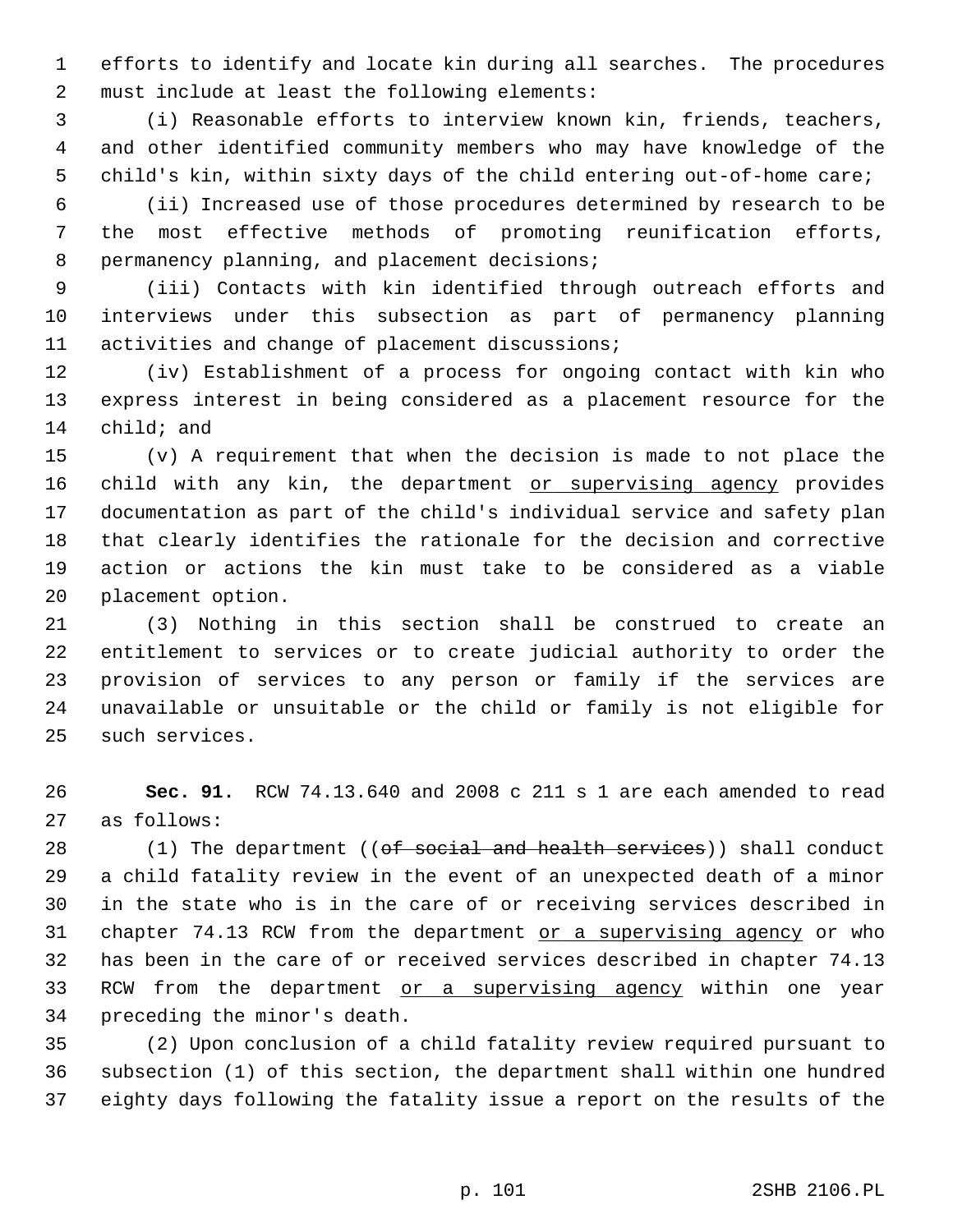1 review, unless an extension has been granted by the governor. Reports 2 shall be distributed to the appropriate committees of the legislature, 3 and the department shall create a public web site where all child 4 fatality review reports required under this section shall be posted and 5 maintained.

 6 (3) The department shall develop and implement procedures to carry 7 out the requirements of subsections (1) and (2) of this section.

 8 (4) In the event a child fatality is the result of apparent abuse 9 or neglect by the child's parent or caregiver, the department shall 10 ensure that the fatality review team is comprised of individuals who 11 had no previous involvement in the case and whose professional 12 expertise is pertinent to the dynamics of the case.

13 (5) In the event of a near-fatality of a child who is in the care 14 of or receiving services described in this chapter from the department 15 or who has been in the care of or received services described in this 16 chapter from the department within one year preceding the 17 near-fatality, the department shall promptly notify the office of the 18 family and children's ombudsman.

19 **Sec. 92.** RCW 74.13.650 and 2007 c 220 s 7 are each amended to read 20 as follows:

21 A foster parent critical support and retention program is 22 established to retain foster parents who care for sexually reactive 23 children, physically assaultive children, or children with other high-24 risk behaviors, as defined in RCW 74.13.280. Services shall consist of 25 short-term therapeutic and educational interventions to support the 26 stability of the placement. The ((foster parent critical support and 27 retention program is to be implemented under the division of children 28 and family services' contract and supervision. A contractor must 29 demonstrate experience providing in-home case management, as well as 30 experience working with caregivers of children with significant 31 behavioral issues that pose a threat to others or themselves or the 32 stability of the placement)) department shall enter into performance-33 based contracts with supervising agencies to provide this program.

34 **Sec. 93.** RCW 74.13.670 and 2007 c 220 s 5 are each amended to read 35 as follows:

36 (1) A care provider may not be found to have abused or neglected a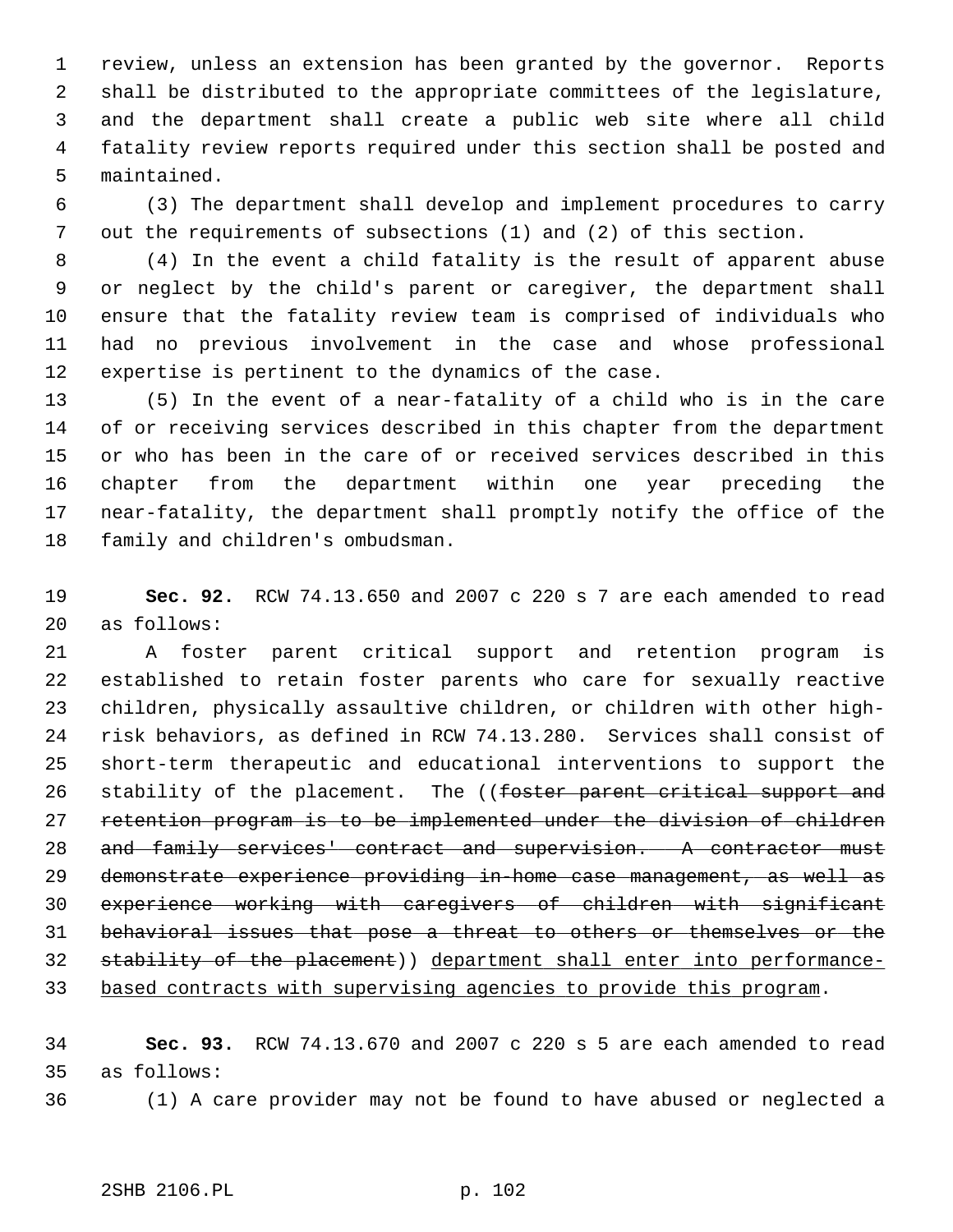1 child under chapter 26.44 RCW or be denied a license pursuant to 2 chapter 74.15 RCW and RCW 74.13.031 for any allegations of failure to 3 supervise ((wherein)) in which:

 4 (a) The allegations arise from the child's conduct that is 5 substantially similar to prior behavior of the child, and:

 6 (i) The child is a sexually reactive youth, exhibits high-risk 7 behaviors, or is physically assaultive or physically aggressive as 8 defined in RCW 74.13.280, and this information and the child's prior 9 behavior was not disclosed to the care provider as required by RCW 10 74.13.280; and

11 (ii) The care provider did not know or have reason to know that the 12 child needed supervision as a sexually reactive or physically 13 assaultive or physically aggressive youth, or because of a documented 14 history of high-risk behaviors, as a result of the care provider's 15 involvement with or independent knowledge of the child or training and 16 experience; or

17 (b) The child was not within the reasonable control of the care 18 provider at the time of the incident that is the subject of the 19 allegation, and the care provider was acting in good faith and did not 20 know or have reason to know that reasonable control or supervision of 21 the child was necessary to prevent harm or risk of harm to the child or 22 other persons.

23 (2) Allegations of child abuse or neglect that meet the provisions 24 of this section shall be designated as "unfounded" as defined in RCW 25 26.44.020.

26 NEW SECTION. **Sec. 94.** RCW 74.13.085, 74.13.0902, 74.13.095, and 27 74.15.031 are each recodified as new sections in chapter 43.215 RCW.

28 NEW SECTION. **Sec. 95.** RCW 74.13.100, 74.13.103, 74.13.106, 29 74.13.109, 74.13.112, 74.13.115, 74.13.116, 74.13.118, 74.13.121, 30 74.13.124, 74.13.127, 74.13.130, 74.13.133, 74.13.136, 74.13.139, 31 74.13.145, 74.13.150, 74.13.152, 74.13.153, 74.13.154, 74.13.155, 32 74.13.156, 74.13.157, 74.13.158, 74.13.159, 74.13.165, and 74.13.170 33 are each recodified as a new chapter in Title 74 RCW.

34 NEW SECTION. **Sec. 96.** Section 63 of this act expires June 30, 35 2014.

p. 103 2SHB 2106.PL